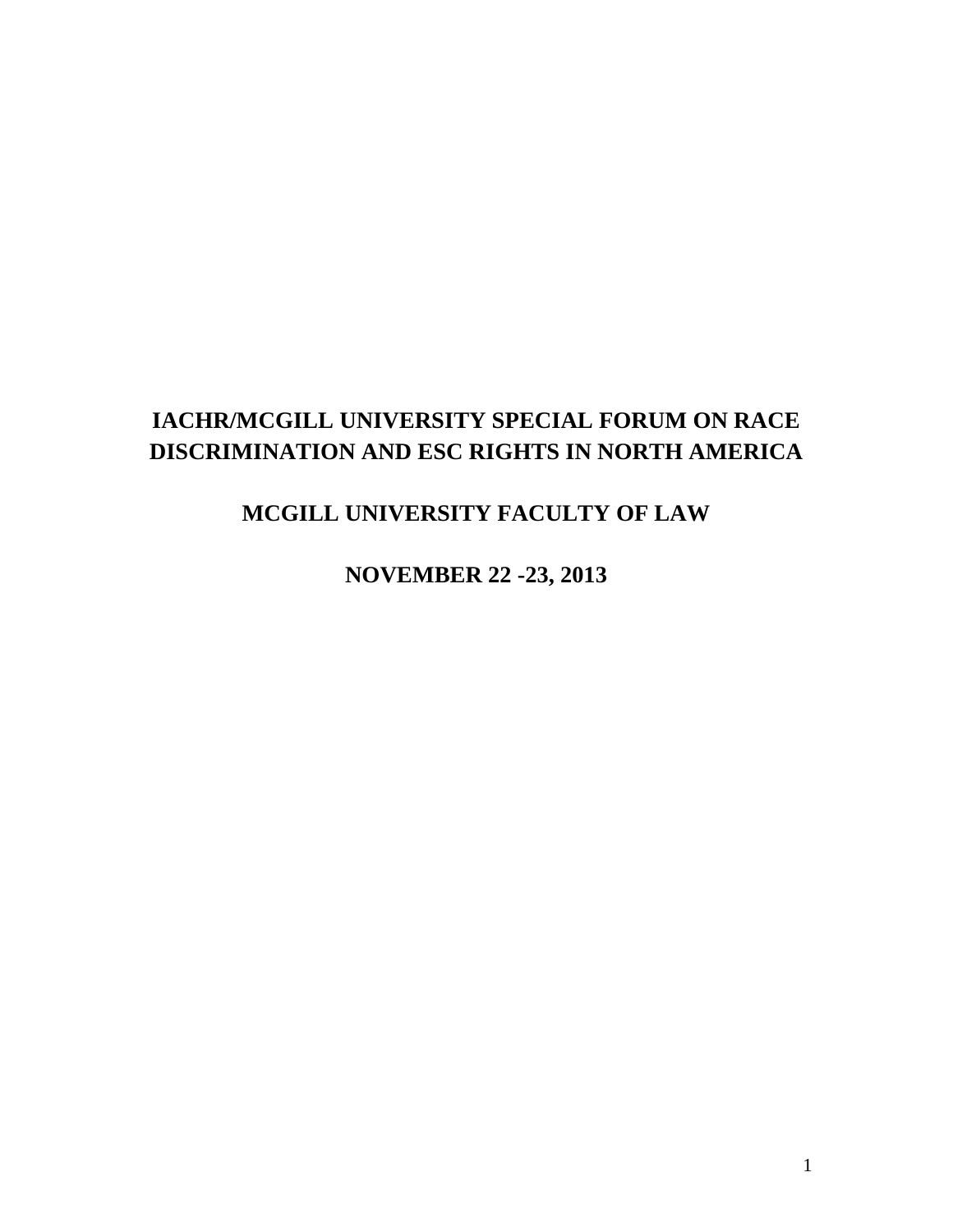### **Table of Contents**

| 80 |
|----|
|    |
|    |
|    |
|    |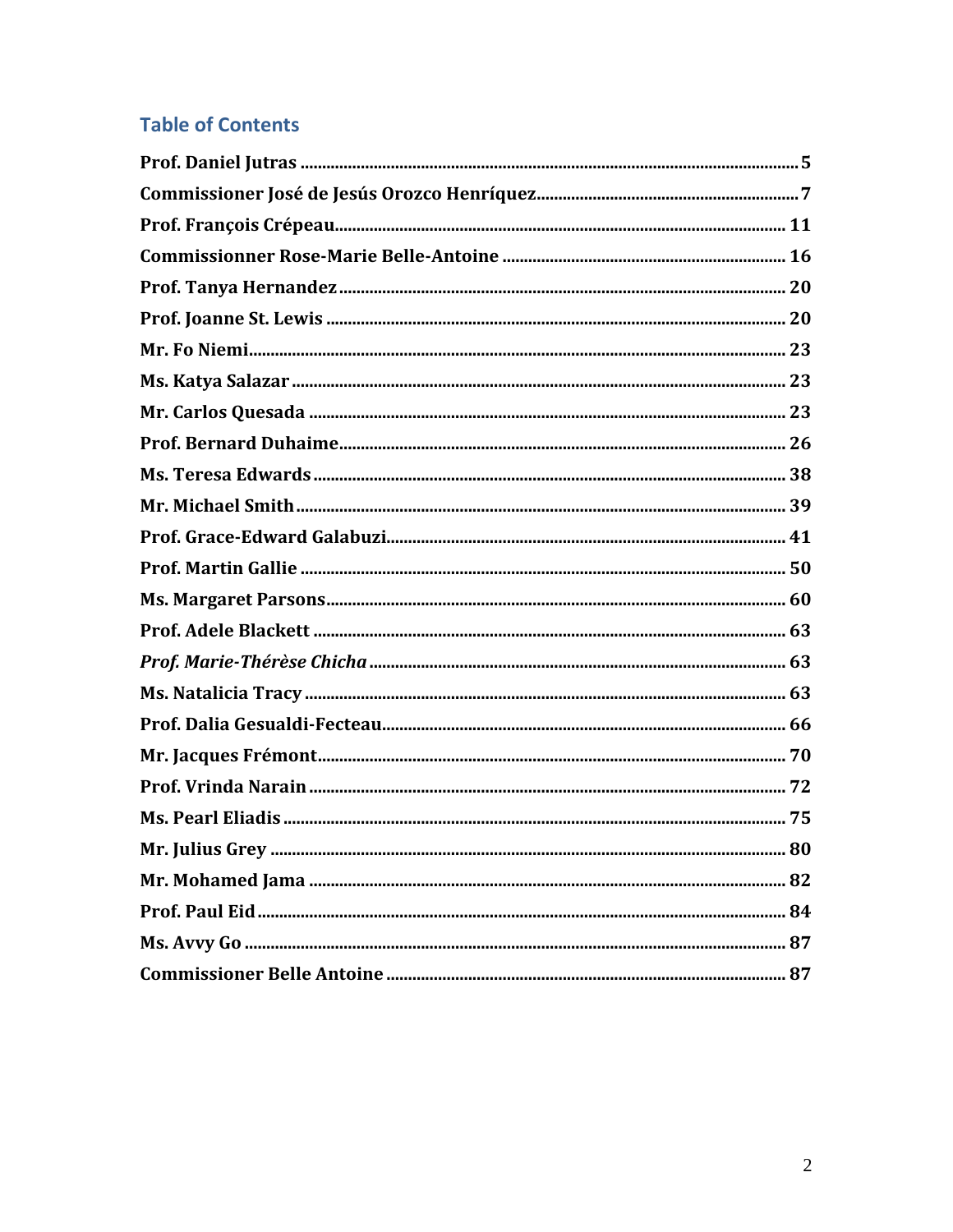# **DAY 1**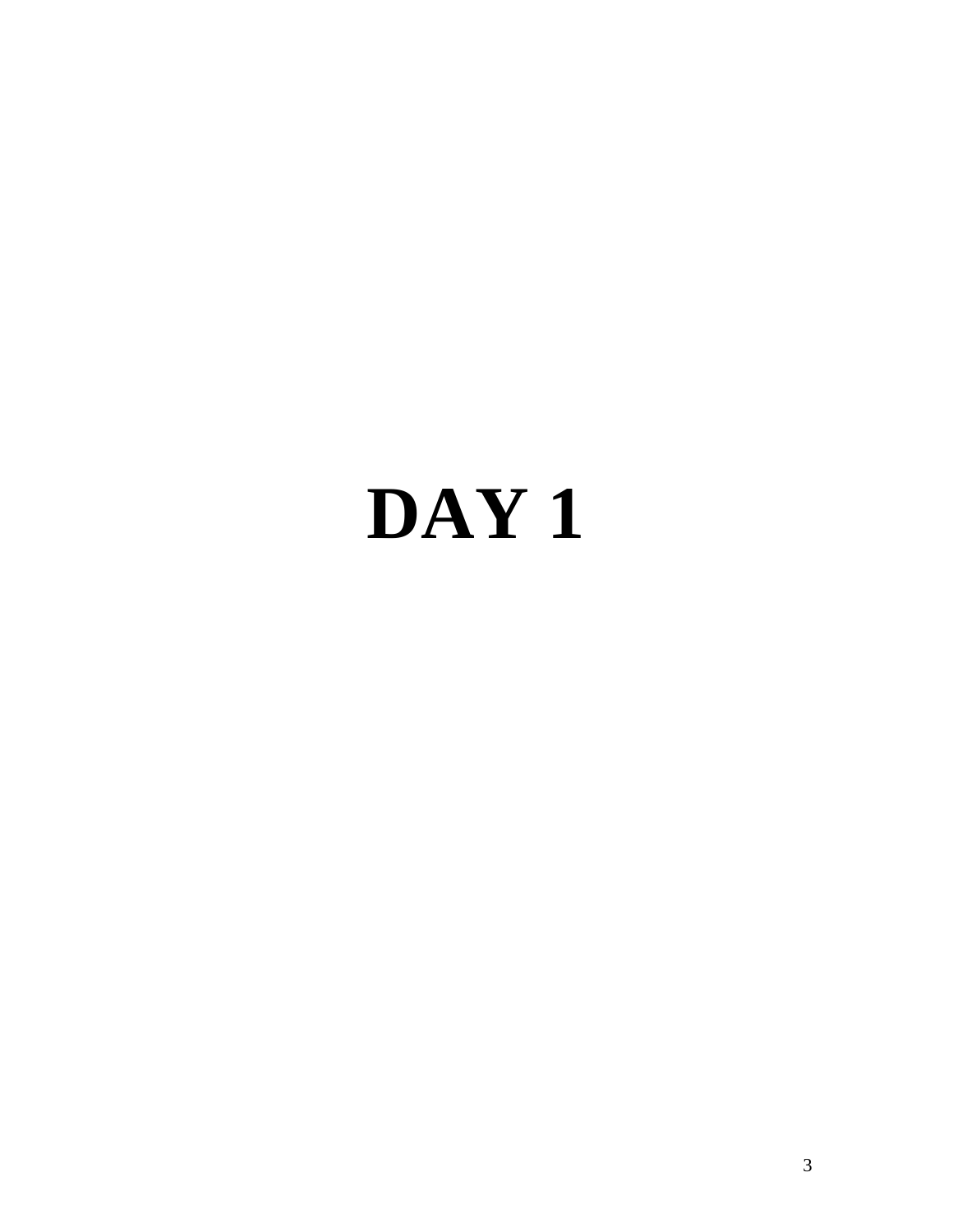## **Opening Remarks**

Prof. Daniel Jutras, Dean, Faculty of Law, McGill University

Commissioner José de Jesús Orozco Henríquez, President, Inter-American Commission on Human Rights

Prof François Crépeau, United Nations Special Rapporteur on the rights of migrants (video)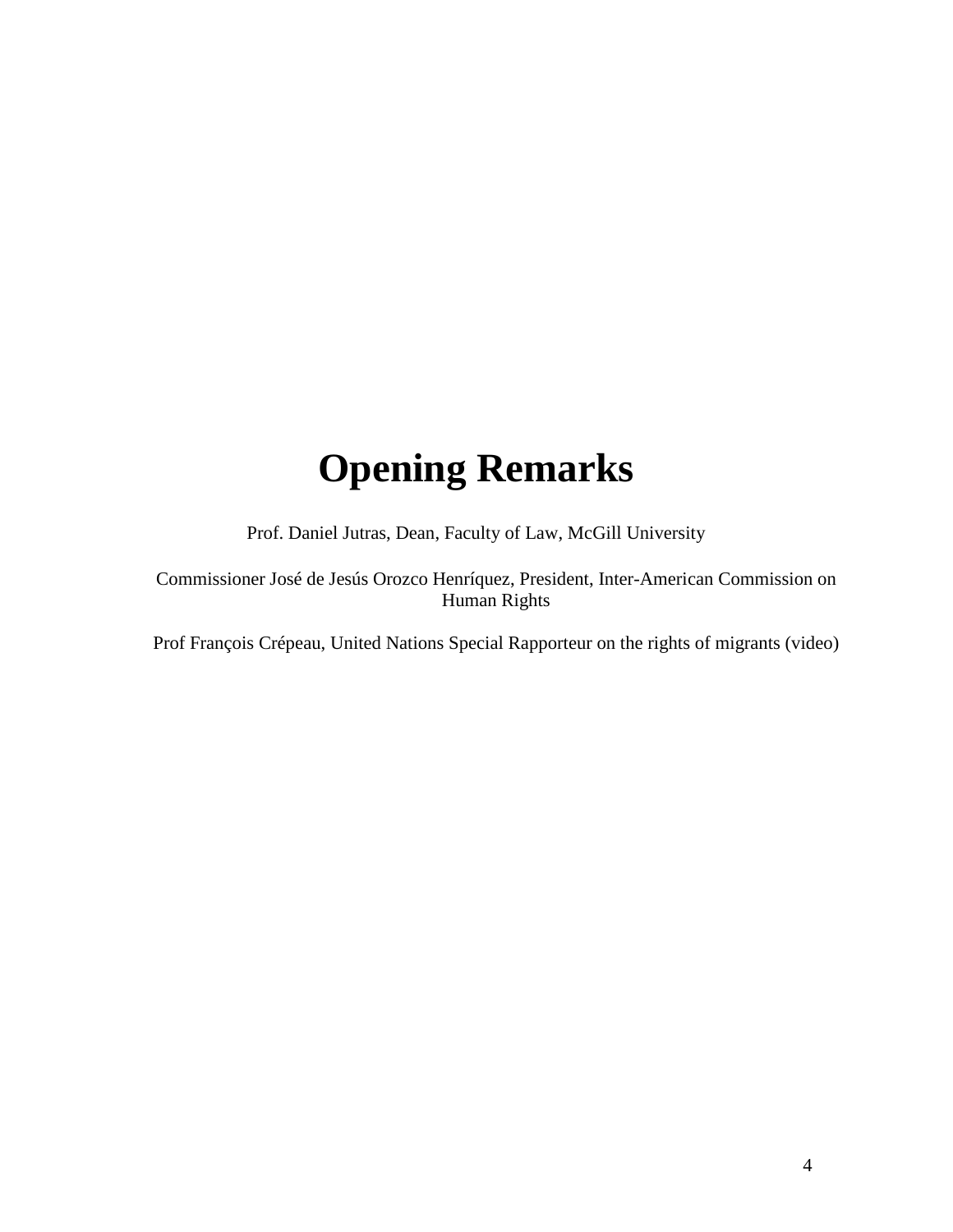| <b>Prof. Daniel Jutras</b> | Summary:<br>The issues that will be addressed in the coming days affect North America in its<br>entirety. This elicits that human rights violations are not only other people's<br>problems, but also relevant to our local experience as Canadians. We are happy to<br>receive colleagues from other universities and NGOs, from within and outside<br>Quebec, as well as the Commission des droits de la personne et des droits de la<br>jeunesse du Québec (CDPDJ). I finally would like to thank my colleague Prof.<br>Adelle Blackett and Commissioner Belle Antoine for the organisation of this<br>event.                                                                                                                                                                                                                                                                                                                      |
|----------------------------|---------------------------------------------------------------------------------------------------------------------------------------------------------------------------------------------------------------------------------------------------------------------------------------------------------------------------------------------------------------------------------------------------------------------------------------------------------------------------------------------------------------------------------------------------------------------------------------------------------------------------------------------------------------------------------------------------------------------------------------------------------------------------------------------------------------------------------------------------------------------------------------------------------------------------------------|
|                            |                                                                                                                                                                                                                                                                                                                                                                                                                                                                                                                                                                                                                                                                                                                                                                                                                                                                                                                                       |
|                            | This is a very special occasion, as the faculty is extremely pleased and honored to<br>host the Inter-American Commission on Human Rights. This is a great project<br>that was brought to us by my colleague Adelle Blackett. We immediately thought<br>it would be an extraordinary opportunity to delve into the relevance of the Inter-<br>American Commission on Human Rights on issues of great significance in the<br>law of human rights.                                                                                                                                                                                                                                                                                                                                                                                                                                                                                      |
|                            | I look at the program and want to emphasize one dimension which perhaps is<br>particularly significant from our point of view: the fact that the issues that are<br>going to be addressed over the next few days are issues that truly concern human<br>rights in North America in the strictest sense. This is something that perhaps<br>needs to be underlined, because we in universities often tend to talk about human<br>rights issues as though they are someone else's problems, or as things that happen<br>elsewhere in other governances or political contexts that are much more difficult<br>than the ones that we experience in North America. So I am particularly pleased<br>that there will be conversation held here on issues related to discrimination and<br>race in the economic, social and cultural rights of North America, therefore in a<br>context that is particularly relevant to our local experience. |
|                            | I also want to emphasize how happy we are that this is an opportunity for<br>colleagues from other institutions and important organizations to come here and<br>participate in that conversation, both from various institutions of higher learning<br>inside and outside of Quebec, and from other faculties of law across Canada, as<br>well as our friends from NGOs that are very often partners of ours in our efforts to<br>insert these issues in the educational experience of our students. I am particularly<br>pleased that we will have with us our friends from [French name of institution], an<br>organization that is extraordinarily significant locally and I think benefits from the<br>great insight of the people whom you will hear over the next few hours and until<br>tomorrow.                                                                                                                              |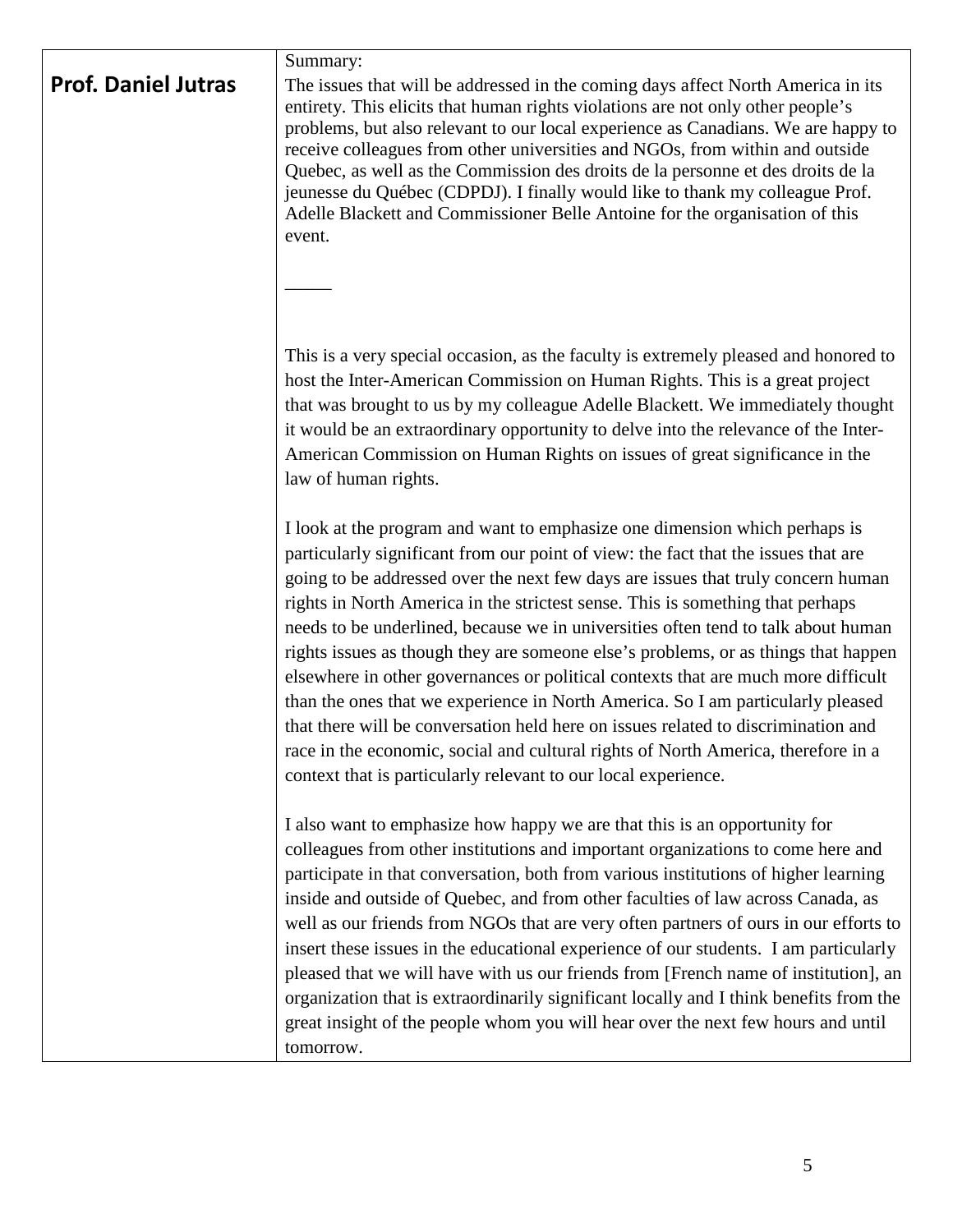[Speaking French] I would like to thank my colleague Adelle Blackett who was so generous in bringing this together in the middle of her sabbatical leave, and therefore a time that would not normally entail the kind of administrative effort that is involved in putting together something of this nature. I would also like to thank Commissioner Rose-Marie Belle Antoine, who is the head of the Rapporteurship on the Rights of Persons of African Descent and Against Racial Discrimination, who was the inspiration from the very outset in thinking to bring this to a university-setting so that this conversation could take place in an environment that is not the usual environment of the Commission. We are very pleased that she thought of McGill as an appropriate location for this. So without further delay in the proceedings, please give a warm welcome to Commissioner José de Jesús Orozco Henríquez, who will deliver a few remarks as President of the Inter-American Commission. Welcome to McGill.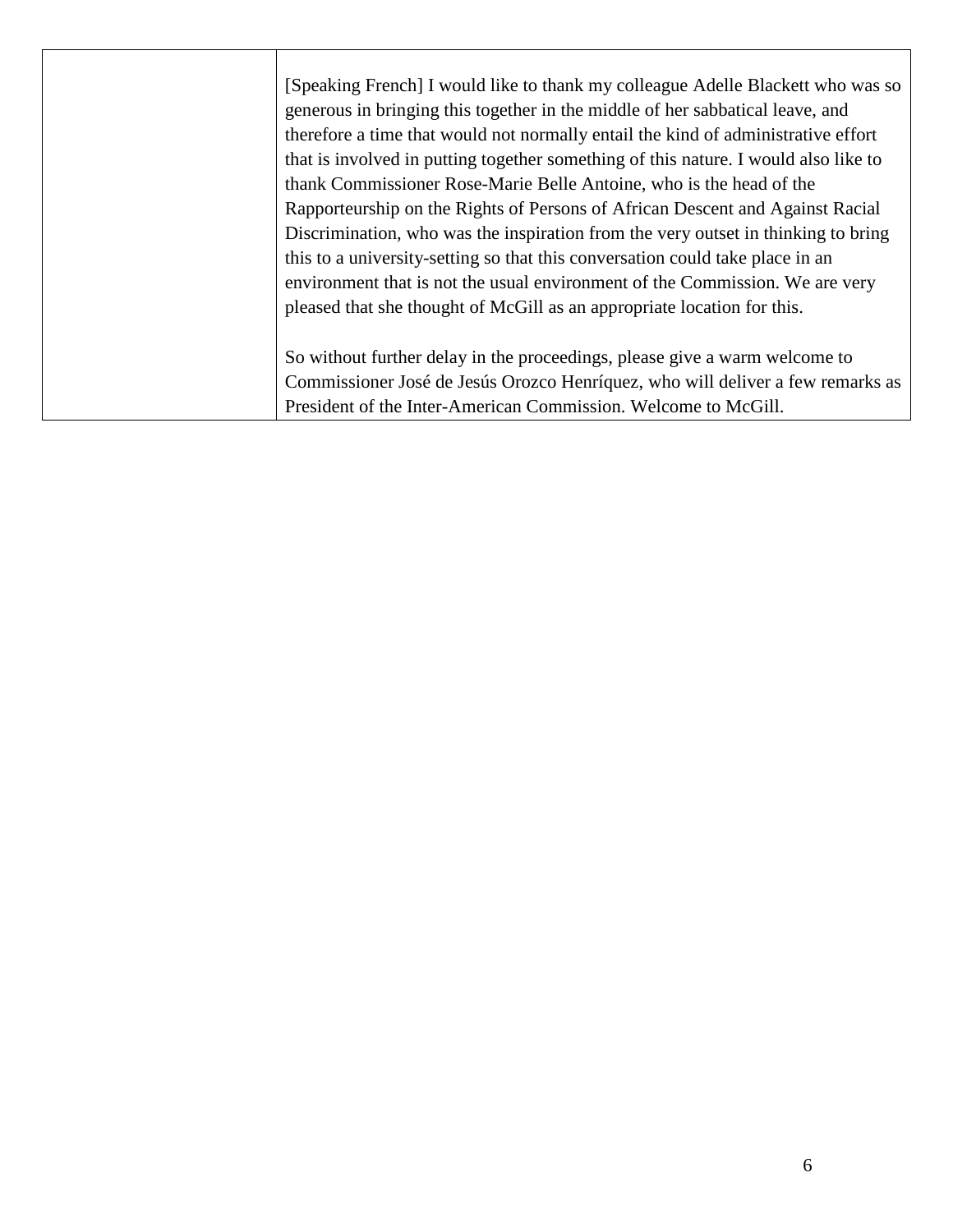|                          | <b>Opening Remarks</b>                                                                                                                                                                                                                                                                                                                                                                                                                                                                                                                                                                                                                                                                                                                                                                                                               |
|--------------------------|--------------------------------------------------------------------------------------------------------------------------------------------------------------------------------------------------------------------------------------------------------------------------------------------------------------------------------------------------------------------------------------------------------------------------------------------------------------------------------------------------------------------------------------------------------------------------------------------------------------------------------------------------------------------------------------------------------------------------------------------------------------------------------------------------------------------------------------|
| <b>Commissioner José</b> |                                                                                                                                                                                                                                                                                                                                                                                                                                                                                                                                                                                                                                                                                                                                                                                                                                      |
| de Jesús Orozco          | Summary:                                                                                                                                                                                                                                                                                                                                                                                                                                                                                                                                                                                                                                                                                                                                                                                                                             |
| <b>Henríquez</b>         | This event is an important step for the IACHR's process of deepening relations<br>with issues of racial discrimination in North America. We are grateful to the<br>organisers of this event, including Commissioner Belle Antoine and Prof.<br>Blackett, along with the Labour Law and Development Research Laboratory.                                                                                                                                                                                                                                                                                                                                                                                                                                                                                                              |
|                          | The IACHR was established in 1959 as an autonomous body of the OAS, and is<br>composed of 7 members acting in their independent capacity. Its mandate is to<br>promote the observance and protection of human rights, through individual<br>petitions, thematic reports, and priority issues. In 1990, the IACHR started<br>creating thematic Rapporteurships on specially vulnerable groups, reaching the<br>number of 10 today, and including on the rights of peoples of African descent and<br>on Indigenous peoples.                                                                                                                                                                                                                                                                                                            |
|                          | The Rapporteurship on the Rights of Persons of African Descent and Against<br>Racial Discrimination was established in 2005 and has carried out many activities<br>since its establishment, including technical assistance to the OAS working groups<br>on the Convention on Racial Discrimination and the Convention against all forms<br>of Discrimination, both adopted in June 2013. Similarly, Commissioner Shelton<br>has recently led a special visit to Canada to address the issue of murdered and<br>missing Indigenous women in British Columbia. Thank you once again for the<br>organisation of this event.                                                                                                                                                                                                             |
|                          | $0:21:07$ (Day One)<br>Good Morning Professor Daniel Jutras, Dean of the Faculty of Law at McGill<br>University, Professor Adele Blackett, fellow Commissioner Rose-Marie Belle<br>Antoine, special guests, panelists and participants, ladies and gentlemen. Thank<br>you all for coming for this historic event, which has arisen from the very first<br>collaboration between the Inter-American Commission on Human Rights and<br>McGill University. For the Inter-American Commission, this is an important step<br>in deepening our engagement with North American matters of race,<br>discrimination, and economic, social, and cultural rights. We are particularly<br>grateful to McGill University Faculty of Law and its Labour Law Development<br>Research Laboratory, and their commitment to stage this forum with us. |
|                          | I would like to specially recognize Commissioner Rose-Marie Belle Antoine who<br>conceptualized this forum. Commissioner Antoine is the Inter-American<br>Commission's Rapporteur on the Rights of Persons of African Descent and<br>Against Racial Discrimination and is also the Commissioner in charge of the<br>Inter-American Commission's unit on economic, social, and cultural rights. We<br>wish to acknowledge and thank Dean Jutras, who graciously agreed to cohost with                                                                                                                                                                                                                                                                                                                                                 |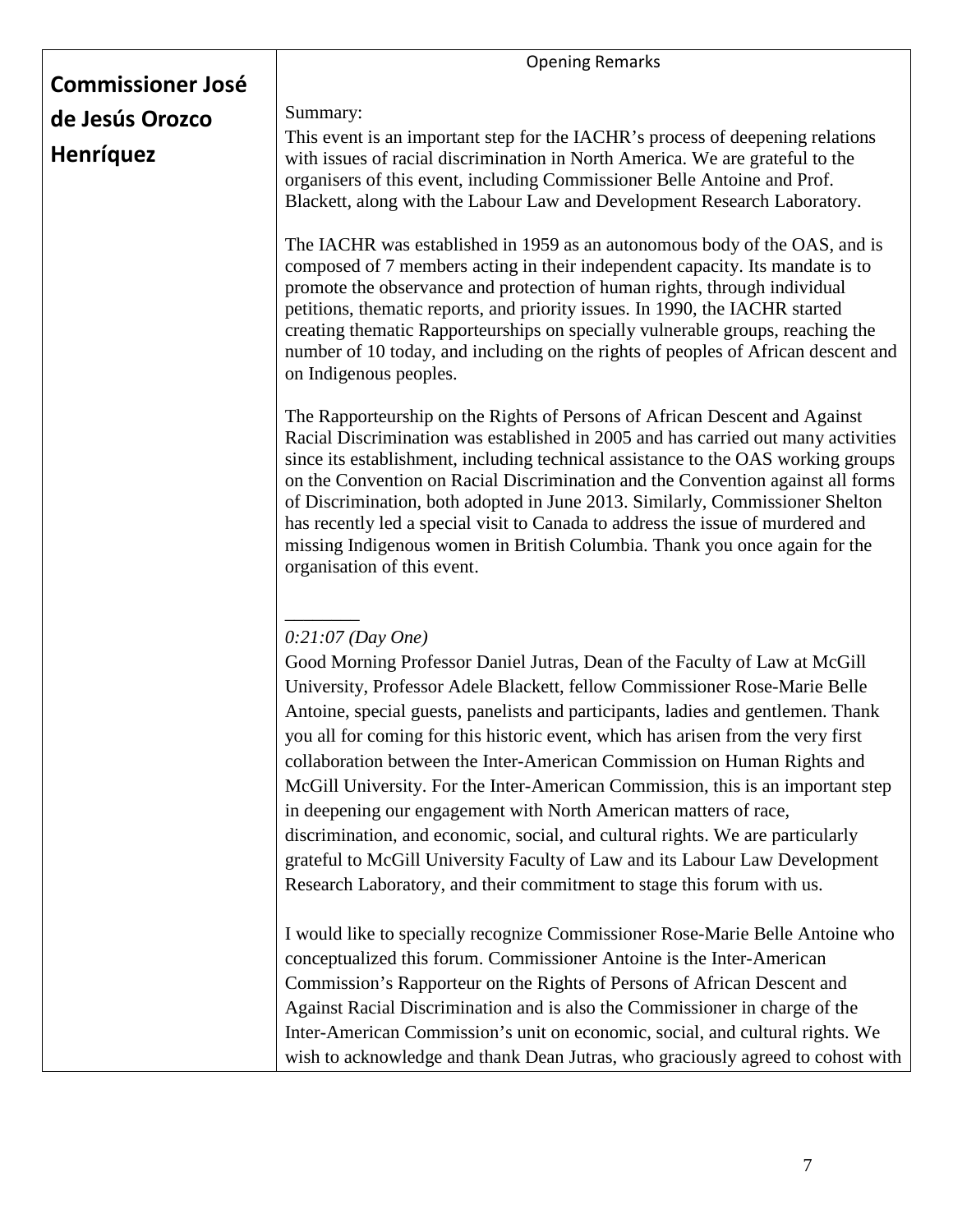us, and paved the way for this important collaboration to take place, and without whom we would not be here today. We are also indebted to Professor Adele Blackett, the Director of the Labour Law Development Research Laboratory, who gave tremendous support in organizing the event, and whose research laboratory is one of the principal sponsors of this event.

This forum is very much in keeping with the mandate and work of the Inter-American Commission on Human Rights. Since some of us might be unfamiliar with the Inter-American Commission's mandate, permit me to offer a short overview:

The Inter-American Commission, established in 1959, is a principal and autonomous organ of the Organization of American States, whose mission is to promote and protect human rights in the Americas' hemisphere. It is composed of seven independent members who serve in a personal capacity, together with the Inter-American Court of Human Rights, which was started in 1979, the Commission is one of the institutions within the Inter-American system for the protection of human rights. So, to emphasize, the principal function of the Inter-American Commission is to promote the observance and protection of human rights in the Americas.

The work of the Inter-American Commission rests on three main pillars. The individual petition system monitoring of the human rights situation in the member states and the attention devoted to priority thematic areas. Operating within this framework, the Commission considers that in as much as the rights of the persons subjected to the jurisdiction of the member states are to be protected, special attention must be devoted to those populations, communities and groups that have historically been the targets of discrimination. It is in this regard, that starting in 1990 the Inter-American Commission created thematic rapporteurships in order to devote attention to certain groups, communities, and people that are particularly at risk of human rights violations due to vulnerability and discrimination that they have faced historically. The aim of creating the thematic rapporteurships is to strengthen, promote, and systematize the Inter-American Commission's own work on these issues.

Having regard to the foregoing, this forum falls within the promotional side of the commission's mandate, with special input from the Rapporteurship on the Rights of Persons of African Descent and Against Racial Discrimination, and the unit on Economic, Social, and Cultural Rights. Currently, the Inter-American Commission has ten thematic areas, most of which are operated by the Commissioners as Rapporteurs, or in charge of a unit. Apart from the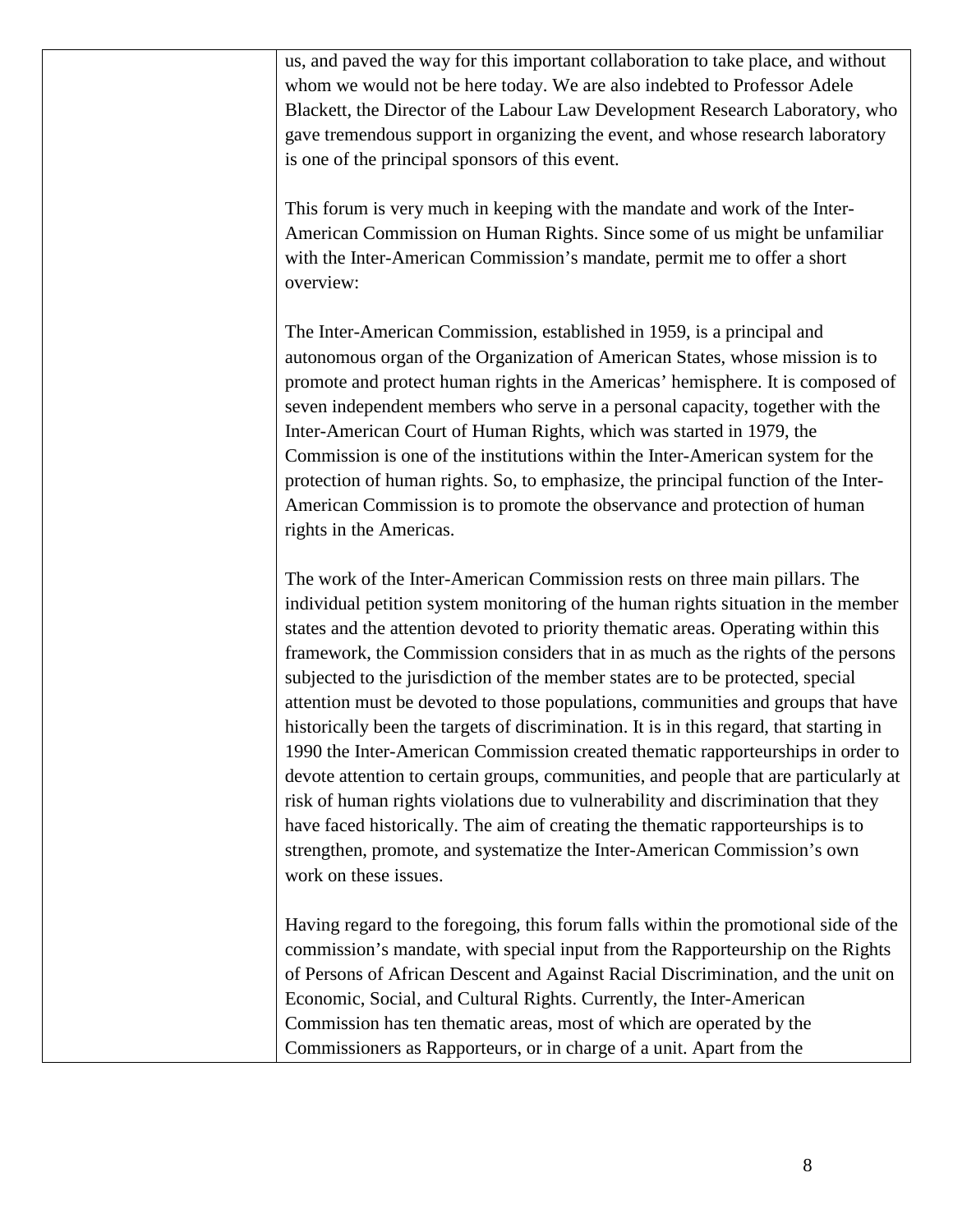Rapporteurship on the Rights of Persons of African Descent and Against Racial Discrimination, and the Unit on Economic, Social, and Cultural Rights, the other thematic areas are: Rapporteurship on the Rights of Indigenous Peoples, Rapporteurship on the Rights of Women, Rapporteurship on the Rights of Migrant Workers and their Families, Rapporteurship on the Rights of the Child, Rapporteurship on Human Rights Defenders, Rapporteurship on the Rights of Persons Deprived of Liberty, Special Rapporteurship for Freedom of Expression, and the Unit on the Rights of Lesbian, Gay, Bisexual, Trans, and Intersex (LGBTI) Persons.

The Rapporteurship on the Rights of Persons of African Descent and Against Racial Discrimination was established in February 2005, while the Unit on Economic, Social, and Cultural Rights was established in November 2012 under the leadership of Commissioner Antoine. The Office of the Rapporteur was charged with dedicating itself to activities of stimulating, systematizing, reinforcing and consolidating the action of the Inter-American Commission on the Rights of Persons of African Descent and against Racial Discrimination. The Unit was established to help strengthen the Commission's work to protect and promote economic, social, and cultural rights. The decision to establish this unit was significantly influenced by the States and civil society. The Rapporteurship has carried out a number of important activities since its establishment, one of which is the publication of a thematic report on the situation of people of African descent in the Americas in December 2011, launched in St. Lucia in July 2012. The Rapporteurship was also involved in providing technical assistance to the unit of the Organization of American States working group in successfully negotiating the Inter-American convention on racial discrimination-related forms of intolerance, and the Inter-American Convention against all forms of discrimination and intolerance. Both conventions were adopted in June 2013 by the Organization of American States general assembly. The Commission considers the adoption of this convention as a historical and significant step towards the elimination of racism and all forms of discrimination in the hemisphere, as we work together to bring about justice and equality for all peoples, regardless of race or ethnicity.

While the Rapporteurship and the Unit has been at the forefront of the Commission's involvement in this forum, I must of course mention that my colleague Commissioner Dinah Shelton is the Rapporteur on the Rights of Indigenous Peoples. In this capacity, Commissioner Shelton conducted work and visited Canada in August of this year to look into the disappearances and murders of indigenous women in British Columbia. Commissioner Shelton leaves office at the end of this year, and so I would like to take this opportunity to applaud her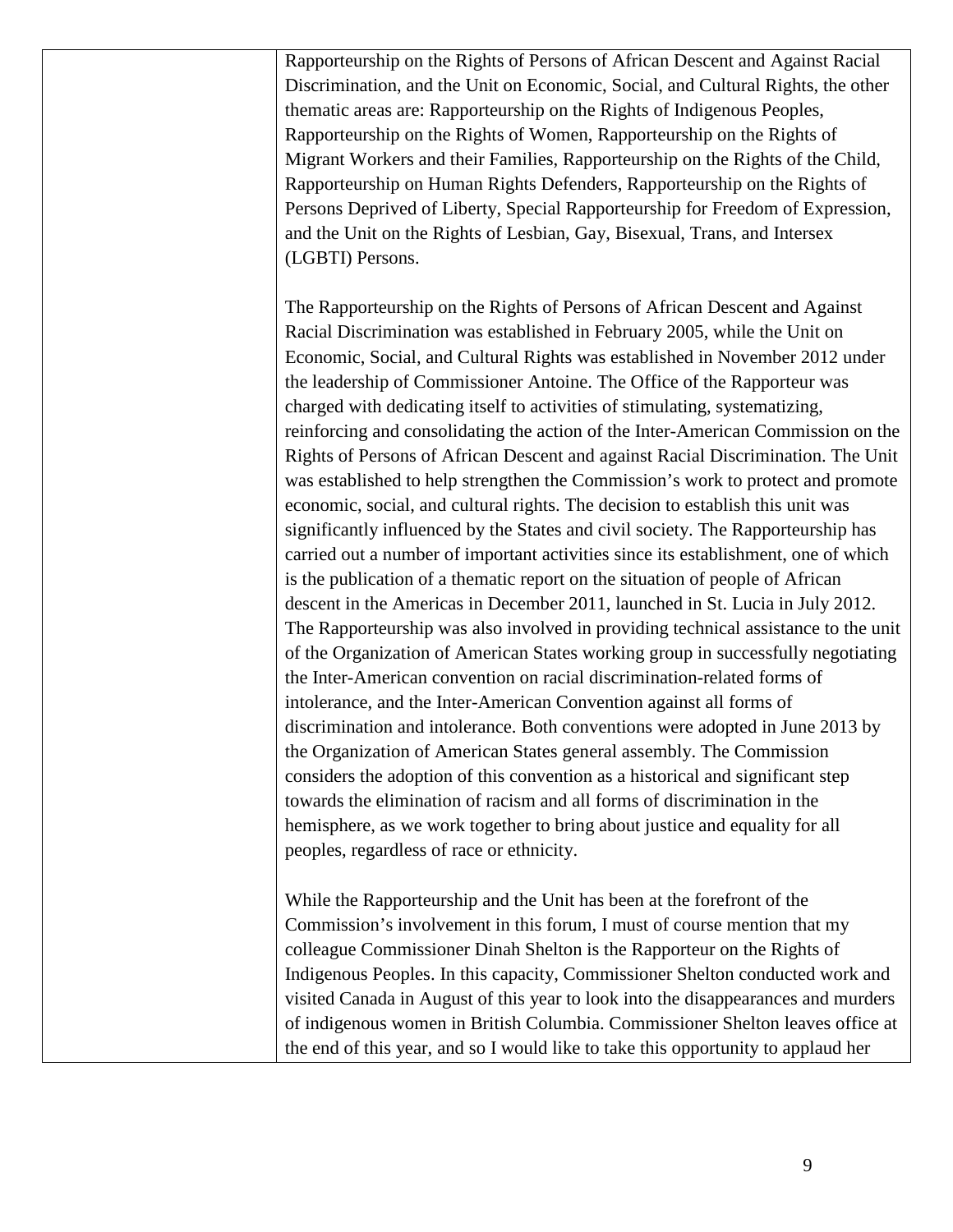| outstanding contribution not just to her Rapporteurship, but to the Commission as<br>a whole. Unfortunately, she is not with us today, since her close family member                                                                                                                                                                                                                                                            |
|---------------------------------------------------------------------------------------------------------------------------------------------------------------------------------------------------------------------------------------------------------------------------------------------------------------------------------------------------------------------------------------------------------------------------------|
| died two days ago.                                                                                                                                                                                                                                                                                                                                                                                                              |
| The topics on the agenda of this forum are undoubtedly complex and challenging,<br>however, given the caliber of panelists, speakers, and participants present, I<br>confidently look forward to illuminating discussions that will deepen our<br>understanding of race, discrimination, and economic, social, and cultural rights in<br>the context of North America.                                                          |
| In closing, I would like to again thank you, our hosts, McGill University Faculty<br>of Law, and all of you who made the time to participate in this important forum.<br>Of course, I expect that this forum will be the first of many collaborative events<br>between the Commission and McGill University, as we seek to advance the<br>agenda of human rights protection for all in this hemisphere. Thank you very<br>much. |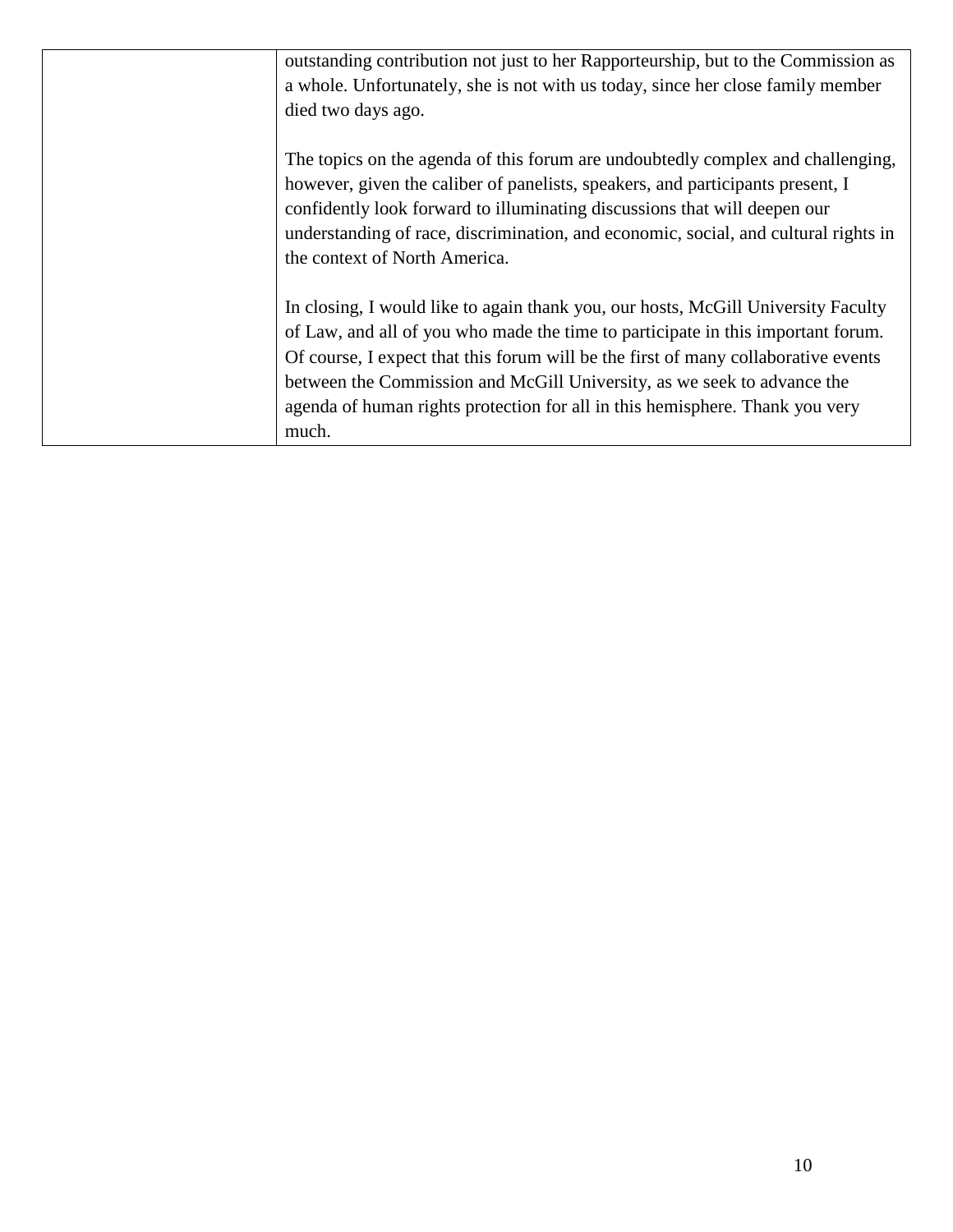| <b>Prof. François</b> | <b>Opening Remarks</b>                                                                                                                                                                                                                                                                                                                                                                                                                                                                                                                                                                                                                                                                                                                                                                                                                                                                                                                                                                                                                                                                                                                      |
|-----------------------|---------------------------------------------------------------------------------------------------------------------------------------------------------------------------------------------------------------------------------------------------------------------------------------------------------------------------------------------------------------------------------------------------------------------------------------------------------------------------------------------------------------------------------------------------------------------------------------------------------------------------------------------------------------------------------------------------------------------------------------------------------------------------------------------------------------------------------------------------------------------------------------------------------------------------------------------------------------------------------------------------------------------------------------------------------------------------------------------------------------------------------------------|
| Crépeau               | Summary:<br>Discrimination against migrants comes from Receiving State migratory policies,<br>but also from negative perceptions in the public opinion. We should recognize<br>that migrants go to States where there is a labour demand for them, albeit<br>informal. As long as there are push and pull factors, migrants will continue<br>coming. In this sense, "war on migration" is a counter-productive fantasy, which<br>will simply push migrants further into irregularity within the receiving State, such<br>as the experiences of prohibition and war on drugs show.                                                                                                                                                                                                                                                                                                                                                                                                                                                                                                                                                           |
|                       | The legal and social situation of temporary migrant workers is also especially<br>precarious, notably because of their dependency on the goodwill of the employer-<br>sponsor. Migrants often have to go into debt to pay fees to apply for their permit,<br>although this is prohibited by local laws in many countries, such as Qatar. The<br>promised contract is also often no honoured upon the arrival of the migrant<br>worker to the Receiving State, but he or she has no other option to accept these<br>changes of circumstances because of debts. Female domestic workers are<br>especially vulnerable to many abuses, because their workplace is a private home.<br>An open labour market, generating competition between employers and labour<br>mobility, must instead be promoted.<br>Since migrant workers do not have access to the democratic life of the country<br>where they are, their legal empowerment is essential. All actors must join their<br>forces in this sense. They many not have the right to remain in the country or to<br>vote, but they have all the other fundamental rights guaranteed to anyone. |
|                       | 0:30:45 (Day One) [Pre-Recorded Video]<br>Dear colleagues, ladies and gentlemen, I would like to say how much I regret not<br>being able to participate in person in this special forum on race, discrimination,<br>and economic, social and cultural rights, co-organized by the Inter-American<br>Commission on Human Rights and McGill University. But I thank the organizers<br>for inviting me to make a short, pre-recorded presentation in the hope that it will<br>contribute usefully to your debates.<br>I would like to address two points today which result from the experience that I<br>have gained in the past few years as the United Nations Special Rapporteur on the<br>Human Rights of Migrants. And I'll be a little provocative in order to make sure<br>to catch your attention.                                                                                                                                                                                                                                                                                                                                    |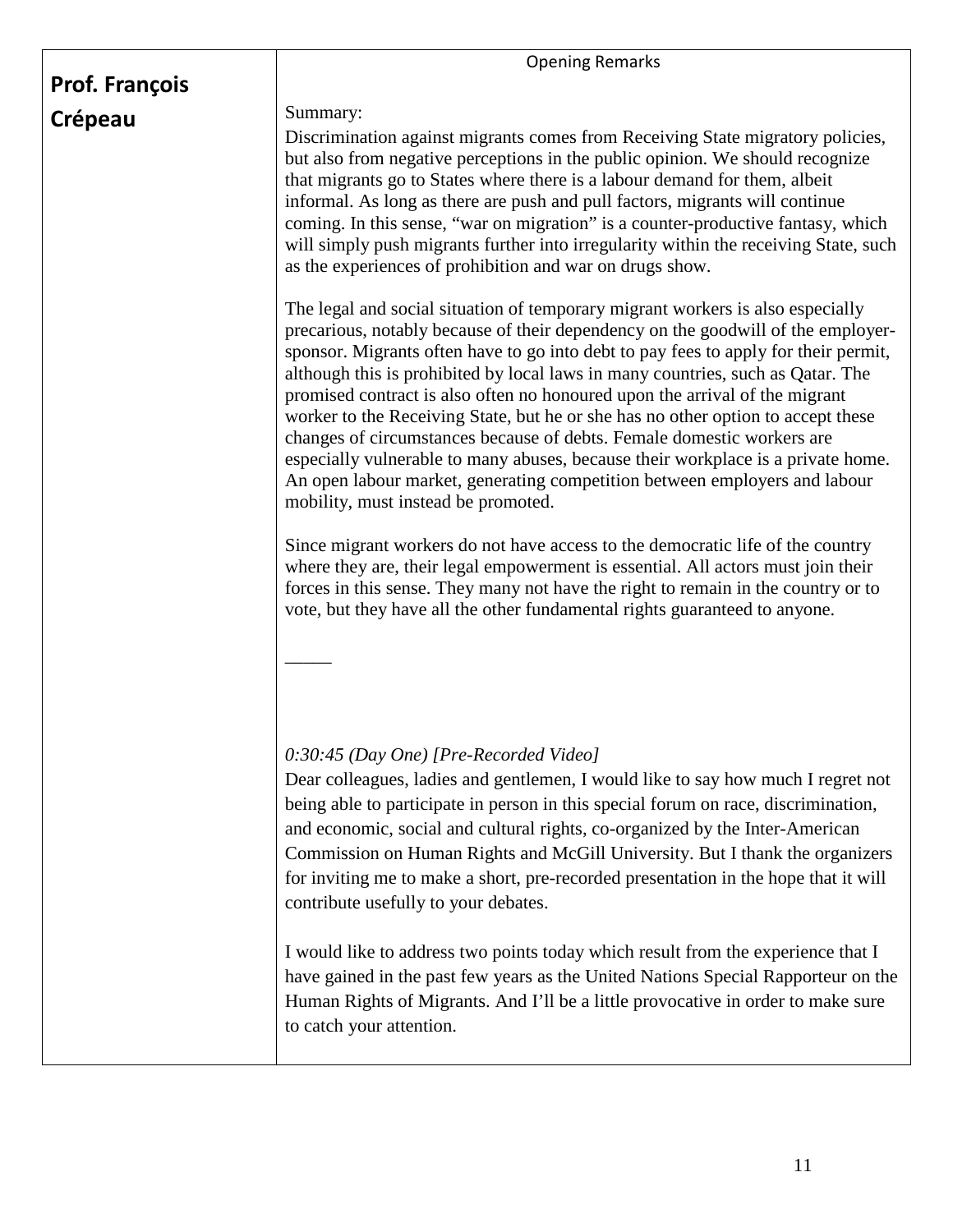One of the major sources of discrimination against migrants results from the effect of migration policies implemented by destination states, whether as regards to regular migrants or temporary migrant workers. The public discourse demonizes irregular migration as a scourge, and we hear a lot of an exclusionary discourse that preys on public fears and brandishes threats that social science studies have disproved, but which have a very long political shelf-life: irregular migrants steal jobs, they depress working conditions, they bring illnesses, they increase crime, etc. It is rarely mentioned that if migrants come to destination states, it's because there is a labor market for them, albeit underground, because local employers actually need them, and because many low-profit-margin economic sectors actually need the competitive edge of being able to recruit cheap labor. Such is often the case of industries like construction, or agriculture, hospitality, caregiving; there are underground labor markets because there are unrecognized labor needs.

Irregular migration is actually created when push and pull factors' interplay is disrupted by barrier. The push factors are in the lack of prosperity or stability in the country of origin. The pull factors are these unrecognized labor needs. Cynics would say that this disruption is actually engineered in order to ensure that such migrants stay in the precarious situation that drives them to accept these very low wages and often times dirty, difficult, and dangerous working situations. Irregular migrants fear being detected, arrested, detained, deported, they rarely protest, hoping to be able to move on and send money home. Migrants accept conditions that residents would not, and employers prey on this vulnerability. Some destination state authorities proclaim that they want to seal their borders, preventing irregular migrants from entering. However, sealing international borders is a fantasy, and migrants will continue arriving, despite all efforts to stop them, because the push and pull factors are still present, despite the barrier.

At some point, repression of regular migration is even counterproductive, as it drives migrants further underground, thereby empowering and entrenching smuggling operations and creating conditions of alienation and marginalization that foster human rights violations such as discrimination, exploitation, trafficking, and violence against migrants. The discourse that emphasizes the protection of territorial sovereignty through combating irregular migration is actually contradictory because the framework it creates actually empowers the criminal rings that deplete the state from its power to effectively control the border. This is a lesson learned at the time of the prohibition in America, and it is a lesson that we are slowly learning from the war on drugs. It has yet to influence our debates and policies on irregular migration.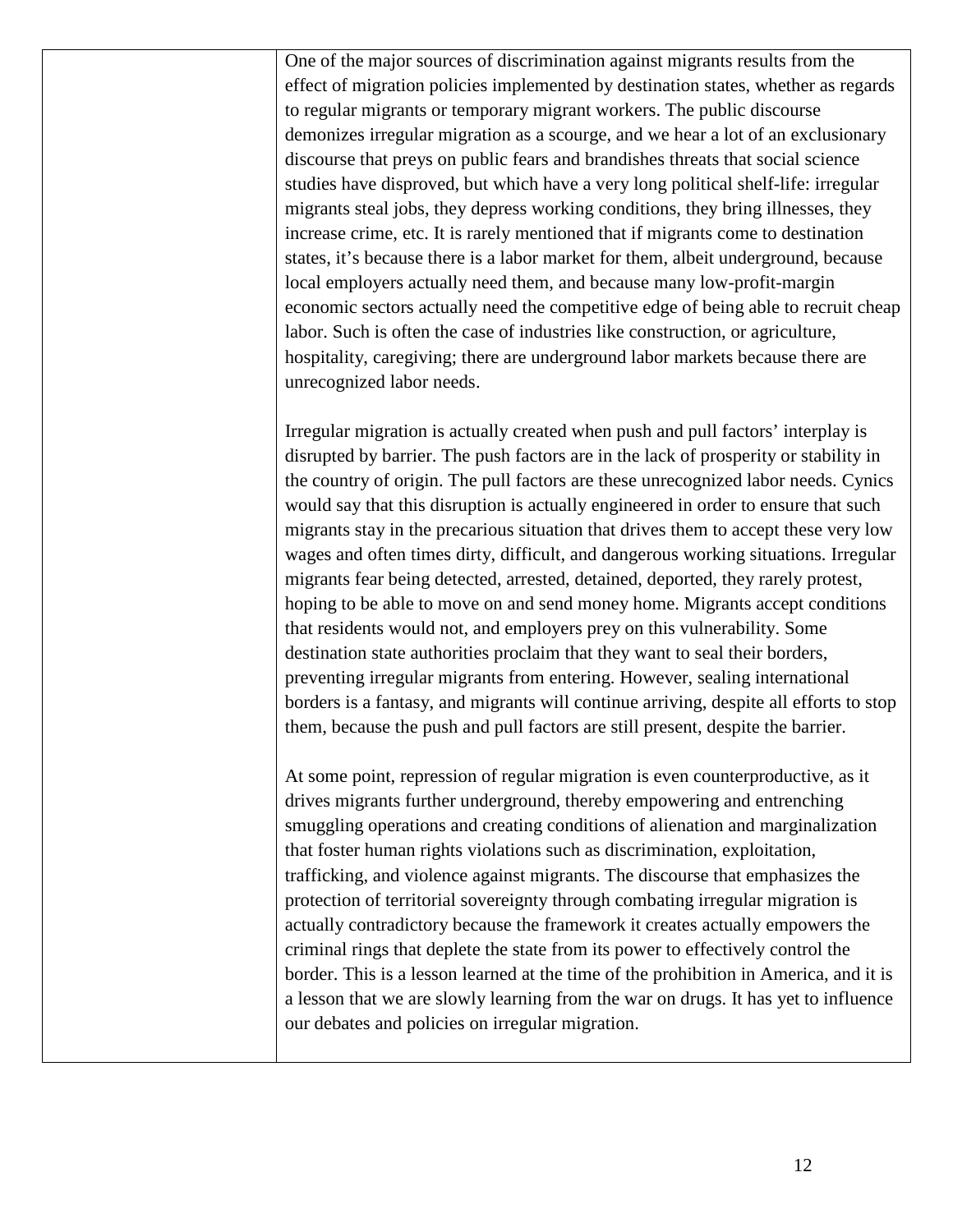Fighting labor exploitation of migrants by sanctioning exploitative employers and by considering irregular migrant workers as workers who should benefit from all labor standards and related social laws even though they might not have the right to stay in the country often seems to be a yet-unfulfilled state obligation. Acknowledging the unrecognized labor needs through opening legal channels for blue collar labor migration and fostering a social debate on how to ensure a viable future for some soft economic sectors without labor exploitation still seems politically unfeasible, yet, if we are serious about reducing irregular migration and labor exploitation in destination states, such avenues would contribute greatly in reducing the pull factor of irregular migration and diminish the power of smugglers over migrants by reducing the underground labor markets that attract irregular migrants.

A second issue that I have recently observed during an official mission in Qatar, but which exists in many destination countries all over the world, north and south, is the precarious legal and social situation that is created for temporary migrant workers, especially blue collar ones, again often in the construction or agriculture, or caregiving industries, through the exclusive link between the employer who sponsors the foreign worker and the sponsored migrant workers. The exclusivity of the link creates a space of precariousness, as the employer wields great power over the future lives of the sponsored individuals: he can fire them, and this will trigger the end of the residence and work permits, which in turn triggers their removal to the state of origin, often after a period of detention. The dependency of the migrant workers' fates on the goodwill of the sponsor creates a power imbalance that is too often exploited by unscrupulous employers. Very often, such migrant workers pay huge amounts as recruitment fees in order to secure such jobs. They have to sell property or go into debt in order to raise such money. Such fees are prohibited by national legislations, such as the one in Qatar, yet this remains an extremely common practice, as unscrupulous recruitment intermediaries take a cut at all levels of the journey towards the country of destination.

Upon arrival in the destination country, the contract that had been promised often fails to materialize. It is replaced by a much less favorable one: wages are lower, travel expenses are not reimbursed, job description is different, working conditions are much worse, and housing condition can be horrible. Yet the temporary migrant worker has little choice but to accept it, as he or she needs to pay back the debts accumulated to fund the migration journey. Many unscrupulous employers confiscate the ID and travel documents of the migrants in order to secure their power over them more firmly. They often threaten such migrants with dismissal and consequent removal to the country of origin in order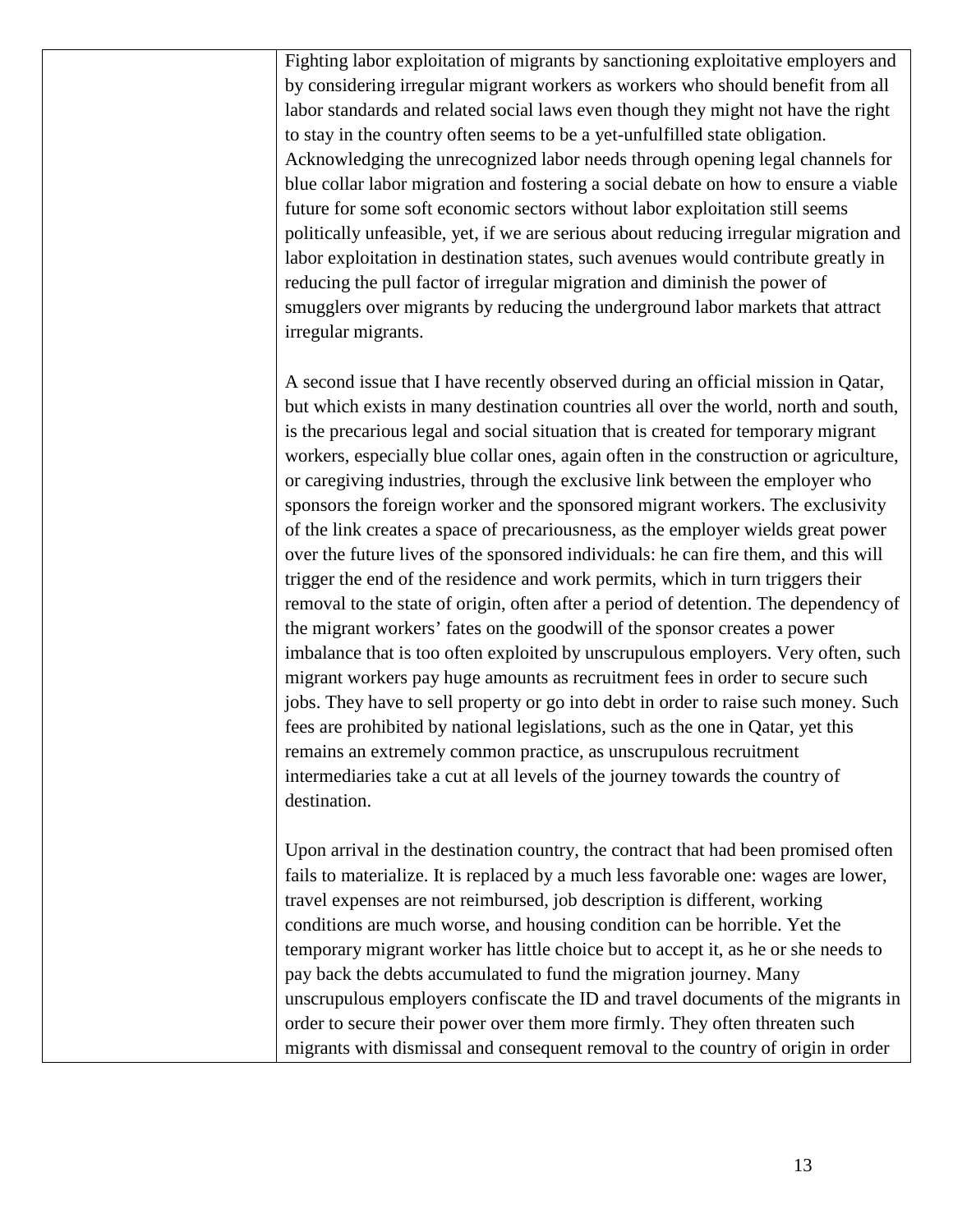to obtain more concessions: extended working hours, more duties, work in other employer's outfits. Many suffer abuse of all kinds: verbal abuse, psychological violence, threats, physical violence, and sexual abuse. Female domestic workers are especially vulnerable to such abuse as the work place is a private home. Discrimination is rife in such environments.

In Qatar, for example, I've heard stories about how many maids are paid according to a scale, which depends on their ethnic origin, with the Filipino maids being paid the highest wages, and the East African maids the lowest. In construction work, Nepali workers are paid the lowest wages. These sponsorship programs have been denounced for numerous years, yet they endure as state authorities see little alternatives to subsidize unsustainable industrial sectors or practices. As I have recommended to the Qatari authorities, the precariousness of temporary migrant labor contracts should be eradicated through a series of measures. The abolition of the sponsorship system, and its replacement with an open labor market where mobility is actually valued in order to provoke a virtuous circle of competition between the best employers. This, in turn, will again require fostering a social and political debate on how to make sustainable certain industries which have been thriving only through exploitative practices.

I will conclude by repeating one of my mantras. Since migrants don't have access to the political stage (they don't vote, they can't be elected), legal empowerment is key to the change in their predicament. Lawyers, judges, national human rights institutions, ombudsmen persons, social workers, labor inspectors, non governmental organizations, civil society organizations, and all the other actors who can impact legally on the condition of migrant workers, need to work together to create legal avenues which will empower migrants to fight for their own rights without fear of being arrested, detained, or deported for doing so. They may not have the right to stay in the destination country, but they have the same fundamental rights as the citizens, except the right to vote and be elected, and the right enter and stay in the country. They may not have access to all the government program entitlements, as these are not always based on a fundamental right, but they have the right to equality, in all its dimensions, including the prohibition of all forms of discrimination.

We still have a lot of work to do to make this a reality, and I thank the organizers and the participants in this workshop for contributing your energy, your determination, and your imagination to finding better solutions for actually protecting the rights of migrants. I wish you the best for your debates, and I thank you for your kind attention.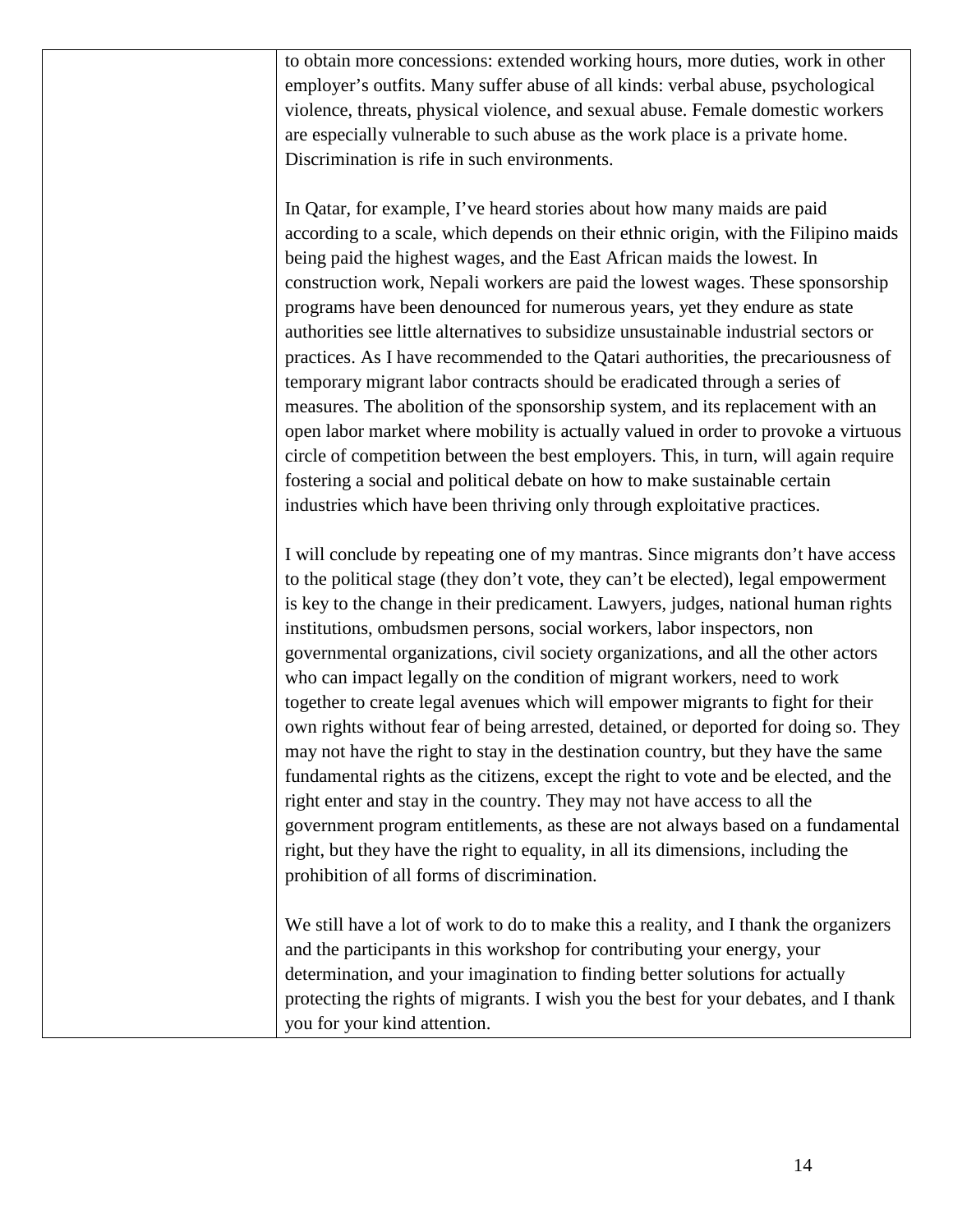# **Keynote speech: Setting the stage—an overview of race, discrimination, and ESC in North America**

Commissioner Rose-Marie Belle Antoine, IACHR Rapporteur on the Rights of Persons of African Descent and Against Racial Discrimination Head – IACHR Unit on Economic, Social and Cultural Rights

Discussants:

Prof. Tanya Hernandez, Fordham University

Prof. Joanne St. Lewis, Faculty of Law, University of Ottawa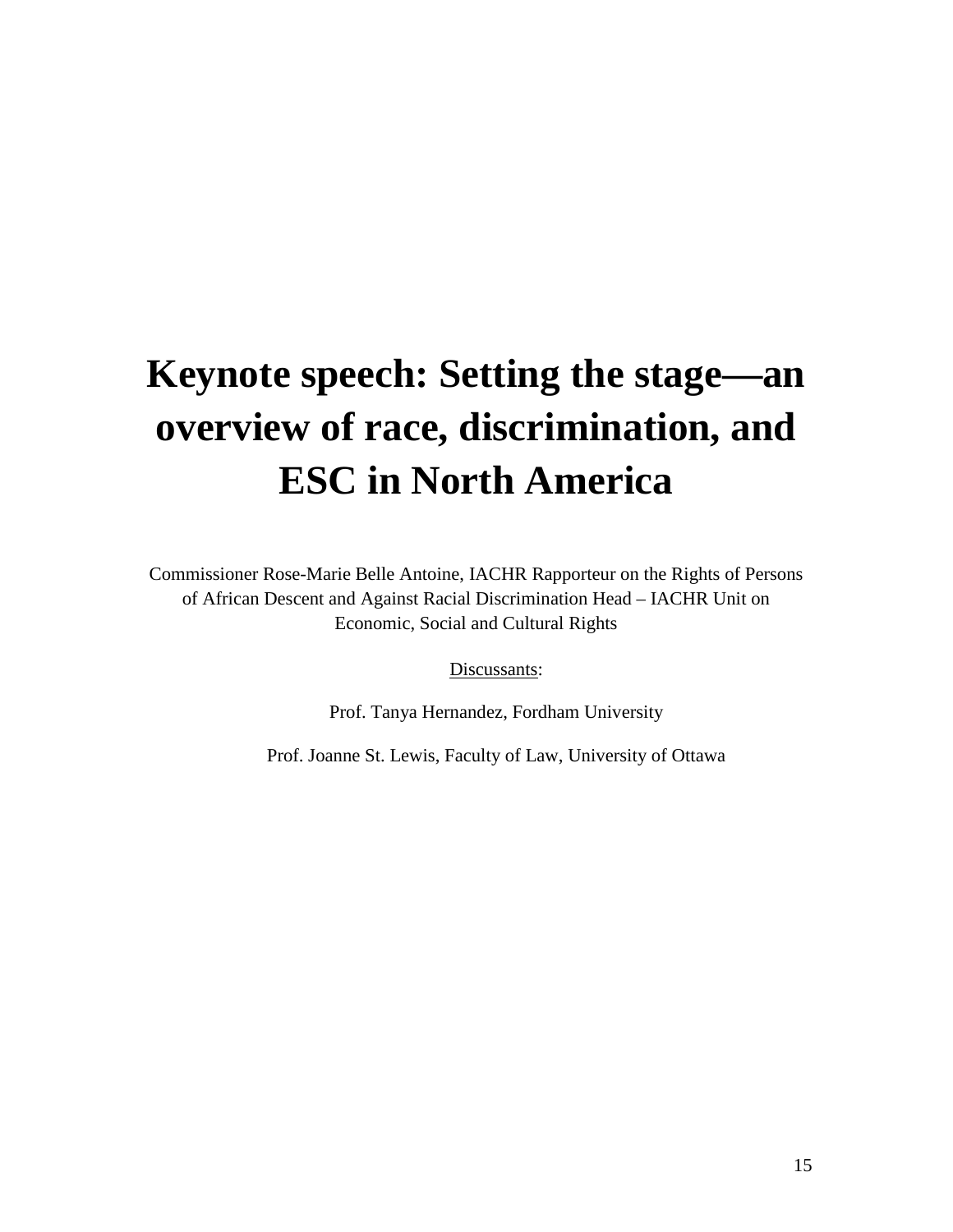|                          | Keynote Speech: Setting the Stage-an Overview of Race, Discrimination and                                                                                                                                                                                                                                                                                                                                                                                                                                                                                                                                                                                                                                                                                                                                                                                                                                                                                                                                                                                                                                                                                                                                                                                                                                                                                                                                                                                                                                                                                                                                                                                                                                                                                                                                                                                                                                                                                                                                             |
|--------------------------|-----------------------------------------------------------------------------------------------------------------------------------------------------------------------------------------------------------------------------------------------------------------------------------------------------------------------------------------------------------------------------------------------------------------------------------------------------------------------------------------------------------------------------------------------------------------------------------------------------------------------------------------------------------------------------------------------------------------------------------------------------------------------------------------------------------------------------------------------------------------------------------------------------------------------------------------------------------------------------------------------------------------------------------------------------------------------------------------------------------------------------------------------------------------------------------------------------------------------------------------------------------------------------------------------------------------------------------------------------------------------------------------------------------------------------------------------------------------------------------------------------------------------------------------------------------------------------------------------------------------------------------------------------------------------------------------------------------------------------------------------------------------------------------------------------------------------------------------------------------------------------------------------------------------------------------------------------------------------------------------------------------------------|
| <b>Commissionner</b>     | <b>ESCR in North America</b>                                                                                                                                                                                                                                                                                                                                                                                                                                                                                                                                                                                                                                                                                                                                                                                                                                                                                                                                                                                                                                                                                                                                                                                                                                                                                                                                                                                                                                                                                                                                                                                                                                                                                                                                                                                                                                                                                                                                                                                          |
| <b>Rose-Marie Belle-</b> |                                                                                                                                                                                                                                                                                                                                                                                                                                                                                                                                                                                                                                                                                                                                                                                                                                                                                                                                                                                                                                                                                                                                                                                                                                                                                                                                                                                                                                                                                                                                                                                                                                                                                                                                                                                                                                                                                                                                                                                                                       |
|                          | Summary:                                                                                                                                                                                                                                                                                                                                                                                                                                                                                                                                                                                                                                                                                                                                                                                                                                                                                                                                                                                                                                                                                                                                                                                                                                                                                                                                                                                                                                                                                                                                                                                                                                                                                                                                                                                                                                                                                                                                                                                                              |
| <b>Antoine</b>           | Thank you to all for your commitment towards human rights, demonstrated by<br>your presence today. We hope that this event will result in future collaboration.<br>The IACHR, in its reports on racial discrimination in the Americas, seeks to fight<br>the incivility which people of African descent suffer in the continent, as well as<br>the violations of the economic, social, and cultural rights. Why should we speak<br>about race in North America in 2013, a region seen as a beacon of democracy?<br>Has enough progress being made, or are we wilfully blind? Invisibility seems to<br>have become a question of subtle and internalised inequities. Can civil liberties<br>still be eroded under a façade of formal equality? We cannot achieve equality in a<br>civil and political sense so long as social inequality persists. In many countries of<br>the region, people of African descent are denied the right to vote or private<br>services for the way they dress. The Trayvon Martin trial in the U.S.A. also<br>confirms our fears. The IACHR has observed that people of African descent face<br>structural, direct, and indirect discrimination, both in countries where they are the<br>minority and the majority. The question of persistent poverty of Afro-descendant<br>and Indigenous persons in the Americas is at the heart of the reflection on<br>discrimination. Newer paradigms and deconstructing invisibility in all its facets<br>are necessary. In many case, large-scale, influential, and powerful companies<br>contribute to practices negatively impacting human rights and generating<br>discrimination and violence in the entire region. I believe that this raises<br>international human rights issues with regards to these corporations' home States,<br>and that the IACHR's jurisdiction must be extended beyond borders. The Haiti-<br>Dominican Republic question, and the problem of Statelessness that some<br>Dominicans face, must also be addressed. |
|                          | The IACHR appears to be still afraid to make such a strong determination as a<br>finding of racism. It seems to be sometimes easier to address human rights<br>violations by framing them otherwise than as racism.                                                                                                                                                                                                                                                                                                                                                                                                                                                                                                                                                                                                                                                                                                                                                                                                                                                                                                                                                                                                                                                                                                                                                                                                                                                                                                                                                                                                                                                                                                                                                                                                                                                                                                                                                                                                   |
|                          | Good morning, Dean Dutra, President Orozco, all of my distinguished colleagues<br>from academia, special guests. I want to make special mention to my colleague<br>and friend, Professor Bracket who worked so hard and Marie who also worked so<br>hard to help bring this on board. And to all you members of civil society who are<br>here with us today, students, if we have any, I am really happy to be here as the<br>Rapporteur on the Rights of People of African Descent and Against Racial<br>Discrimination, and also, coincidentally, Head of the Unit of Economic, Social,<br>and Cultural Affairs, which is a new unit that we have created at the OAS, and I<br>also happen to be the Rapporteur for Canada. I want to welcome and behalf of my<br>staff attorney who are here with us, Mr. Hilaire Sobers who you have just seen<br>and heard, and also Mr. Mario Dupes who works with the Canada unit as well,                                                                                                                                                                                                                                                                                                                                                                                                                                                                                                                                                                                                                                                                                                                                                                                                                                                                                                                                                                                                                                                                                     |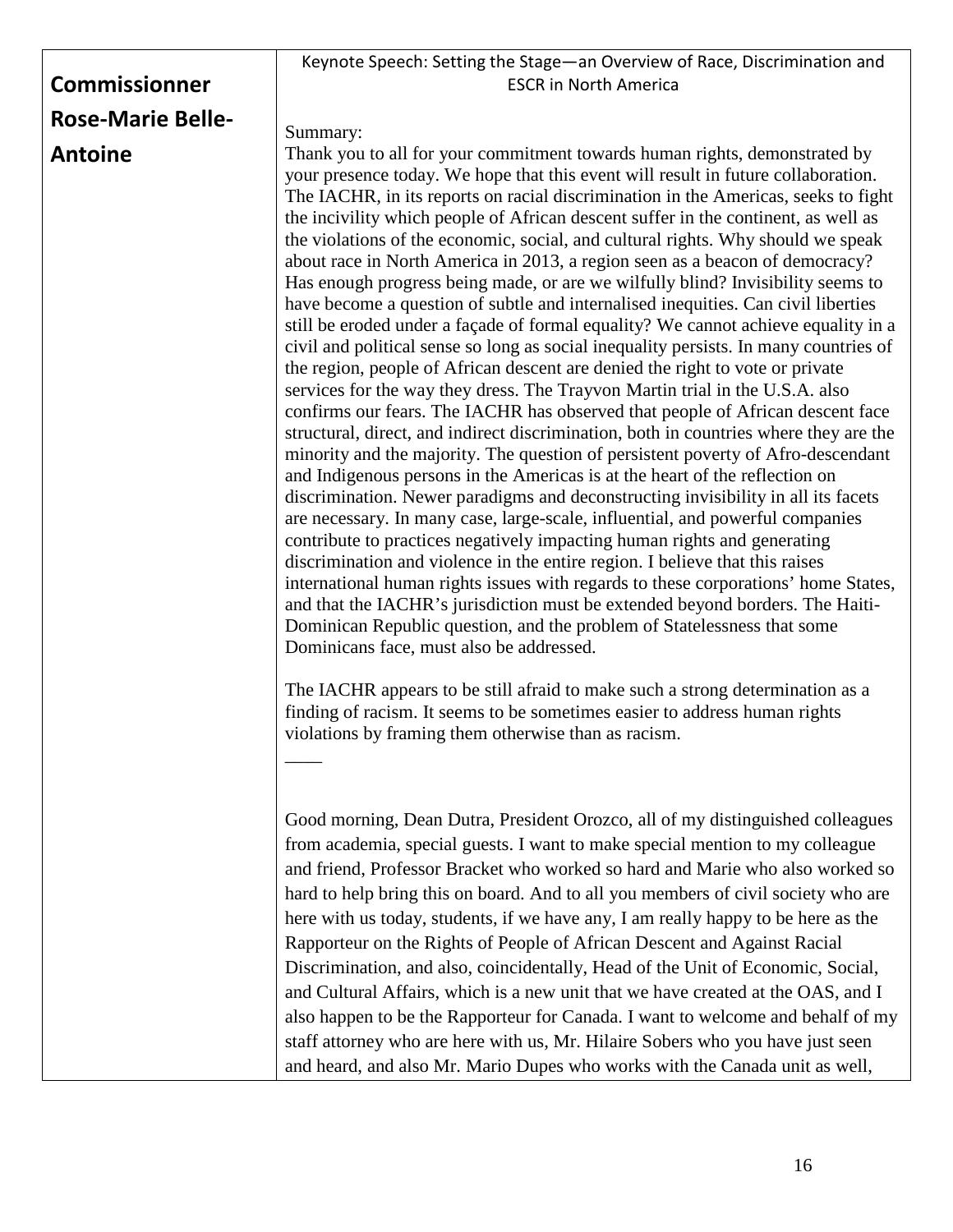and Hilaire works with the Rapporteurship.

I am really happy and honored to be here today. I don't usually read speeches, but today I was warned that I should post my address online so I am going to have to try to have to be a little disciplined and contain myself to the written word because of that and this is for members of civil society who cannot be here but wish to know what is happening, so I am mindful of that request. I thank all of you for your demonstration of a commitment to what is a very issue by simply attending this event and on behalf of my Rapporteurship and the entire Commission, we believe that in partnering with such a significant community actor as McGill University, that we can make more meaningful gains in advancing what is very important work of the commission, and of course many others in this room, to foster equality and justice, and in particular, to irradiate discrimination on the basis of race. This is just the beginning, albeit a small step to future collaborations, but not just collaborations in an academic sense, but it is my hope that we can stimulate interest from McGill University and from other universities to bring cases, petitions, hearings, to the Commission in Washington, right now many universities do, leading universities, and to help leave groundbreaking jurisprudence on this issue and to add to some of the what really is emblematic case law that the Commission and the Inter-American Court already has in many other areas.

This special forum is an important vehicle in addressing the objectives and the issues highlighted in our report that was mentioned by the President on the situation of peoples of African descent in the Americas, and the background to that report really was the regional conference to the world conference against racial discrimination held in 2000, which provoked the governments of the Americas to advance substantively towards the establishment of a conceptual framework in order to raise the visibility of persons of Afro-Descent and to recognize the persistence of racism and of course to work towards eliminating it. The Rapporteurship was created in 2005, one of the more recent ones, to respond to this need, and of course our first report in 2012.

The problem of invisibility is very much a focus of that report, it aims at "increasing visibility on these issues" and the report and forums such as these help to support this objective and indeed the ownership of human rights by persons of African descent in the Americas and also other minority groups such as indigenous peoples who are represented here as well, to give a strengthening and to give persons of African descent a tool for empowerment.

Although invisibility is such an important theme, in another sense the issues that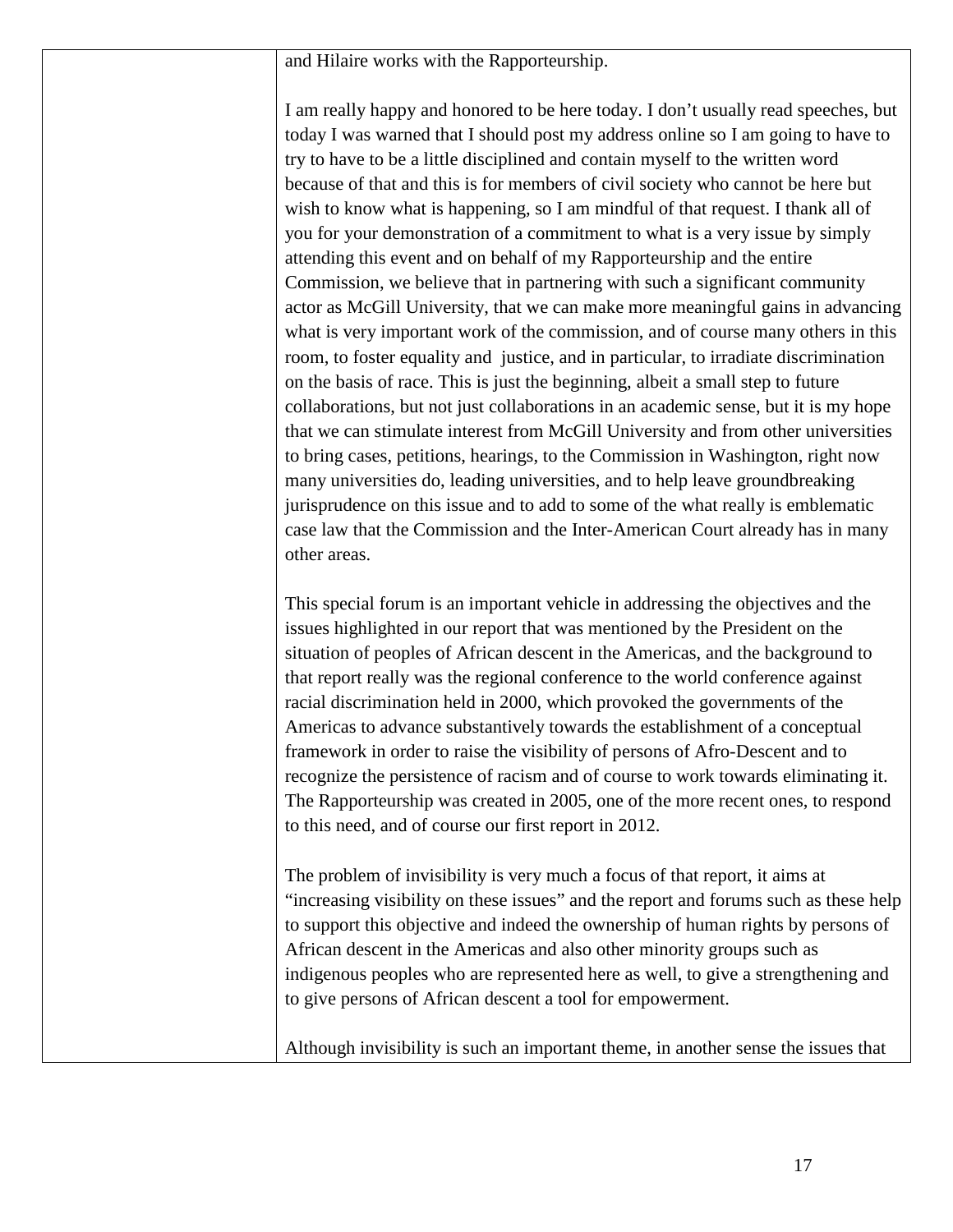we are speaking about in this forum intertwine with economic, social, and cultural rights, so the interplay between race and economic, social, and cultural rights, in a sense is anything but invisible. We could say for example that the inequities, especially when we are talking about economic, social, and cultural rights, are glaringly obvious, and that I think is one of the contradictions, or perhaps the paradoxes. I also wanted to mention, as I speak here in Canada, I cannot help but be reminded that the black power movement of the 1970s in which many ways revolutionized attitudes about race in the Caribbean and certainly my home place [Trinidad and Tobago], started right here in Canada, at Canadian universities. I don't know how many of you are aware of that, and I think that that is good proof that academia can indeed propel real change, so we are not just about talk shops [?].

So we will ask why, in 2013, at a time in North America, a sub region which stands as a beacon for democracy, where there are adequate laws in place, should we wish to speak in a general way about race? We often hear, "race is no longer relevant," "we have equality, don't we?" "It's no longer about race, it's about class." These are some of the refrains that one hears when the subject of race is raised. Race discrimination is a subject on which everyone is eager to agree that yes, it is wrong, but few are willing to actively engage in further progress, or even to debate the issues. Why the deafening silence? Is it because of a genuine belief that enough progress has been made, a tacit acceptance that nothing else can be done, or is it simply a case of willful blindness? The problem of invisibility as a significant obstacle in achieving progress to what actually equality, meaningful equality, remains, and so this paradox. Racist discrimination continues to go largely unacknowledged, the inequities clearly stratified by race in the context of tangible economic rights are increasingly apparent. Persons of African descent and indigenous peoples are relegated to the worst schools, have inferior health programs, the worst paying jobs. Surely, the question of invisibility may mean different things to different groups of people of African descent. For example, on the one end of the spectrum, in the Caribbean where we do have a majority in terms of persons of African descent, and equality has been a historical goal, at this time the debate seems to be somewhat diluted because of the advent of selfgovernments and the initiative of education, there's a perception that formal equality has been achieved. And so invisibility here is really more about subtle inequities and the former … of governance and the … of social interaction, which nevertheless have felt internalized.

On the other hand, countries, for example, like Canada, and in the US, where persons of African descent constitute large minority groups, but exist within a long, hard-fought struggle towards formal equality in the form of a civilized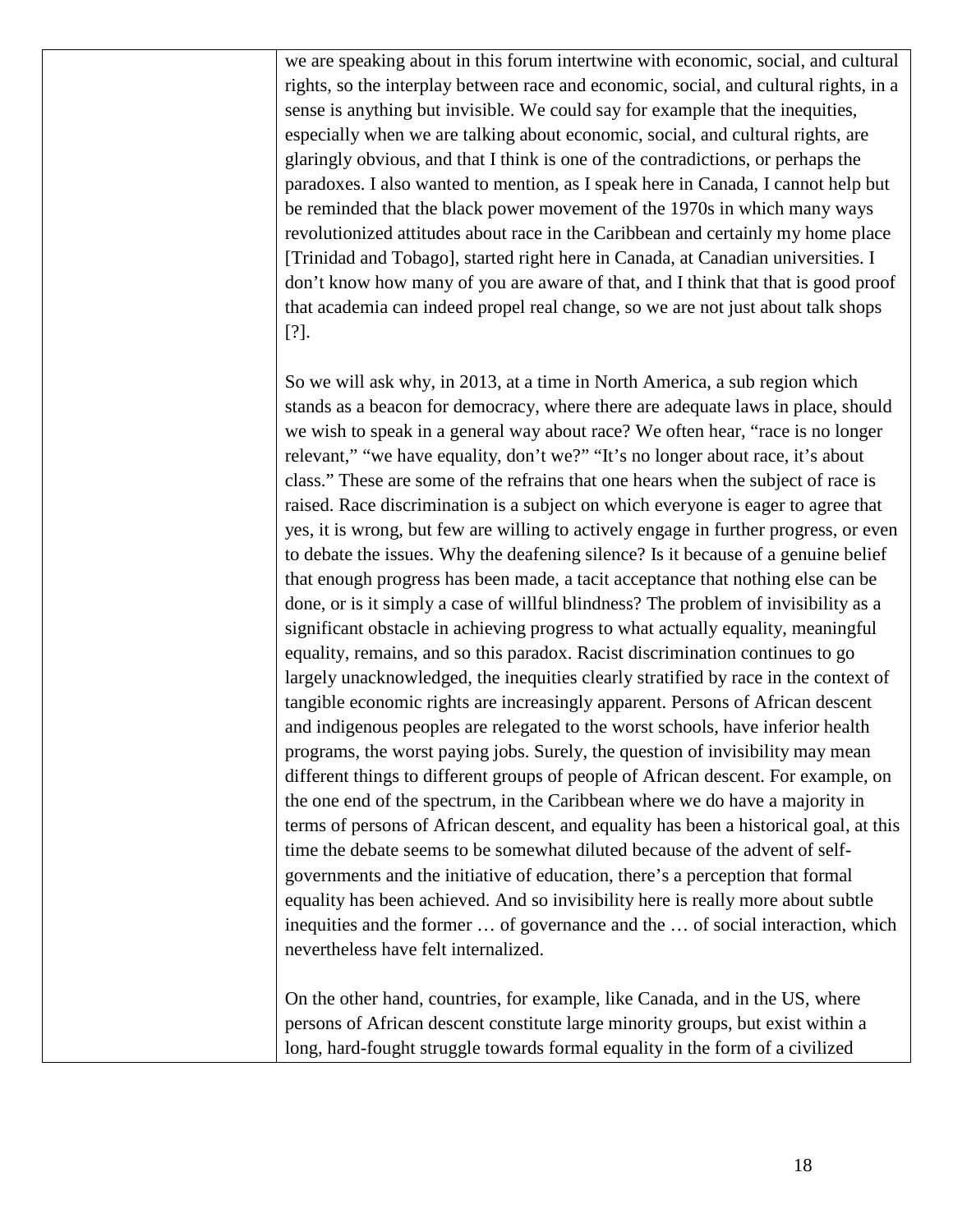liberties regime; we appear to have arrived at a pressure point of crossroads. The notion that perhaps we can do more, what more is there to do, we've done enough. This, perhaps, explains the fear that current time there's a risk that civil liberties can be eroded under a façade of formal equality, that is, in the eyes of the law, all are already equal, while society remains deeply in trouble. The reluctance of formal institutions, including courts, to see these inequities in ways that can be addressed under governance structures is a form of invisibility.

At another point of the spectrum we have, in the sub region, and of course, I speak from the standpoint of the OAS, we have the countries of Latin America, and on this subject, Mexico, part of North America, probably more resembles this group, where there are minority groups which have not engaged in the kind of historical struggles for equality that we saw in North America, where there's a kind of apathy and inability to acknowledge the need for equality until fairly recently, and we have some powerful NGOs who can speak more clearly to this, I see global rights and others here we have rule of law, who are very familiar with these issues. Here the issue of race equality was forgotten, … seen in the most obvious of ways. So we need to assess formal equality as opposed to actual equality, is formal … as efficient.

It is incontestable that strides have been made. In every country in the region there are laws about racial discrimination and different treatment on ground of race. Need I remind this gathering that we now have a US President who is a person of African descent? And periodically, we issue press releases celebrating the appointment of some person of African descent in some high post, and most recently one we did was the Brazil Supreme Court Judge, the first one.

Yes, these are successes. In a sense, however, the fact that they are newsworthy is a sad reflection that they are not the norm. While some, yes, may have broken through the barriers, when considered as a class or group of people, much more needs to be done before the true objectives of the quality agenda are to be achieved. Indeed, it is my belief that we cannot achieve equality in this civil and political sense if we allow the current huge inequities in the tangible human rights, economic rights in particular, to endure.

So, this forum comes at a significant point, when many of these issues are coming once again to the forefront. To give you an example, recent source of headlines, we've had a US Supreme Court decision on affirmative action, asserting the principle of strict scrutiny, whatever the subject of affirmative action crystalizes that existence of race inequities in a society, despite this agreements as how to treat it.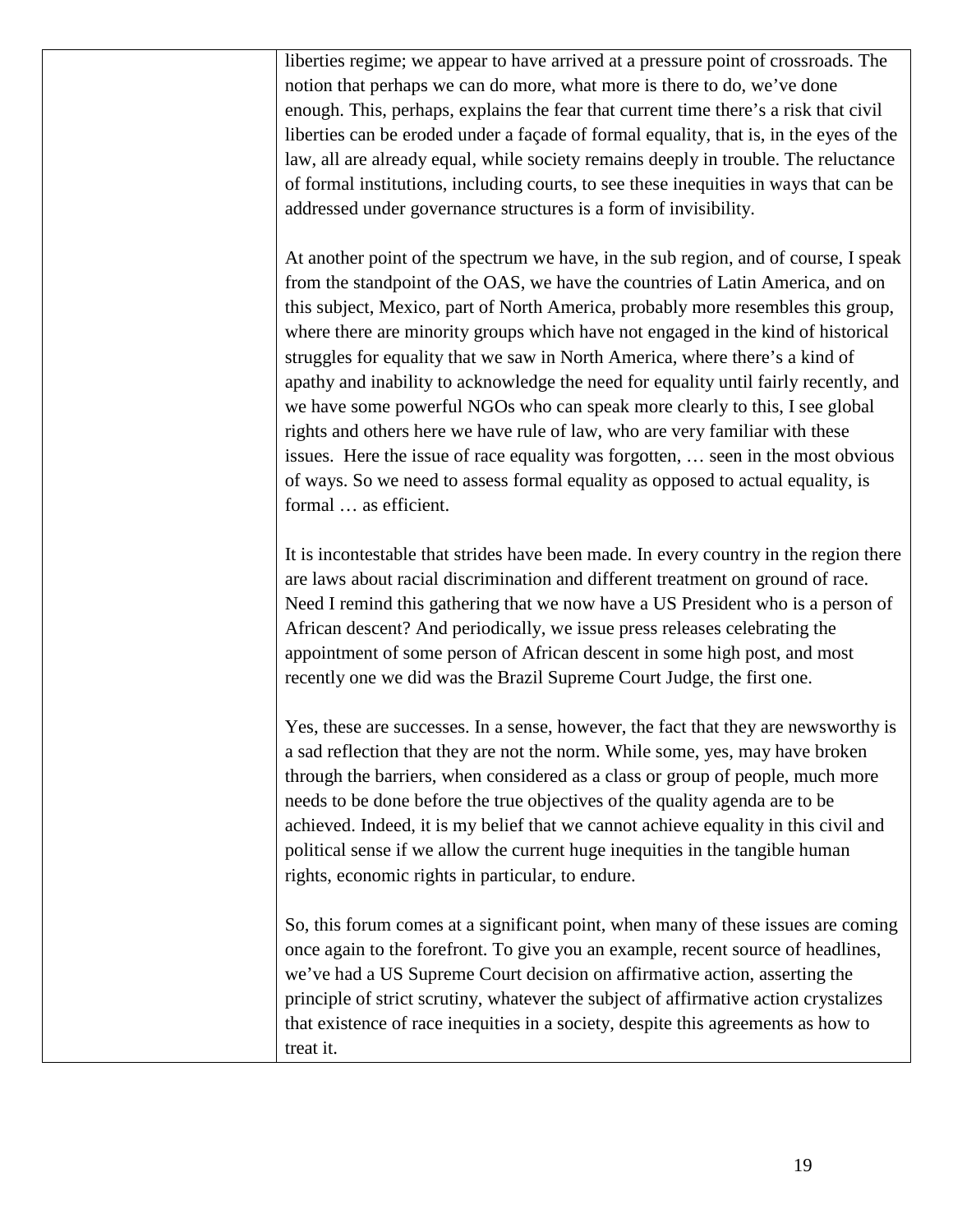|                           | Discussant                                                                                                                                                                                                                                                                                                                                                                                                                                                                                                                                                                                                                                                                                                                                                                                                                                                                                                                                                                                                                                                                                                                                                                                                                                                                                                                                                                                                                                                                   |
|---------------------------|------------------------------------------------------------------------------------------------------------------------------------------------------------------------------------------------------------------------------------------------------------------------------------------------------------------------------------------------------------------------------------------------------------------------------------------------------------------------------------------------------------------------------------------------------------------------------------------------------------------------------------------------------------------------------------------------------------------------------------------------------------------------------------------------------------------------------------------------------------------------------------------------------------------------------------------------------------------------------------------------------------------------------------------------------------------------------------------------------------------------------------------------------------------------------------------------------------------------------------------------------------------------------------------------------------------------------------------------------------------------------------------------------------------------------------------------------------------------------|
| Prof. Tanya               | Commissioner Belle Antoine has raised a paradox: racial discrimination is now a                                                                                                                                                                                                                                                                                                                                                                                                                                                                                                                                                                                                                                                                                                                                                                                                                                                                                                                                                                                                                                                                                                                                                                                                                                                                                                                                                                                              |
| <b>Hernandez</b>          | cultural taboo, but it is at the same time present in social inequities. The post-<br>racial rhetoric, or "Obama effect", gravely hinders the application of anti-<br>discrimination laws. Many social justice scholars are urging academics to take<br>into account social sciences on implicit bias and unconscious racism, as a<br>justification for continued affirmative action. Most people do not realize their<br>implicit biases, and call them "intuition". The Project Implicit shows how people<br>associate pictures of people with positive or negative words, and the results reveal<br>more frequent automatic preferences for white than black persons <sup>1</sup> . Fair minded<br>people are often unable to detect bias in their own decisions, which aggregated<br>data can achieve. As a result, much discrimination occurs on the labour market or<br>in education. Teachers hold different expectations towards ethnic minorities. This<br>said, remaining aware of one's bias helps counter it. A race-conscious admissions<br>policy helps to underline the achievements of racial minority candidates.<br>People often use slippery semantics, for instance by not identifying themselves as<br>Afro-descendant or Black, but at the same time using those words to describe<br>their personal experiences. This does not mean that today's youth should be<br>retrofitted in the 1960s civil right and Black movements, but that they should be |
|                           | met where they are today.                                                                                                                                                                                                                                                                                                                                                                                                                                                                                                                                                                                                                                                                                                                                                                                                                                                                                                                                                                                                                                                                                                                                                                                                                                                                                                                                                                                                                                                    |
|                           | Discussant                                                                                                                                                                                                                                                                                                                                                                                                                                                                                                                                                                                                                                                                                                                                                                                                                                                                                                                                                                                                                                                                                                                                                                                                                                                                                                                                                                                                                                                                   |
| Prof. Joanne St.<br>Lewis | Anti-Black racism is its own very unique creature. It is not simply about colour or<br>space, but a repetition of the colonial moment and a negation of it. The Americas<br>reveal a context of heightened vulnerability towards Blacks and Indigenous<br>peoples. Stories of success, like my own, are not tributes to the success of the<br>Canadian system, but rather of the "sucking up" of Black people to a racist<br>system. The problem is that those who name racism are stigmatised as disturbing.                                                                                                                                                                                                                                                                                                                                                                                                                                                                                                                                                                                                                                                                                                                                                                                                                                                                                                                                                                |
|                           | In Canada, there has been no policy in favour of racialised peoples. The<br>government of Canada has a restrictive vision of the Canadian public and of the<br>common good that it is pursuing, which is made explicit by its cutting of<br>programs supporting access to justice or its litigation against Indigenous self-<br>government initiatives. This all starts with the absence of minority judges,<br>university professors, students, etc. The Canadian education system is not<br>building strong Black students.                                                                                                                                                                                                                                                                                                                                                                                                                                                                                                                                                                                                                                                                                                                                                                                                                                                                                                                                                |
|                           | The Black liberation movements of the 60s and 70s were supported by a lot of<br>theory, in comparison with movements like ""Idle No More" or "Occupy Wall<br>Street". It has yet to be clarified if these are liberation struggles or about fitting<br>within the neoliberal system.                                                                                                                                                                                                                                                                                                                                                                                                                                                                                                                                                                                                                                                                                                                                                                                                                                                                                                                                                                                                                                                                                                                                                                                         |
|                           | I arrived to the University of Ottawa as an administrator, to establish an equality<br>program. As a result, some Black students felt that I should tone down my claims                                                                                                                                                                                                                                                                                                                                                                                                                                                                                                                                                                                                                                                                                                                                                                                                                                                                                                                                                                                                                                                                                                                                                                                                                                                                                                      |

<span id="page-19-0"></span><sup>&</sup>lt;sup>1</sup> [https://implicit.harvard.edu/implicit/.](https://implicit.harvard.edu/implicit/)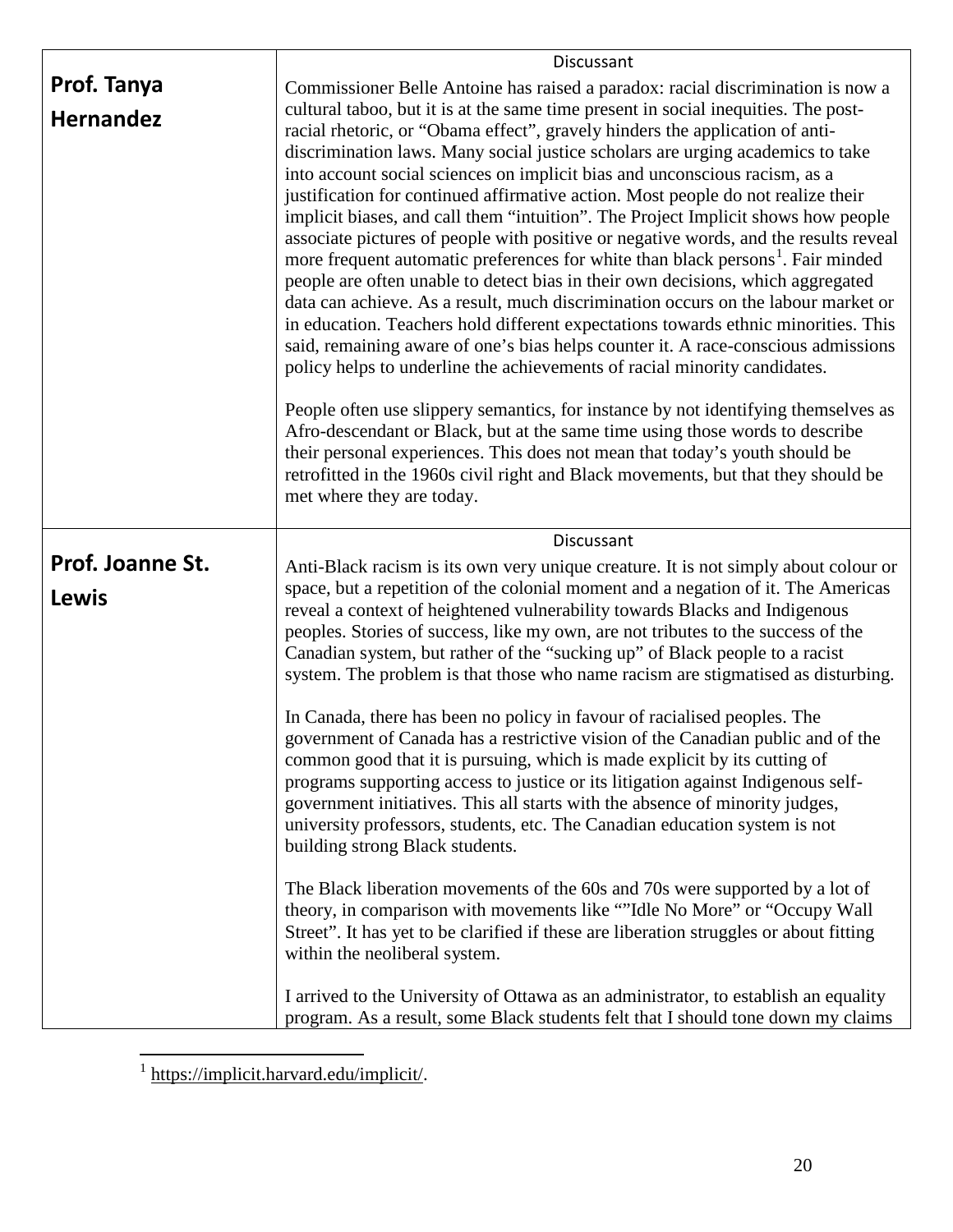| and protect myself. The Black Law Students Association was founded 23 years<br>ago, and one of the necessary steps to frame their claims was their<br>acknowledgment of their own personal experience of racism. |
|------------------------------------------------------------------------------------------------------------------------------------------------------------------------------------------------------------------|
|                                                                                                                                                                                                                  |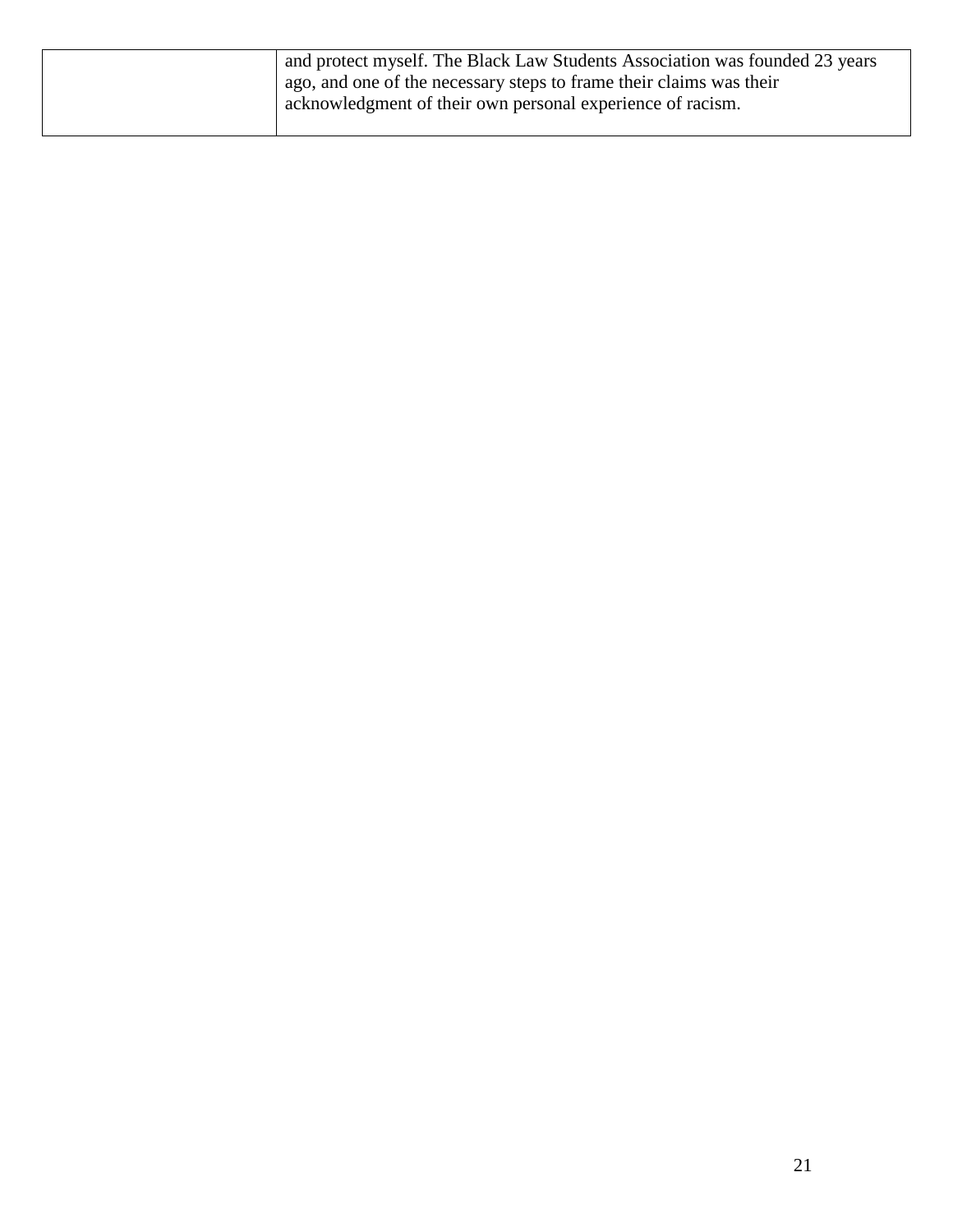### **Race and the criminal justice system**

Chair and discussant

Prof. Alana Klein, McGill University

Presenters:

Mr**.** Fo Niemi, Centre for Research and Action on Race Relations

Ms. Katya Salazar, Due Process of Law Foundation

Mr. Carlos Quesada, Global Rights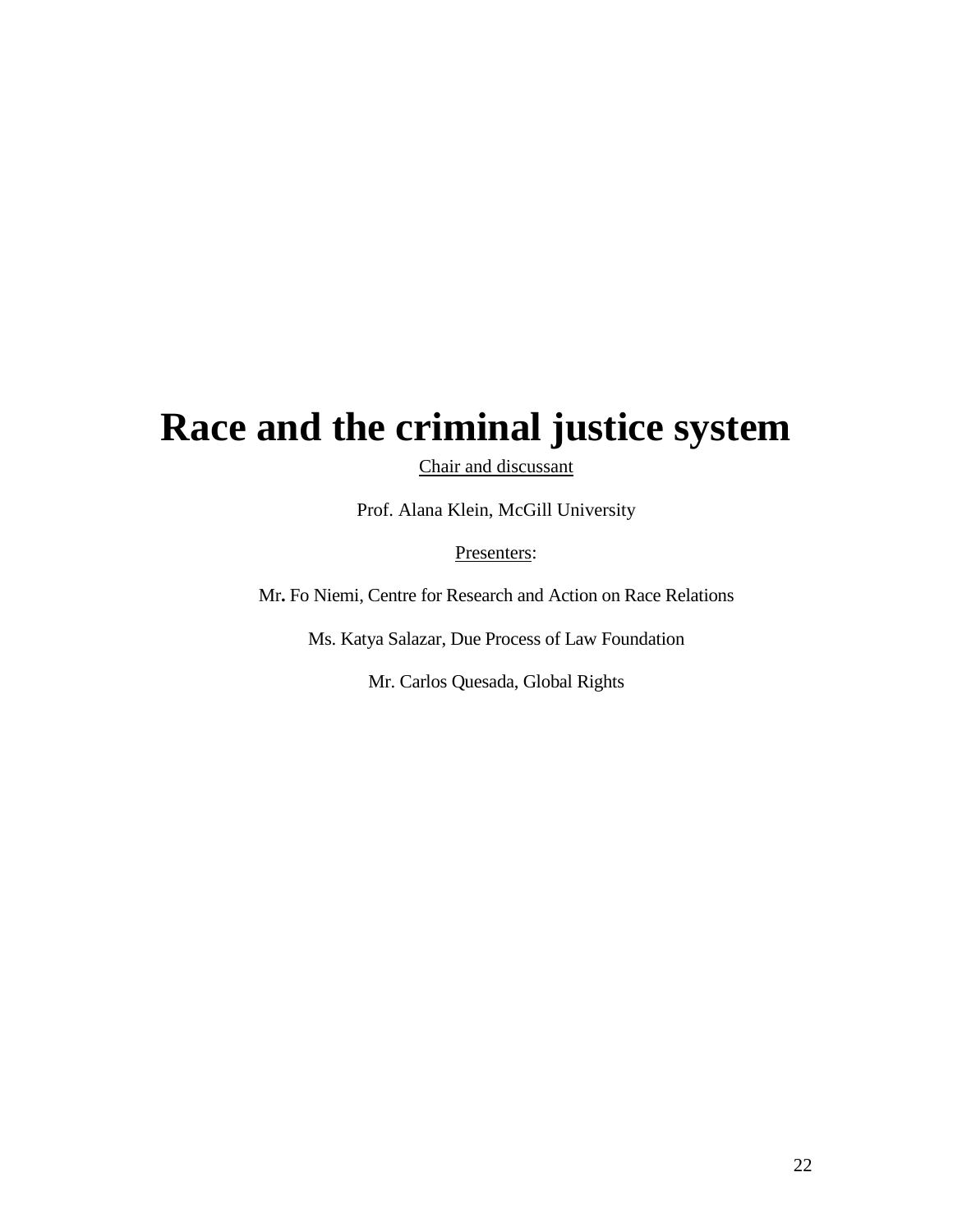| Mr. Fo Niemi              | Many factors bring a certain closure of the minds with regards to racial<br>discrimination. As the Western world is aging, it is becoming more conservative<br>and more insecure. Similarly, the rise of identity politics also increases the degree<br>of ideology in public debates. The notion of race is not unanimously accepted.<br>Finally, the data collected on racial discrimination is often not disseminated.                                                                                                                                                                                                       |
|---------------------------|---------------------------------------------------------------------------------------------------------------------------------------------------------------------------------------------------------------------------------------------------------------------------------------------------------------------------------------------------------------------------------------------------------------------------------------------------------------------------------------------------------------------------------------------------------------------------------------------------------------------------------|
|                           | Concrete problems linked to racial discrimination include: 1) inadequate<br>resources, 2) lack of capacity, 3) colour blind / formal equality approach, 4) lack<br>of public accountability in budgeting authorities, and 5) ineffectiveness of training<br>of public officials.                                                                                                                                                                                                                                                                                                                                                |
|                           | The notion of excessive use of force against racial minorities still needs to be<br>addressed. Background checks for "good conduct" are becoming standard to<br>access employment, which excludes judiciarised individuals. A lot of the change<br>will come through individual empowerment and reconstruction of pride. Many<br>individuals think, as part of their understanding of integration, that they have to<br>assimilate. Another challenge is to go beyond social media, into social action.<br>Social media makes you socially awkward, and may increase the problems of<br>social exclusion of racialised persons. |
|                           | As part of the discussion, a participant recommended We Charge Genocide, 1951,<br>on the request to the UN to investigate into the slave trade, and the book of<br>Michelle Alexandra on incarceration (The New Jim Crow: Mass Incarceration in<br>the Age of Colorblindness).                                                                                                                                                                                                                                                                                                                                                  |
| Ms. Katya Salazar         | Almost 10 million people in Mexico are members of an Indigenous community,<br>or almost 10% of the population, and speak 60 different languages. These are<br>mainly in the States of Yucatan, Quintana Roo, and Oaxaca, and many of these<br>persons do not speak Spanish.                                                                                                                                                                                                                                                                                                                                                     |
|                           | The traditional challenges to access to justice are: lack of access to counsel or<br>translator, cultural barriers, etc. These are not extremely difficult to remedy, but<br>would need political will. Moreover, a major contemporary challenge includes<br>social conflicts related to the extraction of natural resources, which aggravate the<br>situation of special vulnerability of indigenous peoples, and the use of the<br>criminal justice system to repress such protests.                                                                                                                                          |
|                           | The idea of control of conventionality and the national reform of criminal<br>procedure are strong opportunities to address these issues in Mexico. Moreover, in<br>this country, Indigenous peoples have the jurisdiction to resolve conflicts using<br>their own customary law.                                                                                                                                                                                                                                                                                                                                               |
| <b>Mr. Carlos Quesada</b> | People think mostly of prison conditions and police brutality when they think<br>about discrimination, but racial minorities face many other challenges and forms<br>of exclusion. Within the judiciary system, this includes more frequent<br>investigation, "stop and frisk", detention in policy custody, decisions to press<br>charges, and harsh sentences. This affects the credibility of the justice system.<br>Updated data on these phenomena is a prerequisite to address them.                                                                                                                                      |
|                           | Some of the problems identified in the Americas include: 1) the lack of ethnic                                                                                                                                                                                                                                                                                                                                                                                                                                                                                                                                                  |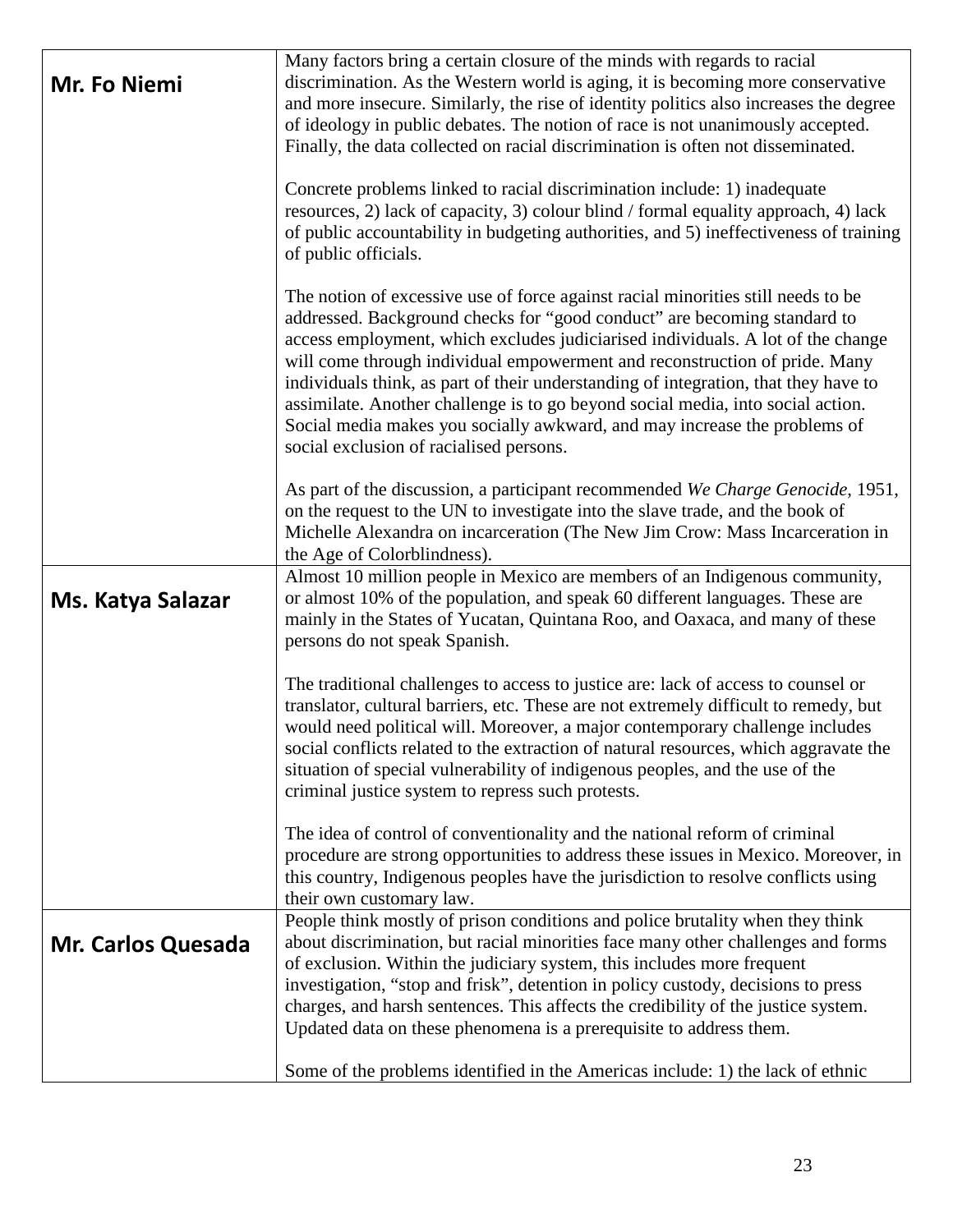| data within the administration of justice institutions (except in the USA), 2) racial<br>profiling by law enforcement officers, in contradiction with the Durban<br>Declaration and Programme of Action, 3) disproportionate police brutality, 4)                                                                        |
|--------------------------------------------------------------------------------------------------------------------------------------------------------------------------------------------------------------------------------------------------------------------------------------------------------------------------|
| discrimination by the administration of justice system (lack of representation), 5)<br>ineffective legal remedies, 6) specially harsh prison conditions, including                                                                                                                                                       |
| segregated prison pavilions, 7) lack of faith in the administration of justice.                                                                                                                                                                                                                                          |
| A study of "stop and frisk" discrimination in the state of New York reveals the<br>following: highway patrols stop 51% of Black people, 33% of Hispanic, 9% of                                                                                                                                                           |
| Latino. Only 2% of the 685 000 people stopped for the period studied were<br>accused of crimes. A total of 2,1 million people are in jail in the USA, and 40% of<br>these are African American. There are more African Americans in jail than in                                                                         |
| college. A proportion of 1/9 of African American men will be in jail between the<br>age of 20 and 34, for 1) drug offenses, 2) violent crimes, 3) property crimes. How<br>can this be translates into social change? By documenting, pushing, firing public<br>servants that discriminate, and training public servants. |
|                                                                                                                                                                                                                                                                                                                          |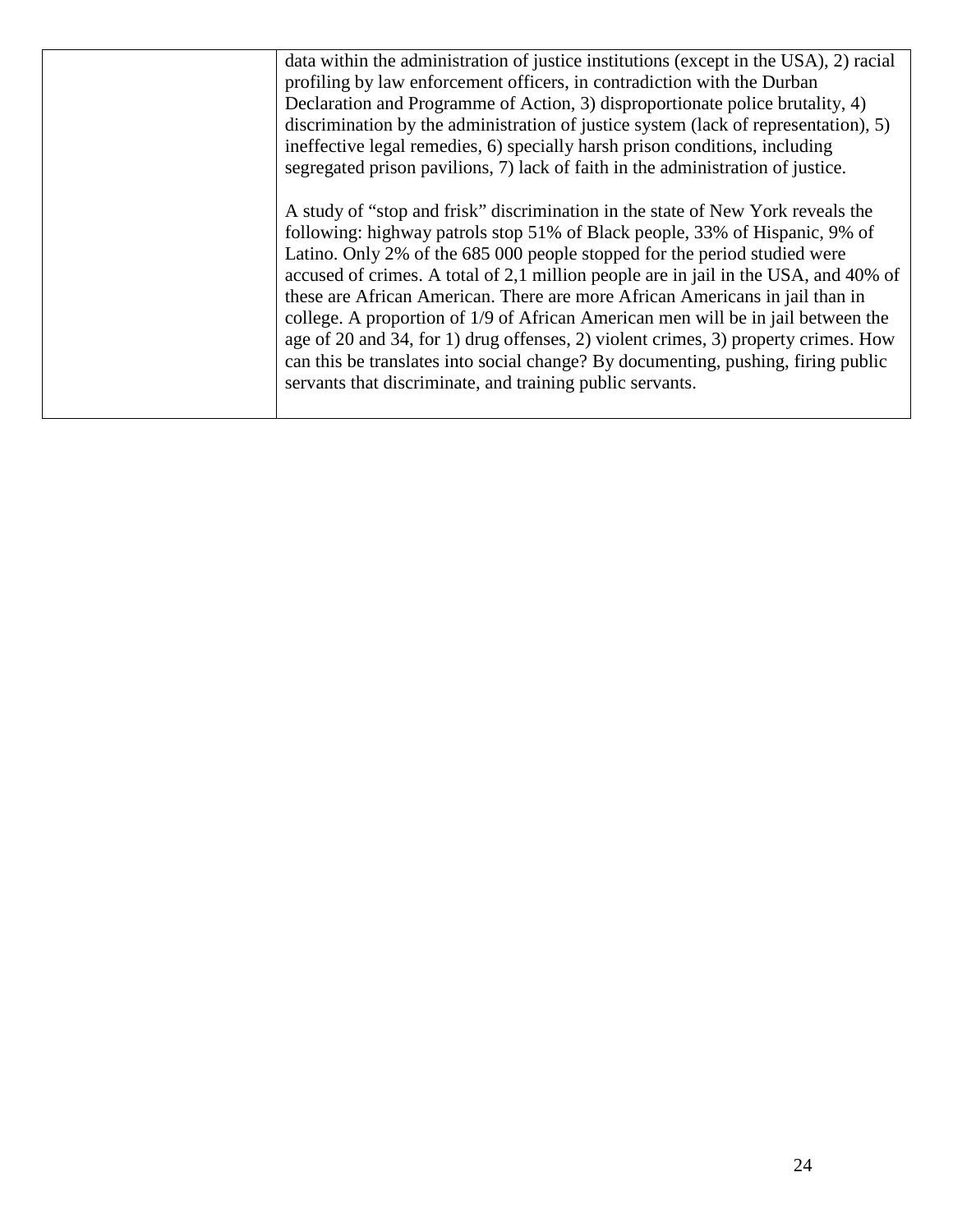# **Discrimination against indigenous peoples in North America**

Chair and Commentator:

Commissioner Renée Dupuis, Vice-President, Commission des droits de la personne et des droits de la jeunesse

Discussants:

Prof. Bernard Duhaime, Université du Québec à Montréal

Ms. Teresa Edwards, Native Women's Association of Canada

Mr. Michael Smith, Senior Policy Analyst, National Aboriginal Initiative Canadian Human Rights Commission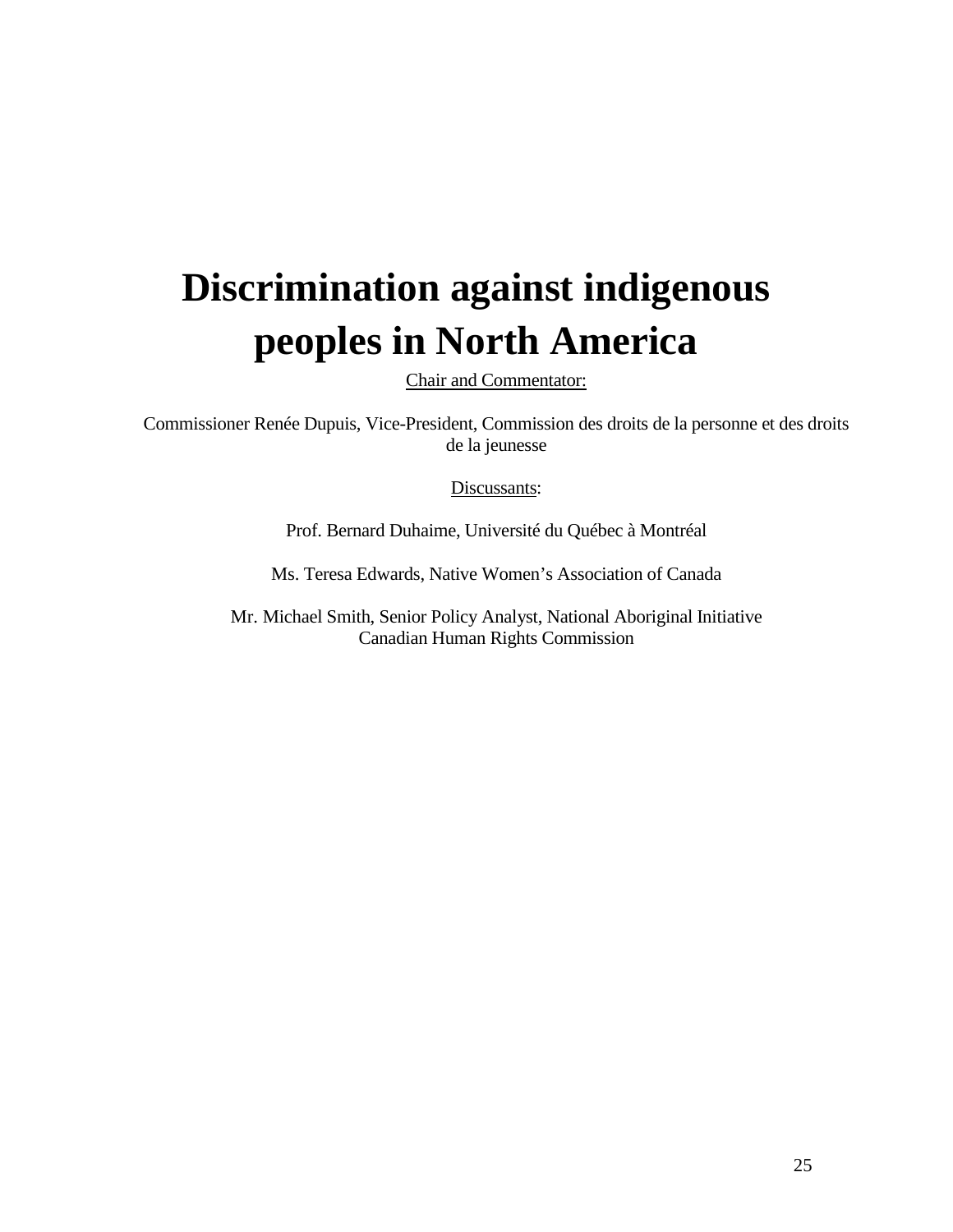#### Summary:

| <b>Prof. Bernard</b> |
|----------------------|
| <b>Duhaime</b>       |

Indigenous women in Canada are subject to double discrimination. For instance, Inuit women are very vulnerable when they arrive to cities of the South, and the authorities' response has been unsatisfactory. The IACHR and the IA Court have both recognized the existence of double discrimination, although they still need to go further and adopt the angle of intersectionality. Rather than analyzing each form of discrimination independently, this approach allows to take into account the social context and to recognize the unique experience of the individual based on all relevant grounds. The situation of victims of multiple discrimination is complex, and categorizing an experience as primarily gender-based or primarily race-based is inadequate. The harm from intersectionality is greater than the sum of both, as the project led with the Quebec Native Women Association reveals.

#### I. Introduction

Since 2005, we have been collaborating with several indigenous women organizations in the Americas, including Quebec Native Women, supporting efforts that address the different types of discrimination many indigenous women still face today.

In Canada, the indigenous population is estimated at more than one million and subdivided into roughly fifty different nations, while the Province of Quebec has an indigenous population of approximately 100,000, subdivided into roughly eleven nations. The great majority of indigenous peoples live in reserves in remote areas of the northern part of the country.

As is the case with the rest of the continent, the problems facing indigenous peoples in Canada and Quebec are considerable, particularly regarding economic, social, and cultural rights. Indigenous women are exposed to great vulnerability in this context, as poverty, violence, and exclusion tend to exacerbate the other rights violations that they face.

This article will discuss our experience addressing the issues of double discrimination and of equality rights of indigenous women in Quebec. We propose to explore the notion of double discrimination through an intersectional approach by analyzing three specific case studies of indigenous women in this province. Hopefully, this discussion will contribute to a better understanding of how institutional violence persists in different aspects of the private lives of women. This article is based on the research that we have been undertaking with several partners, including Quebec Native Women and University of Quebec at Montréal's (UQAM) Service aux collectivit´es, in a project called Wasayia. This project was part of a broader initiative in which the Continental Network of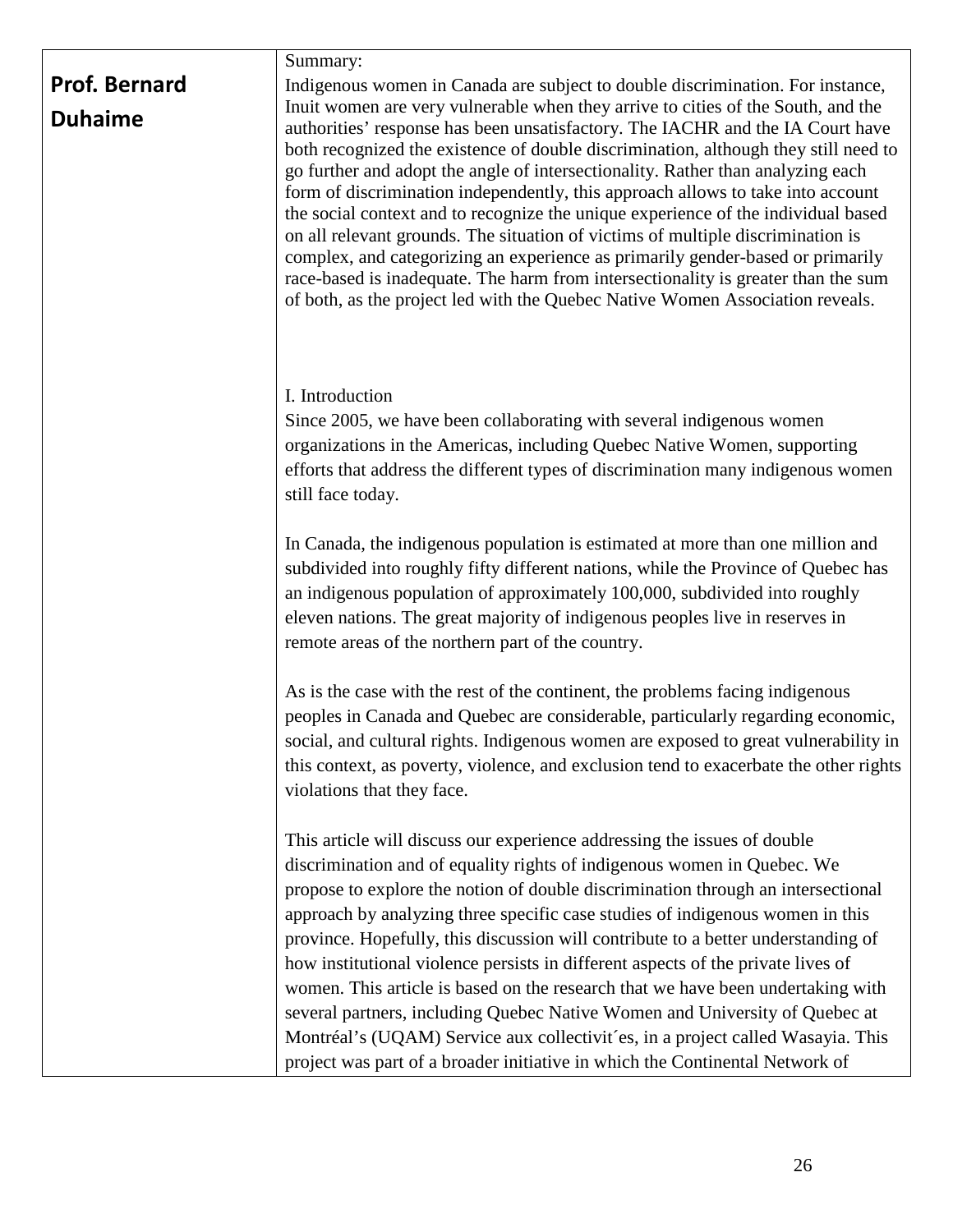Indigenous Women, the Canadian organization Rights and Democracy, UQAM's International Clinic for the Defense of Human Rights, and the International Development Research Center in Canada all participated.

II. Indigenous Women Face Double Discrimination

In Quebec, as in the rest of the Americas, indigenous women experience multiple forms of human rights violations. It is suggested that they are very often victims of double discrimination because they are both women and because they are indigenous, which of course contributes to their greater marginalization in society. This discrimination is interconnected with the multiple forms of human rights violations indigenous women face, increasing the effect of these violations on the population.

For example, indigenous women may face limitations in the exercise of their right to health or education because—like the majority of indigenous persons—they live in remote, less accessible areas and because the public services or programs are not adapted as far as gender or culture are concerned (for example, regarding reproductive rights).The multiple forms of discrimination are not always interrelated and may affect persons in independent or parallel manners. Sometimes, however, one kind of violation exacerbates or aggravates the other.

For example, this is the case of indigenous women who face involuntary displacement in situations of armed conflicts. In this context, women of course face situations of considerable vulnerability, whereby extreme poverty, persistent conditions of isolation, culturally inadequate services, and other factors expose them in greater proportions to sexual violence and impunity.

In Canada, indigenous women who face other forms of involuntary displacement are exposed to great levels of vulnerability. For example, there are many reports of displaced Inuit women who have left their isolated northern Quebec communities because they were facing situations of family violence. When they arrive to major urban areas like Montréal, most have little or no resources, and many are totally unable to integrate themselves into urban society, incapable of speaking French or English, lacking the cultural references or tools to understand a city of the south, and so forth. Many end up in the street, exposed to alcoholism, drug abuse, abusive relationships, or prostitution, among other problems which keep them in situations of marginalization. Public services are already insufficient and not equipped to deal with such complex cultural situations. In this context, many Inuit women have faced additional sexual violence, have disappeared, or have died in unexplained circumstances. This phenomenon of double discrimination facing indigenous women has been generally denounced by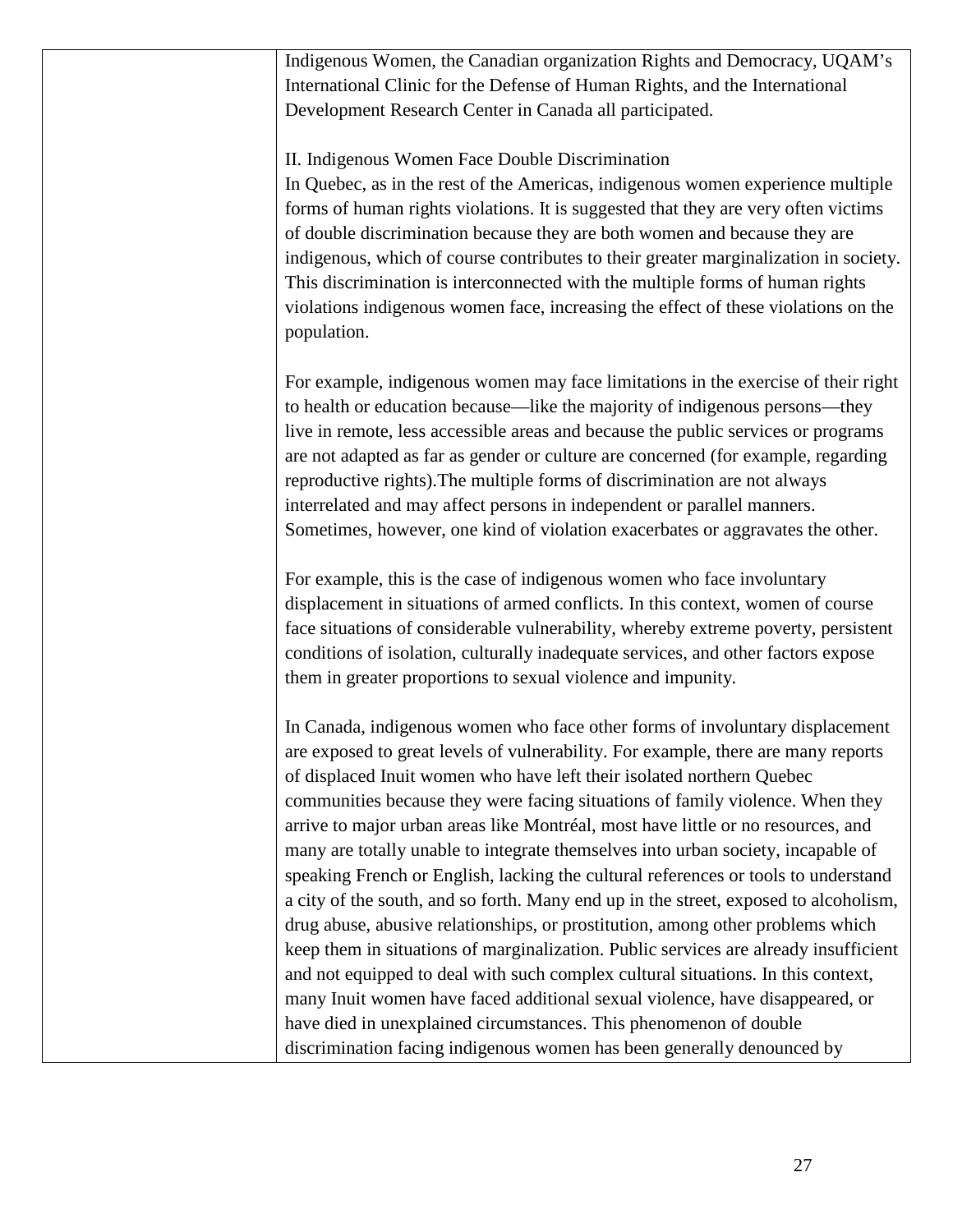indigenous women organizations in Quebec, Canada, in the Americas, and in the rest of the world, including during the Beijing1995 conference with the adoption of the Beijing Declaration of Indigenous Women. Many international human rights bodies and experts have recognized the alarming nature of this problem, including the U.N.

Secretary General, the U.N. Special Rapporteur on the Human Rights and Fundamental Freedoms of Indigenous Peoples, the U.N. Permanent Forum on Indigenous Issues, and UNIFEM. In its General Recommendation No. 25, the U.N. Committee for the Eradication of Racial Discrimination indicated that women may suffer different forms of racial discrimination due to their gender. It offered to assist State parties to develop "a more systematic and consistent approach to evaluating and monitoring racial discrimination against women, as well as the disadvantages, obstacles and difficulties women face in the full exercise and enjoyment of their civil, political, economic, social and cultural rights on grounds of race, colour, descent, or national or ethnic origin." In the Americas, the Inter-American Commission and Court of Human Rights have similarly recognized the phenomenon, although in our view, neither has yet addressed its complexity in an extensive and appropriate manner.

III. Why Address Equality Rights of Indigenous Women from an Intersectional Approach?

Understanding the specific conditions experienced by indigenous women and trying to address them adequately is far from easy. Traditional legal approaches to discrimination are frequently maladapted for this exercise. Legal perspectives often tend to take for granted that indigenous people's experiences are the same for men and women and, a contrario, they forget to take into consideration the racial aspects of gender discrimination." Often, however, there is little direct information about marginal women, a factor exacerbated by the fact that standard reporting and assessment tools cannot uncover experiences that are not already catalogued to reflect either the multiple identities of marginalized women or the range of unique burdens they often experience." These limitations and omissions have of course contributed to the further silencing and marginalization of indigenous women's experiences, exacerbating their vulnerability.

It is submitted that, rather than analyzing each form of discrimination independently, it is preferable to analyze where and how these forms of discriminations are intersecting, in part because "individuals do not experience neatly compartmentalized types of discrimination based on mutually exclusive forms of, for example, racism and sexism. Rather, individuals experience the complex interplay of multiple systems of oppression operating simultaneously in the world."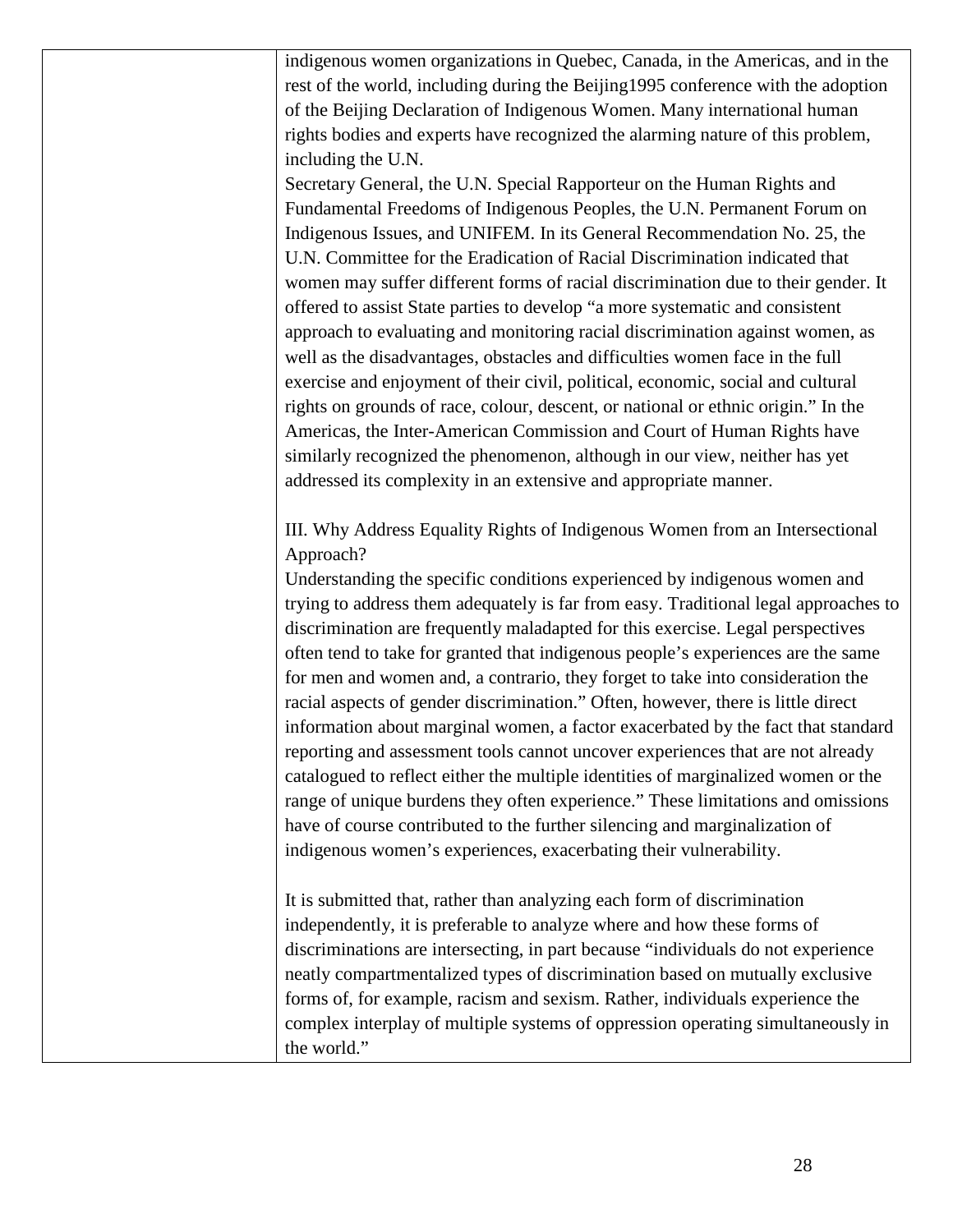In our project, we have thus favored an intersectional approach; that is, one that seeks to analyze the "intersectional oppression [that] arises out of the combination of various oppressions which, together, produce something unique and distinct from any one form of discrimination standing alone . . .."As put by the Human Rights Commission of the Province of Ontario, "[a]n intersectional approach takes into account the historical, social and political context and recognizes the unique experience of the individual based on the intersection of all relevant grounds. This approach allows the particular experience of discrimination, based on the confluence of grounds involved, to be acknowledged and remedied." As former Canadian Supreme Court Judge Claire L'Heureux-Dub´e explained, [C]ategories of discrimination may overlap, and . . . individuals may suffer historical exclusion on the basis of both race and gender, age and physical handicap, or some other combination. The situation of individuals who confront multiple grounds of disadvantage is particularly complex. Categorizing such discrimination as primarily racially oriented, or primarily gender-oriented, misconceives the reality of discrimination as it is experienced by individuals.

This approach has been favored by specific schools of thought within the feminist movement, more particularly by those of Critical Race Feminism and of Black Feminism Thought, as well as by that of the Third World Feminism. For example, Kimberl´e Crenshaw considers that "[b]ecause the intersectional experience is greater than the sum of racism and sexism, any analysis that does not take intersectionality into account cannot sufficiently address the particular manner in which Black women are subordinated." This approach is obviously particularly useful in analyzing the effects of the multiple discrimination experienced by indigenous women, considering the fact that "[t]o understand the ideology of sexism and its effects on women's lives . . . we also have to understand how it interacts with and sustains other forms of domination, such as racism, classism, colonialism, and imperialism."

One could illustrate the relevance of this approach regarding Canadian indigenous women by recalling the massive pattern of disappearances of such women in the past forty years. Since the 1970s, there have been more than 580 reported cases of indigenous women gone missing or murdered. Many cases have not been solved. The disappearance of indigenous women in Canada can be explained by several factors, practices, and assumptions which, when combined, are instrumental in putting indigenous women in situations of greater vulnerability to sexual violence. These can be, for example, poverty, overcrowded and precarious housing conditions, and lack of access to government services on reserves, which all may encourage indigenous women to leave their communities. Similarly, the existence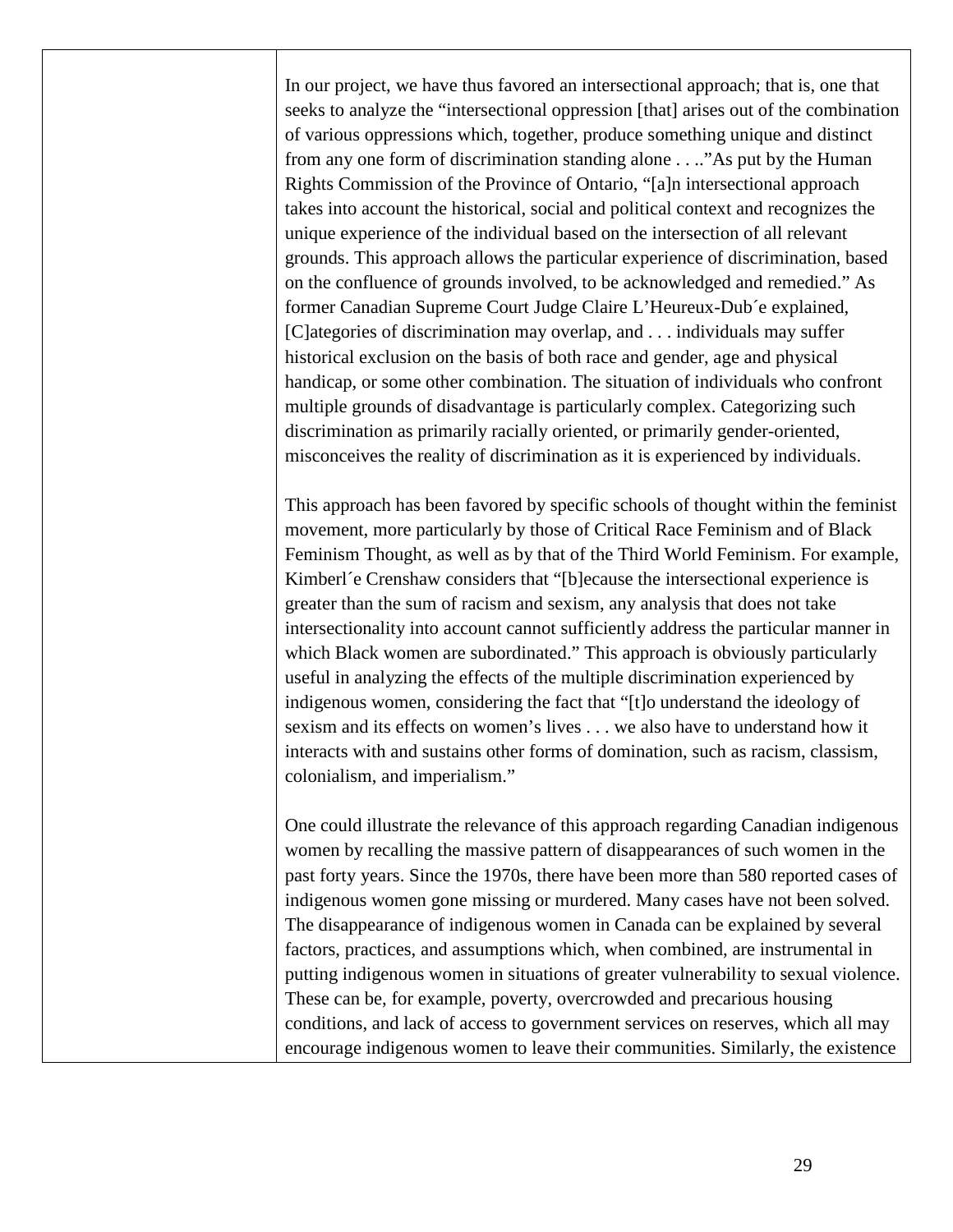of prejudices against indigenous women—for example, assumptions that they are promiscuous and open to enticement through alcohol or violence, or views that they are simple sex objects—increases their chances of being exposed to sexual violence. Another contributing factor is also the lack of investigation by the police authorities, who may assume that indigenous women who have gone missing are drug addicts or prostitutes, and therefore pay less attention to them and consequently encourage impunity and future repetition of such crimes. The intersectional discrimination here is obvious, and one cannot address the sexual violence issue among indigenous women by focusing solely on their gender because indigenous identity plays a role that is just as significant.

IV. Overview of Three Situations of Double Discrimination Faced by Indigenous Women in Quebec

When we started to work in collaboration with Quebec Native Women, we decided to focus on three specific situations of double discrimination, which indirectly flow from public policies put forward by both federal and provincial governments. These are the problems indigenous women face when trying to transmit their Indian Status under the Federal Indian Act: the impact of the Quebec provincial youth protection regime on women facing family violence and the inapplicability on reserves of Quebec legislation protecting indigenous women's rights to matrimonial real property.

A. The Transmission of Indigenous Women's Indian Status Under the Federal Indian Act

In Canada, the Indian Act regulates almost all the relevant aspects of the lives of indigenous people. The Act provides certain benefits and services to individuals who qualify for Indian Status as defined under section 6. More importantly, qualified Indians may live on a reserve. Until 1985, indigenous women who married non-indigenous men lost their Indian Status and were considered nonindigenous, while indigenous men who married non-indigenous women automatically transmitted Indian Status to their wives. Children born to couples composed of indigenous women and white men could not obtain Status, while children of the latter couple could gain Status. This situation was, of course, patently discriminatory and denounced successfully by the U.N. Human Rights Committee.

With the adoption of Bill C-31 in 1985, women who had lost their status through marriage regained full Indian Status under the new section 6(1) of the Indian Act. Their children, however, regained a new semi-Status under the new section 6(2) of the Act, meaning that they were granted Status but could not transmit it to the next generation unless they married an Indian with Status. On the other hand, non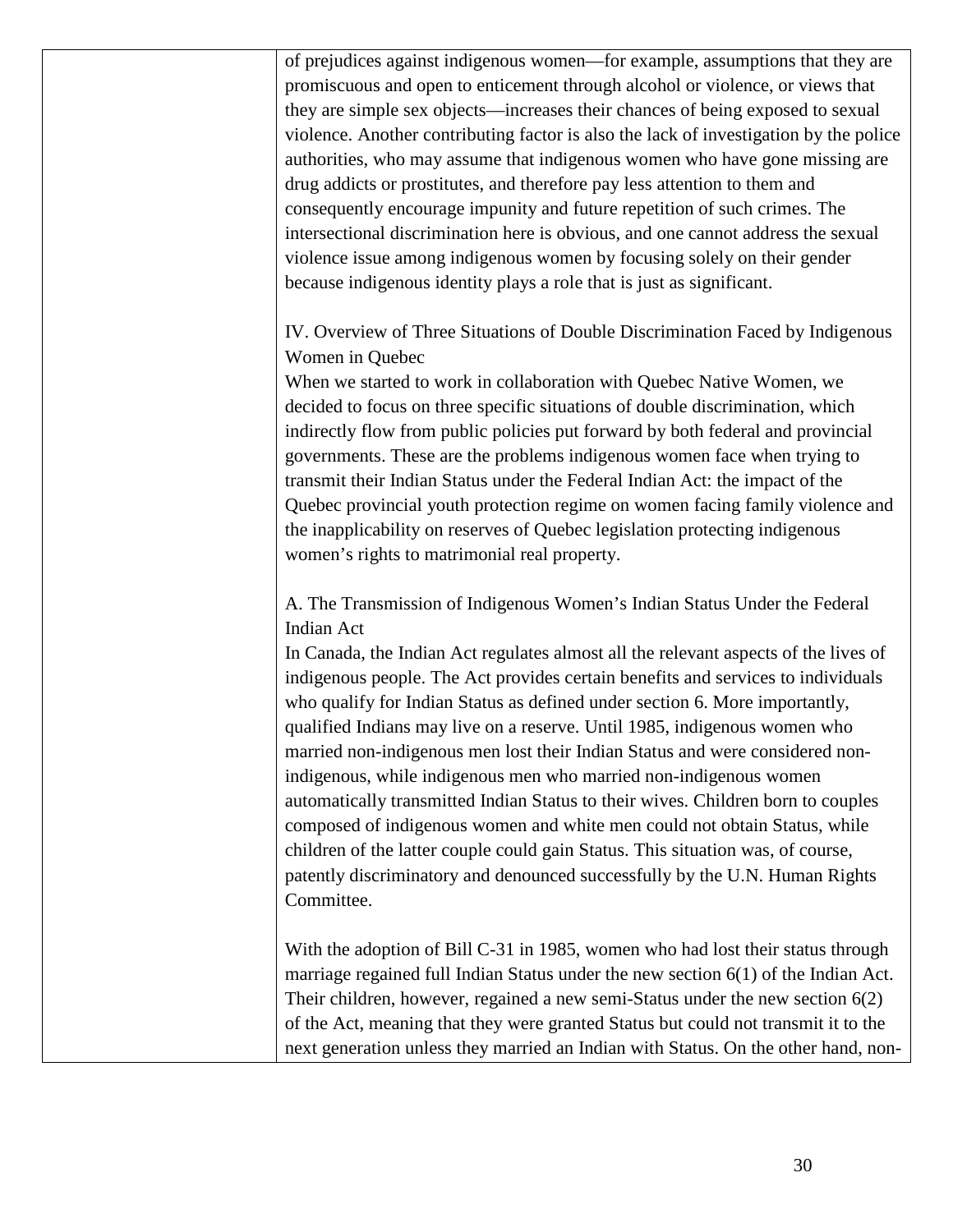indigenous women who married indigenous men prior to 1985 kept their full Status, as did their children. This situation continued to be discriminatory, considering, inter alia, that each scenario resulted in children and grandchildren with different statuses. The issue was taken to the Canadian courts, which ruled, in McIvor v. Canada, that this regime was discriminatory and obligated the federal government to change the law. This situation can be illustrated as follows: [See diagram on p. 914].

Very recently, on January 31, 2011, Bill C-356entered into force. This legislative amendment to the Indian Act and to former Bill C-31tried to redress the discrimination illustrated above. While Bill C-3 is certainly a step in the right direction, it is far from solving all the discriminatory aspects of the dynamic. Essentially, this amendment to the Indian Act re-establishes, as full 6(1) Status Indians, first-generation children of indigenous women who lost their status as result of a pre-1985 marriage. In the previous illustration, Jacob would thus regain a full 6(1) Status. The legislative amendment also grants a semi-Status (as described in section 6(2) of the Act) to some grandchildren of women who lost their status prior to 1985 (Sharon's grandchild, in the previous illustration).This situation can be illustrated as follows: [See diagram on p. 915.

The new legislative amendments do not address other problematic situations, mainly because they have been tailored exclusively to address problems raised by the McIvor v. Canada case. As a result of this approach, the new Act reinstates as full-Status Indians first-generation children of indigenous women who lost their Status as a result of a marriage to a non-indigenous man, but only if such firstgeneration children themselves had children (as Jacob in the previous case).Such reattribution of the full 6(1) Status does not apply to similar first-generation children who did not themselves have children. Similarly, as a result of the C-3 amendments, children of indigenous mothers married to nonindigenous fathers prior to 1985 now beneficiate from a 6(1) Indian Status, while similar children born of a mixed couple married after1985 are not covered by the C-3 amendments and benefit from a 6(2) Indian Status rather than a full one. In addition, the amendments do not address the situation regarding children of indigenous mothers and non-indigenous fathers (common-law unions, for example) who retain a 6(2) Indian Status. Further, these amendments do not address the differentiated Status of male and female children born prior to 1985 of common-law unions between indigenous fathers and non-indigenous mothers. The law can thus still be considered discriminatory in many respects, and a case has been brought to the United Nations Human Rights Committee.

Another discriminatory aspect of this system resides in the registration process of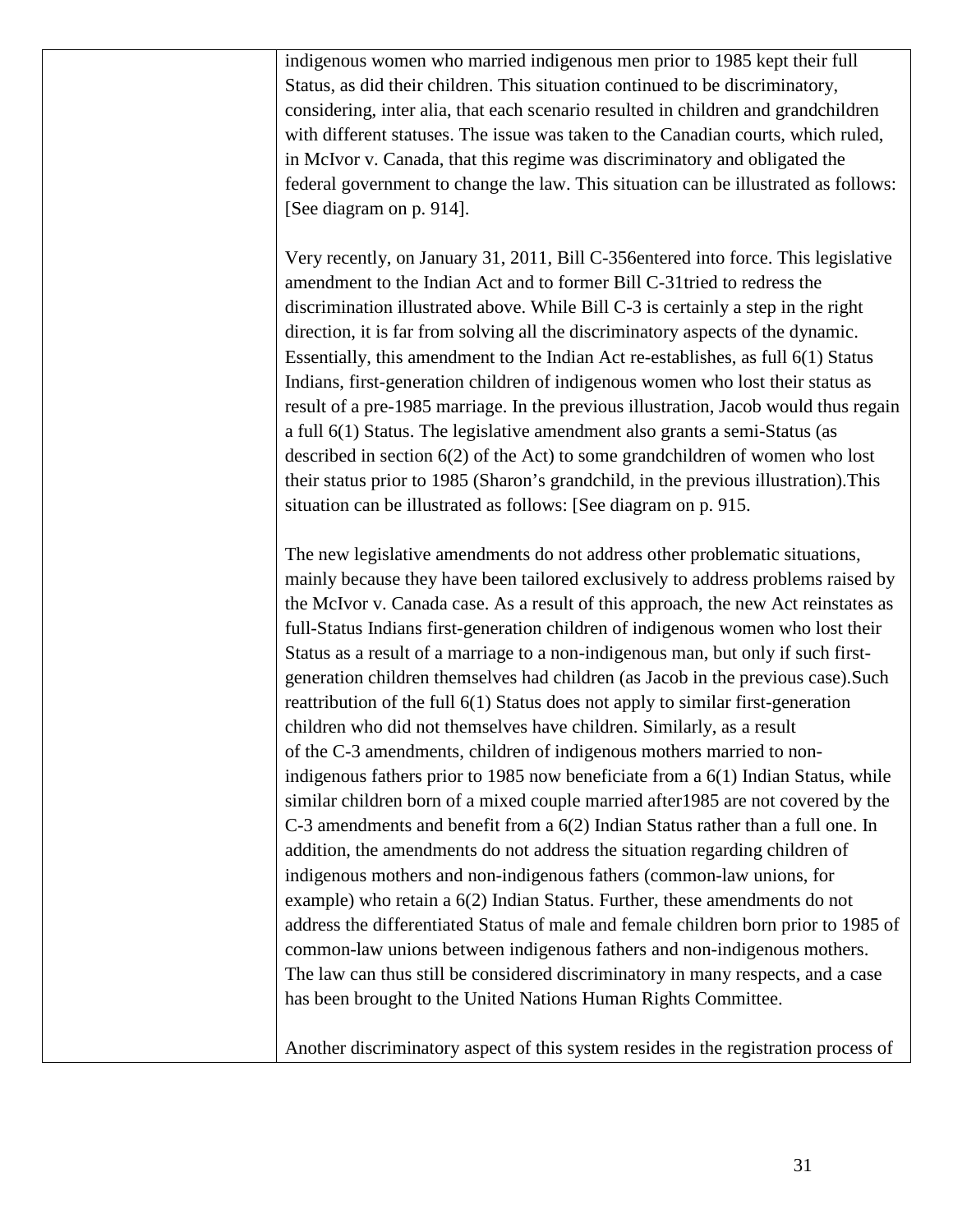the Status because, according to the information received from our indigenous women partners, federal civil servants presume that a child's father is nonindigenous if its birth certificate does not identify the father as Status Indian. In such situations, the child will be granted a semi-Status under section 6(2) of the Indian Act and will not be able to transmit his or her Status to the next generation unless he or she marries a Status Indian. Of course, if the mother was already a semi-Status Indian under section 6(2), the white- father presumption will make her child non-indigenous for the purposes of the Indian Act, excluding him or her from future benefits and services under this legislation and, most likely, excluding him or her from his or her reserve when reaching age eighteen.

### B. The Quebec Youth Protection Regime

The other situation addressed in our project is the Quebec youth protection regime. The government of the Province of Quebec established this program under the Youth Protection Act, which provides for the removal of children facing situations endangering their development, including family violence and negligence or similar treatment. Such children can be placed temporarily in foster families while biological families resolve the problematic situation.

This regime is often maladapted to the reality of indigenous families for many reasons. First, the notion of the "best interest of the child" corresponds to nonindigenous concepts, which can sometimes clash with the indigenous reality (regarding strict attendance to school during hunting season, for example).

Second, public servants implementing the Youth Protection Act are not always familiar with the day-to-day reality of indigenous families living in remote reserves and apply criteria that are, again, culturally maladapted. For example, in a context where Indian reserves drastically lack public funding and where there are severe housing shortages, many families will often share housing and place many children in the same room, both of which are factors taken into account negatively by public servants implementing the Youth Protection Act and assessing the best interest of a child.

Third, indigenous families are often the object of prejudices, perceived by the authorities as incapable of taking care of their children, often because of alcohol or drug abuse. Fourth, since very few indigenous families can qualify as foster families under the Act, for all sorts of reasons (including, for example, the lack of housing on reserves), many if not most children are placed in non-indigenous foster families outside of indigenous communities.

Finally, recent amendments to the Youth Protection Act shorten the time period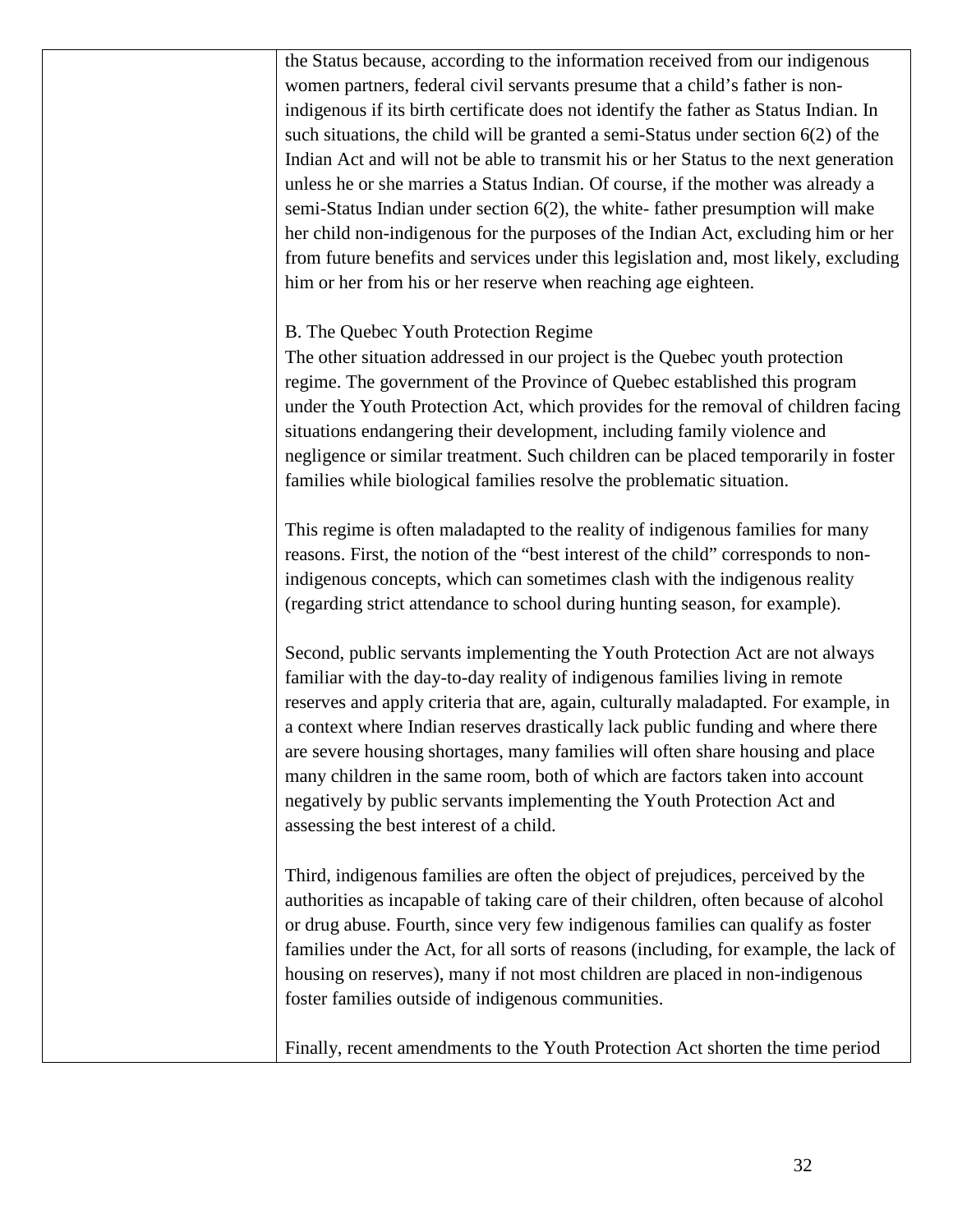during which children are placed in foster families. Biological families thus have less time to resolve their problems, including those related to family violence. After a now-reduced period of time, children can be placed in adoption, most often with non-indigenous families outside of the community. It is needless to say that in remote reserves where public authorities provide little social and psychological support, indigenous parents who lost their children because of family violence stand almost no chance to resolve their problems in the time period provided by the law. It is not unlikely that such children will end up adopted by non-indigenous foster families outside of the community.

### C. Matrimonial Real Property Rights

The last situation addressed in our project deals with the protection of matrimonial real property rights of indigenous women living on reserves. In the Province of Quebec, there is a de facto regime protecting the real property rights of each person in a married couple: the matrimonial patrimony. Article 415 of the Quebec Civil Code provides that, upon separation, divorce, or annulment of a marriage, the family real property and the movable property used by the family (car, appliances,etc.) are divided equally between both members of a couple, irrespective of written deeds.

The situation is a bit more complicated on Indian reserves as, in accordance with the 1867 Canadian Constitution and section 88 of the Indian Act, provincial laws are not applicable to Indians and to Indian reserves. In fact, technically, Indian reserve lands are the property of the

Federal Crown, which holds such lands in trust for the Indian bands and therefore cannot be seized by application of provincial laws.Indiansliving on reserves are generally not owners of their private lands and houses but are granted permission to use these properties by band councils, in accordance with possession certificates. Consequently, the Canadian Supreme Court ruled that provincial laws regulating real matrimonial property could not be applied to Indian reserve lands and the houses built on them.

In these circumstances, there is a legislative vacuum regarding the protection of real matrimonial property rights on reserves. What usually happens is that upon separation or divorce, the judicial authorities will grant the use of the house to the person whose name appears on the possession certificate, which—in most cases is the husband's. In the context of housing shortages on reserves, most indigenous women are either forced to go back to their parents' house—if there is room with them, that is—or leave the reserve and seek housing outside of the community.

The Canadian Parliament is currently considering adopting legislation to fill the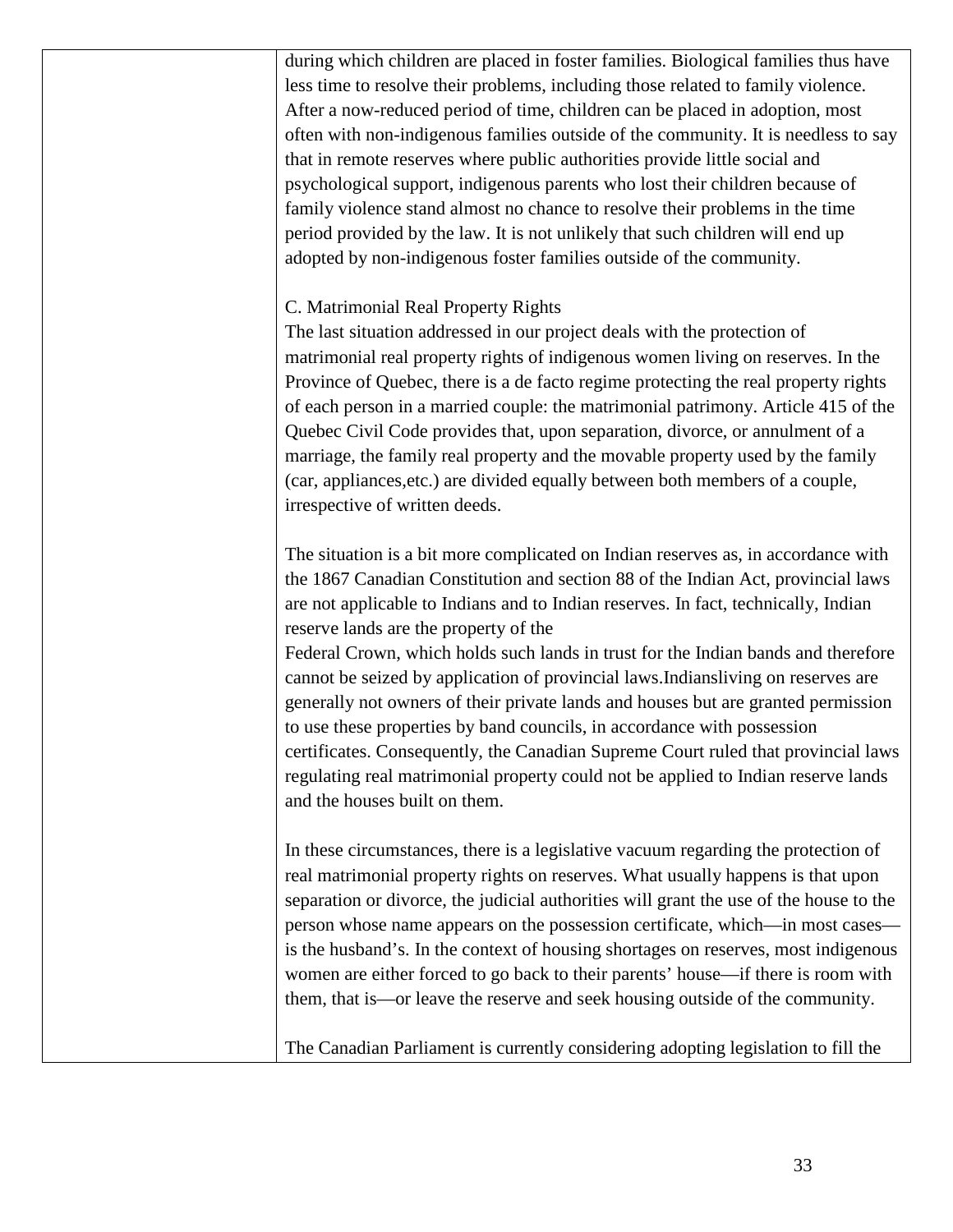legislative vacuum. Bill S-4 will enable band councils to adopt their own regimes of protection and will also provide for an interim regime, which will allow judicial authorities to take into consideration factors equivalent to those provided under the provincial matrimonial patrimony regime when dividing the assets of a separating or divorcing couple.

\* \* \*

The three situations described above illustrate well the different ways in which public legislation or actions of public officials may have discriminatory effects on indigenous women. Most of these contexts involve very private aspects of the lives of indigenous women. They relate to the women's capacity to enjoy and fully exercise their human rights, such as the right to culture and language, including the right to transmit one's culture and language to children, the right to housing, to family life, to property, and so forth. The maladapted laws and regulations—or the absence thereof—and the culturally inadequate actions of civil servants implementing public policies limit the capacity of indigenous women to exercise these rights. In each scenario, the end result is unique to the reality of indigenous women, contrary to that of indigenous men or of non-indigenous women.

#### V. Forcing a Choice of Identity

The three situations reveal, to differentiated degrees, how multiple forms of discrimination coexist and interact, having adverse effects on women. The first scenario deals with legislation applicable only to indigenous peoples (providing Indian Status), which regulate men and women differently because of historical discriminatory provisions. The second deals with a public policy regarding the protection of children, a subject matter central to the private lives of women (i.e., their role as mothers), which, while intended for all Quebecers, is maladapted to the indigenous reality (culturally inadequate responses, absence of adapted resources, etc). The last scenario deals with the lack of legislation applicable to real matrimonial property rights on Indian reserves regarding indigenous persons. Experience has shown that, in this context, women remain unprotected in the case of separation or divorce, losing their rights to the place they used to live in, and often must leave the reserve to find housing elsewhere.

In each scenario, the end result is caused by a racial and a gender component, the first triggering or aggravating the second, or vice versa. The intersectional discrimination—the uniqueness of the combined effect of both types of discriminations—is patent.

This being said, the double-discrimination effect is multiplied in contexts of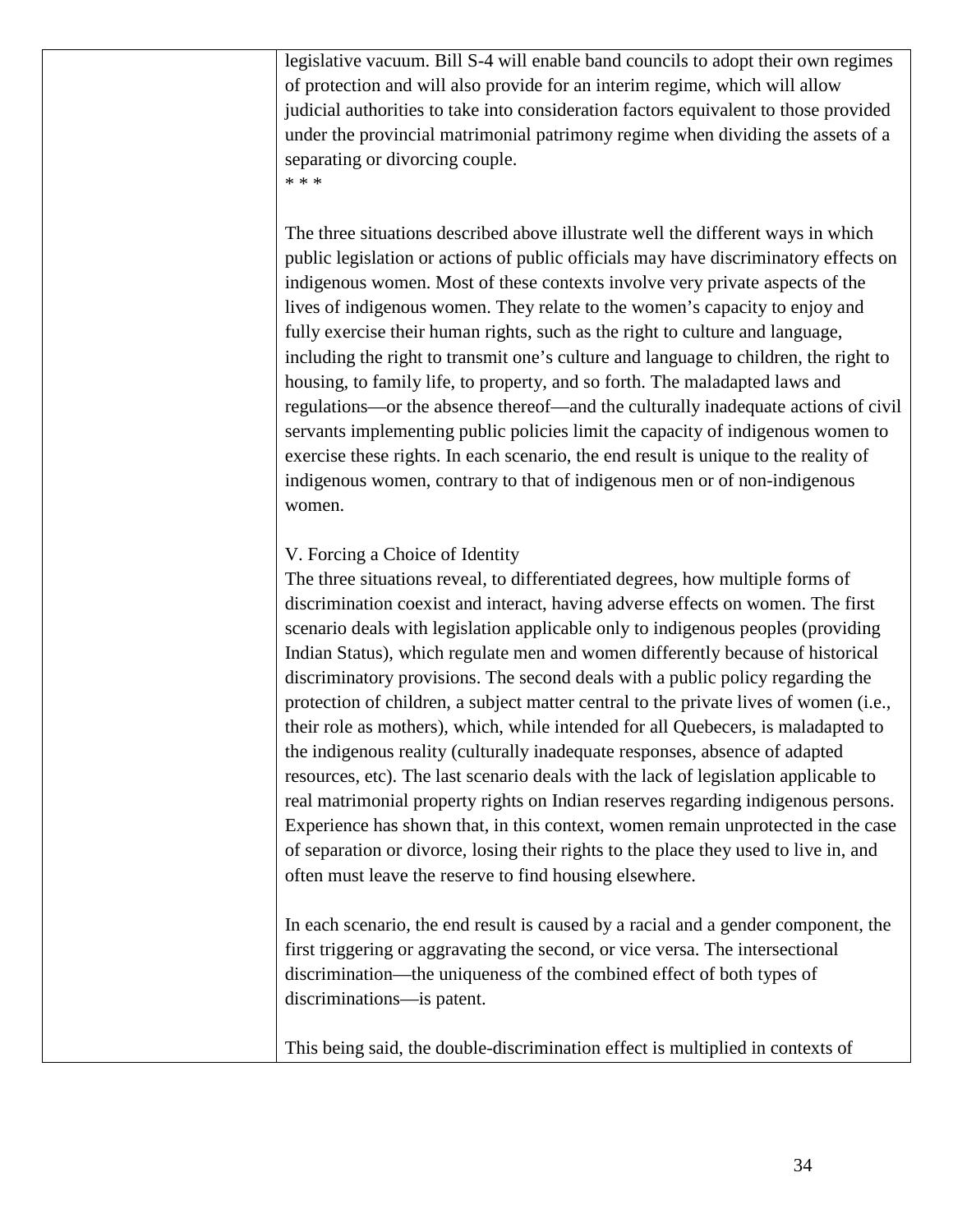family violence, which mainly adversely affects indigenous women. The Indian Status scenario illustrates quite bluntly this tendency. Let us recall that there is a de facto presumption of non-indigenous paternity in cases where birth certificates do not indicate the name of the father. Such children of full-Status mothers are automatically registered as semi-Status Indians under section 6(2) of the Indian Act. If the mother is already a semi-Status Indian, the child will not be registered as Indian under the Act. Consequently, an indigenous women who has a child as a result of domestic violence and who has preferred not to inform the father, in order to protect herself or to cut ties with the violent man, will be faced with an impossible dilemma when filing the child's birth certificate and registering it to Indian Affairs. She either reveals the father's identity, exposing herself to future contact with the violent father and perhaps to further violence, or she indicates that the child has an unknown father and consequently limits its right to Indian Status. In other words, the adverse effect of the Status policy forces women in contexts of family violence to choose between their personal security, physical, sexual, and moral integrity, or their cultural and national identity. Indigenous men do not face such decisions. Similarly, non-indigenous women do not have to sacrifice their personal security to transmit their Canadian citizenship to their children.

The same can be said of the second scenario, regarding the provincial youth protection regime. Considering the fact that family violence is an important factor taken into consideration by youth protection officers in determining whether to place a child in a foster family, considering the short time the legislation gives to parents to redress family violence before an eventual adoption of their child, and considering the lack of resources available in indigenous communities to address this type of problem, indigenous women also face a similar dilemma. Either they denounce family violence in order to protect their personal security and face the possibility of seeing their child being taken from them, and placed in and later adopted by a non-indigenous foster family outside of the community, or they continue to endure the violence to avoid losing their child to a new nonindigenous environment and culture.

Finally, with respect to the last scenario dealing with the lack of adequate applicable legislation protecting women's matrimonial real property rights on Indian reserves, indigenous women must either denounce the family violence and run the risk of being expulsed of their house (and because of lack of housing on reserves, run the risk of being forced out of the community as well), or they must endure the violence to stay in their community and raise their children in their native language and culture.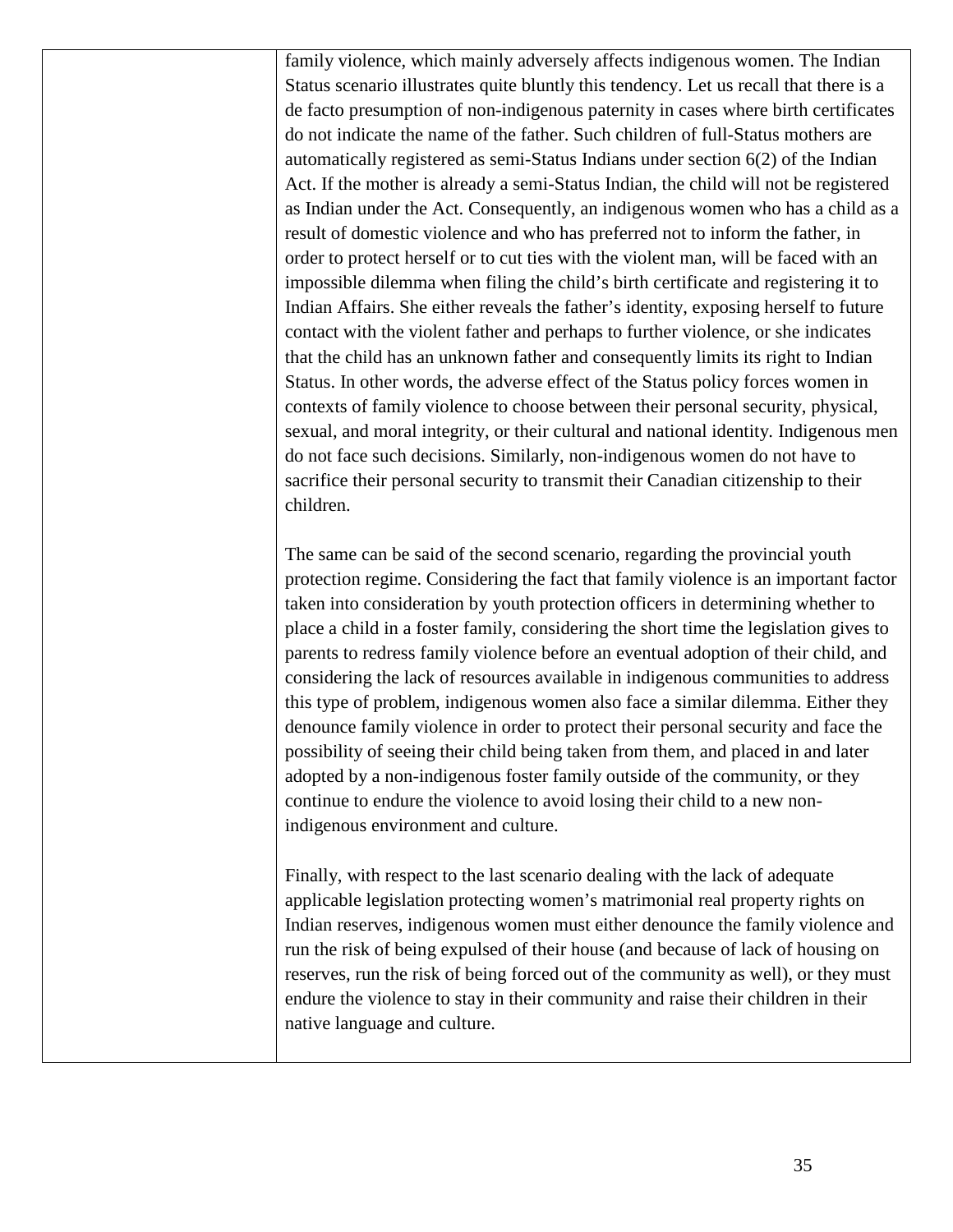All three scenarios deal with the private lives of indigenous women. But all three also illustrate how, in contexts of family violence, inadequate public policies force these women to choose between their identity as women and as indigenous persons, between the right to preserve one's personal, sexual, and moral integrity; or the right to live in one's culture and language, and to transmit these to the next generation. This impossible choice—this identity dilemma—is specific to the condition of indigenous women. It is not faced in similar ways by indigenous men or by non-indigenous women in Quebec.

Is this not precisely the type of intersectional discrimination we referred to in the beginning? Trying to redress such a situation commands an intersectional approach, which seeks to avoid the sub-classification of discrimination in specific categories of gender and racial discrimination. This is precisely the type of identity dilemma that the Critical Race Feminists have tried to put to light and have condemned. As put by Patricia Hill Collins, the "[e]ither/or dualistic thinking, or what I . . . refer to as the construct[ion] of dichotomous oppositional difference, may be a philosophical lynchpin in systems of race, class, and gender oppression."

### VI. Conclusion

Understanding the phenomenon is, of course, a step in the right direction, but too small of a step. Working in collaboration with Quebec Native Women, we have decided to take these issues to the women of Quebec's indigenous communities. One of our initial conclusions was that, apart from the very publicized debate regarding the transmission of the Indian Status, very few women were aware of the issues described above. In fact, very few were aware of their equality rights in general. The project was thus adapted to raise awareness in indigenous communities about women's rights, in particular about equality and about the obligation of the State to prevent discrimination, including discriminatory effects of its law, policies, and actions in the women's private lives.

With the financial support of the Quebec Ministry of Education, a training guide was prepared in collaboration with Quebec Native Women and the University of Quebec at Montreal, which was designed to equip indigenous women leaders with the legal tools to publicize these issues in their respective nations. In 2010, French-speaking leaders representing the Innu Nation, the Atikamekw Nation, the Huron Wendat Nation, and the Abenakis Nation were trained in the Mohawk community of Kahnawake. We later accompanied them back to their communities to support their presentation to groups of indigenous women there. The results were very encouraging. In addition to considerable positive feedback from the participants, many indigenous women later contacted Quebec Native Women to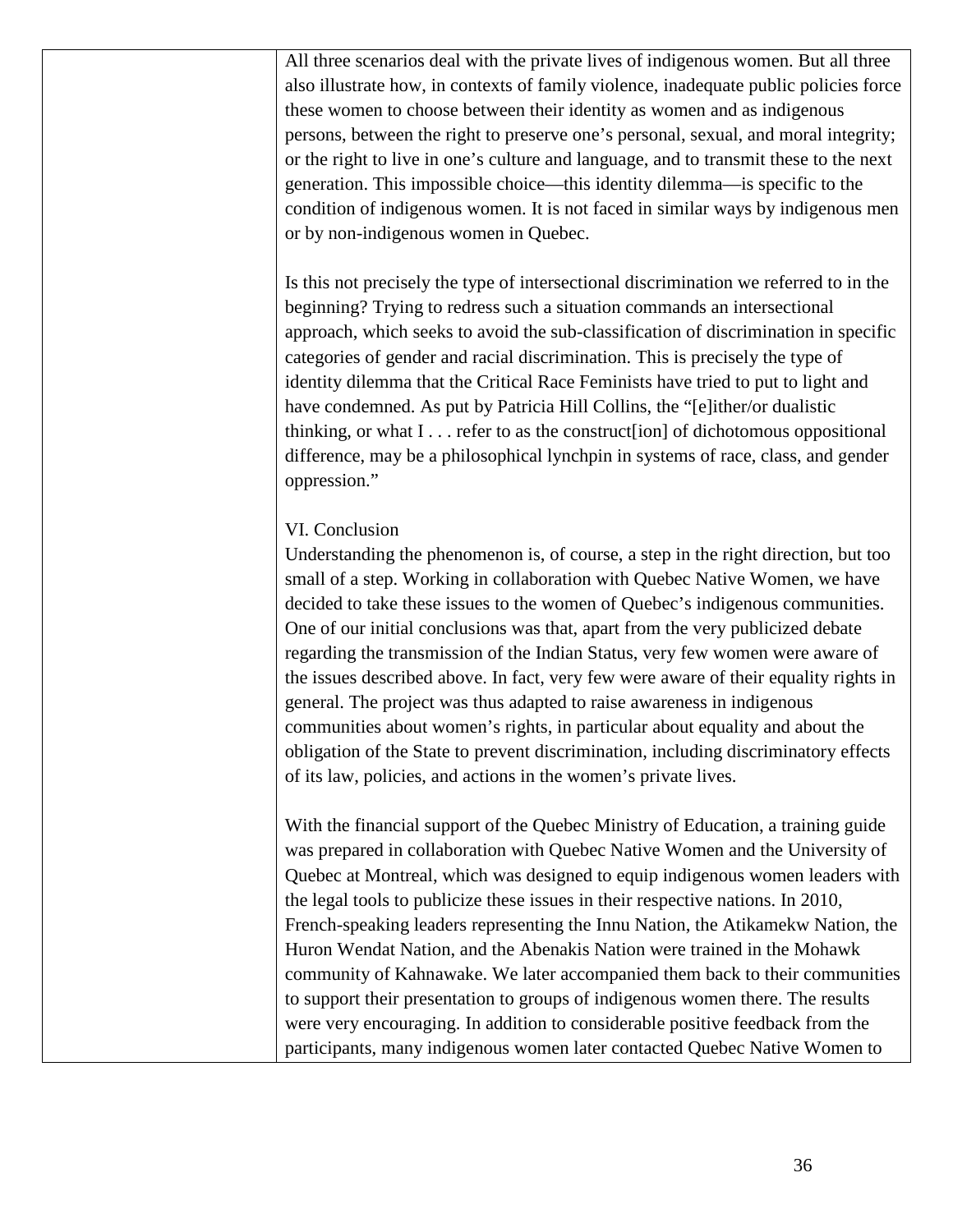| know more about their right to equality. In 2011, the same is being done with       |
|-------------------------------------------------------------------------------------|
| English-speaking indigenous leaders from the Mohawk (or Kanien'keh'a:ka)            |
| Nation, the Algonquin Nation, the Cree (or Eeyou) Nation, the Micmac (or            |
| Mi'gmaq) Nation, and the Naskapi (or Mushuau Innuts) Nation.                        |
|                                                                                     |
| Aside from capacity-building of leaders, the next challenge remains, of course,     |
| documenting particular cases and addressing the issue in political and judicial     |
| fora. This is part of a broader continental Endeavour undertaken with the           |
| Continental Network of Indigenous Women of the Americas, with which we are          |
| trying to do the same (analyzing, strengthening capacities, documenting) in other   |
| regions and on other themes. These efforts include addressing access to education   |
| of indigenous girls in Argentina, access to health of Mexican indigenous women,     |
| and the impact of sexual violence on indigenous women in the Colombian              |
| conflict.                                                                           |
|                                                                                     |
| While the prospects of documenting interesting results of intersectional            |
| discrimination seem—unfortunately—promising, other important challenges lie         |
| ahead. For example, this process will require establishing adequate                 |
| methodological tools to fully assess the collective-impact violations of indigenous |
| women's human rights can have on their respective communities. Indeed, as the       |
| research progresses in each project of the Continental Network, our indigenous      |
| partners all agree on one thing: Indigenous women experience human rights           |
| violations in both an individual and a collective-indigenous people-manner.         |
| This begs the question: Is the intersectional approach suggested by schools of      |
| thought such as the Critical Race Feminism well-adapted to address collective       |
| concerns of indigenous women and their peoples? Do indigenous women                 |
| experience racial discrimination in a classic racial or cultural perspective, or do |
| issue specific to indigenous peoples, such as self-determination and cultural       |
| sovereignty, come into play? Obviously, the debate is far from over.                |
|                                                                                     |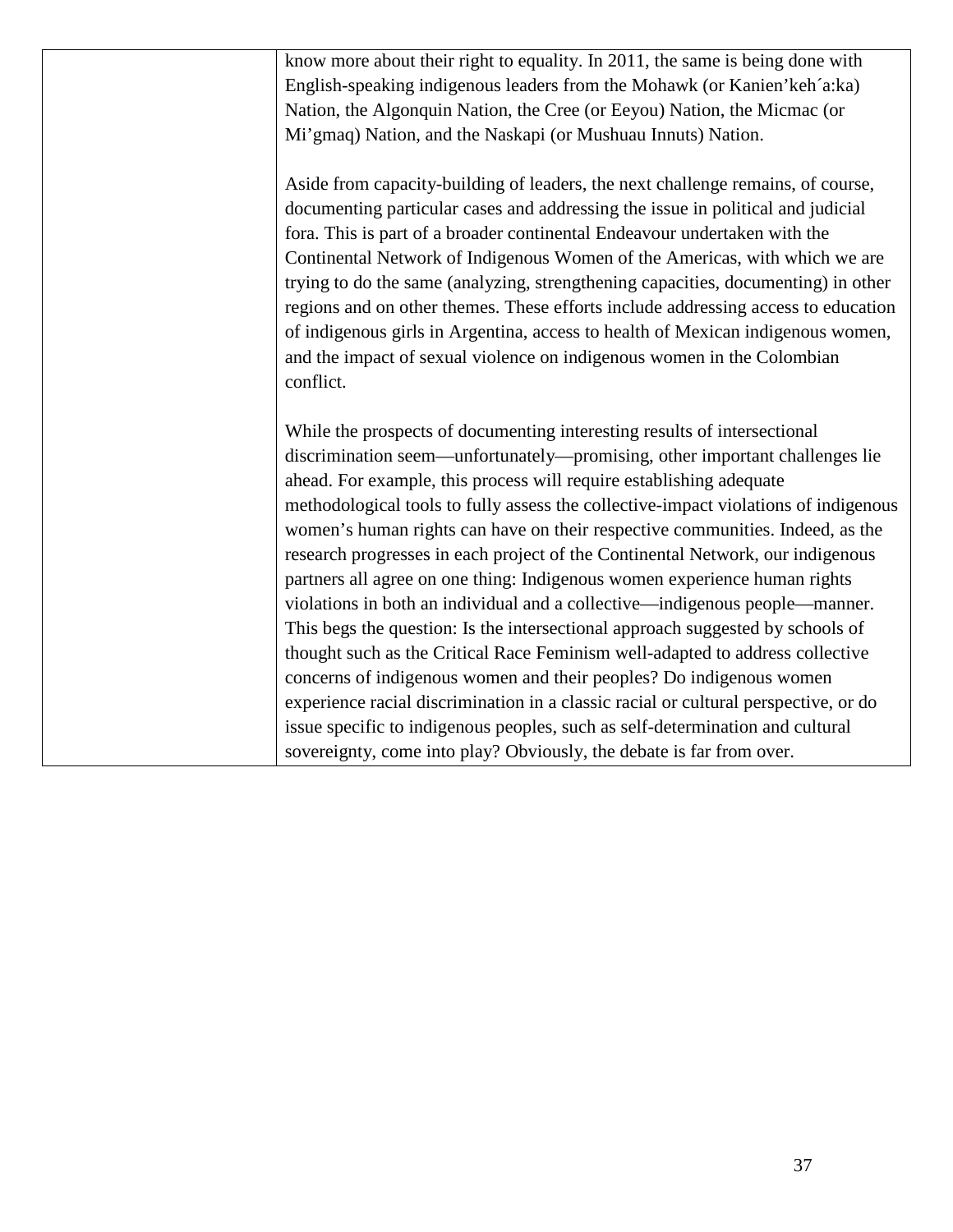| Summary:<br>NWAC emerged because, historically, the Assembly of First Nations (AFN) did<br>not fully represent the demands of Indigenous women. NWAC brought the claim<br>in the Corbière case to the Supreme Court of Canada, at the intersection of gender<br>and racial discrimination. Today, NWAC has 12 regional member associations,<br>who themselves oversee local women's associations. In December 2012, bill C-45<br>changed many laws without consultation and is facilitating the actions of<br>corporations on the territory, including the construction of pipelines. Furthermore,<br>a very high proportion of persons in jail are Indigenous women, convicted for<br>poverty-related offenses. At the same time, investment by the federal government<br>towards Indigenous women is limited.                                                                                                                                                                                                                                                                                                                                                                                                                                                                                                                                                                                                               |
|-------------------------------------------------------------------------------------------------------------------------------------------------------------------------------------------------------------------------------------------------------------------------------------------------------------------------------------------------------------------------------------------------------------------------------------------------------------------------------------------------------------------------------------------------------------------------------------------------------------------------------------------------------------------------------------------------------------------------------------------------------------------------------------------------------------------------------------------------------------------------------------------------------------------------------------------------------------------------------------------------------------------------------------------------------------------------------------------------------------------------------------------------------------------------------------------------------------------------------------------------------------------------------------------------------------------------------------------------------------------------------------------------------------------------------|
| 5:48:00                                                                                                                                                                                                                                                                                                                                                                                                                                                                                                                                                                                                                                                                                                                                                                                                                                                                                                                                                                                                                                                                                                                                                                                                                                                                                                                                                                                                                       |
| Opening to acknowledge the Mohawk people whose territory we are<br>gathered on today for the forum.<br>NWAC- Native Women's Association of Canada<br>Created to bring concerns of specific aboriginal women to spotlight<br>$\bullet$<br>The intersectionality of race and gender, and how indigenous people, or<br>other marginalized and racialized populations, are continuing to be highly<br>discriminated against through policy and legislation, and this is how<br>NWAC came to be<br>Not just indigenous people, but specifically discrimination against<br>indigenous women<br>Progress of NWAC and reactions from Canadian government<br>Huge movement with governments, corporations, media, that have<br>controlled where Canada has gone with its economic development, and<br>indigenous people, specifically indigenous women, have bore the brunt<br>Words vs. actions<br>Government investments- where are the funds being allocated? Very small<br>amount going to aboriginal women<br>We are not investing in the very people that we need to reach in order to<br>have a bright future, which requires economic skills and teaching to<br>indigenous women<br>Huge link to poverty and the overrepresentation of native women in<br>prison; it's not because our women are more criminal, but because they<br>live in poverty<br>They are in there for poverty offenses—fraud, theft—not violent crimes, |
| as opposed to indigenous men<br>High rates of trafficking of indigenous women in Canada, has a huge                                                                                                                                                                                                                                                                                                                                                                                                                                                                                                                                                                                                                                                                                                                                                                                                                                                                                                                                                                                                                                                                                                                                                                                                                                                                                                                           |
|                                                                                                                                                                                                                                                                                                                                                                                                                                                                                                                                                                                                                                                                                                                                                                                                                                                                                                                                                                                                                                                                                                                                                                                                                                                                                                                                                                                                                               |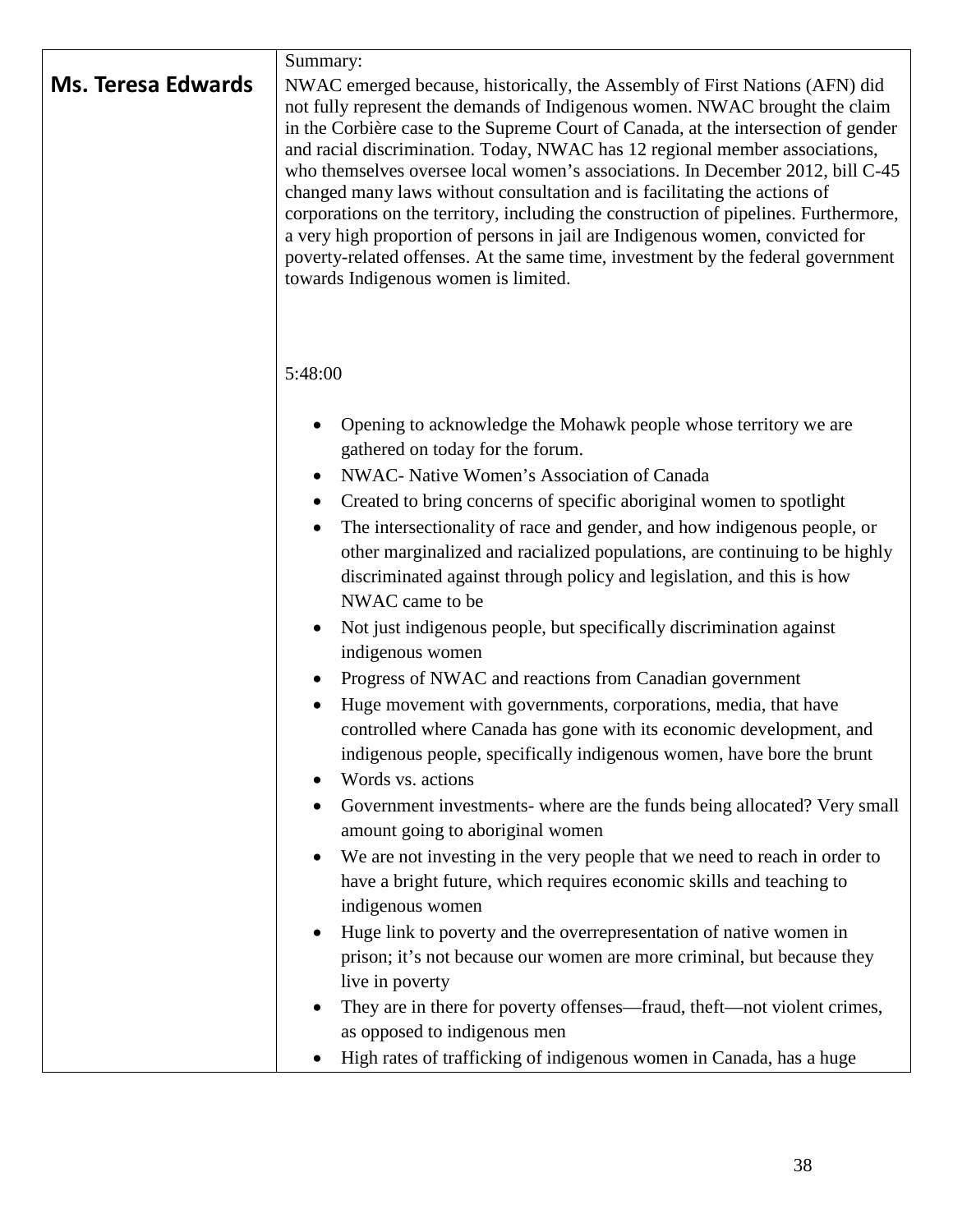|                   | correlation to high rates of missing and murdered women                                                                                                                                                                                                                                                                                                                                                                                                                               |
|-------------------|---------------------------------------------------------------------------------------------------------------------------------------------------------------------------------------------------------------------------------------------------------------------------------------------------------------------------------------------------------------------------------------------------------------------------------------------------------------------------------------|
|                   | Must invest in economic security, development, skills, training in order to                                                                                                                                                                                                                                                                                                                                                                                                           |
|                   | alleviate problems that we are dealing with in terms of trafficking, etc.                                                                                                                                                                                                                                                                                                                                                                                                             |
|                   | Ripple effect of discrimination<br>$\bullet$                                                                                                                                                                                                                                                                                                                                                                                                                                          |
|                   | Need for willingness to understand and learn about indigenous people and                                                                                                                                                                                                                                                                                                                                                                                                              |
|                   | where they come from, and the intersectionality of indigenous woman                                                                                                                                                                                                                                                                                                                                                                                                                   |
| Mr. Michael Smith | The Canadian Human Rights Commission is a national institution that, in<br>association with provincial institutions, has established an enquiry into the<br>missing and murdered Indigenous women crisis. It has engaged in meetings with<br>stakeholders and has heard many examples of obstacles to access to justice. It is<br>also looking at inequity in access to public services and over-representation in<br>penitentiary establishments.                                    |
|                   | The Canadian Human Rights Act contained an absolute bar for complaints against<br>the Indian Act, which was lifted in 2008. The bar on complaints against tribal<br>councils was also lifted in 2011. The Canadian Association of Human Rights<br>Institutions has urged the government of Canada to work jointly with Indigenous<br>peoples to develop an action plan against discrimination and abuse of missing and<br>murdered Aboriginal women and girls in Canada.              |
|                   | Compared to non-Indigenous peoples, Indigenous peoples in Canada have lower<br>income, are more exposed to abuse, have worst living conditions, are more<br>incarcerated, etc. Because the root cause is generally socioeconomic conditions<br>and because this is not a basis for discrimination in the Canadian Charter, some<br>other grounds for discrimination often have to be used, such as race or gender.                                                                    |
|                   | Addressing today's challenges requires creativity in the use of the bundle of rights<br>accessible to Indigenous peoples, both domestic and international. The Beaver<br>Lake Cree Nation in Alberta, where I am from, faces many problems in the<br>context of oil sands and has mobilised its treaty rights. The law moves fast and<br>can be very surprising, such as what was accomplished in Gladue with regards to<br>rules for sentencing of Aboriginal persons <sup>2</sup> . |
|                   |                                                                                                                                                                                                                                                                                                                                                                                                                                                                                       |

<span id="page-38-0"></span> $\sqrt[2]{2}$  R. v. Gladue, [1999] 1 S.C.R. 688.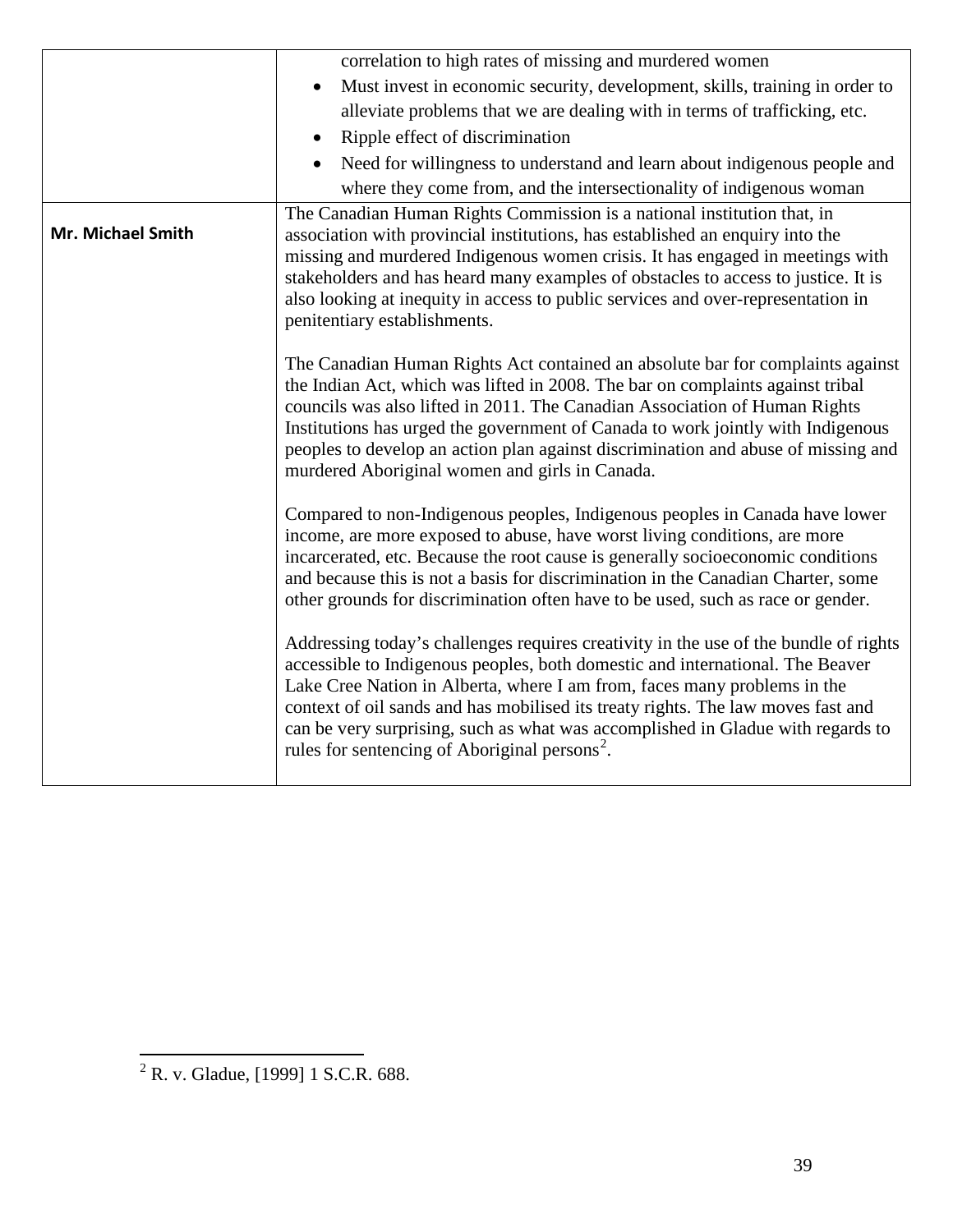# **Race and discrimination in matters of health, housing and education**

Chair and discussant

Prof. David Austin, Vanier College

Presenters:

Prof. Grace-Edward Galabuzi, Ryerson University

Prof. Martin Gallie, Université du Québec à Montréal

Ms. Margaret Parsons, African Canadian Legal Clinic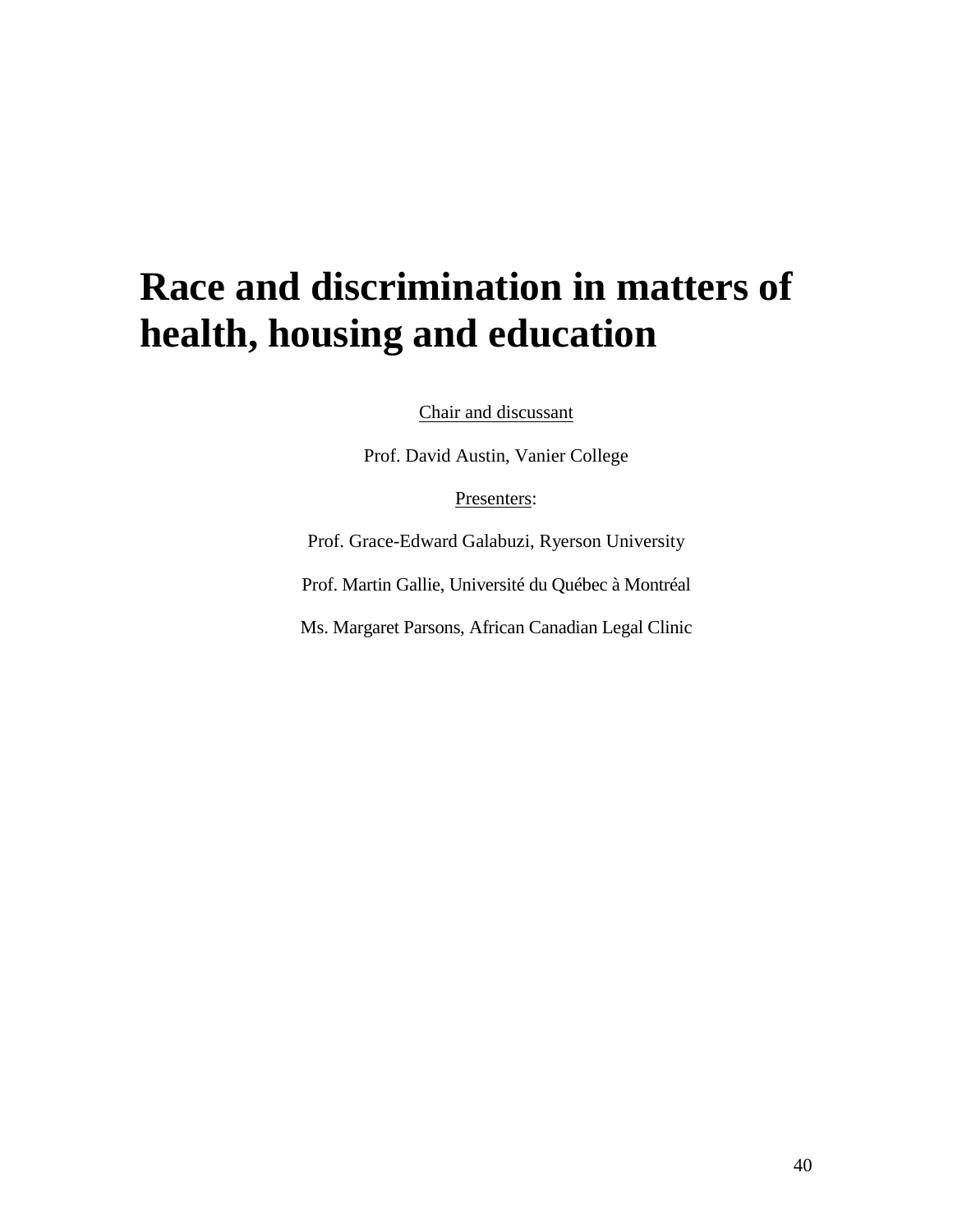|                                       | Summary:                                                                                                                                                                                                                                                                                                                                                                                                                                                                                                                                                                                                                                                     |
|---------------------------------------|--------------------------------------------------------------------------------------------------------------------------------------------------------------------------------------------------------------------------------------------------------------------------------------------------------------------------------------------------------------------------------------------------------------------------------------------------------------------------------------------------------------------------------------------------------------------------------------------------------------------------------------------------------------|
| <b>Prof. Grace-Edward</b><br>Galabuzi | The central need of African Canadians is to address issues of economic, social,<br>and cultural justice. These are, along with race, mutually constitutive social<br>determinants of health. Mainstream society does not understand the outcome of<br>structural racism as such, but as the result of cultural traits. It is seen as an<br>individualistic, essentialist, intentional and race-targeted phenomenon, rather than<br>as institutional or even structural. The White left has tended to adopt these<br>neoliberal assumptions. We lived in a colour-coded Canada, where inequality is<br>determined racially: Who lives where? Who works where? |
|                                       | Neighbourhood selection has impact on income disparity and health, despite the<br>existence of a universal healthcare system. Racism is a major health risk in that it<br>creates barriers to healthcare, health education, and information for racialised<br>people. It is also a barrier in access to the labour market, where racialised women<br>earn 54% of what White men earn (23 000 \$ v. 45 000\$). This definitely impacts<br>health.                                                                                                                                                                                                             |
|                                       | Three dimensions of racism can be identified: 1) social inequalities, 2) socio-<br>psychological attitudes, creating everyday stress and distress, and 3) racial<br>climate, of micro-aggressions provoking alienation and low self-esteem.                                                                                                                                                                                                                                                                                                                                                                                                                  |
|                                       | We need new conceptual bases to think about racialisation, and reflect the reality<br>of people's experiences. We also need to conduct community-focused research.<br>We need to go towards a new national housing policy, to address poverty,<br>homelessness, and discrimination jointly.                                                                                                                                                                                                                                                                                                                                                                  |
|                                       |                                                                                                                                                                                                                                                                                                                                                                                                                                                                                                                                                                                                                                                              |
|                                       | Racial Discrimination, Social exclusion, Housing and Health Disparities among<br>Racialized Communities in Canada                                                                                                                                                                                                                                                                                                                                                                                                                                                                                                                                            |
|                                       | Racial Discrimination, social exclusion, housing and health disparities<br>Racialization and racial discrimination in health, housing, education<br>Contextual framework: Social Determinants of Health (SDOH)<br>Labour market participation, income insecurity and racialization of<br>poverty<br>Social exclusion and health disparities<br>Social exclusion and housing disparities                                                                                                                                                                                                                                                                      |
|                                       | Context<br>Social exclusion, poverty and racial status as mutually constitutive Social<br>determinants of health<br>The intersection of poverty, racism, social exclusion contribute to housing<br>and health risks and adverse impacts on life chances                                                                                                                                                                                                                                                                                                                                                                                                      |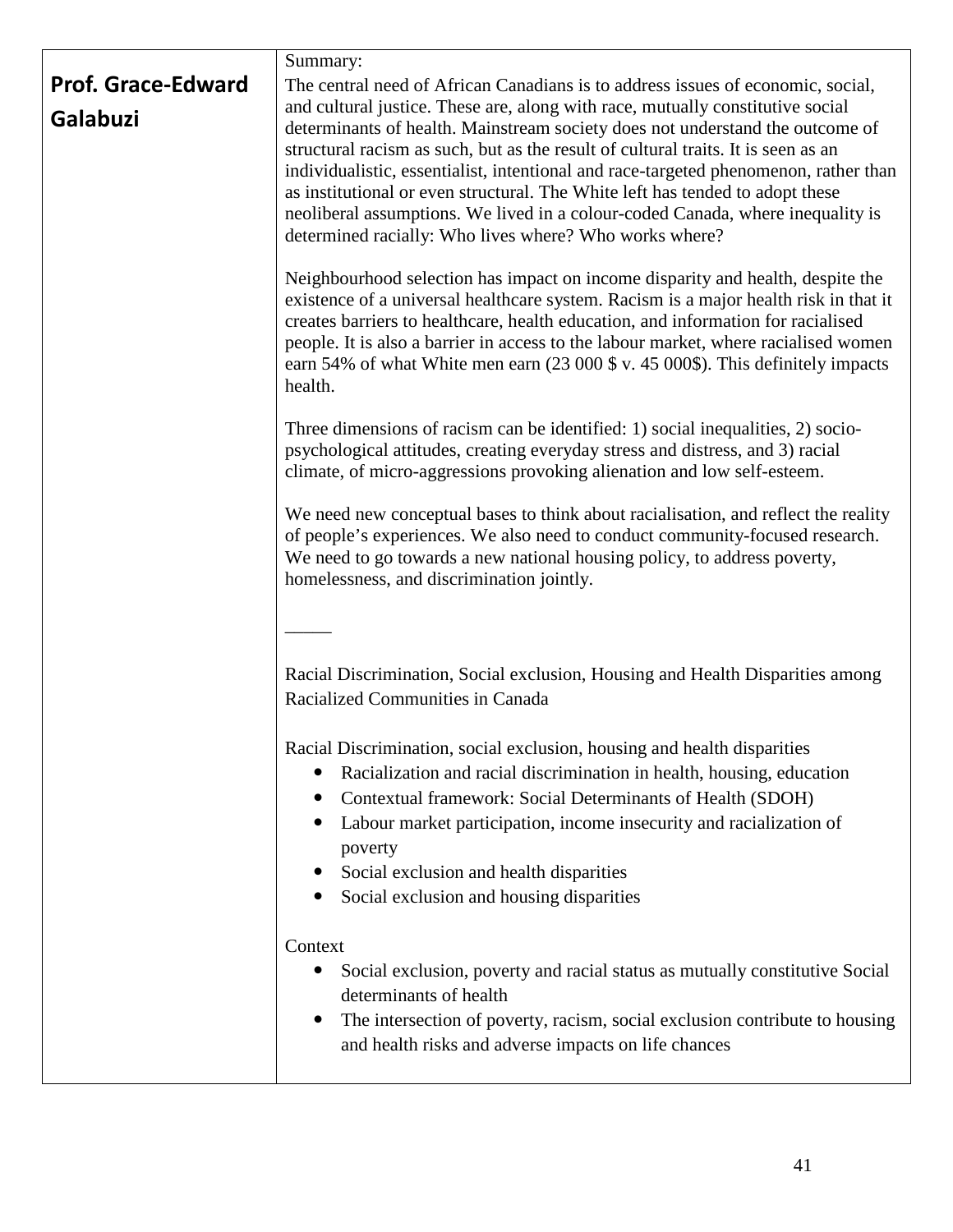| Theoretical framework: Racialization, discrimination and unequal outcomes<br>Structural racism as the establishment of a racial regime whose logic is<br>$\bullet$<br>internalized by the dominant economic and social structures of society,<br>leading to racially inequitable outcomes:<br>the social order is organized along racial assumptions and norms<br>institutional and social arrangements that determine distribution of societal<br>resources, benefits and burdens are based on racial concept |
|----------------------------------------------------------------------------------------------------------------------------------------------------------------------------------------------------------------------------------------------------------------------------------------------------------------------------------------------------------------------------------------------------------------------------------------------------------------------------------------------------------------|
| Colorblind Multicultural Regime                                                                                                                                                                                                                                                                                                                                                                                                                                                                                |
| A contending racial ontology is rooted in an understanding of racialization                                                                                                                                                                                                                                                                                                                                                                                                                                    |
| as:                                                                                                                                                                                                                                                                                                                                                                                                                                                                                                            |
| Individualist                                                                                                                                                                                                                                                                                                                                                                                                                                                                                                  |
| Essentialist                                                                                                                                                                                                                                                                                                                                                                                                                                                                                                   |
| Intentional                                                                                                                                                                                                                                                                                                                                                                                                                                                                                                    |
| Race-targeted                                                                                                                                                                                                                                                                                                                                                                                                                                                                                                  |
| The Question of Race                                                                                                                                                                                                                                                                                                                                                                                                                                                                                           |
| Race as a category is diffuse and dynamic, across time and space                                                                                                                                                                                                                                                                                                                                                                                                                                               |
| Proxy for ethnicity, class, culture, genotype, etc.<br>$\bullet$                                                                                                                                                                                                                                                                                                                                                                                                                                               |
| Measures socially constructed and imposed identity with consequent<br>$\bullet$                                                                                                                                                                                                                                                                                                                                                                                                                                |
| societal constraints and advantages                                                                                                                                                                                                                                                                                                                                                                                                                                                                            |
| Racial consciousness reflects these categories in any given society. Need<br>$\bullet$                                                                                                                                                                                                                                                                                                                                                                                                                         |
| to acknowledge its prevalence and impact.                                                                                                                                                                                                                                                                                                                                                                                                                                                                      |
| Historically, structural racism and everyday forms of racism have                                                                                                                                                                                                                                                                                                                                                                                                                                              |
| restricted the socio-economic mobility and full enjoyment of well-being                                                                                                                                                                                                                                                                                                                                                                                                                                        |
| for racialized groups                                                                                                                                                                                                                                                                                                                                                                                                                                                                                          |
| Race is a contextual variable not an individual characteristic                                                                                                                                                                                                                                                                                                                                                                                                                                                 |
| Color coded Canada: Racially determined inequality                                                                                                                                                                                                                                                                                                                                                                                                                                                             |
| Data show that 'Racial identity' matters in Canadians' lives, as<br>$\bullet$                                                                                                                                                                                                                                                                                                                                                                                                                                  |
| demonstrated by the structural barriers to access to opportunity and<br>differential socioeconomic status                                                                                                                                                                                                                                                                                                                                                                                                      |
| The experiences of racialized individuals arising from institutional and<br>$\bullet$                                                                                                                                                                                                                                                                                                                                                                                                                          |
| structural racism are consistent with economic hardship and low                                                                                                                                                                                                                                                                                                                                                                                                                                                |
| socioeconomic status                                                                                                                                                                                                                                                                                                                                                                                                                                                                                           |
| In particular, what I have referred to as the 'racialization of poverty' arises<br>$\bullet$                                                                                                                                                                                                                                                                                                                                                                                                                   |
| out of a racialized growing gap between rich and poor, and affects access                                                                                                                                                                                                                                                                                                                                                                                                                                      |
| to housing, education and health outcomes.                                                                                                                                                                                                                                                                                                                                                                                                                                                                     |
| Racial disparities- race associated differences                                                                                                                                                                                                                                                                                                                                                                                                                                                                |
| Labour market participation – declining social economic status                                                                                                                                                                                                                                                                                                                                                                                                                                                 |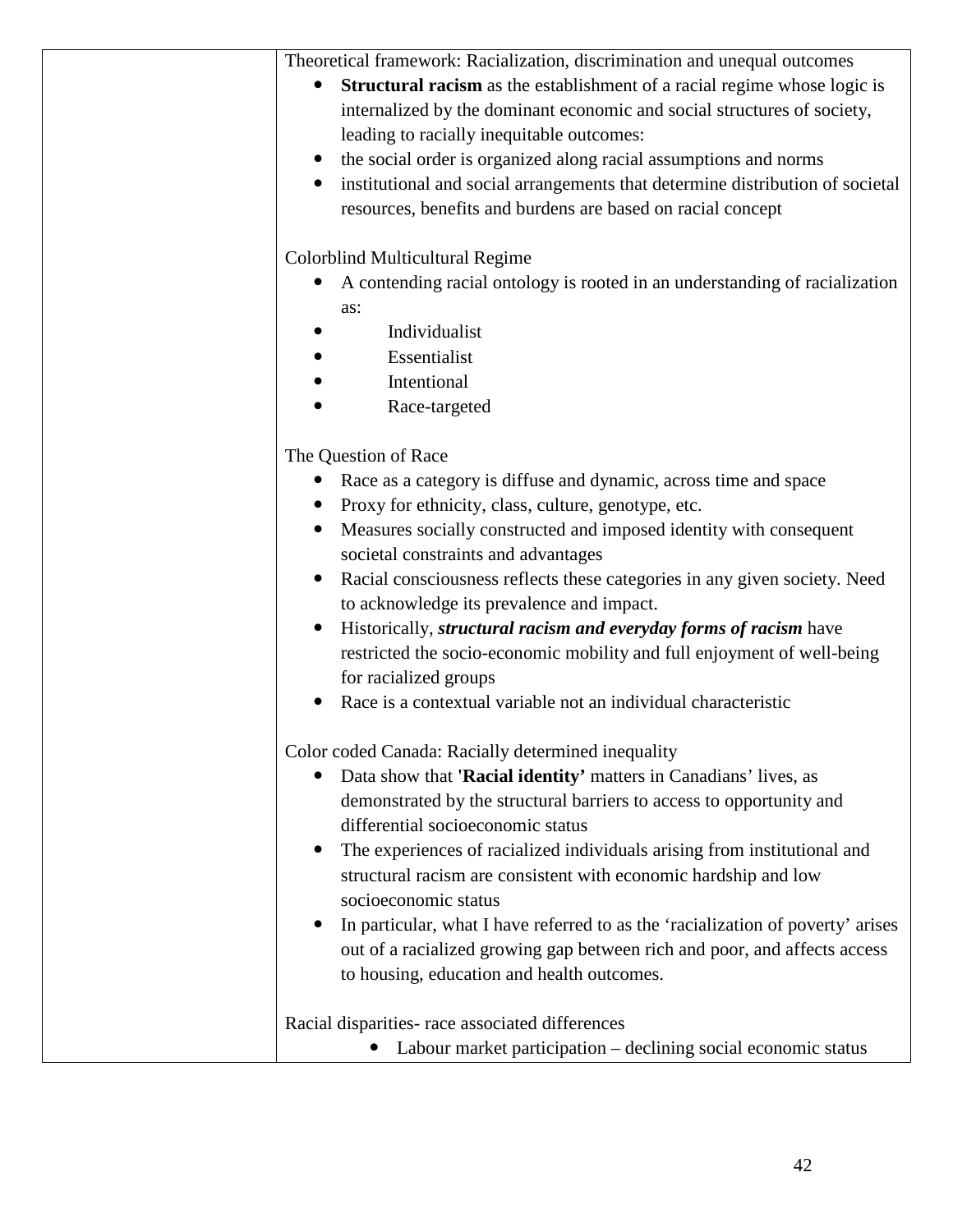| Access to housing and neighbourhood selection                                            |
|------------------------------------------------------------------------------------------|
| Educational attainment and utilization                                                   |
| Immigrant integration (highly racialized category)                                       |
| Health disparities - Immigrant health effect                                             |
| Neighborhood selection, income insecurity and health risks                               |
| Context: social determinants of health and wellbeing                                     |
| Social determinants of health are the economic and social conditions that                |
| influence the health of individuals, communities, and jurisdictions as a<br>whole.       |
| Social determinants of health also refer to the quantity and quality of                  |
| resources that a society makes available to its members.                                 |
| Health inequity is closely linked to socio-economic inequality                           |
| Canada has a universal health care system                                                |
| A social determinants of health approach (SDOH), considers the full range                |
| of modifiable economic and political conditions that otherwise lead to                   |
| poor health outcomes and systemic health disparities                                     |
| Consistent with the vision of the UN Covenant on economic, social and                    |
| cultural rights                                                                          |
| Social inequality and health disparities                                                 |
| "Health inequalities result from the differential accumulation of exposures              |
| and experiences that have their sources in the material world" JW Lynch,<br>et al (2000) |
| "The effect of income inequality on health reflects a combination of                     |
| negative exposures and lack of resources held by individuals, along with                 |
| systemic disinvestments across a wide range of human, physical, health                   |
| and social infrastructure" Lynch, et al (2000:1220-1224)                                 |
| Social determinants of Health Framework (Dennis Raphael, 2004)                           |
| Early life<br>$\bullet$                                                                  |
| Education                                                                                |
| Employment and working conditions                                                        |
| Food security                                                                            |
| Health services                                                                          |
| Housing                                                                                  |
| Income and income distribution                                                           |
| Gender                                                                                   |
| Social exclusion                                                                         |
| Aboriginal status                                                                        |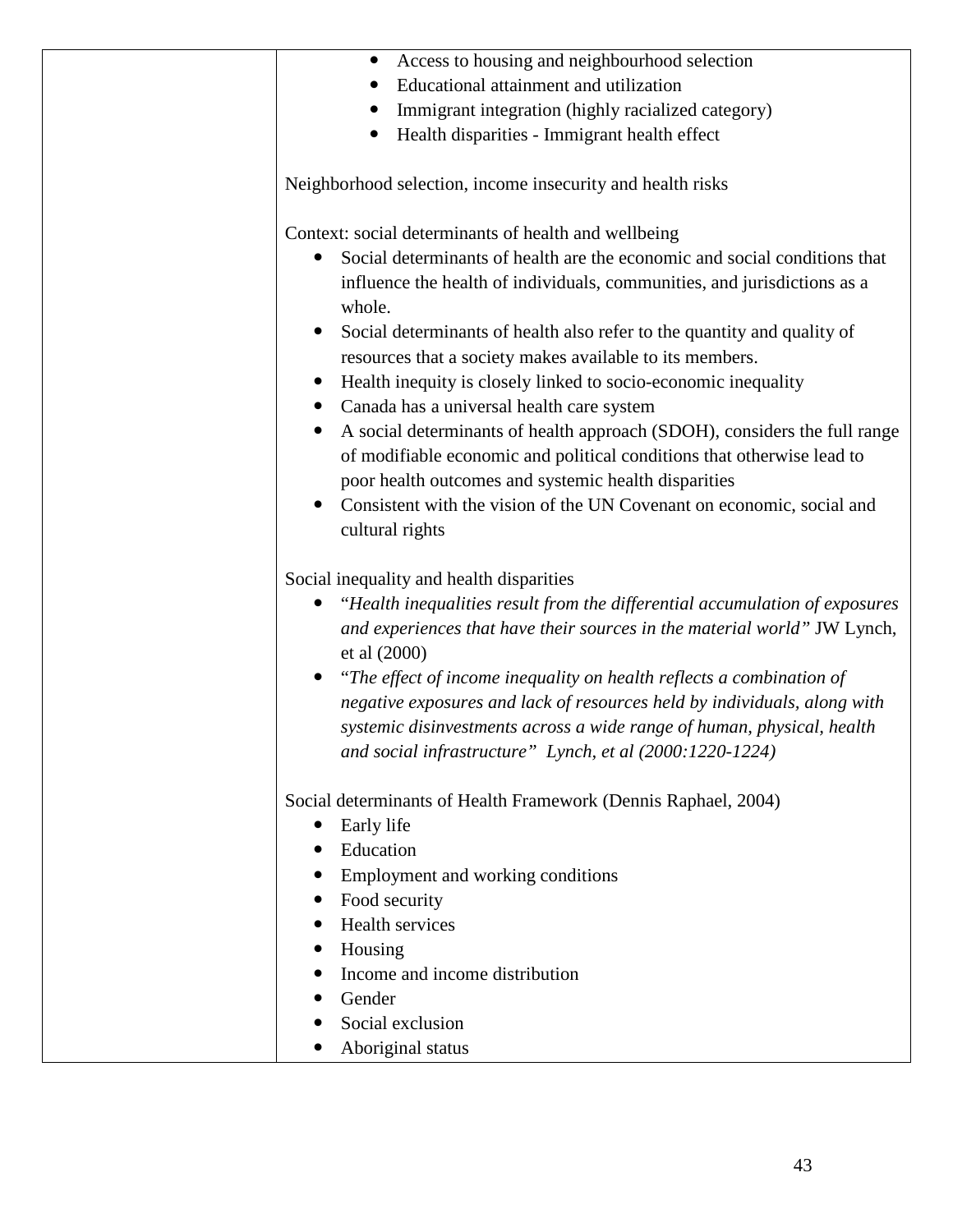| Social safety net<br>$\bullet$                                                                                                                                                                                                                                                                                                                                                                                                                                                                                                                                                                                                                           |
|----------------------------------------------------------------------------------------------------------------------------------------------------------------------------------------------------------------------------------------------------------------------------------------------------------------------------------------------------------------------------------------------------------------------------------------------------------------------------------------------------------------------------------------------------------------------------------------------------------------------------------------------------------|
| Racial inequalities and health disparities<br>Social exclusion, racism and other forms of oppression undermine the<br>health and wellbeing of Aboriginal people, racialized group members,<br>women, children and the poor (Karlsen & Nazroo, 2002; Krieger, 2003;<br>Galabuzi, 2004; McCormack, 2010)<br>Racial discrimination shapes the health of racialized people in Canada<br>Racism is a major health risk in that it creates barriers to access to quality<br>healthcare, health education and information for racialized people<br>(Williams & Mohammed, 2009; Hyman & Wray, 2013, Nestel, 2012).                                               |
| Racism as a determinant of health<br>While 'race' has been considered a health risk factor for sometime, a<br>number of recent studies now clearly identify racism as a key social<br>determinant of health (Gee, 2002; Harrell et al., 2003; Nazroo, 2003;<br>Peters, 2004; The Calgary Health Region, 2007).<br>Using data from the National Survey of Ethnic Minorities, Karlsen and<br>$\bullet$<br>Nazroo (2002) conclude that experiences of racism - and not ethnic<br>identity as traditionally assumed - are directly related to poor health<br>outcomes, incidences of diabetes and hypertension, regardless of the<br>health indicators used. |
| Racism as a determinant of health: dimensions<br>Social inequalities: unequal access to labour market, education,<br>$\bullet$<br>housing, health service utilization lead to negative health outcomes<br>Socio-psychological: historical and enduring modes of oppression<br>$\bullet$<br>and marginalization – colonization, everyday forms of racism and<br>sexism, displacement account for traumas, stresses and distresses<br>that influence health outcomes<br>Racial climate: Micro-aggressions structure low self-esteem and<br>$\bullet$<br>alienation from civic participation                                                                |
| Health inequities<br>"Systematic, potentially avoidable differences in health or in the major<br>socially determined influences on health, among people" (Braveman,<br>2006)<br>Distribution of socio-economic status by race<br>Unequal hospital utilization<br>Unequal access to medical screening<br>Lack of adequate resources for translation                                                                                                                                                                                                                                                                                                       |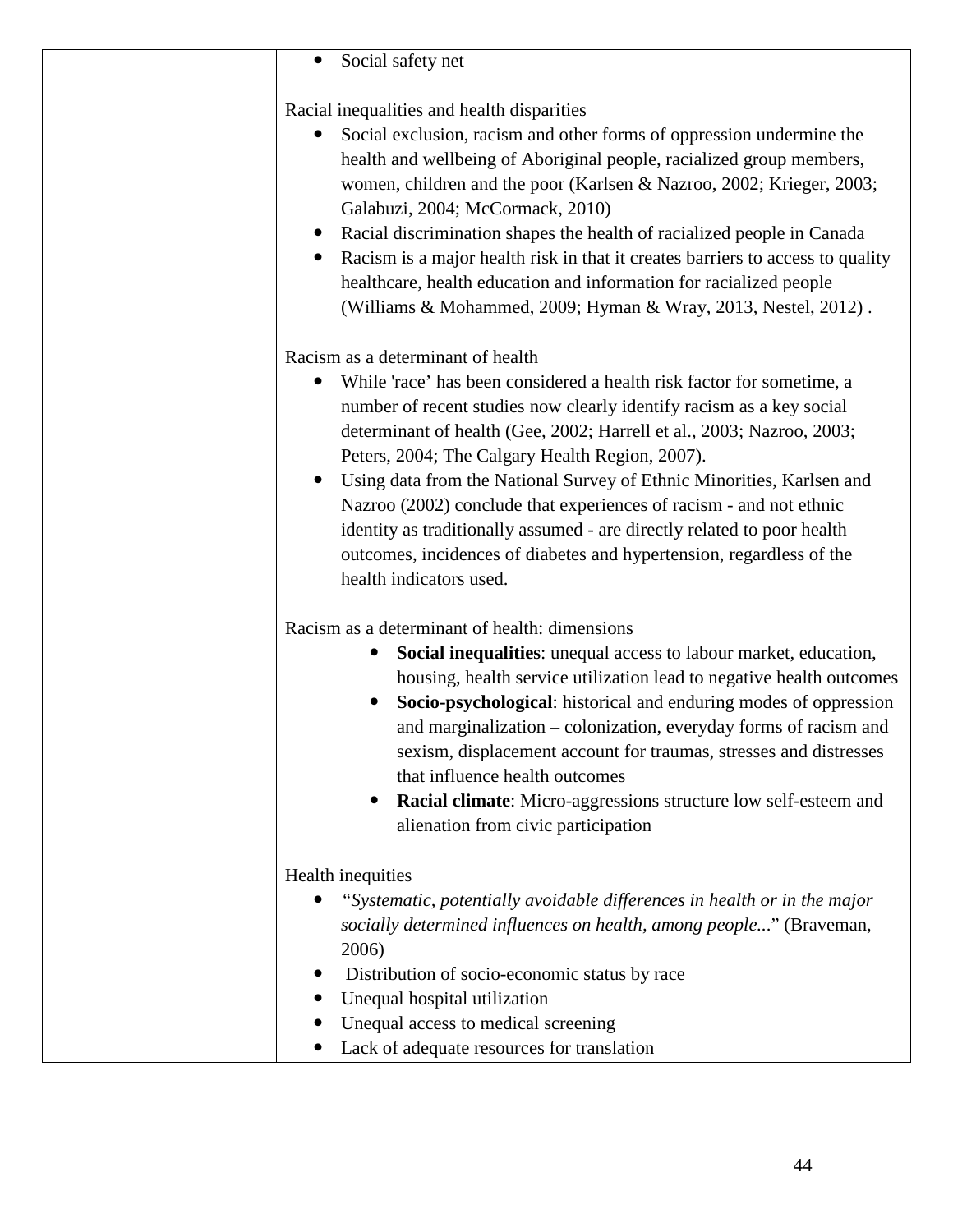| Lack of cultural competence                                                           |
|---------------------------------------------------------------------------------------|
| Racist environment                                                                    |
|                                                                                       |
| Racism as a determinant of health                                                     |
| Racial discrimination in housing, work and society impinge on the life<br>$\bullet$   |
| chances of racialized group members through key economic, political and               |
| social processes                                                                      |
| Racism undermines self-confidence and threatens emotional and mental                  |
| wellbeing of its victims                                                              |
| Everyday racism and structural racism reinforce each other leading to                 |
| racially defined outcomes                                                             |
| Widespread 'evidence' for the effects of structural racism in employment              |
|                                                                                       |
| and low income status with health implications                                        |
| Racism intensifies and entrenches poverty                                             |
| Color coded labour market: the changing nature of the labour market                   |
| The changing nature of work is a key factor responsible for the racially<br>$\bullet$ |
| unequal outcomes.                                                                     |
| Precarious employment is on the rise - contract, temporary work                       |
| arrangements with low wages, limited job security, and no benefits.                   |
|                                                                                       |
| Racialized groups are disproportionately represented in sectors of the                |
| economy where these forms of work are a major feature.                                |
| Aboriginal and racialized groups suffer higher levels of unemployment,                |
| underemployment and low income                                                        |
| Differential labour market outcomes as a social determinant of health                 |
| "Employment and working conditions have powerful effects on health and                |
| health equity. When these are good they can provide financial security,               |
| social status, personal development, social relations and self-esteem and             |
| protection from physical and psychological hazards – each important for               |
| health. In addition to the direct health consequences of tackling work-               |
|                                                                                       |
| related inequities the health equity impact will be even greater due to               |
| work's potential role in reducing gender, ethnic, racial and other social             |
| World Health Organization Commission on the Social<br><i>inequities.</i> "            |
| <b>Determinants of Health</b>                                                         |
| Employment and health                                                                 |
| Work affects our health through a number of pathways. These include:                  |
|                                                                                       |
| The nature of work we do -- whether it is full-time, part-time or                     |
| contract                                                                              |
| The income we get from work $-$ low income                                            |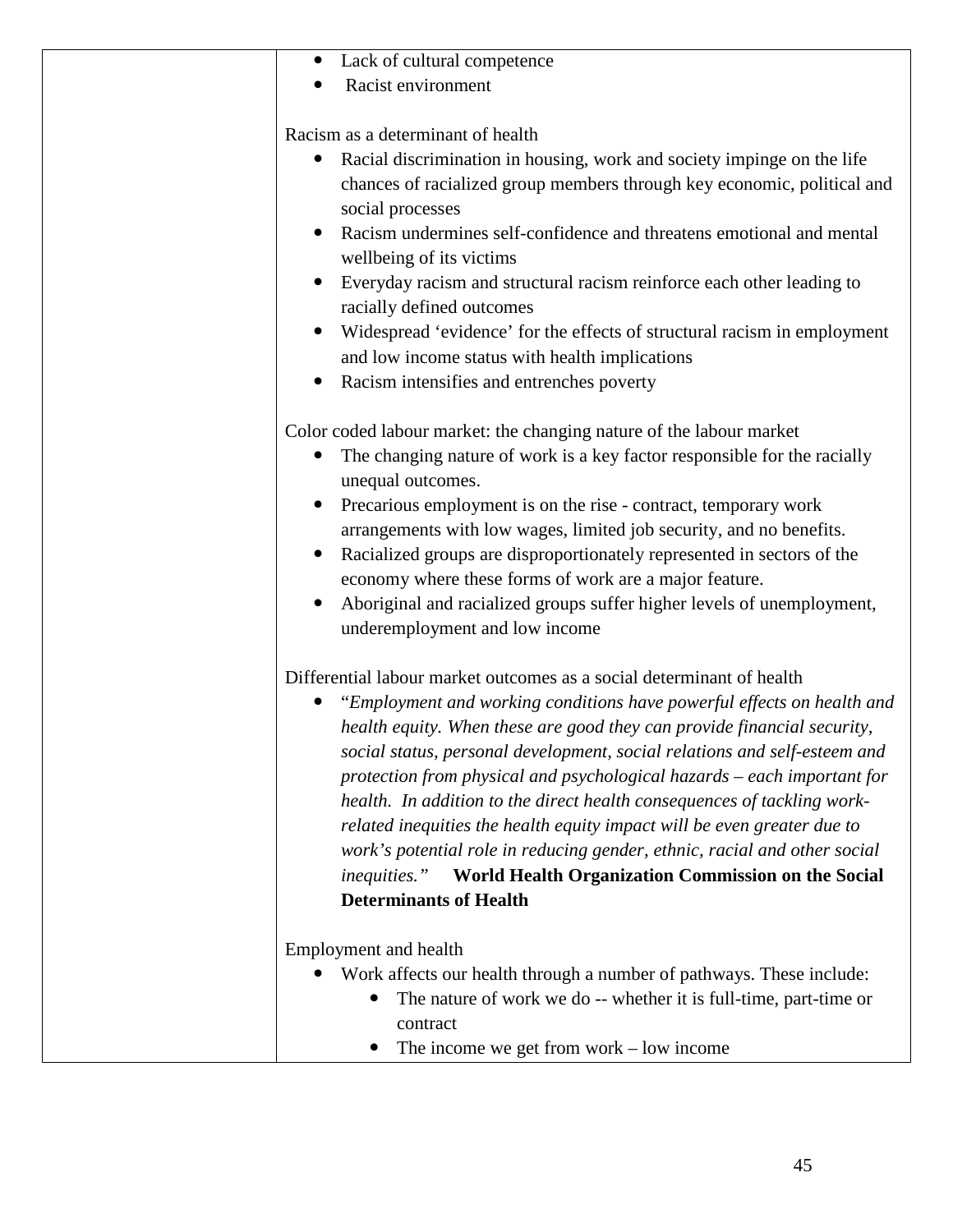| The physical or psychological strain of work<br>$\bullet$                            |
|--------------------------------------------------------------------------------------|
| The conditions of work – occupational health and safety concerns                     |
|                                                                                      |
| Income insecurity and long-term health impacts                                       |
| Protracted forms of employment (precarious employment) and related                   |
| income insecurity can lead to persistent negative health exposures                   |
|                                                                                      |
| These mutually reinforce in ways that lead to disempowerment and long-               |
| term deterioration of health                                                         |
| This is particularly the case among population groups at risk of precarious          |
| employment and income insecurity such as racialized groups, Aboriginal               |
| people, immigrants and women                                                         |
|                                                                                      |
| Poverty is not color blind: racialization of poverty                                 |
| The Racialization of poverty refers to the persistent and                            |
| disproportionate exposure to low income experienced by racialized group              |
| and Aboriginal people in Canada.                                                     |
|                                                                                      |
| It points to the significance of racialization as a key structural determinant       |
| of poverty in Canada and the differential experience of poverty                      |
| $\bullet$                                                                            |
| Racialized groups and Aboriginal people are two to three times more                  |
| likely to be poor that other members of the community – for racialized               |
| families in 2005 that meant 19.8% compared to 6.4% for non-racialized                |
| families                                                                             |
|                                                                                      |
| Housing disparities                                                                  |
| Income segregation is significant in Canadian cities and it is highly                |
| racialized in many urban areas (Dunn, 2002; Galabuzi, 2006; Ornstein,                |
| 2000).                                                                               |
| A significantly high proportion of racialized people in Canada live in poor          |
| neighbourhoods with poor quality, over priced and marginal housing                   |
| conditions (AAMCHC, 2005; Dunn, 2000; Novac, 1999; Hulchanski,                       |
| 2012).                                                                               |
| Poor housing in Canada is related to low income, which is in turn related            |
| to poor health outcomes                                                              |
|                                                                                      |
|                                                                                      |
| Race, poverty and urban neighborhoods                                                |
| The spatial concentration of poverty is the result<br>$\bullet$                      |
| of a decline in the traditional manufacturing, a loss of local job opportunities and |
| gentrification                                                                       |
| Low skilled, service sector occupations now predominate.<br>$\bullet$                |
| Precarious forms of employment a growing source of livelihood (PEPSO,                |
|                                                                                      |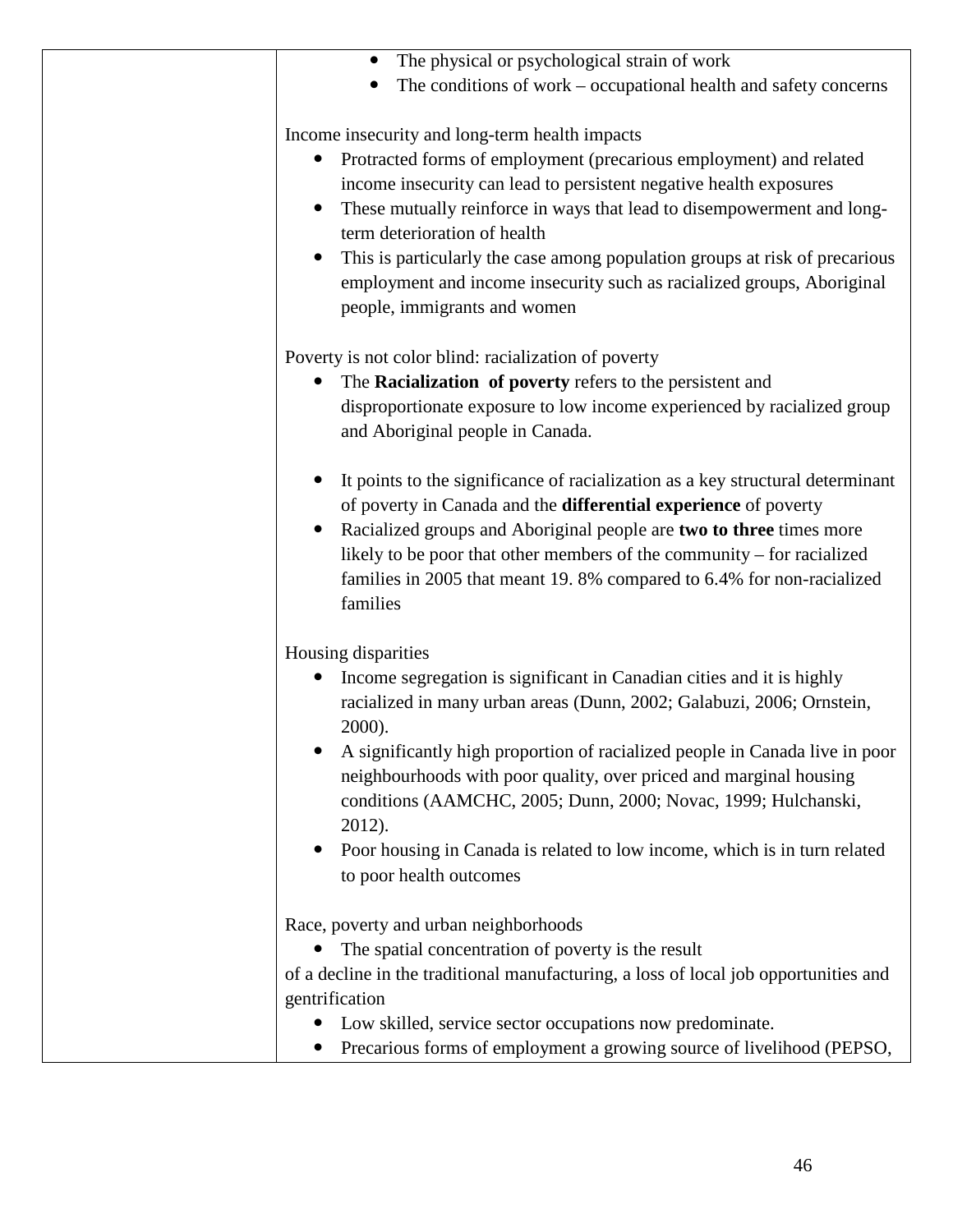| Related to these developments is a deep process of gentrification which is |
|----------------------------------------------------------------------------|
| displacing lower income populations in many urban centres                  |

Housing disparities

- Aboriginal and racialized group members as well as immigrants experience barriers to housing due to the intersecting oppressions of race, gender, class, Aboriginal status, and ethnicity
- These limit their ability to access adequate, suitable and affordable housing
- Issues of differential housing tenure (who owns, who rents)
- Single parent households and housing
- Studies show that discrimination against people on social assistance and racism prevent many individuals and families from accessing quality housing in good neighbourhoods (CERA, 2010).
- Differential access to suitable and affordable housing exists due to discrimination based on race, gender, Aboriginal status, receipt of social assistance, single parent status
- The effect is amplified for racialized groups who are disproportionately poor and single parent families.
- Canada Mortgage and Housing Corporation (CMHC) uses the 'Core Housing Need' as a measure for conditions that constitute acceptable housing in Canada
- Three standards:
	- Affordability: Cost of dwelling as a share of household income
	- Suitability: Size of the dwelling
	- Adequacy: Physical condition of the dwelling
- CMHC deems a household to be in core housing need if the dwelling fails to meet one of these three stands and it has to spend 30% or more of its income on housing

Housing disparities (Ontario)

- Canadian research shows that Aboriginal and Racialized groups are the largest proportion of Canadians in core housing need in urban centres
- Housing need aggravates cycle of deprivation
- Poor housing is a pathway to poor health
- There are more racialized group members (19.0%) in core housing need compared to (12.5%) non-racialized
- Among racialized group members, 20.5% are in core housing need due to affordability as compared to 17.9% among non-racialized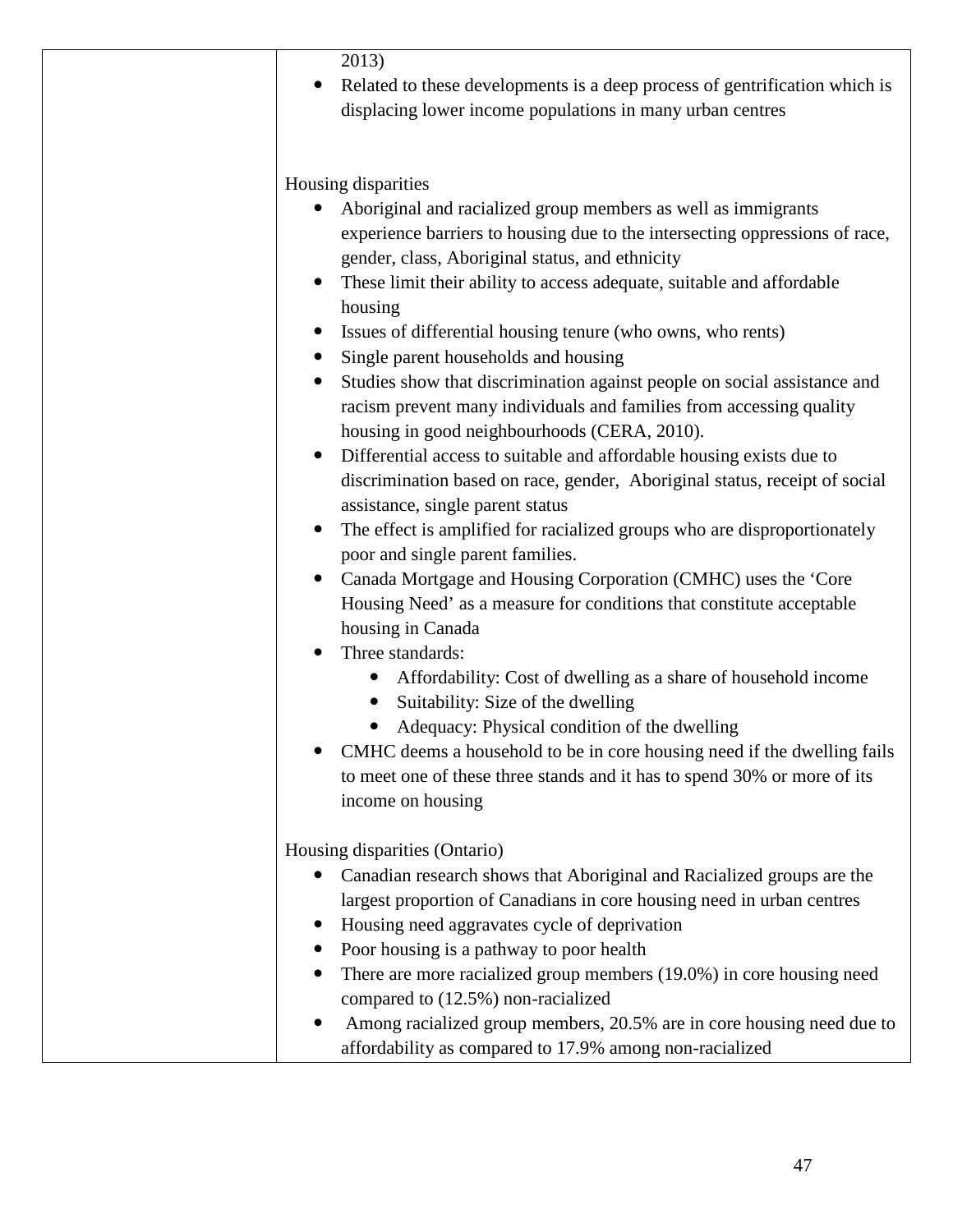Core housing need

- Among racialized immigrants 16.1% report suitability as the major reason for core housing need compared to 4.2% non-racialized immigrants
- The largest racialized group reporting core housing need due to affordability and adequacy were African-Canadian
- The largest proportion of racialized groups reporting core housing need due to suitability were South Asians

Youth and neighborhood dynamics

- Low income neighbourhood contested space
- Intersection of low income and racialization
- Neighbourhood focused policing police brutality
- Micro-aggressions in public space, schools, malls

Mental Health and other impacts related to racism and income insecurity

- Mental health issues identified as a key problem
- Stress is widespread along with depression and low self-esteem common.
- Weight loss as well as weight gain due to stress
- Missing family; feeling lonely and alienated

Educational disparities

| Racialization and colonization are manifest within schools and across the                                       |
|-----------------------------------------------------------------------------------------------------------------|
| education system in the way they act to deny Aboriginal and racialized                                          |
| students the full benefit of the learning experience.                                                           |
| A 2004 Ontario survey of adults who had completed their schooling found<br>$\bullet$                            |
| that less than 5 percent of Aboriginal students obtained a university                                           |
| degree, compared to around 25 percent for the general population (WALL)<br>2005)                                |
| The achievement gap among some racialized groups                                                                |
| Racial disproportionality in streaming into Applied and Academic streams<br>and outcomes                        |
| The expansive use of special education to disproportionately designate<br>racialized students to these programs |
| The deployment of 'youth at-risk' discourses and interventions;<br>$\bullet$                                    |
| The use of safe schools discourse and the zero tolerance policies that                                          |
| structure differential learning opportunities and school to prison pipelines                                    |
| Policy implications                                                                                             |
| A new conceptual consensus on racialization/racial discrimination                                               |
| Anti-racism policies and programs                                                                               |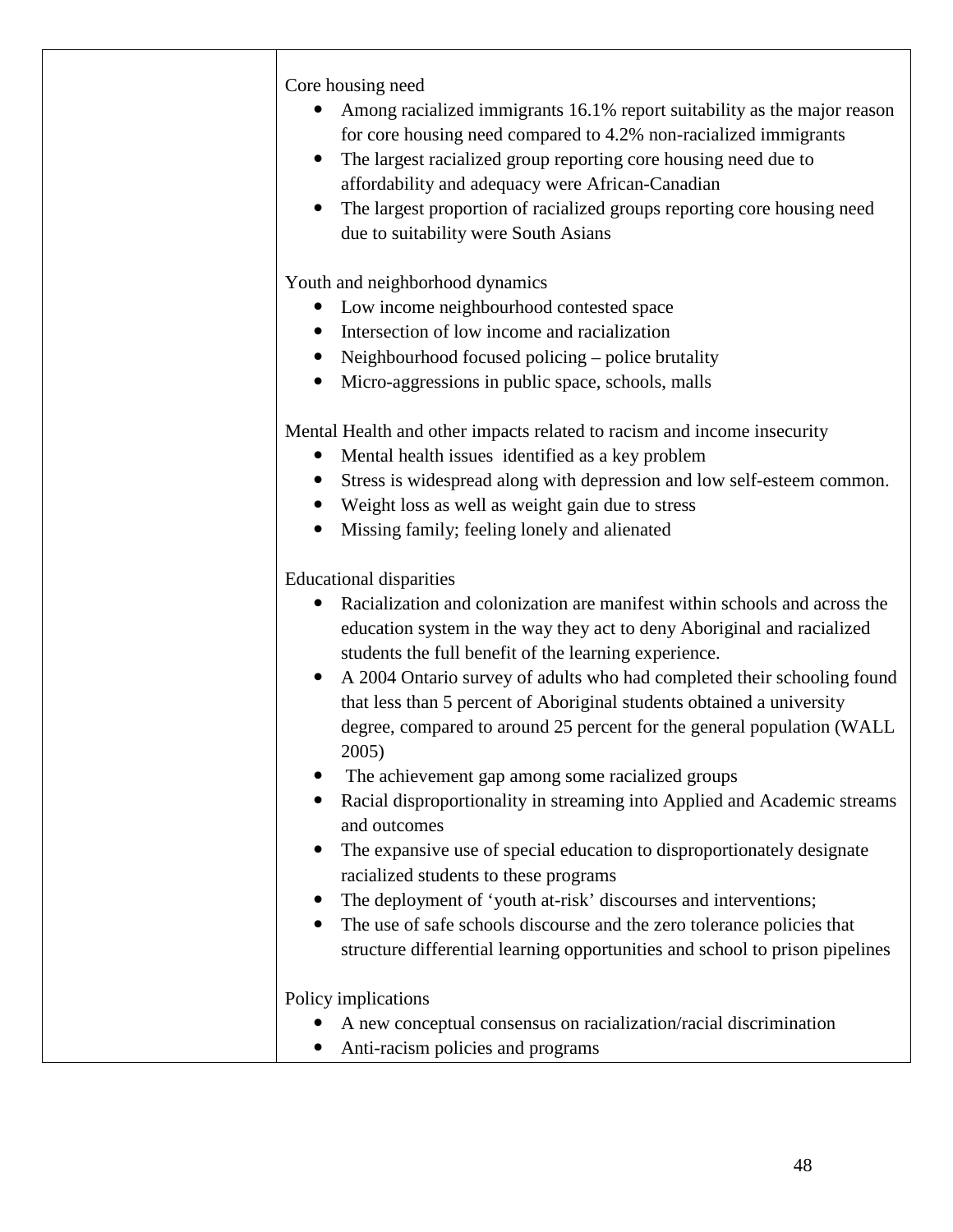| Targeted poverty reduction strategies                           |
|-----------------------------------------------------------------|
| Employment equity                                               |
| Disaggregated data collection<br>$\bullet$                      |
| Multi-sector strategy, priority setting and action<br>$\bullet$ |
| • Community focused research on health and housing              |
|                                                                 |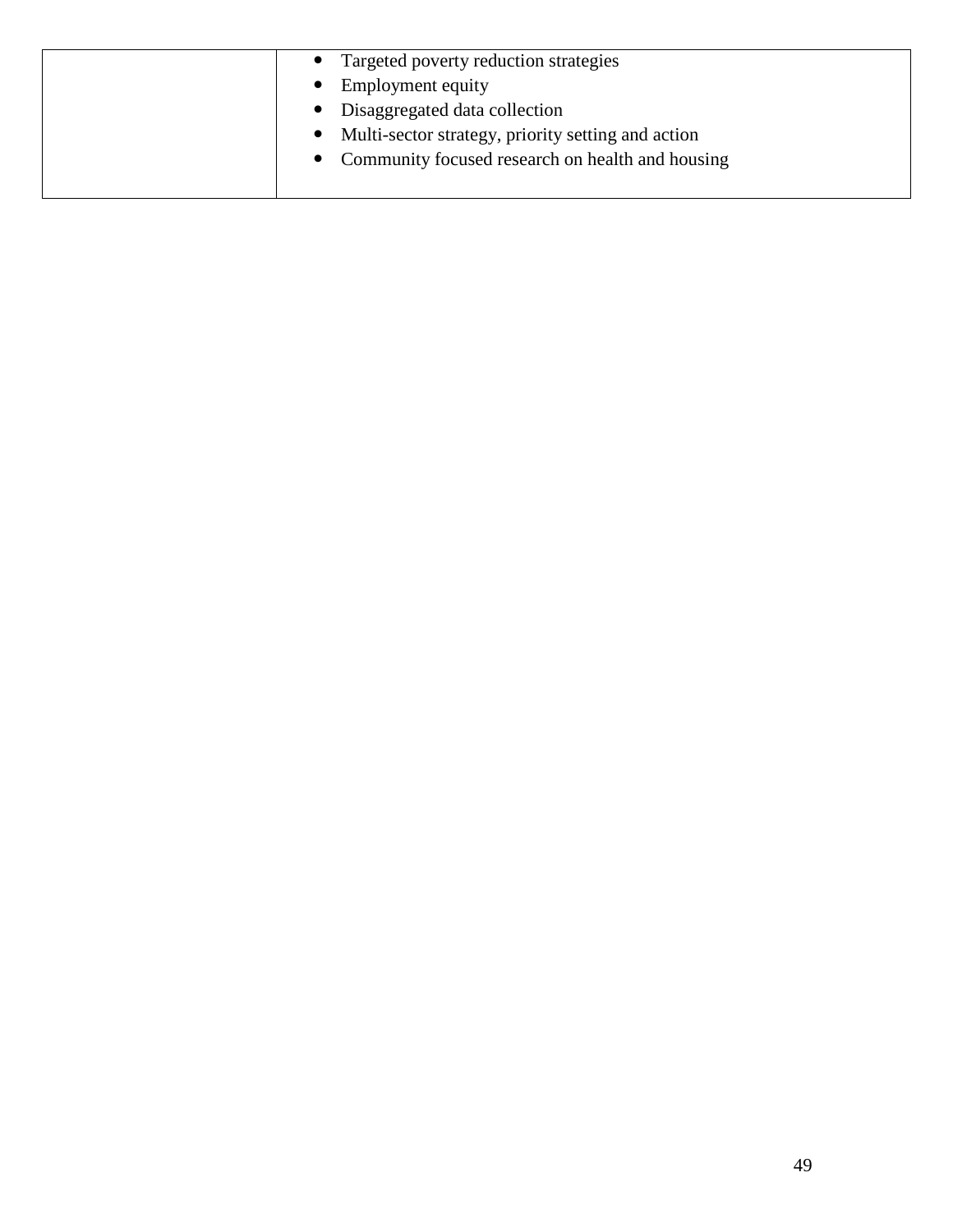| <b>Prof. Martin Gallie</b> | Summary:<br>Presented a study on patterns of discrimination of the Inuit by the Quebec<br>Housing Board, who get expulsed from their housing. Most Inuit people do not<br>attend the hearings and are not represented by counsel.                                                                                     |
|----------------------------|-----------------------------------------------------------------------------------------------------------------------------------------------------------------------------------------------------------------------------------------------------------------------------------------------------------------------|
|                            | Good afternoon,                                                                                                                                                                                                                                                                                                       |
|                            | I am really sorry to talk in French but as you can hear my English is really not<br>good.                                                                                                                                                                                                                             |
|                            | But if I had to say one thing in English, I would like to show how a social right,<br>more specifically the right to housing, is used by the State of Quebec, against<br>racialized people: the Inuit in Nunavik.                                                                                                     |
|                            | I will continue in French.                                                                                                                                                                                                                                                                                            |
|                            | As I was trying to say in English, I would like to show in this brief presentation<br>how a social right par excellence, the right to housing, is used, or rather usurped,<br>by the Quebec government against the indigenous people of northern Quebec, the<br>Inuit.                                                |
|                            | More precisely, I would argue that this use of housing law and rental-related<br>prosecution is symptomatic of the discrimination the Inuit face in this area.                                                                                                                                                        |
|                            | This study follows on a hearing conducted by the <i>Commission populaire sur le</i><br><i>droit du logement du FRAPRU</i> on housing rights. At that hearing, in October<br>2012, about 10 Inuit people described to the commission members, myself among<br>them, the tragic housing conditions in which they lived. |
|                            | In response to these accounts, we, together with a former law program masters'<br>student, Marie-Claude Plessis-Bélair, decided to study how, in practice, the Inuit<br>might use the "weapon of housing rights" to exercise their rights.                                                                            |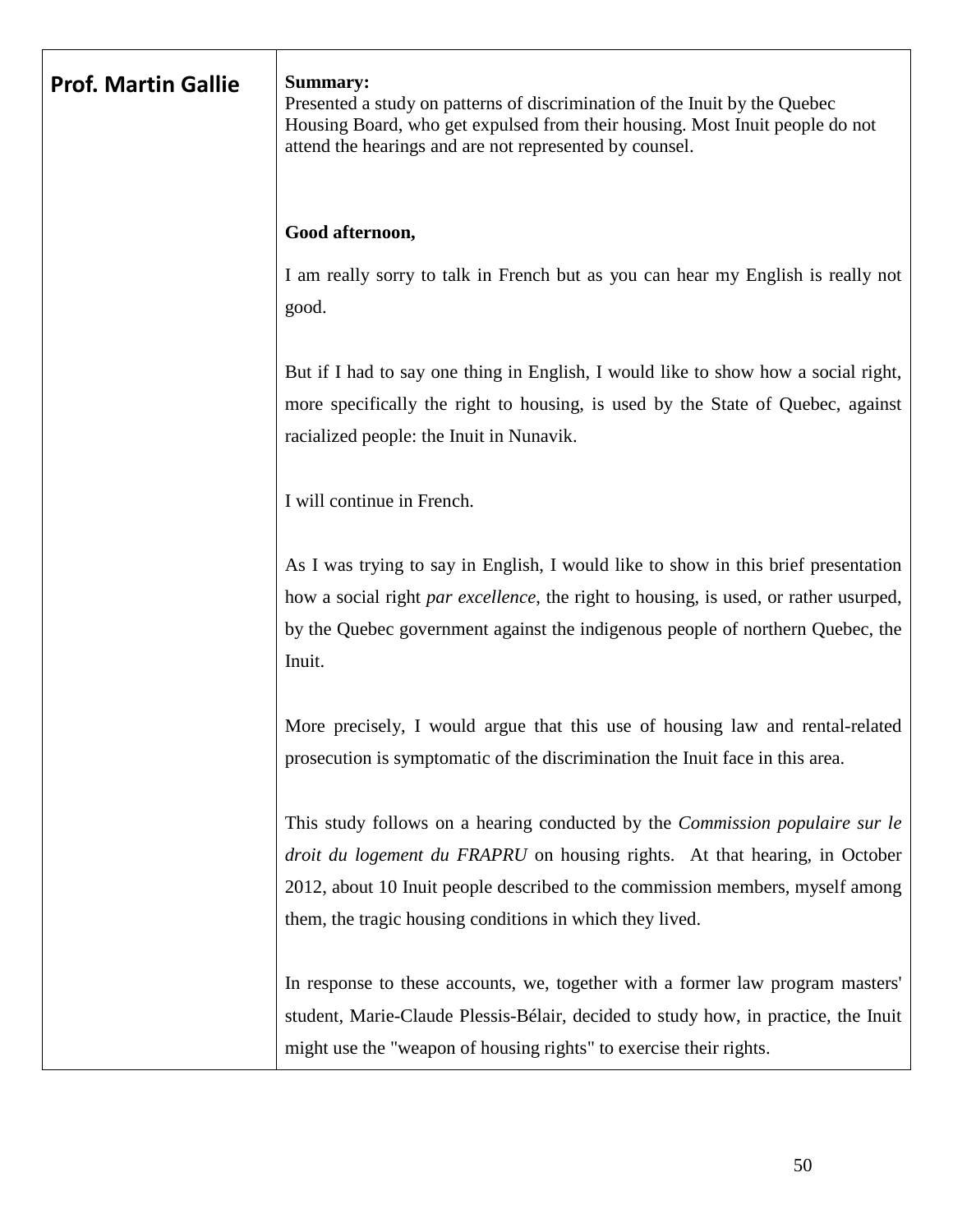This will be a three-part presentation.

In the first part, I will briefly outline the housing and living conditions of the Inuit of Nunavik. In the second and third, I will return to our research findings.

## **Part I: The housing and living conditions of the Inuit**

The region in question is in far northern Quebec.

It is an isolated place that can be reached only by aircraft and, in certain months of the year, by boat.

The map shows the other regions inhabited by the Inuit.

# - **The living conditions of this indigenous population**

I will speak very briefly on this point.

**The data are entirely consistent, so I will simply provide a few examples.**

**In 2004, 63% of the population lived in poverty** and 33% of its children lacked nutritional security.

In terms of health, **the bottom line** is that the average Inuit life span is **14 years shorter than that of the rest of the Canadian population.**

# - **Housing today**

Nearly all the 11,000 inhabitants of Nunavik, who are 90% Inuit, and who reside in 14 villages, live in government housing.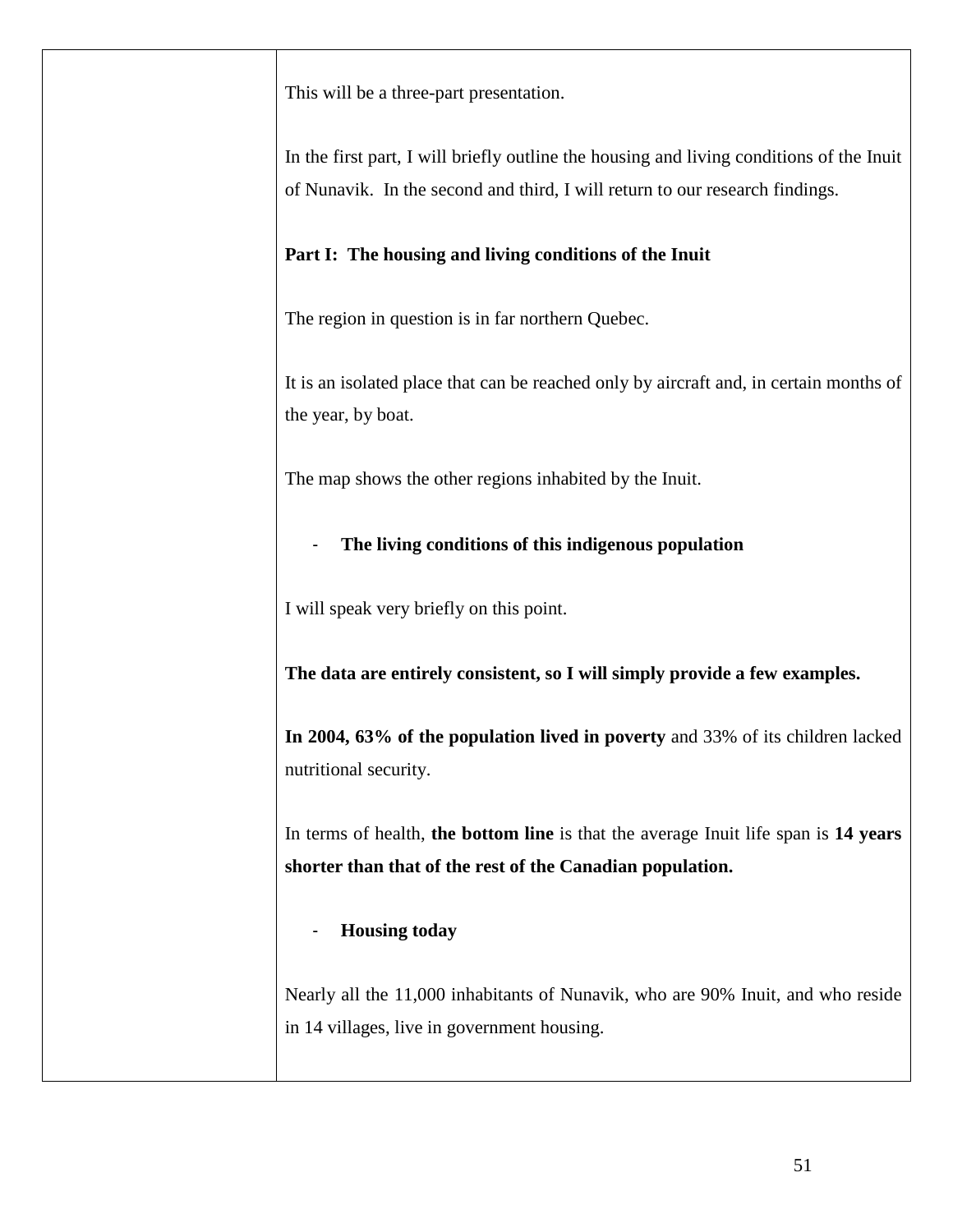|  |  | 2,373 government housing units |  |  |
|--|--|--------------------------------|--|--|
|--|--|--------------------------------|--|--|

- 80 privately owned housing units
- Some employer-subsidized units

There are only a few private homes. Essentially, there is only one landlord: the Quebec government.

These dwellings have belonged to Quebec since 1981. But the responsibility for these homes (construction, maintenance) is a matter of lively dispute between the federal and provincial authorities. Recent arbitration reconfirmed that the question is nowhere near clarification.

Regardless of who is responsible, the housing conditions are disastrous.

- **Unhealthy conditions**

**46% of the Inuit live in unhealthy dwellings.**

To give one example, in March 2013, the local newspaper reported that the **doors of some government units would no longer open in the winter**, which meant the tenants could not get out<sup>[3](#page-51-0)</sup>.

To give another, according to the United Nations **special report** on housing rights, **34% of Inuit persons in northern Canada lack access to safe drinking water.**

#### - **Overpopulation**

Close to half of the Inuit live in overcrowded housing.

<span id="page-51-0"></span> <sup>3</sup> Jane George, « Lots of problems with social housing units in Nunavik: regional councillors - Councillors cite bad doors, "useless sheds," poorly-done renovations, rising rents » (March 11, 2013), online : Nunatsiagonline,<http://www.nunatsiagonline.ca/stories/article/65674lots of problems with social housi ng\_units\_in\_nunavik\_regional\_council/>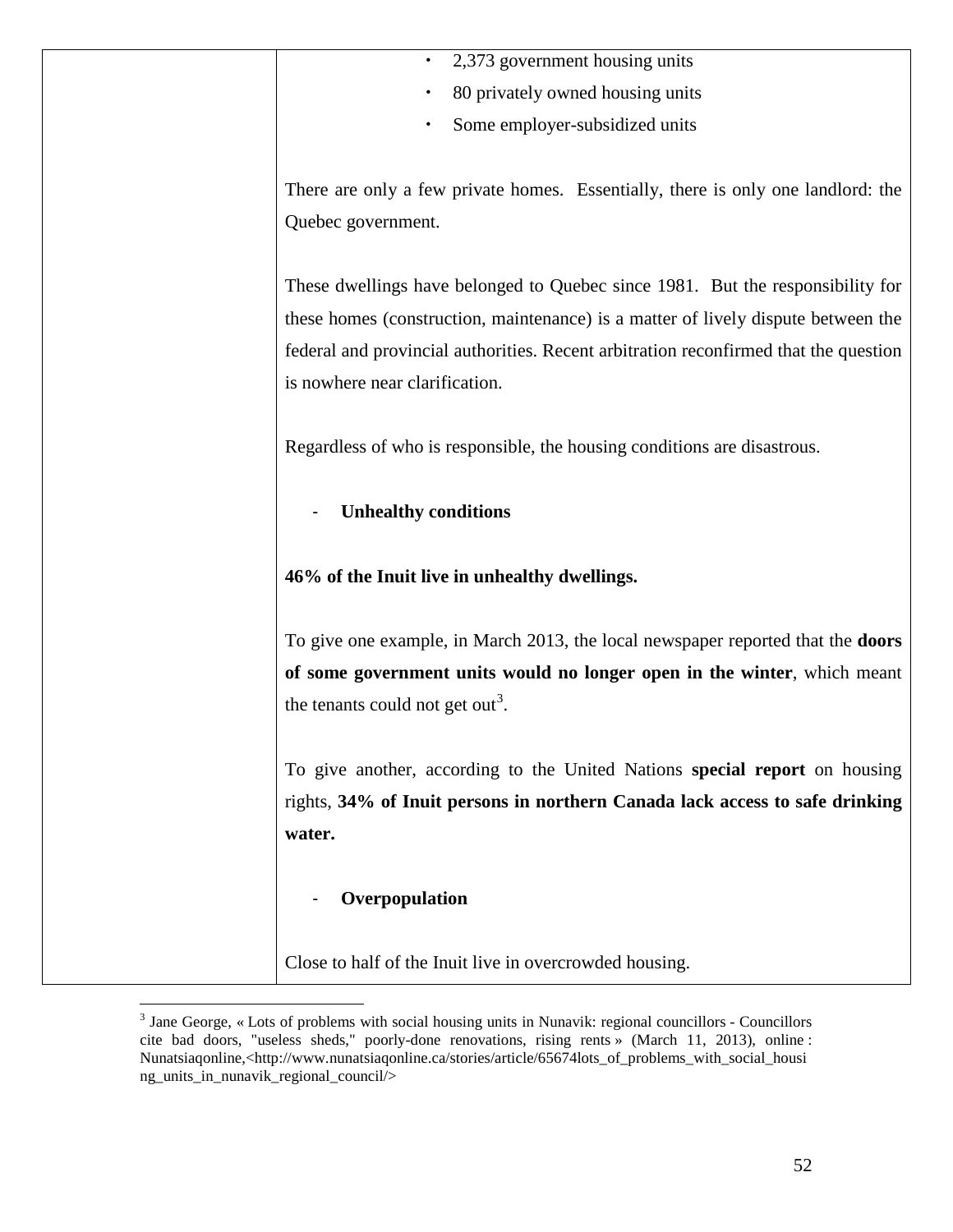To offer concrete examples of the consequences, at the hearings held by the traveling people's commission on housing rights, witnesses reported having **to sleep in shifts, that is, they had to take turns sleeping because the houses had too few spots.**

We were also **told that young girls had babies in the hope of moving their names up on the waiting list** for low-rent housing (HLM).

Also reported was that **women had to sleep on friends' couches to get away from spousal assault.**

- **This situation reveals an outlandish form of discrimination against indigenous people.**

And it takes place at two levels.

**First, between the Inuit and the rest of Canada's inhabitants.**

For example, the housing units require **twice as many repairs** as in the rest of Canada and 90 times more indigenous people lack access to **running water**.

The number of people in each unit is, on average, 30% higher than in the rest of Canada.

**Second, and even more visibly, between the "whites" of Nunavik and the Inuit.**

« This means that in Nunavik, 97 per cent of the region's population occupy housing that's built, owned and maintained by agencies of the Quebec state. This includes, of course, staff housing occupied by highlypaid, perk-laden teachers, nurses and government administrators. Such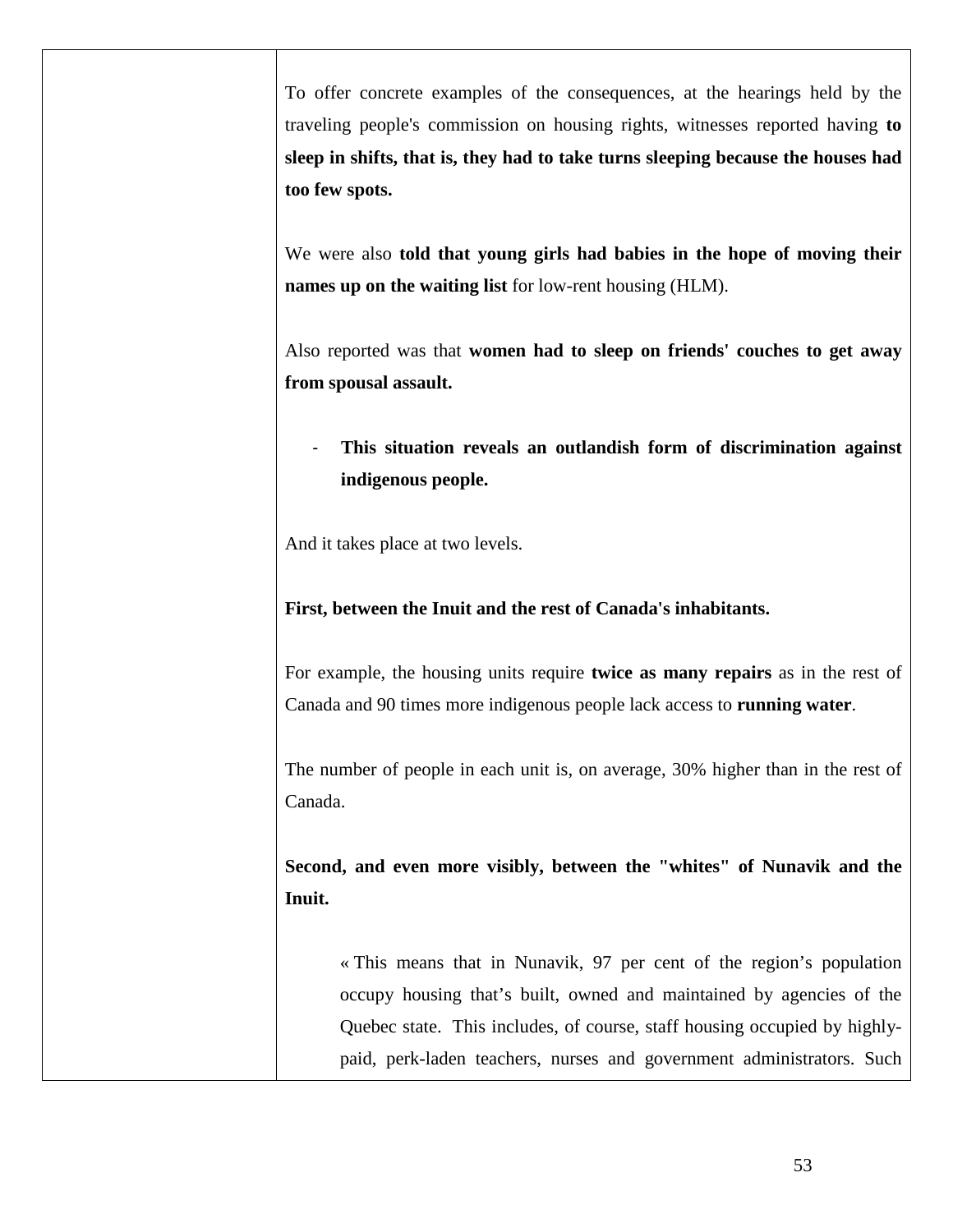| generously subsidized government staff housing is regarded as a minimum             |
|-------------------------------------------------------------------------------------|
| entitlement, to be delivered on demand to new workers who arrive from               |
| the South. This in turn, produces local resentment and ethnic tension $\frac{a}{x}$ |
| classic example of how perverse economic policy leads directly to                   |
| perverse social consequences $\frac{1}{2}$ .                                        |

Associations like the FRAPRU Commission have all witnessed the sense of injustice generated by the provision of decent housing to government staff and "white" employees of private companies while the Inuit must cram in together.

#### **Part II: Prosecution of the Inuit**

#### - **The volume of rental-related litigation**

A quick study shows a considerable volume rental-related litigation in Nunavik.

| <b>YEAR</b> | Number of<br>rulings issued | <b>YEAR</b> | <b>Number of</b><br>rulings issued |
|-------------|-----------------------------|-------------|------------------------------------|
| 2000        | n                           | 2007        | 754                                |
| 2001        | 218                         | 2008        | 938                                |
| 2002        | 357                         | 2009        |                                    |
| 2003        | 676                         | 2010        | 92                                 |
| 2004        | 557                         | 2011        | 772                                |
| 2005        | 612                         | 2012        | 708                                |
| 2006        | 636                         | Total:      | 6326                               |

#### **Number of housing authority rulings involving the** *Office municipal d'habitation kativik* **in Nunavik, by year[5](#page-53-1)**

To give you an idea, over the past 10 years, around 500 housing authority rulings have been issued each year. In the past two years, there have been over 700 rulings.

<span id="page-53-0"></span> 4 Nunatsiaq News Editorial, « Social housing: time for a reality check » (February 8, 2011), online :

NunatsiaqOnline<http://www.nunatsiaqonline.ca/stories/article/98789\_social\_housing\_ti me\_for\_a\_reality\_check/>.

<span id="page-53-1"></span><sup>5</sup> Number of decisions listed on June 3, 2013.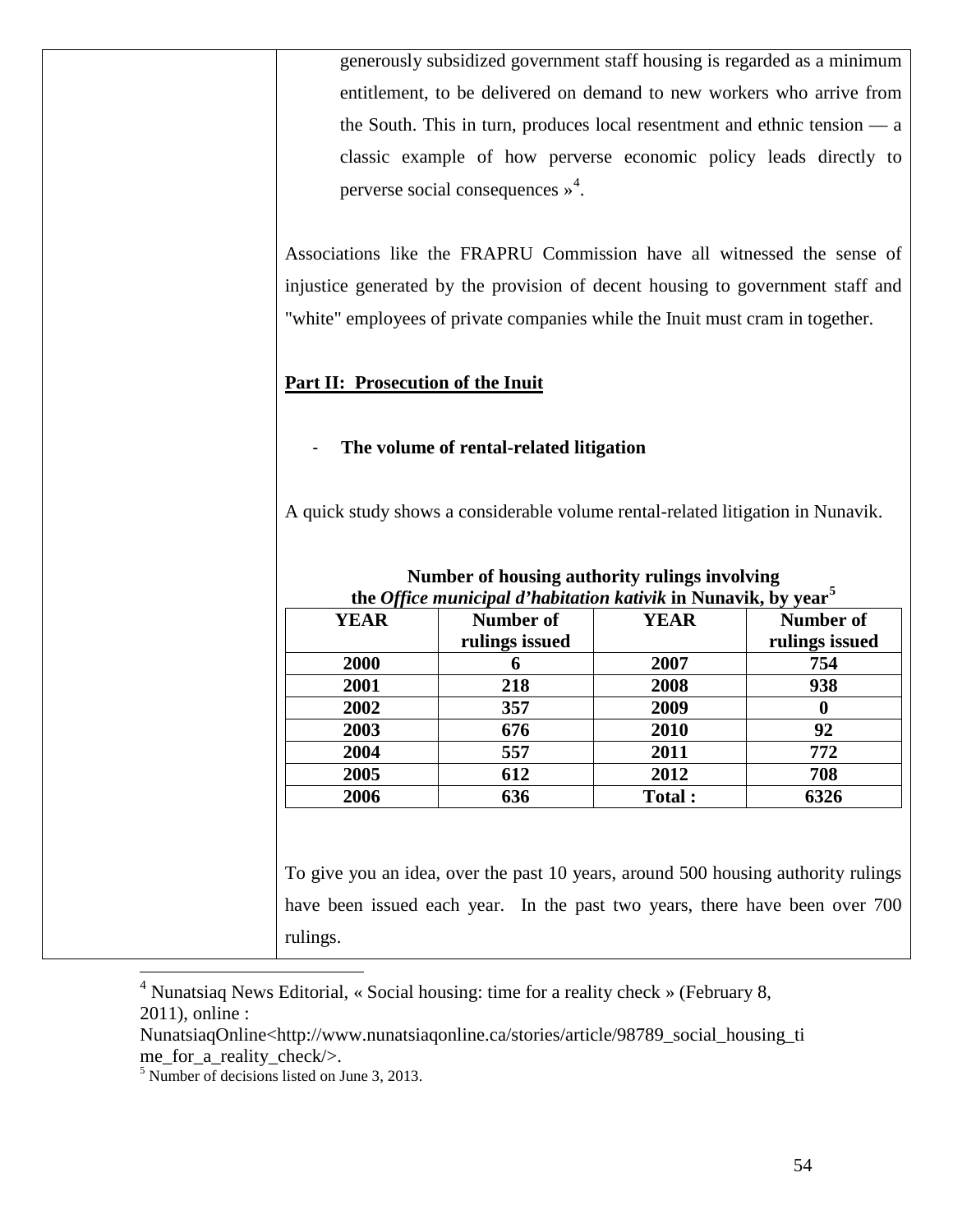Let's remember that there are only 2,400 leases (units) in Nunavik.

But when we look at the substance of the litigation, the data are even **more troubling.**

In **all** of the cases studied, **it is the Municipal Office, the owner (the Quebec government), who brings suit against the tenants.**

# **Example :**

[1] The lessor has filed an application to terminate the lease, to recover rent owed up to the date of the hearing, with interest and costs and provisional execution notwithstanding appeal.

[2] The parties are bound by a lease from July 1, 2011, to June 30, 2012, at a monthly rent of \$549.

[3] The lessor established that the lessee owes \$6,468, the amount covering the period from March 1, 2011, to October 31st, 2011, inclusively.

[4] The lessee has consequently delayed payment of the rent for more than three weeks, which justifies the termination of the lease (article 1971 C.c.Q.).

[5] Nevertheless, the lessee may avoid the termination of the lease by paying the amount owed before the decision pursuant to article 1883 C.c.Q.

# FOR THESE REASONS :

[6] The lease is terminated and the lessee and all occupants are ordered to vacate the dwelling;

[7] The present order to vacate is executory even if appealed in 10 days;

[8] The lessee is condemned to pay to the lessor the sum of \$6,468 with interest at the legal rate and the additional indemnity provided for in article 1619 C.c.Q., from the date of the present decision and the lessor's costs in the amount of  $$72^6$  $$72^6$ .

In **all** the cases studied, the Municipal Office **petitions for the same thing--**

### <span id="page-54-0"></span>6 **Kativik (Municipal Housing Office of) c. Cruickshank 2011 QCRDL 45970**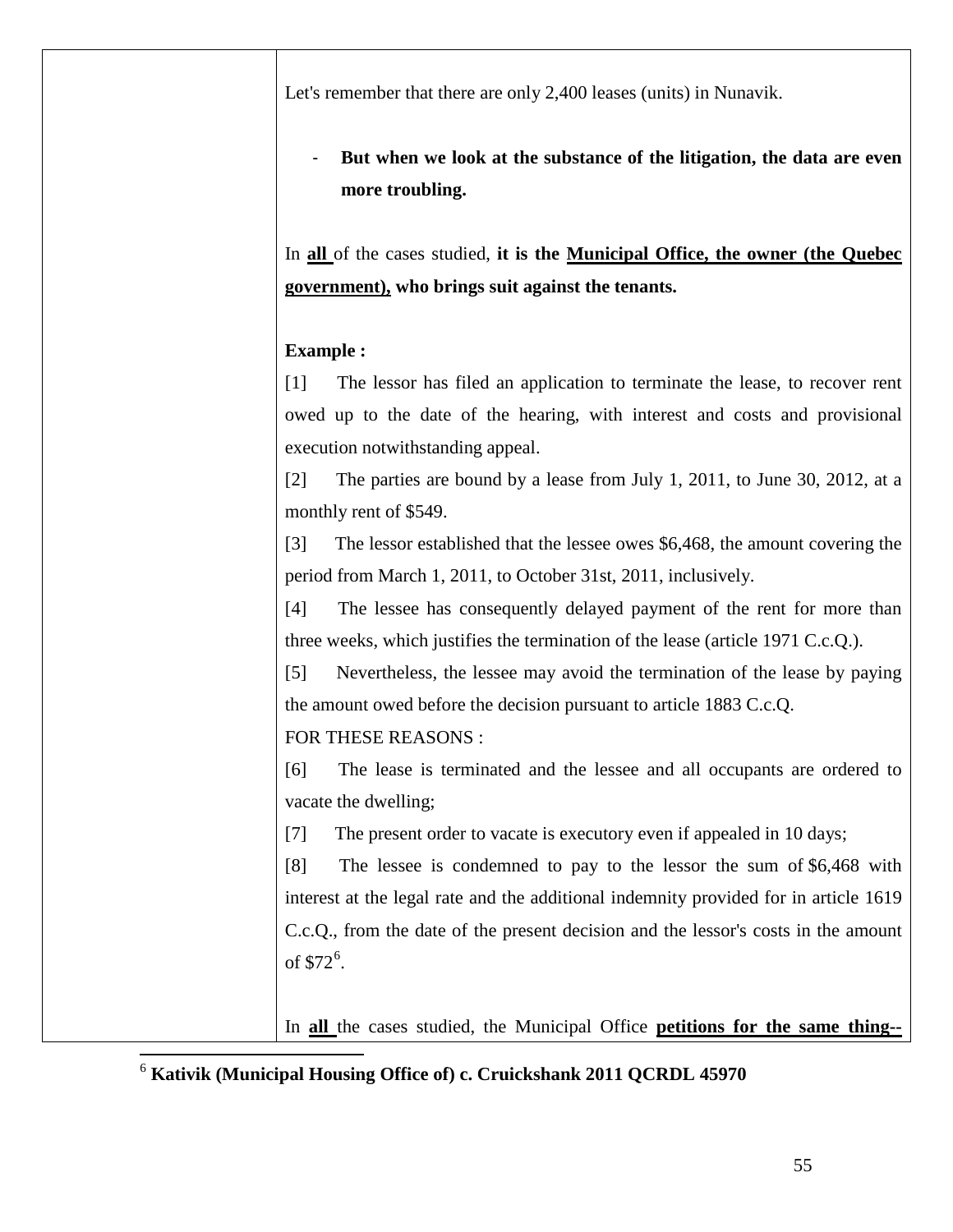cancellation of the lease and eviction of the tenants.

**The grounds are always the same:** nonpayment of rent for more than three weeks.

Lastly, in every instance, **the Office wins the case and is awarded payment of amounts due and eviction of the tenants.**

At best, it seems an act of violence for the government, which is supposed to promote and protect housing rights, to want to evict people in an area where the winter temperature is -30°, winter lasts nine months, and **there is no housing.**

**In a place cut off from the world …**

- Certainly aware of these problems, **the Office never executed the rulings … until 2010.**
- **Since 2010, the Office has been engaged in selecting those with poor payment records and has begun evictions.**
- $\triangleright$  5 families evicted in 2010;
- $\blacktriangleright$  16 families in 2011;
- $\blacktriangleright$  14 families in 2012.

As for the 500 or 600 rulings per year, an obvious conclusion is that this justice is **selective at best.** 

And one must admit that this **use of the justice system is totally indifferent to the social consequences,** since:

- the evicted persons have **nowhere to go in Nunavik;** and
- in Quebec, **low-rent** housing allocation regulations exclude, **for five**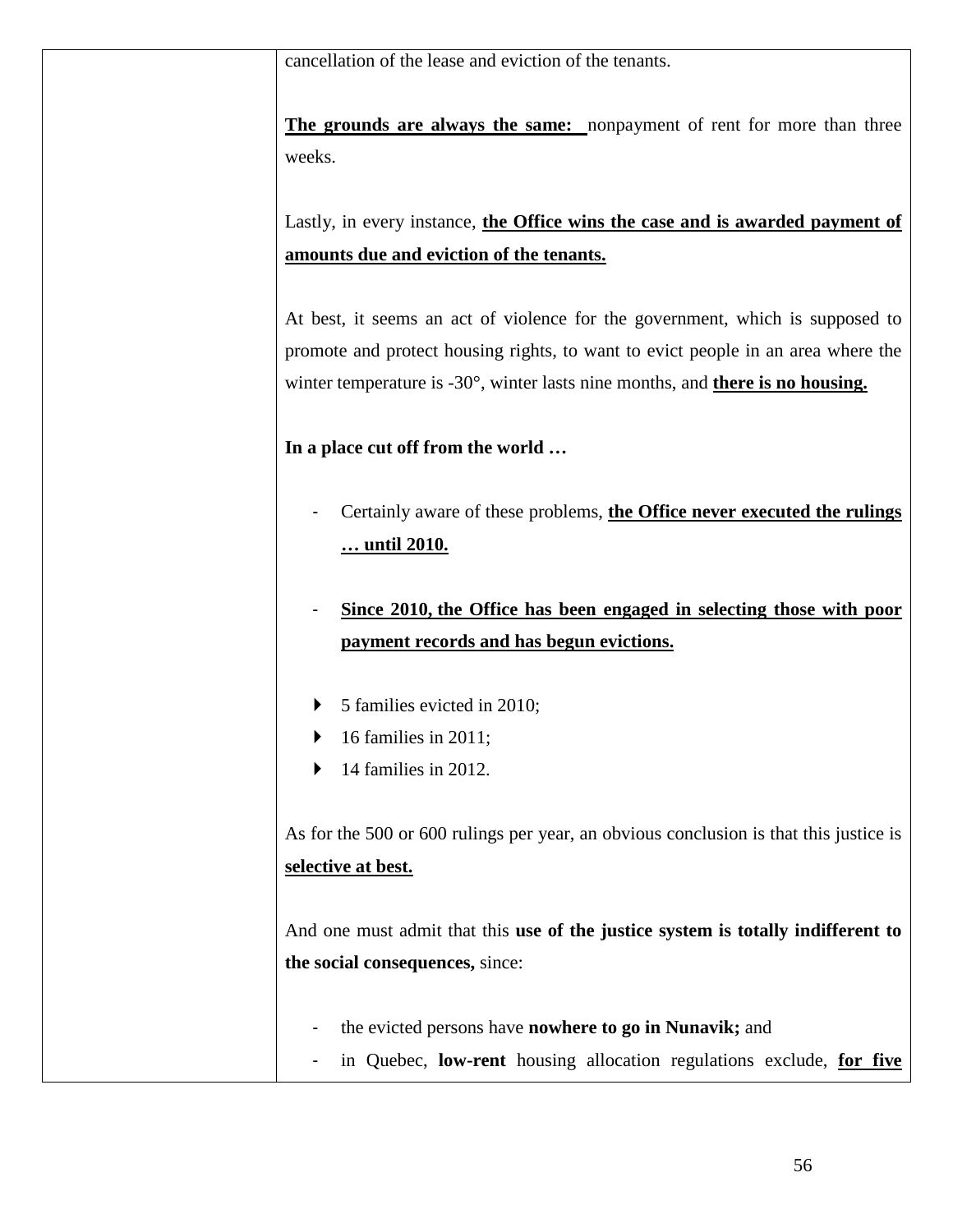| <b>years,</b> anyone who owes a debt to the Office. (Règlement sur l'attribution                                                                                   |
|--------------------------------------------------------------------------------------------------------------------------------------------------------------------|
| des logements à loyer modique, RRQ, c S-8, r 1, art. 16).                                                                                                          |
| The reasons for this systematic litigation?                                                                                                                        |
| So what is the purpose of this litigation and this selective execution of rulings?                                                                                 |
| It is difficult to understand.                                                                                                                                     |
| <b>One might propose that the objective</b> here is not so much to use the judicial<br>system to obtain justice, to pursue reparations for damage incurred, but to |
| intimidate.                                                                                                                                                        |
| In fact, these evictions have greatly shocked the population.                                                                                                      |
| They have also heightened tensions between the « good payers » and the « bad                                                                                       |
| payers », between those who don't pay their rent and those who are                                                                                                 |
| desperately waiting for government housing.                                                                                                                        |
| In short, the housing law clearly seems to be used, for example, to identify<br>«scapegoats », and for exclusively repressive purposes.                            |
| Part III : Lack of recourse to housing rights for the Inuit                                                                                                        |
| We have been <b>unable to find a single lawsuit</b> brought by the Inuit against the<br>housing authority.                                                         |
| The Inuit are totally defenseless in the legal system.                                                                                                             |
| They are never represented by an attorney. They are almost never present at<br>the hearings, while the landowner, the Municipal Office, attends regularly.         |
|                                                                                                                                                                    |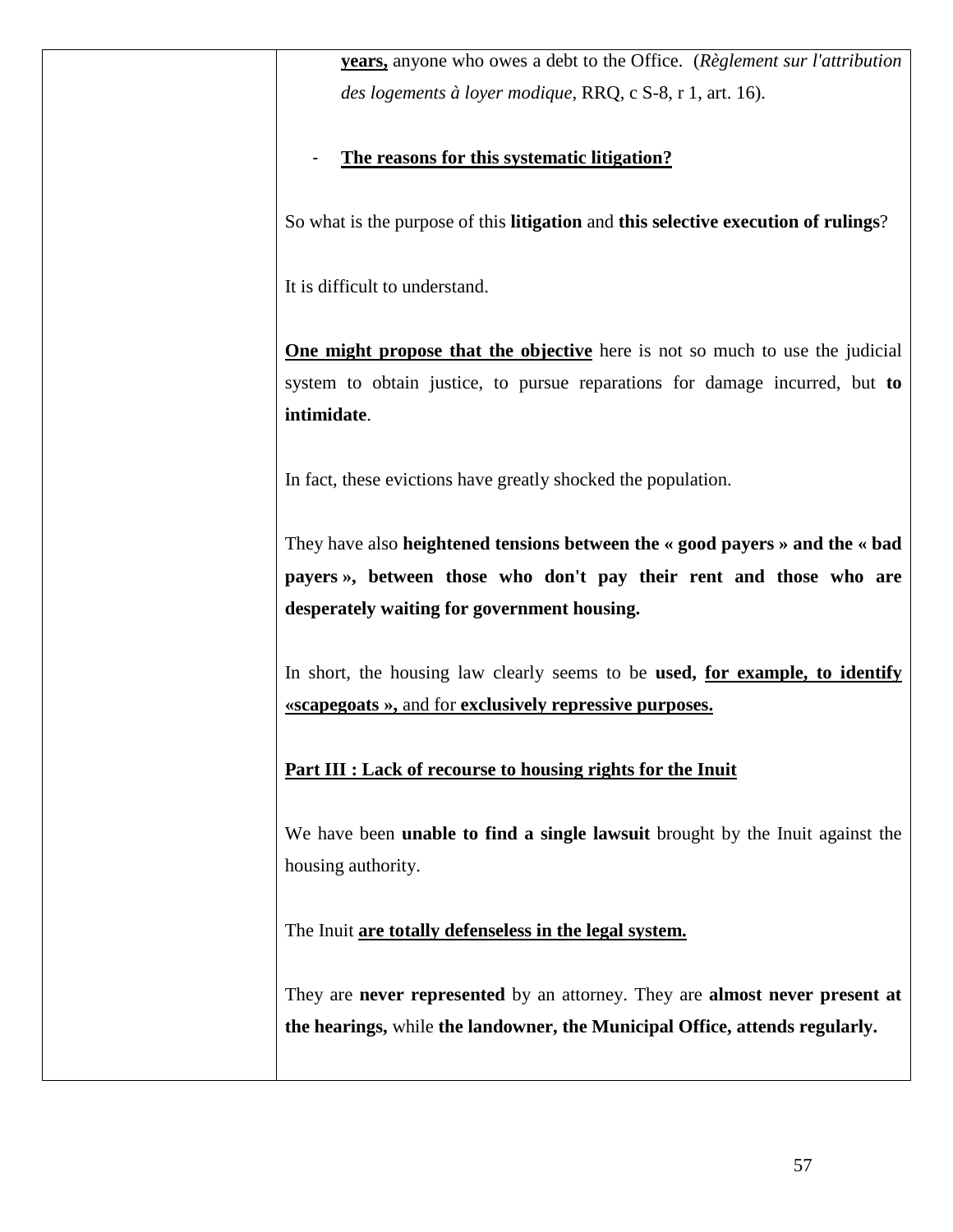The situation is known to the authorities – both federal and provincial.

**Both levels of government, since the 1980s, have conducted multiple studies that always emphasize the same point: indigenous people have no access to the courts.**

The explanations vary, but we know that the governments often cite cultural reasons.

But this, especially for the Inuit, **is first and foremost a material problem.**

**In all the cases, we must ask why the Inuit would want to participate in a legal system that never explains its decisions and systematically rules in favor of the lessor/owner – no matter the condition of the dwellings.** 

**Furthermore, considering the lack of housing and the existence of only one landowner, appealing to the judicial system would seem reckless at best.** 

**Above all, this judicial system clearly will not allow them to learn how it arrived at its decisions.**

### **IV. Conclusion**

So, to conclude, one has to see that **it is in full knowledge of the facts, knowing**  full well that the Inuit never appeal to the justice system, that the provincial government has undertaken an enormous program of prosecuting indigenous persons.

I propose that this strategy of prosecution, like the choice of vulnerable persons not to go to court, **is symptomatic of a government social apparatus that is**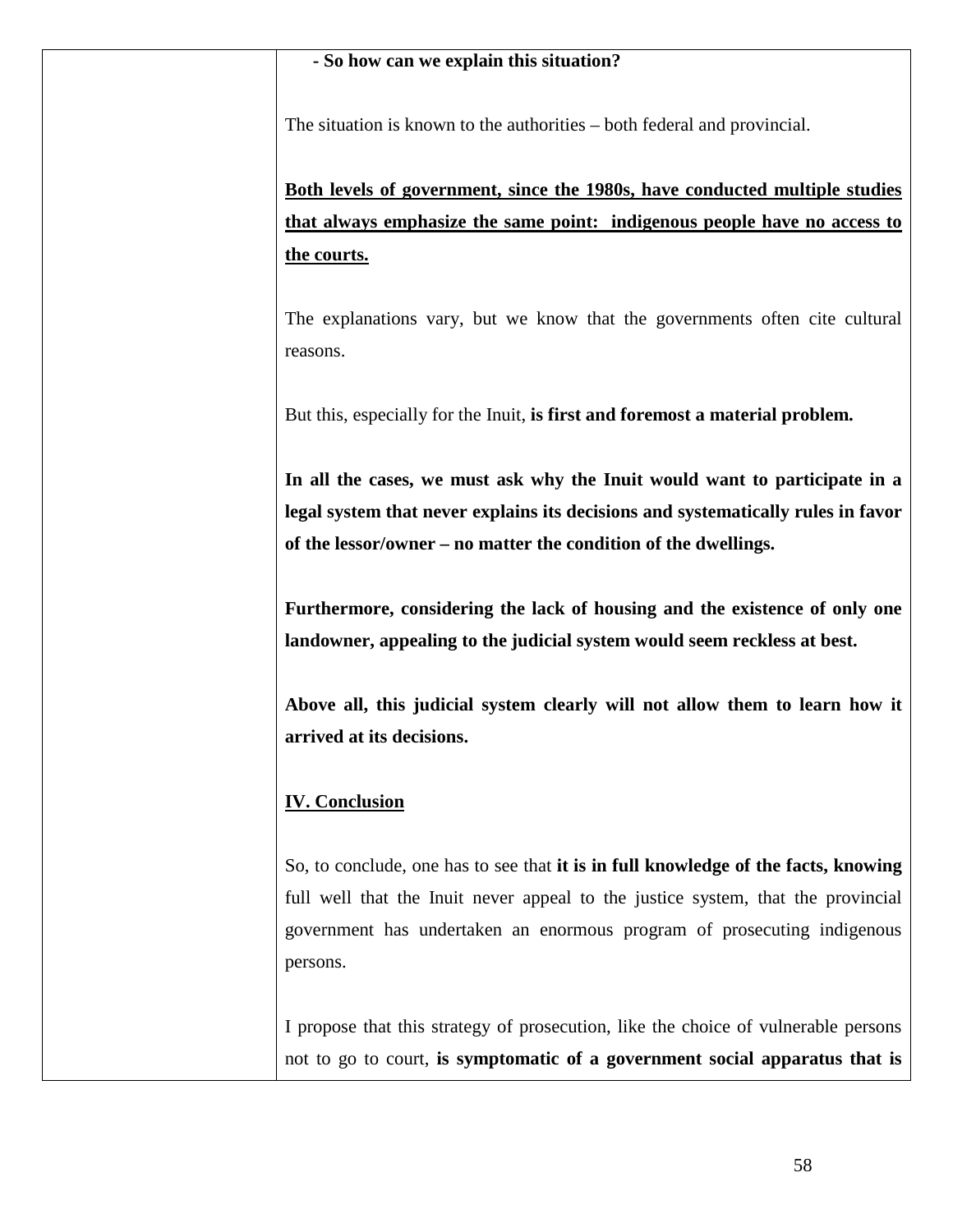| failing and habitually conceals the systematic discrimination of which the |
|----------------------------------------------------------------------------|
| Inuit tenants are victims.                                                 |
|                                                                            |
| Quite clearly here, the prosecution is intended to personalize a social    |
| problem- the lack of housing and the unhealthy conditions - and attach     |
| responsibility for the lack of financing in this area to the Inuit alone.  |
|                                                                            |
|                                                                            |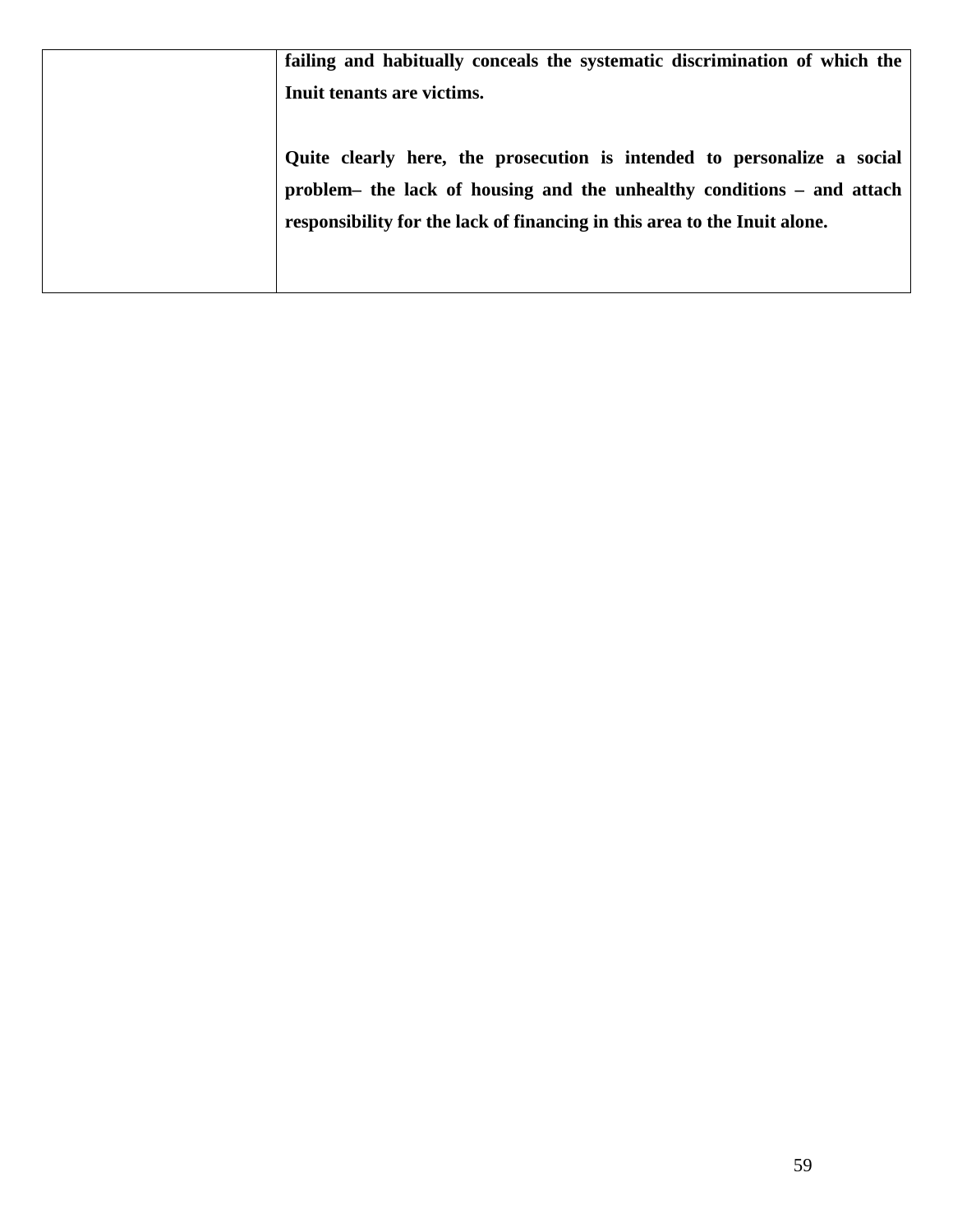|                | We welcome the Special Rapporteur and highlight that Canada is not the great                                                                                                                                                                                                                                                                                                                                                                                                                                                                                                                                                                                                                                                                                                                                                                                                                                                                                                                                                                         |
|----------------|------------------------------------------------------------------------------------------------------------------------------------------------------------------------------------------------------------------------------------------------------------------------------------------------------------------------------------------------------------------------------------------------------------------------------------------------------------------------------------------------------------------------------------------------------------------------------------------------------------------------------------------------------------------------------------------------------------------------------------------------------------------------------------------------------------------------------------------------------------------------------------------------------------------------------------------------------------------------------------------------------------------------------------------------------|
| Ms. Margaret   | bastion of human rights that it pretends to be. The Ontario education system                                                                                                                                                                                                                                                                                                                                                                                                                                                                                                                                                                                                                                                                                                                                                                                                                                                                                                                                                                         |
| <b>Parsons</b> | adversely influences the lives of African Canadian children. It is a direct legacy of<br>the slavery period in Canada and the first legislations that entrenched segregation<br>in the 19 <sup>th</sup> century. In was not until 1965 that the last segregated school in Ontario<br>closed, but Black students continued facing a wide array of obstacles in the post-<br>segregation era. The Toronto District School Board is one of the rare that are<br>collecting disaggregated racial data, which speaks to the importance of such data<br>at all levels. This shows that, for 2012, the dropout rate was 20% greater for Black<br>children than White. English-speaking children from Caribbean origin were the<br>least successful. For any community, this would be seen as a crisis, but somehow<br>it was not. The Fraser Institute indicates that 50% of low-achieving schools are<br>located in priority areas.                                                                                                                        |
|                | The 2001 Safe School Legislation, or "Zero Tolerance" approach, gives more<br>leeway for professors to suspend or expel students. This has disproportionately<br>affected Black and Indigenous students, along with students with disabilities. The<br>rate of suspension for Blacks was 3 times that of Whites. The Ontario Human<br>Rights Commission did an investigation on the Ontario State Schools Act in 2003<br>and examined differential treatment. Black students were 17 times more likely to<br>undergo discriminatory procedures in expulsion. Some reasons for expulsion are<br>mandatory, like bringing a gun to school, while others are discretionary, which are<br>the most problematic. Examples of this last category include suspending children<br>because parents do not come to school meetings or because of gestures linked to<br>sexual-harassment (comments, touching, etc.) This has the effect of a "gang<br>recruitment pipeline", because of the dramatic social impact of not having<br>completed basic education. |
|                | An afro-centric school was established in Ontario, for children expelled from<br>other schools, and was met with enormous resistance and racism, although there<br>already are Indigenous and LGBTI schools. This said, the school was an<br>overwhelming success: 69% of students, who were deemed unable to study<br>elsewhere, were reaching or exceeding the provincial standards.                                                                                                                                                                                                                                                                                                                                                                                                                                                                                                                                                                                                                                                               |
|                | The Special Rapporteur should engage in an on site visit to Canada to investigate<br>this all this data. These are the same problems across the Americas. The<br>Rapporteur should also support and encourage the collection of data, the repeal of<br>the Safe School Legislation, and conduct a thematic study on these issues.                                                                                                                                                                                                                                                                                                                                                                                                                                                                                                                                                                                                                                                                                                                    |
|                | Non-racialised people need to start earnest conversations among themselves about<br>their allyship with racialised groups, and about what they can do about the<br>problems of discrimination mentioned. These are questions that compel all.                                                                                                                                                                                                                                                                                                                                                                                                                                                                                                                                                                                                                                                                                                                                                                                                        |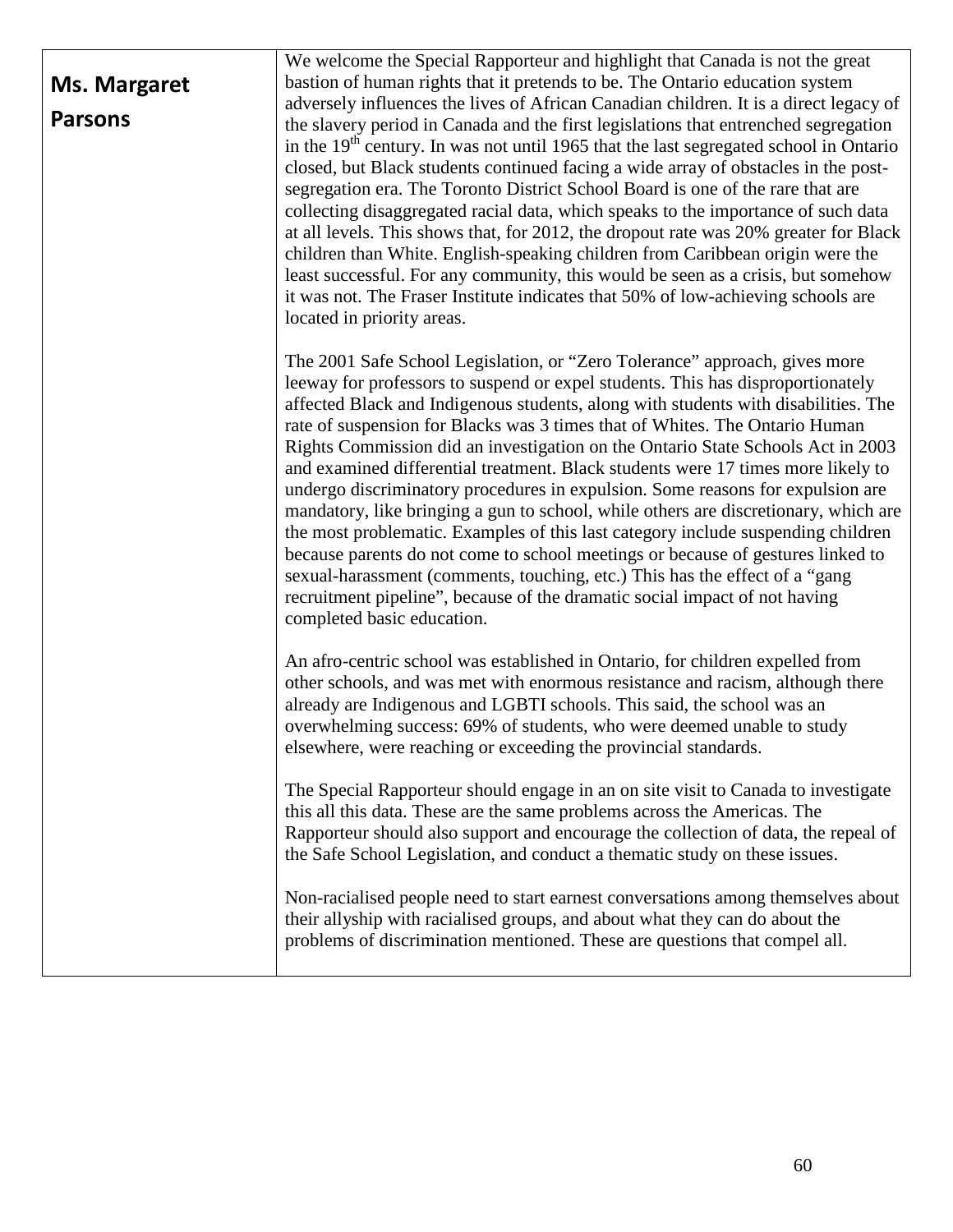# **DAY 2**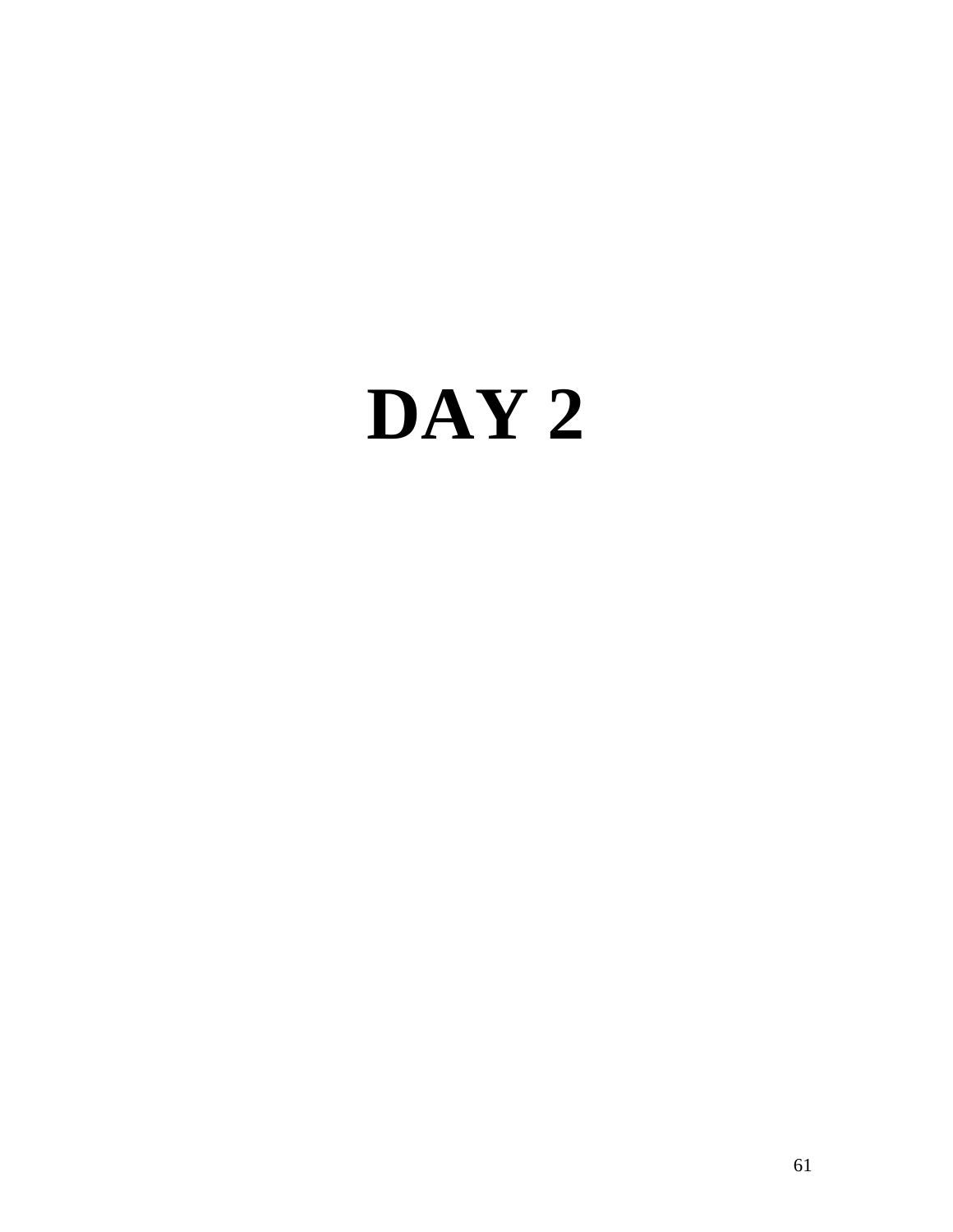# **Race discrimination in the workplace**

Chair and commentator:

Prof. Adelle Blackett, Faculty of Law, McGill University & Commissioner, Commission des droits de la personne et des droits de la jeunesse

Discussants:

Prof. Marie-Thérèse Chicha, Université de Montréal

Ms. Natalicia Tracy, National Domestic Workers Alliance

Prof. Dalia Gesualdi-Fecteau, Université du Québec à Montréal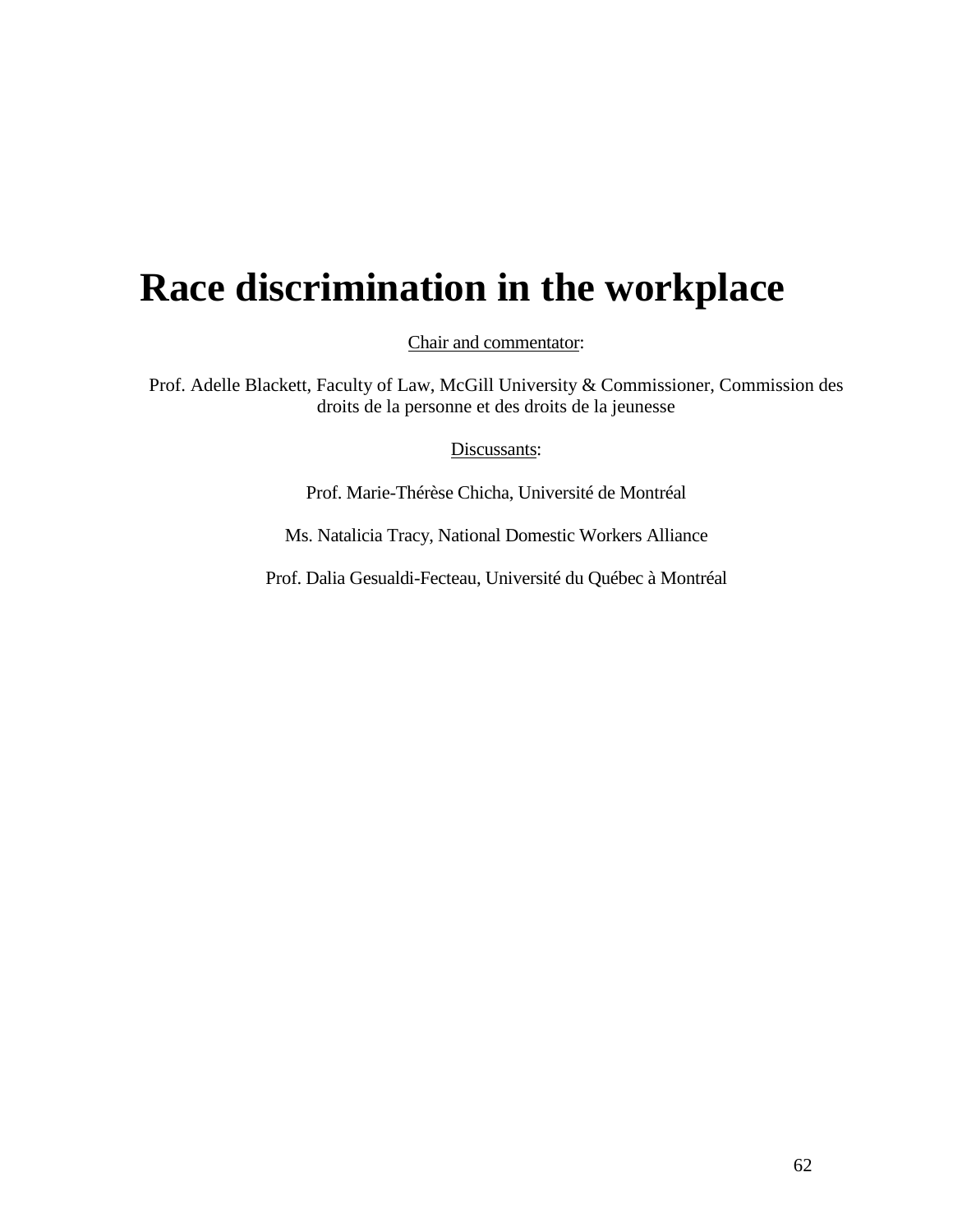| <b>Prof. Adele Blackett</b>     | An example from Quebec illustrates the level of invisibility of racial<br>discrimination in this society. A so-called family farm employed workers of<br>Haitian descent only for its hardest tasks, with very precarious contracts.<br>However, the Quebec Human Rights Tribunal failed to find a violation of the<br>right to equality, thereby reinforcing the discrimination faced.<br>1:32:10 (Majority in French, but introduction in English)                                                                                                                                                                                                                                                                                                                                                                                                                                                                                                                                                                                                                                                                                                                                                                                                                                                                                                                                                                                                                                                                                                                                                                                                                                                                                                                                     |
|---------------------------------|------------------------------------------------------------------------------------------------------------------------------------------------------------------------------------------------------------------------------------------------------------------------------------------------------------------------------------------------------------------------------------------------------------------------------------------------------------------------------------------------------------------------------------------------------------------------------------------------------------------------------------------------------------------------------------------------------------------------------------------------------------------------------------------------------------------------------------------------------------------------------------------------------------------------------------------------------------------------------------------------------------------------------------------------------------------------------------------------------------------------------------------------------------------------------------------------------------------------------------------------------------------------------------------------------------------------------------------------------------------------------------------------------------------------------------------------------------------------------------------------------------------------------------------------------------------------------------------------------------------------------------------------------------------------------------------------------------------------------------------------------------------------------------------|
| <b>Prof. Marie-<br/>Thérèse</b> | Have programs had impact, or if not, why have they not done as well as believed<br>at the beginning?                                                                                                                                                                                                                                                                                                                                                                                                                                                                                                                                                                                                                                                                                                                                                                                                                                                                                                                                                                                                                                                                                                                                                                                                                                                                                                                                                                                                                                                                                                                                                                                                                                                                                     |
|                                 | Labor markets and unemployment rates<br>Professional segregation                                                                                                                                                                                                                                                                                                                                                                                                                                                                                                                                                                                                                                                                                                                                                                                                                                                                                                                                                                                                                                                                                                                                                                                                                                                                                                                                                                                                                                                                                                                                                                                                                                                                                                                         |
| <b>Chicha</b>                   | Look at the statistics—concentrated in three places<br>House workers are at high risk<br><b>Switches to French</b>                                                                                                                                                                                                                                                                                                                                                                                                                                                                                                                                                                                                                                                                                                                                                                                                                                                                                                                                                                                                                                                                                                                                                                                                                                                                                                                                                                                                                                                                                                                                                                                                                                                                       |
| <b>Ms. Natalicia Tracy</b>      | Summary:<br>At the age of 17, while I had not finished high school, I was offered an<br>opportunity to leave Brazil and work as a nanny in the USA. I was paid 25\$ a<br>week, worked everyday, was not allowed to call home, and slept on the porch.<br>After 2 years, I was able to make my way out of this situation, but I know that so<br>many other women and girls live the same situation. The National Domestic<br>Workers Alliance helps workers capacitate themselves to defend their right, and<br>advocates for policy change.<br>Domestic workers can be defined generally as those who work in someone else's<br>home, taking care of children, the elderly, etc. There are about 53 millions of<br>them in the world, and 2,5 millions in the USA. This figure is growing with the<br>aging of the baby-boomers. The "care economy" is now globalized, and women<br>from the Global South migrate to take part in it all around the world. This has to<br>be understood in the context of the historical exclusion of farm workers and<br>domestic workers in the USA, as opposed to domestic workers, throughout the<br>segregation period.<br>ILO Convention 189, Convention concerning decent work for domestic workers,<br>became effective in 2013, and 10 countries have adopted implementing<br>legislation. Most domestic workers do not have overtime pay and do not report<br>abuse out of fear. There is a movement to have a bill passed in Massachusetts to<br>guarantee overtime pay, privacy, access to discrimination complaint, etc.<br>Racial discrimination and intersctionality as it relates to domestic workers<br>She had problems when she came to the USA as some of these workers, so she<br>feels it is her moral responsibility to speak up. |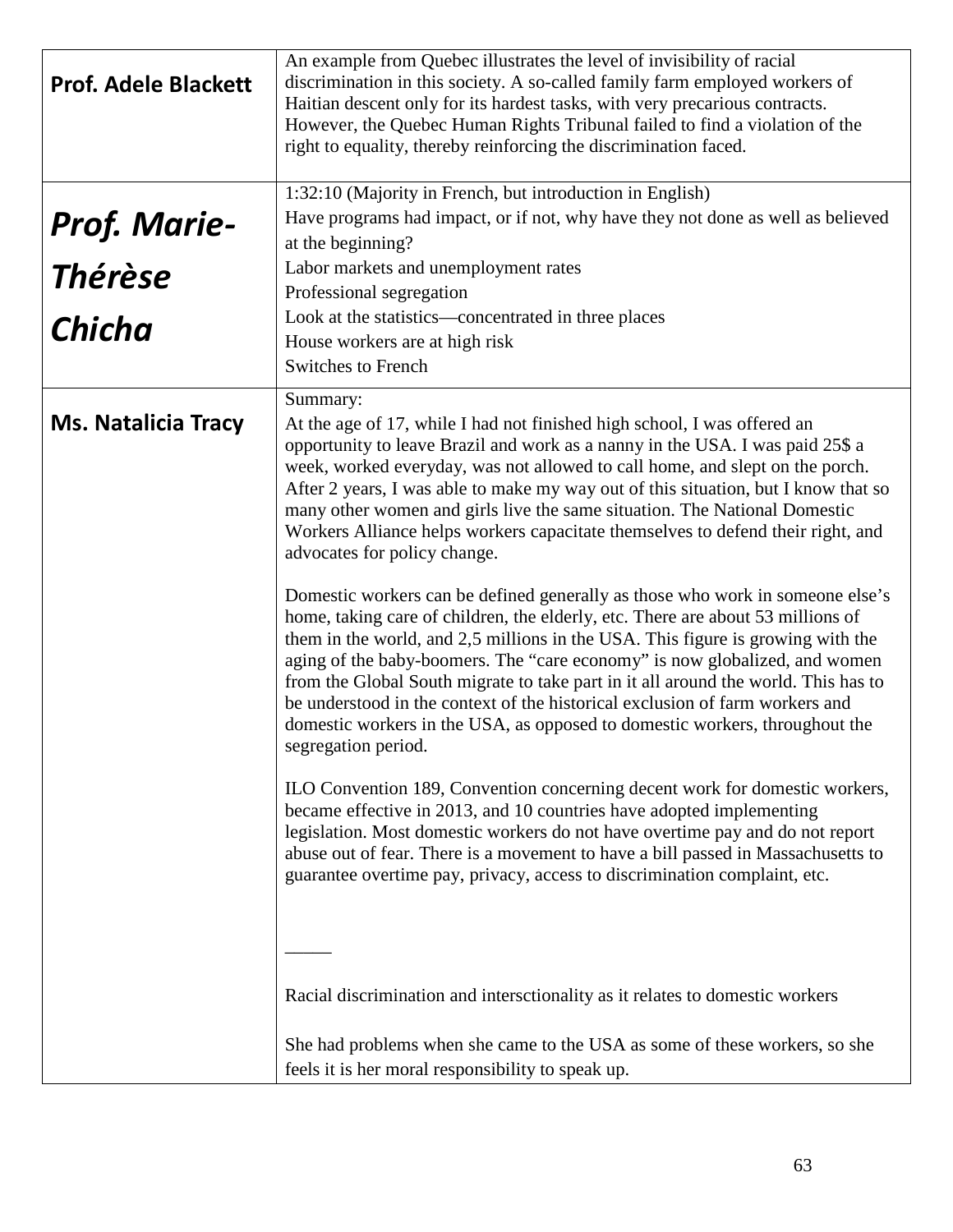| she thinks it's part of an epidemic across the country<br>support literature among workers, promote this type of support, help by teaching<br>them how to do it themselves<br>She works for an organization that supports and pomotes dignity and fairness for<br>workers, most of whom are women.                                                                                                                                        |
|-------------------------------------------------------------------------------------------------------------------------------------------------------------------------------------------------------------------------------------------------------------------------------------------------------------------------------------------------------------------------------------------------------------------------------------------|
| Co-founder of coalition in Massacuhusetts, pushing more rights in Massachusetts.                                                                                                                                                                                                                                                                                                                                                          |
| Definition of domestic workers<br>Someone who works in someone's home, this is how they pay for their<br>bills<br>Over 52.6 million domestic workers globally, in the United States there<br>are over 2.5 million domestic workers                                                                                                                                                                                                        |
| History of inequality<br>Accumulation of wealth<br>9.7 trillian dollars in america as gross domestic income<br>distribution of wealth is very uneven<br>50% of americans report income of below \$30,000 a year<br>it makes a chief executive less than an hour to make \$1,000 while it can<br>take months for domestic workers<br>migrant laborers or especially vulnerable                                                             |
| Domestic exclusion<br>the workforce is predominantly immigrant, and is also a large percent<br>illegal immigrant<br>development of the global north and the world increases the uneven<br>distribution of wealth aggravates bad conditions for labor workers                                                                                                                                                                              |
| <b>Brief</b> overview<br>legacy of colonialism and racism<br>post-abolition of slavery- Jim Crowe Laws<br>benefits granted to white workers, but not non-whites who were not<br>protected under new labor laws<br>domestic workers were majorly left out because most were non-white<br>exclusion from federal protections creates disadvantages for many groups<br>hierarchy of desireability<br>whiteness as a condition of citizenship |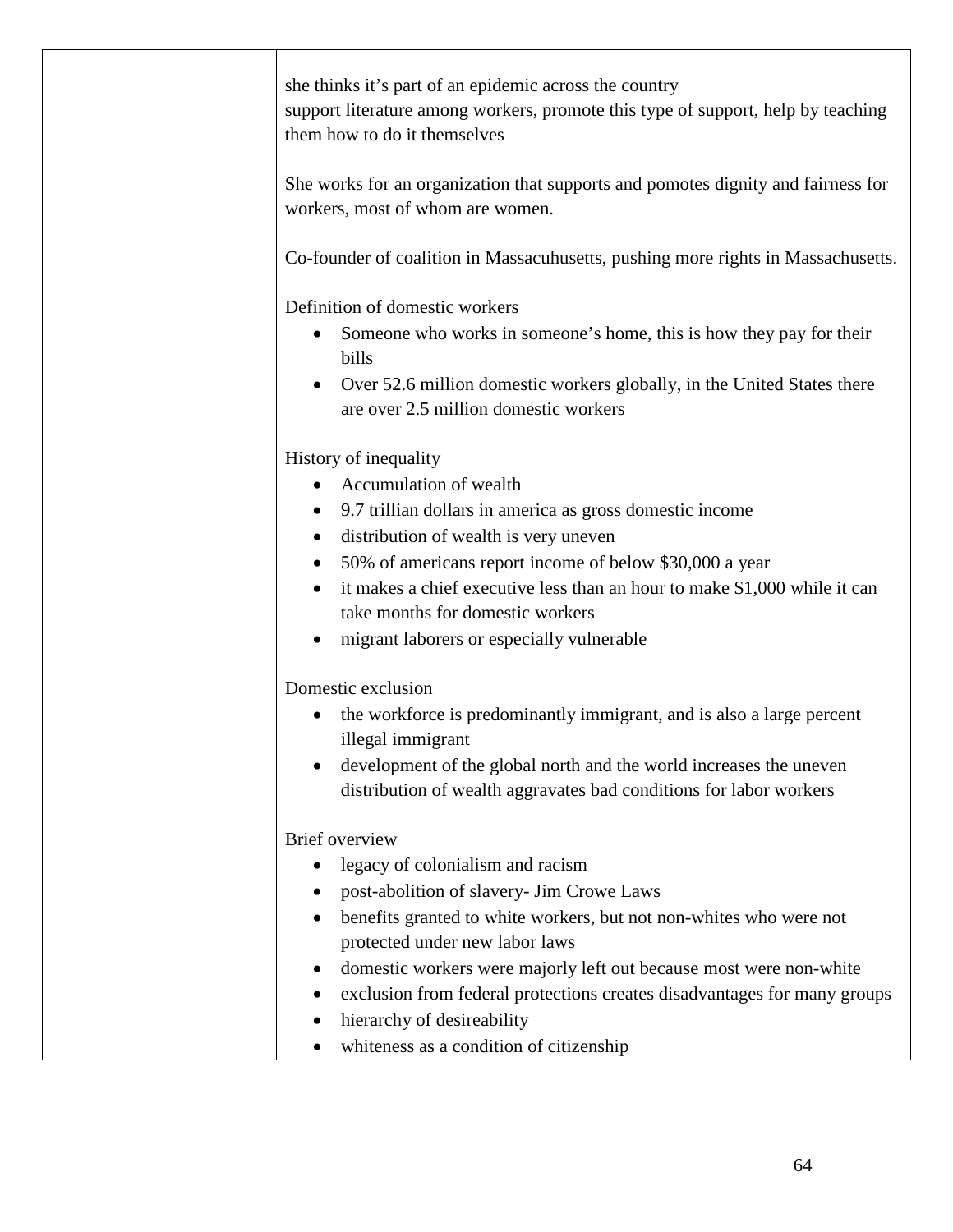| institutional racism is the foundation of exclusion<br>$\bullet$                                |
|-------------------------------------------------------------------------------------------------|
| exclusion of domestic workers from federal protections shows historical<br>$\bullet$            |
| trends of racism and also bias against women                                                    |
| workers are not accorded much respect or recognition for the importance<br>$\bullet$            |
| of their work                                                                                   |
| only 10% of domestic workers are covered under labor laws<br>$\bullet$                          |
| working hours—no clear definition of their job hours, no clear start and                        |
| end time, under the table dealings, terrible conditions                                         |
| Initiatives                                                                                     |
| in response to exclusion discrimination, put forth condition that asks for<br>$\bullet$         |
| better legislation to protect domestic workers                                                  |
| countries are starting to pick up these sort of legislative initiatives, but it is<br>$\bullet$ |
| a slow struggle                                                                                 |
| trying ot protect documented and undocumented domestic workers, many<br>$\bullet$               |
| of whom are women                                                                               |
| solution is to establish a state-level industry standard that affords domestic<br>$\bullet$     |
| workers dignity and fairness so that they can have high quality care of                         |
| their family under their jobs                                                                   |
| privacy needed, employers should not have access with cameras to private<br>$\bullet$           |
| space                                                                                           |
| rights of workers after they get fired—many of them become homeless, so                         |
| they are asking for warning before a worker is fired                                            |
| sexual harrassment-jobs must employ at least six workers in order to<br>$\bullet$               |
| qualify for these protections at the moment                                                     |
| advocacy to pass legislative bills across the United States                                     |
| In conclusion, racism contributes the most to institutionalized situations like                 |
| these. How privilidged or disadvantaged one is has to do greatly with race,                     |
| religion, sexual orientation, gender, etc. Although we have many initiatives in                 |
| place to stop this, we still have a long way to go.                                             |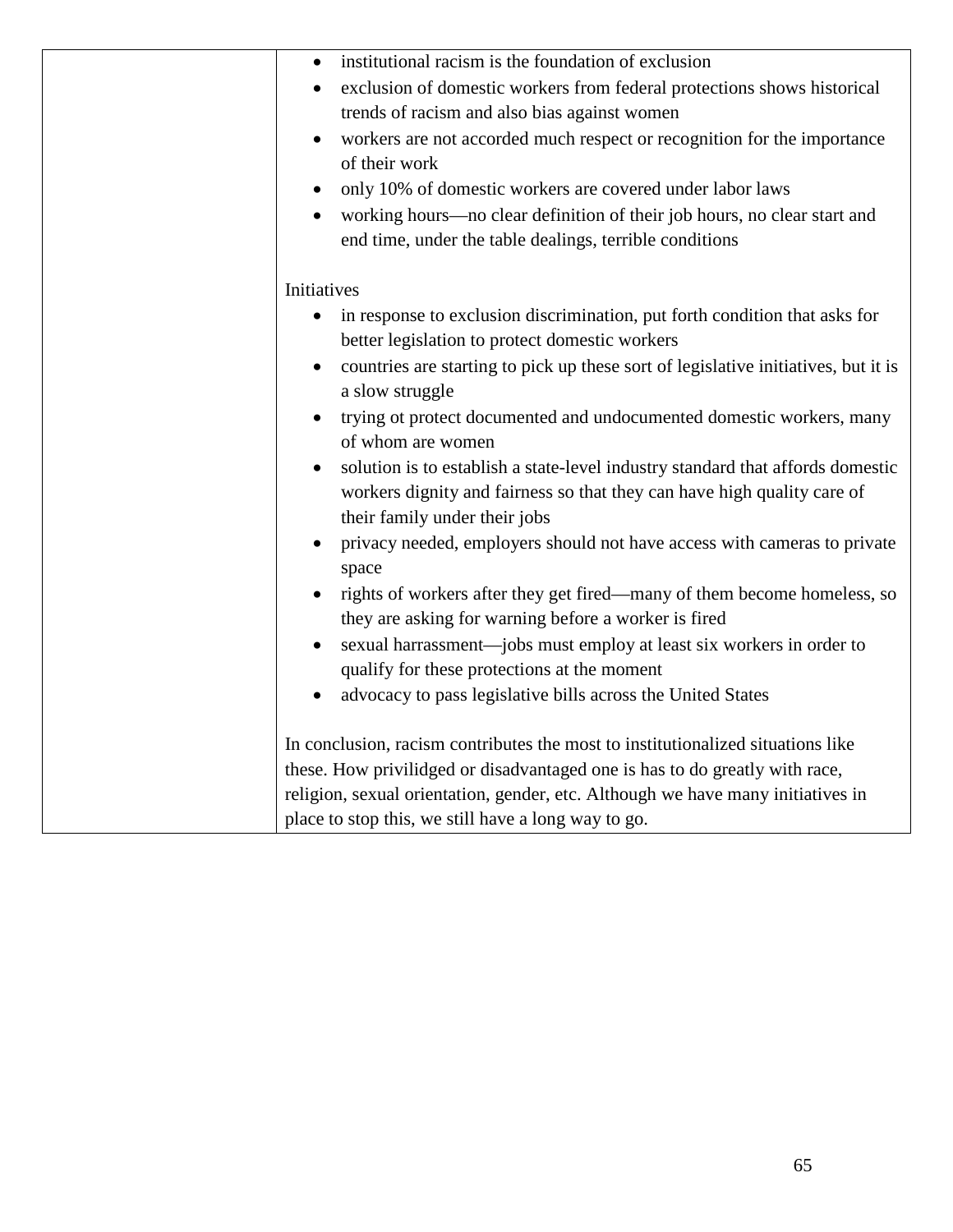|                                                | Summary:                                                                                                                                                                                                                                                                                                                                                                                                                                |
|------------------------------------------------|-----------------------------------------------------------------------------------------------------------------------------------------------------------------------------------------------------------------------------------------------------------------------------------------------------------------------------------------------------------------------------------------------------------------------------------------|
| <b>Prof. Dalia Gesualdi-</b><br><b>Fecteau</b> | Differential access to justice is a form of discrimination faced by temporary<br>agricultural workers in Canada. The Canadian Temporary Foreign Worker<br>Program included 30 000 persons in 2012, mainly from Mexico, Guatemala,<br>Jamaica, and El Salvador. They work in food processing, agriculture, and care.                                                                                                                     |
|                                                | The heart of these programs, created in 1966, is that the initiative comes from the<br>employer, based on an observed work-shortage in Canada for the position that one<br>wishes to fulfil (positive market opinion). Once part of the program, the workers<br>cannot change employer without authorisation. In the case of agriculture, the<br>maximum duration is 8 months and the worker lives on the property of the<br>employer.  |
|                                                | Limitations to the effectiveness of labour law are based on 1) dependency upon<br>the employer for the renewal of the work contract, 2) temporary state of<br>employment and migratory status, resulting in the impossibility of interacting with<br>the local environment, 3) social and linguistic isolation, 4) collective experience<br>of workers, based on the prior experience of other workers from the same<br>region/village. |
|                                                | Limitations in accessing collective bargaining include: 1) exception for non-<br>permanent operations (declared unconstitutional), 2) lack of knowledge of the<br>regulatory framework, 3) lack of access to institutions and resources (see<br>Travailleurs et travailleuses unis de l'alimentation et du commerce, section locale<br>501 v. La Légumière Y.C. inc. [2007] QCCRT 0467).                                                |
|                                                | The United Food & Commercial Workers Union has provided information and<br>support services for domestic workers. The Labour Standards Commission set up<br>in situ interventions with 2,800 workers. More structures, bringing together social<br>actors, are necessary to face the systemic problems faced by domestic workers.                                                                                                       |
|                                                |                                                                                                                                                                                                                                                                                                                                                                                                                                         |
|                                                | Challenges that seasonal workers face in terms of differential access to justice<br>Needed for addressing discrimination in the workplace<br>55:00                                                                                                                                                                                                                                                                                      |
|                                                | recruitment agencies, workers, employers, she has interviewed many of these for<br>her empirical research that she has conducted                                                                                                                                                                                                                                                                                                        |
|                                                | foreign and temporary workers—over 200,000 workers in 2012 that had a<br>temporary status to work in canada<br>many filled situations that filled positions that require a lower level of training,                                                                                                                                                                                                                                     |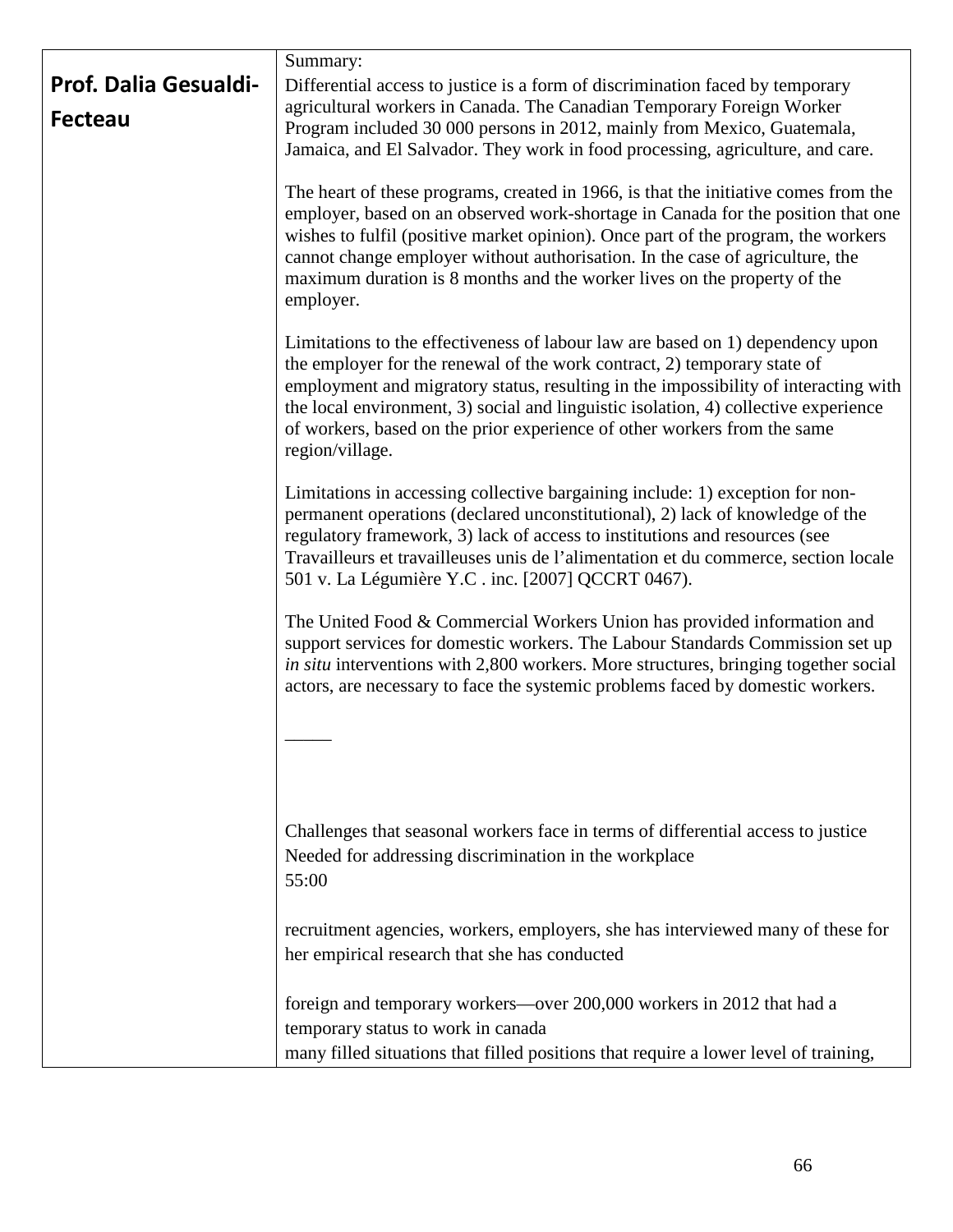| even if they had a greater ability, therefore dequalifying effects                                                                                       |
|----------------------------------------------------------------------------------------------------------------------------------------------------------|
| seasonal workers from Mexico, Guatemala, Jamaica, and El Salvador came                                                                                   |
| low-skilled workers filled jobs largely in food sector                                                                                                   |
| three main programs in Canada, two which are occupation specific, the third                                                                              |
| which is more recent (temporary foreign worker program)                                                                                                  |
| the general architecture of these three programs are the same                                                                                            |
| the initiative of the employment has to be taken by the employer                                                                                         |
| employer has to ask government authorities for labor market appointment and                                                                              |
| therefore establish shortages in the positions he is trying to fill                                                                                      |
| these workers have restricted labor mobility, they can not change at will                                                                                |
| these employees have temporary employment and residence status                                                                                           |
| governments, employers, unions, and different private actors (recruitment<br>agencies) all have influence in this process                                |
| private actors that are recruiting and sub-contracting from mexico, very important<br>data that must be taken into account when observing these programs |
| temporary foreign worker program, agricultural stream which has a maximum<br>employment of 24 months                                                     |
| other ones have 48 months, then 4 year waiting period before worker can come<br>back                                                                     |
| different entitities that recruit and select the workers for the canadian employers                                                                      |
| influence that limit that effectiveness of labor laws                                                                                                    |
| workers are put in very high state of conditionality, must depend on employer to                                                                         |
| put their name on the contract to renew, therefore very high dependency                                                                                  |
| temporary stay of employment and stay of these employees in Canada are                                                                                   |
| here for a short period, work very long hours, very little possibility of                                                                                |
| actually integrating into communities, learning French (Quebec) or English,                                                                              |
| not entitled to services because they have a temporary instead of permanent                                                                              |
| status, cannot access these classes, work over 65 hours a week, social and                                                                               |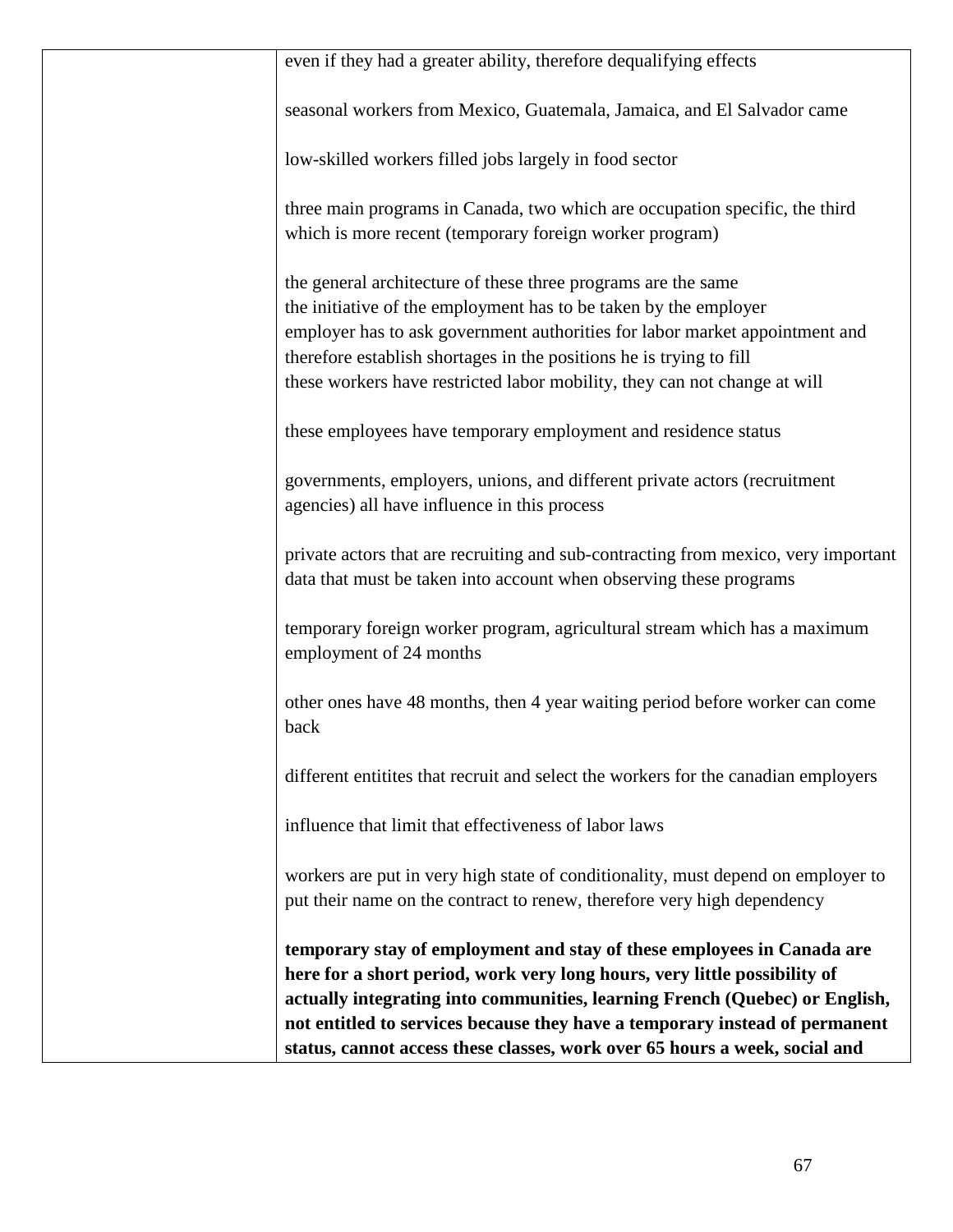| linguistic isolation                                                             |
|----------------------------------------------------------------------------------|
|                                                                                  |
| collective experience of workers—workers can come together and discuss, it can   |
| improve or limit the effectiveness of labor law                                  |
| access to collective bargaining in Quebec                                        |
| -all farm workers could not unionize or collectively bargain if the employer did |
| not hire more than three members all year long                                   |
| -during winter, farms can't really work or hire                                  |
|                                                                                  |
| access to labor law resources                                                    |
| limited knowledge of the framework and limited knowledge of the structures       |
| ensuring the implementation                                                      |
|                                                                                  |
| help needed to mobilize labor law protections                                    |
|                                                                                  |
| limited knowledge of these frameworks lowers their effectiveness                 |
|                                                                                  |
| must start somehwere, even if they are partial answers                           |
|                                                                                  |
| systemic problems that are caused by current policies and programs               |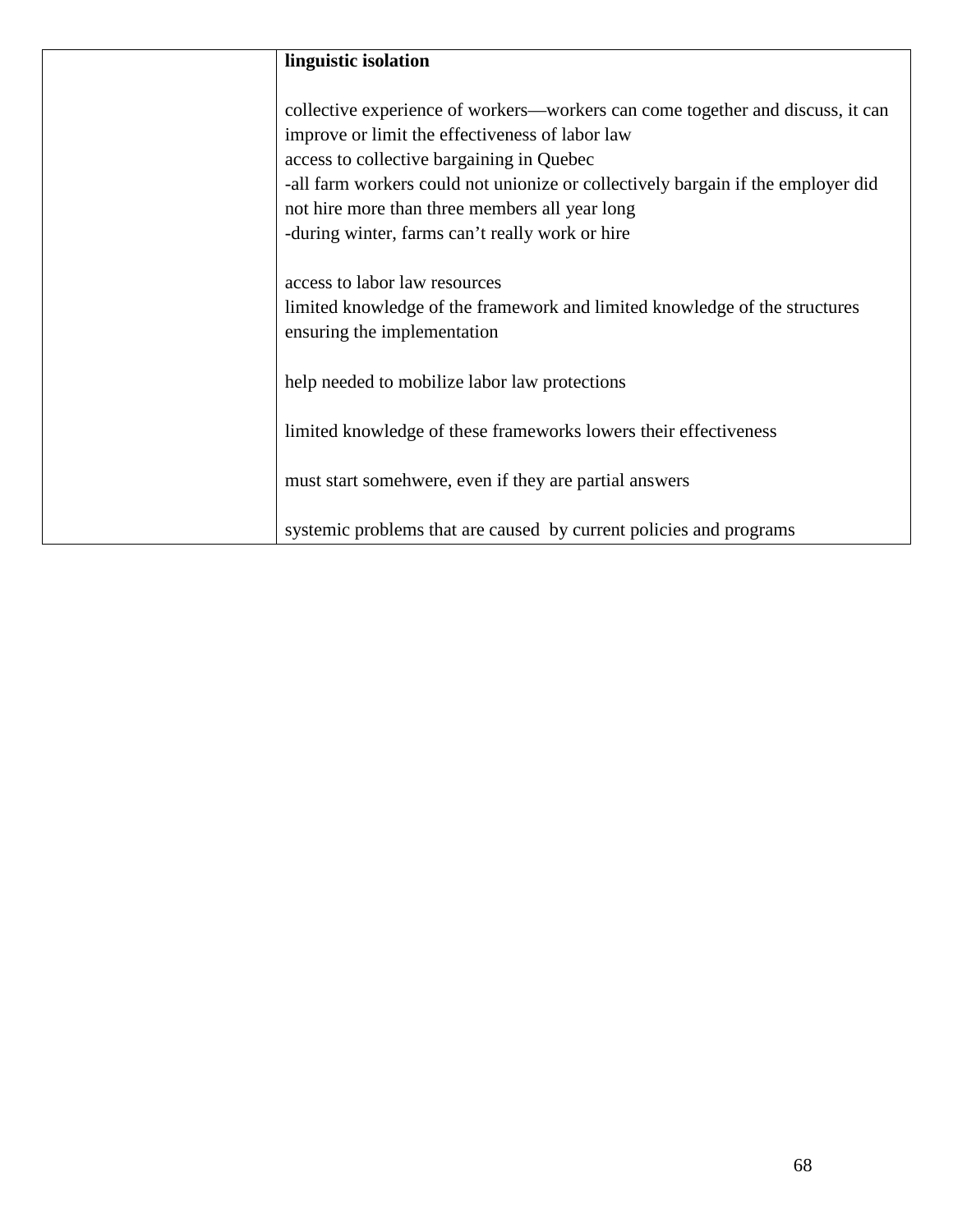# **Race and religious accommodation in the workplace**

Chair and commentator :

Mr. Jacques Frémont, President, Commission des droits de la personne et des droits de la jeunesse

Discussants:

Prof. Vrinda Narain, Faculty of Law, McGill University

Ms. Pearl Eliadis, lawyer, human rights expert

Mr. Julius Grey, lawyer, human rights expert

Mr. Mohamed Jama, Midaynta Community Services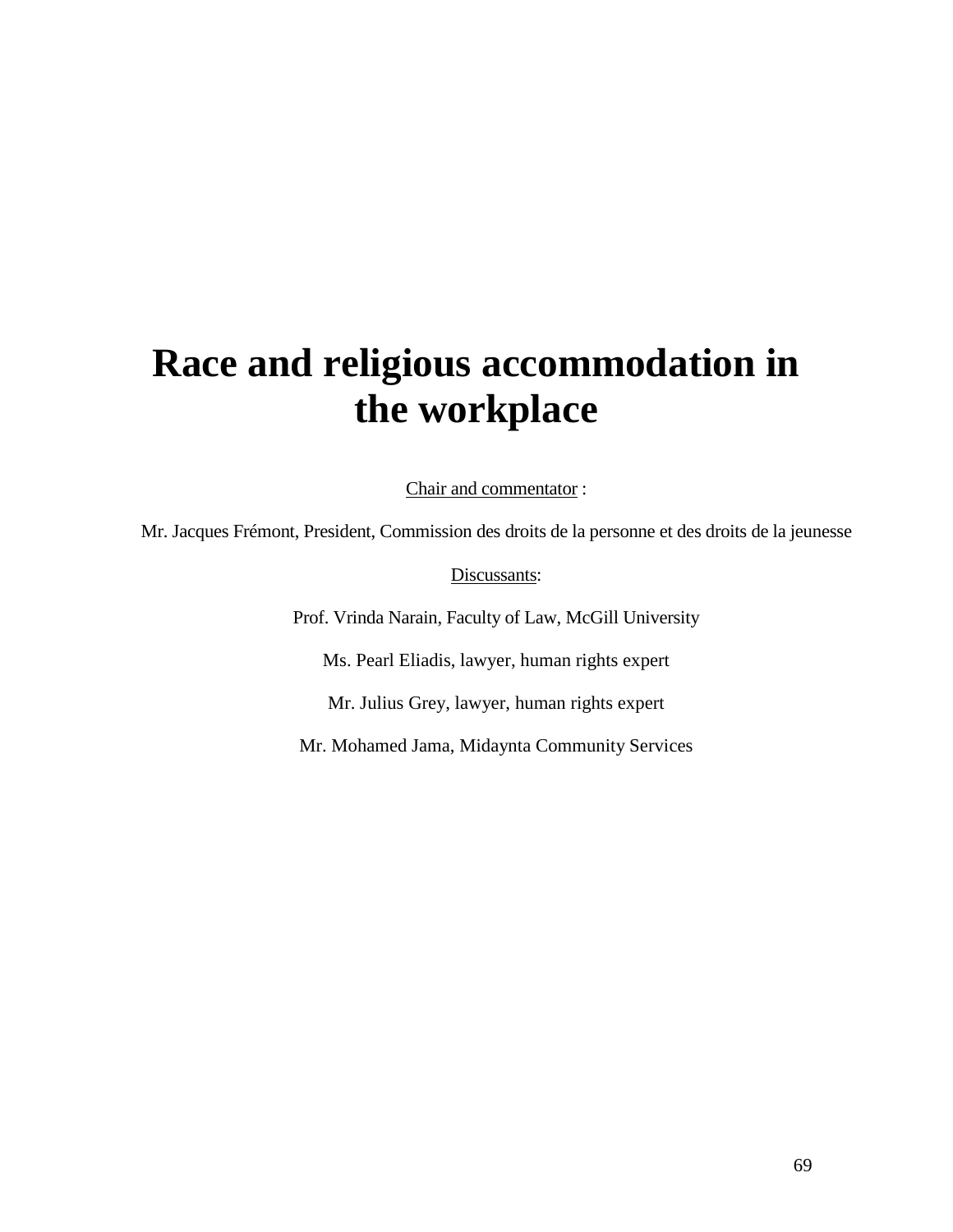| Mr. Jacques Frémont | Summary:<br>I was appointed three months ago and during the same period a bill was presented<br>to formalise the criteria for reasonable accommodations, to oblige one to have a<br>visible face when receiving public services, and to prevent conspicuous religious<br>sings for any public employees (Bill 60). This would also include an Orwellian<br>system of reporting by organisations of their policies on reasonable<br>accommodations, many of whom would violate human rights. As a result,<br>intolerant discourse and behaviour has been legitimised, and at the same time a<br>sense of comfort that real equality has already been achieved in Quebec is<br>growing. This will certainly generate litigation, but also may make it more<br>difficult to protect minority rights more generally. |
|---------------------|------------------------------------------------------------------------------------------------------------------------------------------------------------------------------------------------------------------------------------------------------------------------------------------------------------------------------------------------------------------------------------------------------------------------------------------------------------------------------------------------------------------------------------------------------------------------------------------------------------------------------------------------------------------------------------------------------------------------------------------------------------------------------------------------------------------|
|                     |                                                                                                                                                                                                                                                                                                                                                                                                                                                                                                                                                                                                                                                                                                                                                                                                                  |
|                     |                                                                                                                                                                                                                                                                                                                                                                                                                                                                                                                                                                                                                                                                                                                                                                                                                  |
|                     | 2:31:00                                                                                                                                                                                                                                                                                                                                                                                                                                                                                                                                                                                                                                                                                                                                                                                                          |
|                     | Race and religious accommodation in the work place                                                                                                                                                                                                                                                                                                                                                                                                                                                                                                                                                                                                                                                                                                                                                               |
|                     | Background                                                                                                                                                                                                                                                                                                                                                                                                                                                                                                                                                                                                                                                                                                                                                                                                       |
|                     | Bill 16 in Quebec                                                                                                                                                                                                                                                                                                                                                                                                                                                                                                                                                                                                                                                                                                                                                                                                |
|                     | Public sector                                                                                                                                                                                                                                                                                                                                                                                                                                                                                                                                                                                                                                                                                                                                                                                                    |
|                     | Prohibiting wearing religious signs in the public sector                                                                                                                                                                                                                                                                                                                                                                                                                                                                                                                                                                                                                                                                                                                                                         |
|                     | Includes everyone in Quebec who is directly or indirectly working for the state                                                                                                                                                                                                                                                                                                                                                                                                                                                                                                                                                                                                                                                                                                                                  |
|                     | Formalize the criteria of reasonable accommodation for all Quebec society<br>Crystallization of the reasonable accommodation criteria for religious matters                                                                                                                                                                                                                                                                                                                                                                                                                                                                                                                                                                                                                                                      |
|                     | Set up Orwellian system of reporting                                                                                                                                                                                                                                                                                                                                                                                                                                                                                                                                                                                                                                                                                                                                                                             |
|                     | So the population can understand more clearly                                                                                                                                                                                                                                                                                                                                                                                                                                                                                                                                                                                                                                                                                                                                                                    |
|                     | Seen from the perspective of a commission, they will have to deal with over 2,000                                                                                                                                                                                                                                                                                                                                                                                                                                                                                                                                                                                                                                                                                                                                |
|                     | policies                                                                                                                                                                                                                                                                                                                                                                                                                                                                                                                                                                                                                                                                                                                                                                                                         |
|                     | Will produce more or less results, some of which will violate freedom of religion                                                                                                                                                                                                                                                                                                                                                                                                                                                                                                                                                                                                                                                                                                                                |
|                     | Very concerning for them                                                                                                                                                                                                                                                                                                                                                                                                                                                                                                                                                                                                                                                                                                                                                                                         |
|                     | The impact so far—if you walk in the streets, especially in Montreal, discourse                                                                                                                                                                                                                                                                                                                                                                                                                                                                                                                                                                                                                                                                                                                                  |
|                     | and behavior that did not exist before, or at least was much more discreet                                                                                                                                                                                                                                                                                                                                                                                                                                                                                                                                                                                                                                                                                                                                       |
|                     | Veiled women being assaulted                                                                                                                                                                                                                                                                                                                                                                                                                                                                                                                                                                                                                                                                                                                                                                                     |
|                     | In Quebec society, there is a sense that we have achieved a real equality between                                                                                                                                                                                                                                                                                                                                                                                                                                                                                                                                                                                                                                                                                                                                |
|                     | men and women                                                                                                                                                                                                                                                                                                                                                                                                                                                                                                                                                                                                                                                                                                                                                                                                    |
|                     | People think that we are such an equal society that people come from North                                                                                                                                                                                                                                                                                                                                                                                                                                                                                                                                                                                                                                                                                                                                       |
|                     | Africa and of Muslim societies                                                                                                                                                                                                                                                                                                                                                                                                                                                                                                                                                                                                                                                                                                                                                                                   |
|                     | Gives a false sense of comfort in the discourse                                                                                                                                                                                                                                                                                                                                                                                                                                                                                                                                                                                                                                                                                                                                                                  |
|                     | Likelihood of increased litigation in the work place                                                                                                                                                                                                                                                                                                                                                                                                                                                                                                                                                                                                                                                                                                                                                             |
|                     | One of the clear fears is that because people will not understand that it only                                                                                                                                                                                                                                                                                                                                                                                                                                                                                                                                                                                                                                                                                                                                   |
|                     | applies to religions, there is a fear that people will think it applies to other things                                                                                                                                                                                                                                                                                                                                                                                                                                                                                                                                                                                                                                                                                                                          |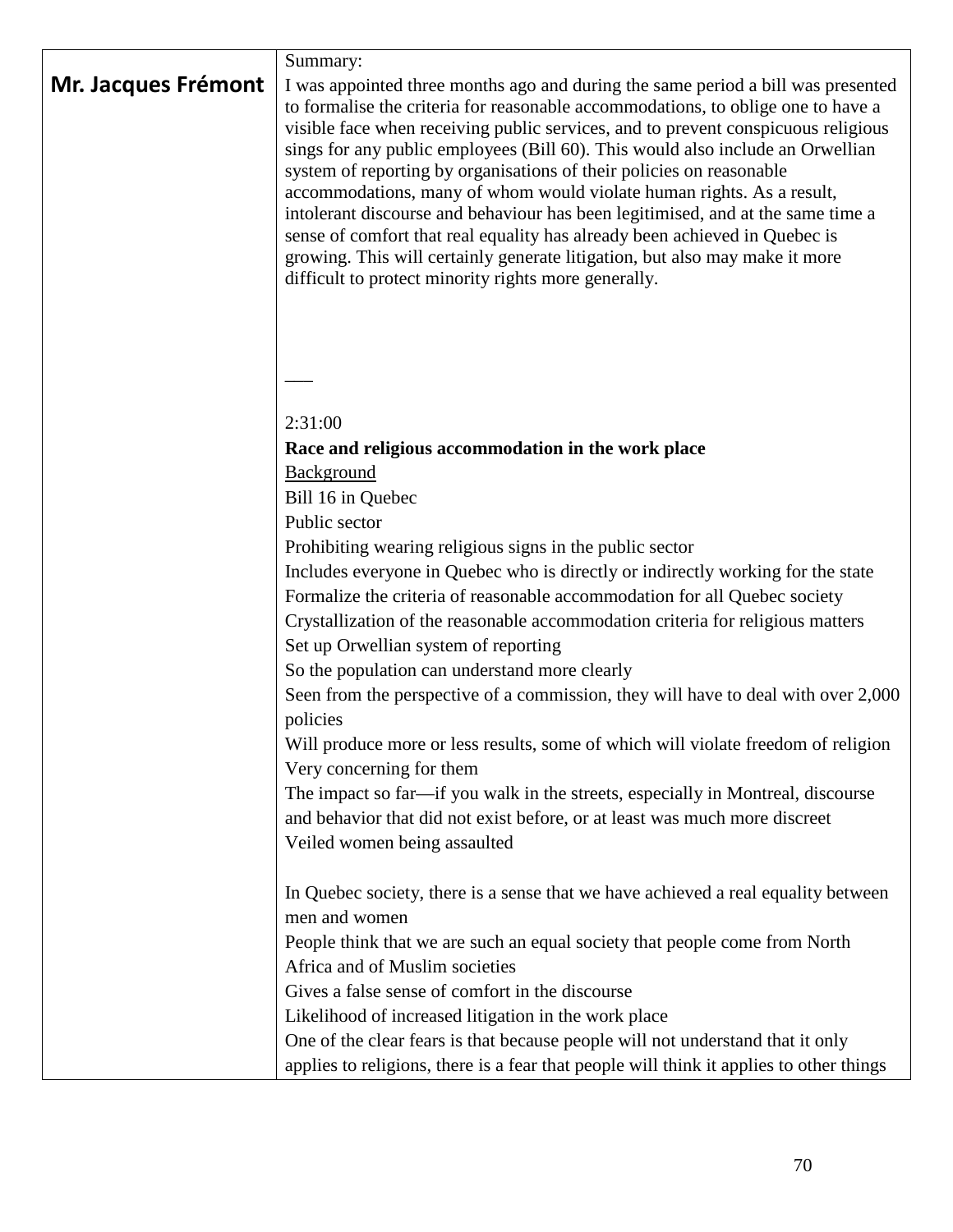| like race, etc.                                                                  |
|----------------------------------------------------------------------------------|
| There will be a tightening of the situation in this part of the world            |
| It will be more difficult to justify the protection of minority rights generally |
| Big challenge if it comes into law                                               |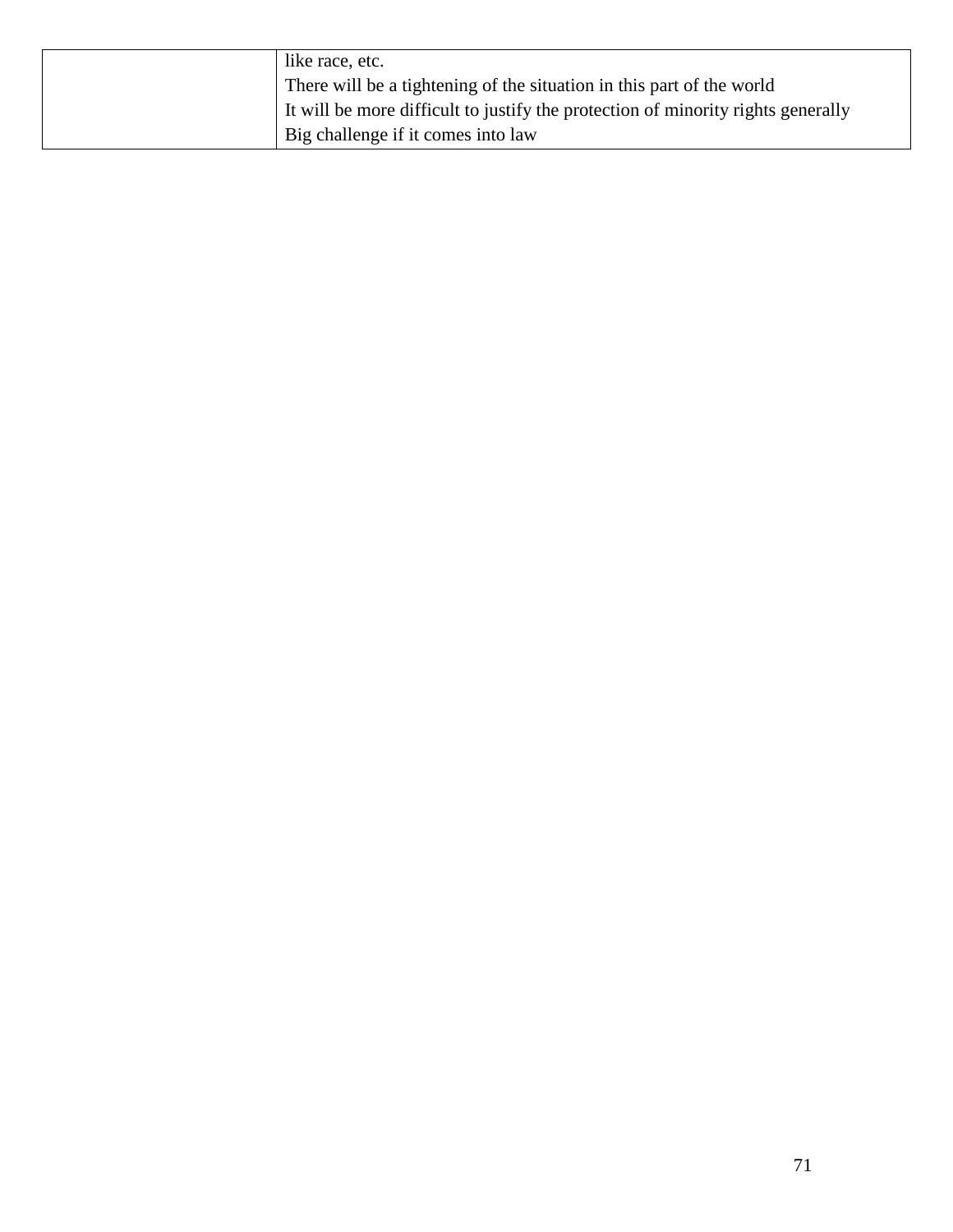|                            | Summary:                                                                                                                                                       |
|----------------------------|----------------------------------------------------------------------------------------------------------------------------------------------------------------|
| <b>Prof. Vrinda Narain</b> | In the R. v. N.S. case, the plaintiff was a Muslim woman who was assaulted, and                                                                                |
|                            | the case raised the question of wearing a veil during testimony <sup>7</sup> . The Supreme                                                                     |
|                            | Court of Canada said that doing so depended on the nature and context of the                                                                                   |
|                            | evidence, with 3 different opinions. The various aspects of this niqab controversy                                                                             |
|                            | reveal the controversy in the way the judiciary looks at veiled women. An<br>intersectionality approach would have allowed taking the actual situation of this |
|                            | plaintiff into account. The fixation on the veil pits religious freedom and equality                                                                           |
|                            | against one another, and simplifies the reasons for which women wear the veil.                                                                                 |
|                            | The R. v. N.S. case coins the veil as a threat to universal values and the act of                                                                              |
|                            | unveiling as a marker of an ethnicied Canadian national identity. The reasonable                                                                               |
|                            | accommodation approach reifies the "us-them" dialectic, and avoids the need to                                                                                 |
|                            | address systemic exclusion, inequality, and discrimination. It is inadequate<br>because it defocuses the need to work for substantial equality.                |
|                            |                                                                                                                                                                |
|                            |                                                                                                                                                                |
|                            |                                                                                                                                                                |
|                            |                                                                                                                                                                |
|                            |                                                                                                                                                                |
|                            |                                                                                                                                                                |
|                            | Race and religious accommodation in the work place<br>2:41:30                                                                                                  |
|                            | three things in the context of the NS case given by the supreme court in                                                                                       |
|                            | September 2012                                                                                                                                                 |
|                            | brief history                                                                                                                                                  |
|                            | NS was Muslim woman who was assaulted                                                                                                                          |
|                            | Can a woman wear a veil while testifying?                                                                                                                      |
|                            | The scope of reasonable accommodation                                                                                                                          |
|                            | How you can balance religious freedom with gender inequality                                                                                                   |
|                            | The various aspects of this test the toleration and accommodation of difference                                                                                |
|                            | The way in which the judiciary looks at veiled women                                                                                                           |
|                            | Three key issues that emerged from this decision                                                                                                               |
|                            | Balancing rights within the context of religious freedom                                                                                                       |
|                            | Intersectional frame of analysis                                                                                                                               |
|                            | The framework of Intersectionality as a way to look at inequality                                                                                              |
|                            | The mulitiplicity of discrimination                                                                                                                            |
|                            | Also arguing that our dominant framework on muliticulturalism that pits women's                                                                                |
|                            | freedom against gender rights                                                                                                                                  |
|                            | In the long term, it does not adequately confront the existing system of hegemony                                                                              |

<span id="page-71-0"></span> $\frac{7}{1}$  R. v. N.S., 2012 SCC 72, [2012] 3 S.C.R. 726.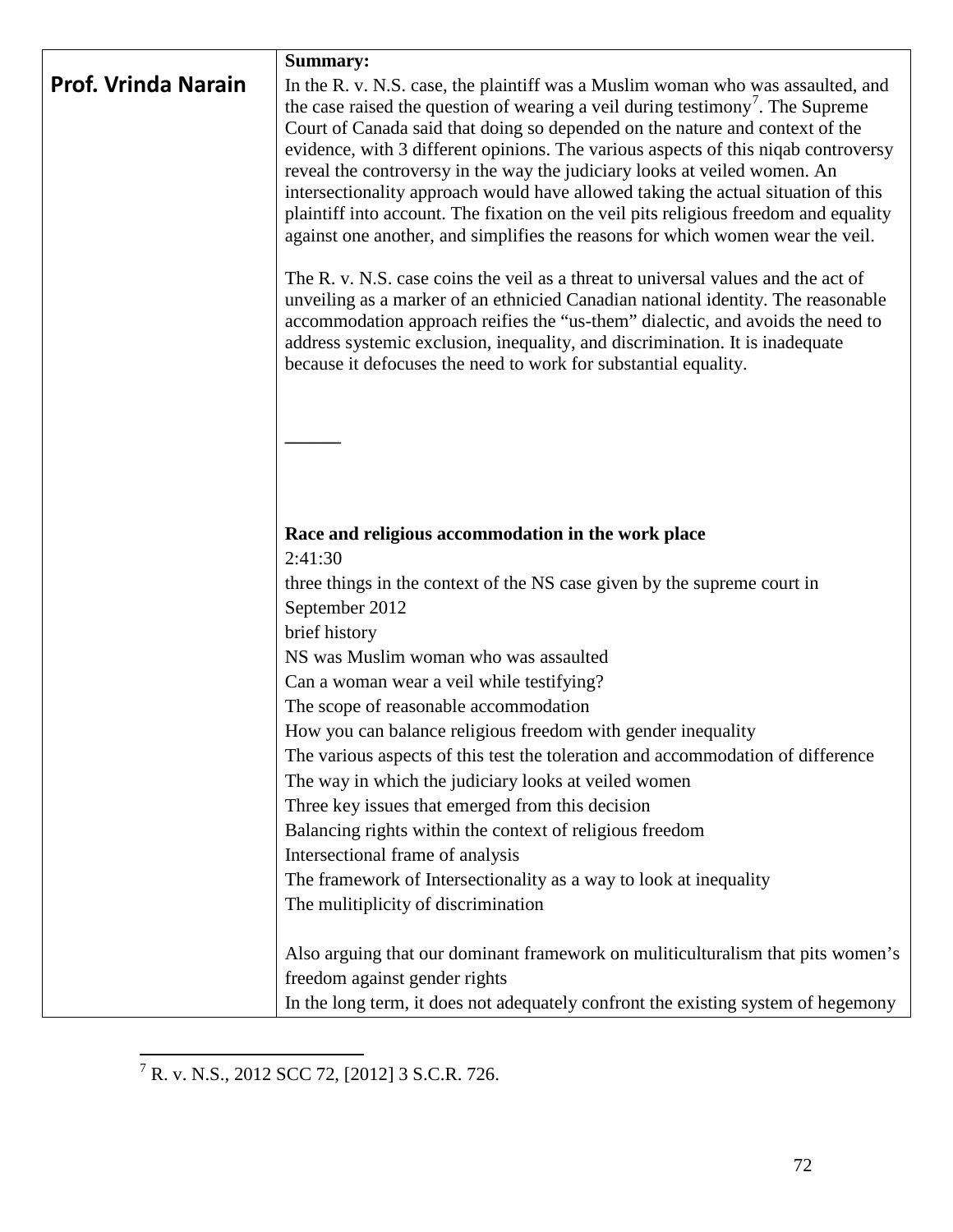| Fixation with the veil                                                               |
|--------------------------------------------------------------------------------------|
| Those who seek to ban the veil seek to portray themselves as modern and trying to    |
| save women from their outdated traditions                                            |
| Women wear the veil for different and complex reasons                                |
| Restrictions on veiling on the grounds of equality are unacceptable                  |
|                                                                                      |
| Pet peeve- multiculturalism                                                          |
| The language of the veil does raise questions, but the simplistic language of        |
| multiculturalism is bad                                                              |
| The veil has multiple complex meanings                                               |
| Restrictions on veiling justified on grounds of gender equality are unacceptable     |
| Interrogating multiculturalism                                                       |
| The veil does raise questions of agency and choice, but prevents critical reflection |
| when broad multiculralism is used                                                    |
| Justifies the monitoring of women in the name of equality                            |
| Must be considered in the context of post-9/11 islamophobia                          |
| They frame veiling as a threat to universal values and equality                      |
| The nationalizing of gender equality as part of a hegemonic national culture         |
| results in exclusionary and racialized understanding of the national community       |
| The idea that unveiling becomes a marker of national belonging                       |
| Demonstrated in supreme court separate opinion                                       |
|                                                                                      |
| Reasonable accommodation                                                             |
| The analytical framework of tolerance can strain the debate                          |
| Strengthens the notion of "us" and "them"                                            |
| Limits of toleration animate the debate rather than a real consideration of minority |
| and women's rights                                                                   |
| How it reinforces relationships of power                                             |
| The terms of the debate have not challenge be reinforced                             |
| Insufficient critical understanding                                                  |
| Who gets to decide and what the limits of tolerance are                              |
| Focus on respect rather than tolerance                                               |
| The analytical framework obfuscates what we consider the real issues of equality     |
| Instead of focusing on what we can or can't wear, what we need to be talking         |
| about is unemployment rates, dropout rates, access to housing, etc.                  |
| Language of accommodation                                                            |
| Must acknowledge the limitations of reasonable accommodation                         |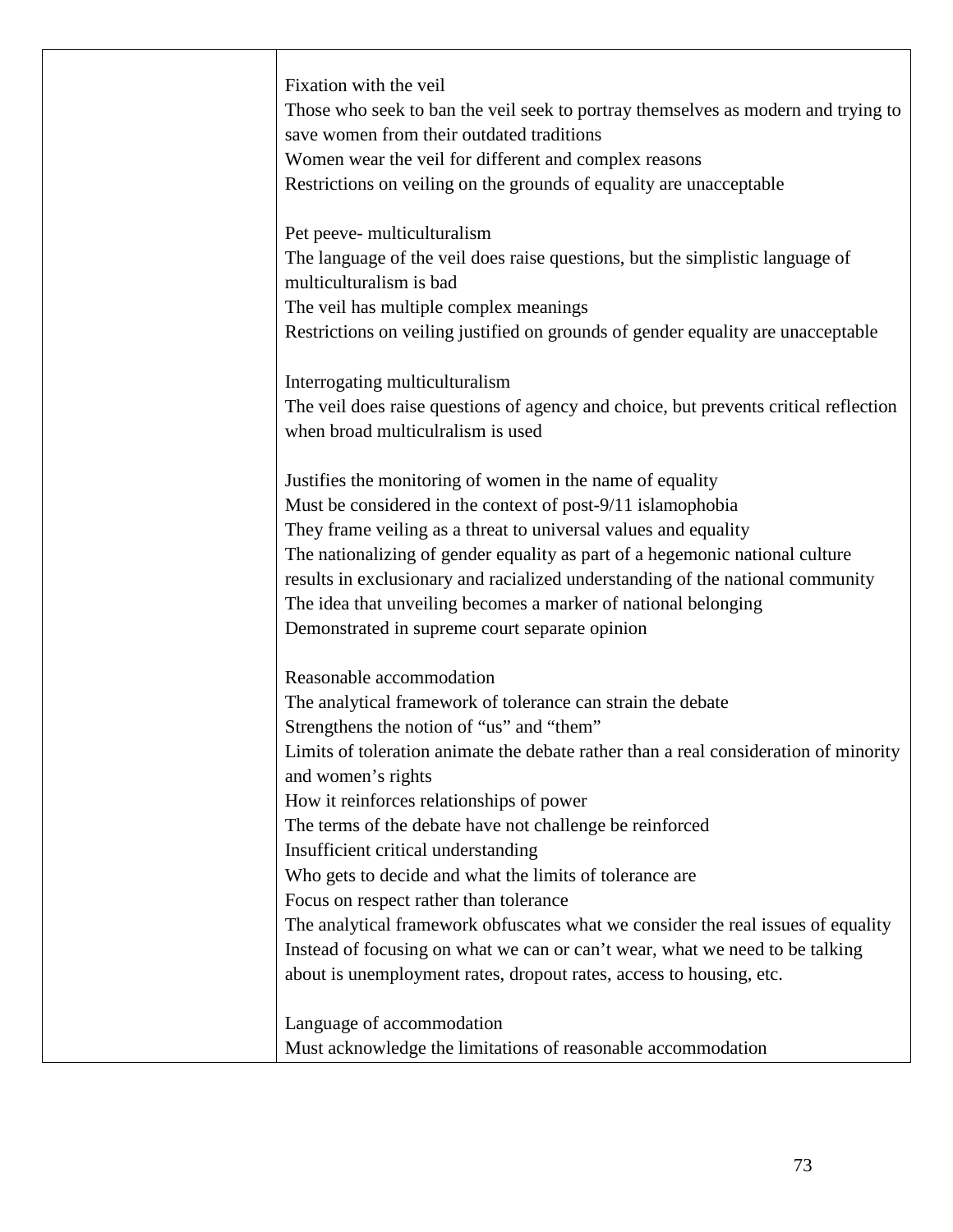| It does not enable those to challenge the existing, but instead provides an |
|-----------------------------------------------------------------------------|
| exception                                                                   |
| 2:53:52                                                                     |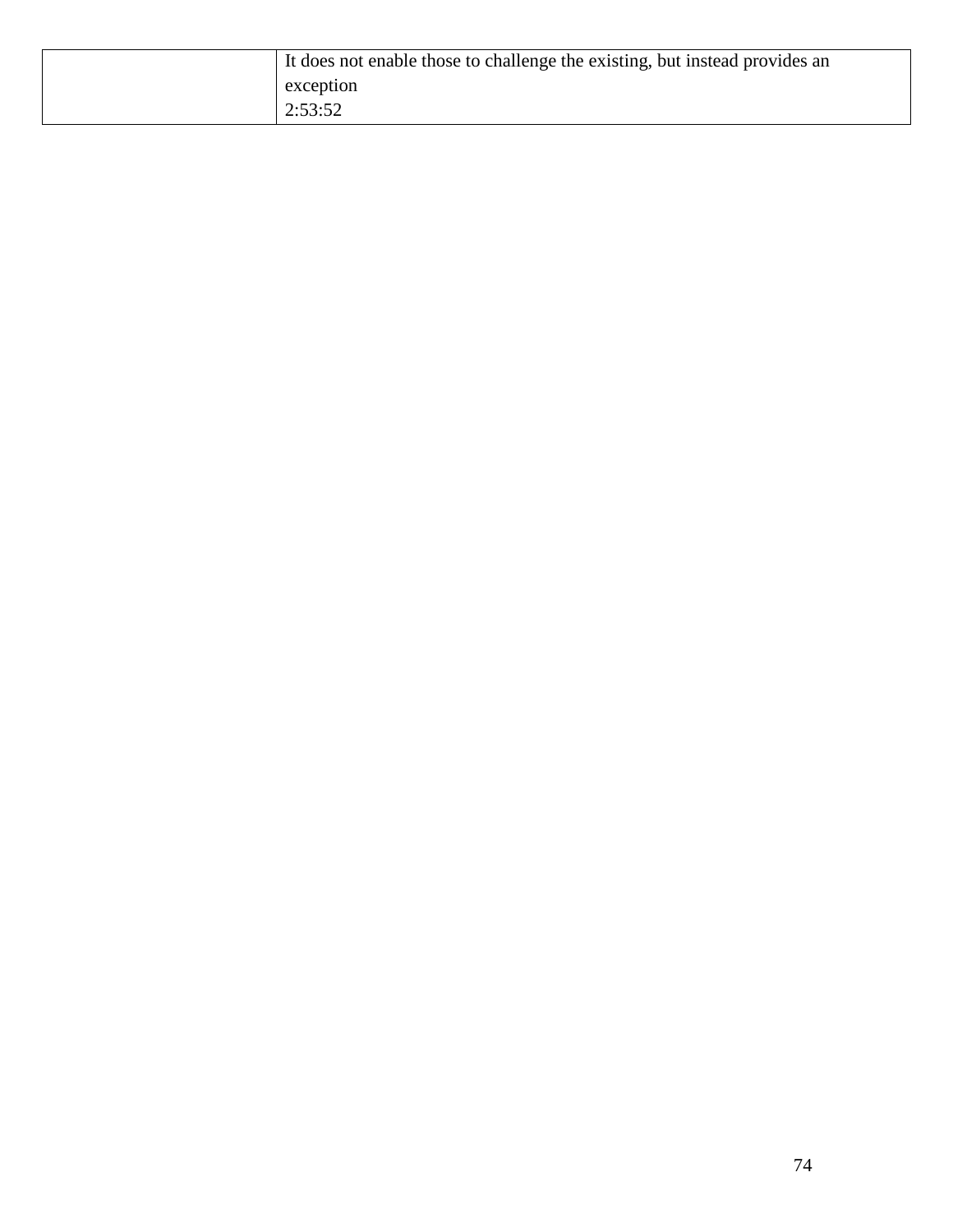|                          | Summary:                                                                                                                                                                                                                                                                                                                                                                                                                                                                                                                                                                                                                                                                                                                                                                                                                               |
|--------------------------|----------------------------------------------------------------------------------------------------------------------------------------------------------------------------------------------------------------------------------------------------------------------------------------------------------------------------------------------------------------------------------------------------------------------------------------------------------------------------------------------------------------------------------------------------------------------------------------------------------------------------------------------------------------------------------------------------------------------------------------------------------------------------------------------------------------------------------------|
| <b>Ms. Pearl Eliadis</b> | The politics of identity are converging towards the ethnicization of minorities,<br>focussing on harmonization, cohesion, inter-culturalism, and now laïcité. Inter-<br>culturalism was posed as an alternative to multiculturalism, whereby "the others<br>needs to look like us". It is based on an implicit predominance of the "Québécois"<br>cultural identity over others. Distrust and dislike of difference is rising, since the<br>2008 Bouchard-Taylor Commission on Accommodation Practices Related to<br>Cultural Differences. In 2011-2012, the proportion of complaints based on race<br>discrimination has increased in Quebec, while it has decreased in Ontario for the<br>same period.                                                                                                                               |
|                          | Successive governments have attempted to play the identity card: In 2009,<br>Opposition Leader Pauline Marois proposed a bill to assert some Quebec values.<br>In 2010, Bill 94 was presented by the Quebec Liberal Party regarding having a<br>visible face but was not passed. There has been an amendment of the Quebec<br>Charter or Rights and Liberties' preamble to assert the primacy of equality.                                                                                                                                                                                                                                                                                                                                                                                                                             |
|                          | The concept that one is incapable of being professional or should not appear in<br>public if one does not look Western is troubling. The main argument of feminists<br>is that those defending freedom of religion are naïve with regard to the serious<br>implications of political Islam. However, we should adopt a default position of<br>liberty unless there is clear proof that equality rights or the liberty of others are at<br>risk. The difference is cohesion. Women should not be obliged to wear a veil, and<br>they should not be forced not to do so. This is an equality issue and an<br>accommodation issue. Reasonable accommodation may have been used and<br>misused in the public discourse but it is a meaningful and critical tool for<br>equality-seeking groups and for the development of equality rights. |
|                          | Race and religious accommodation in the work place<br>2:55:00                                                                                                                                                                                                                                                                                                                                                                                                                                                                                                                                                                                                                                                                                                                                                                          |
|                          | I am going to be talking about – legislative trajectory in Quebec which has led to<br>a confluence of the politics of identity with the impact on racialized minorities in<br>Quebec.                                                                                                                                                                                                                                                                                                                                                                                                                                                                                                                                                                                                                                                  |
|                          | Quebec's approach to identity emphasizes terms like harmonization, integration,<br>social cohesion, laïcité. Neither laïcité nor social cohesion has any legal<br>foundation in Quebec, or Canada. These values should fail when they encounter<br>established constitutional rights. Long line of case law in this regard.                                                                                                                                                                                                                                                                                                                                                                                                                                                                                                            |
|                          | Quebec –values in this context – the concept of interculturalism. I think that the                                                                                                                                                                                                                                                                                                                                                                                                                                                                                                                                                                                                                                                                                                                                                     |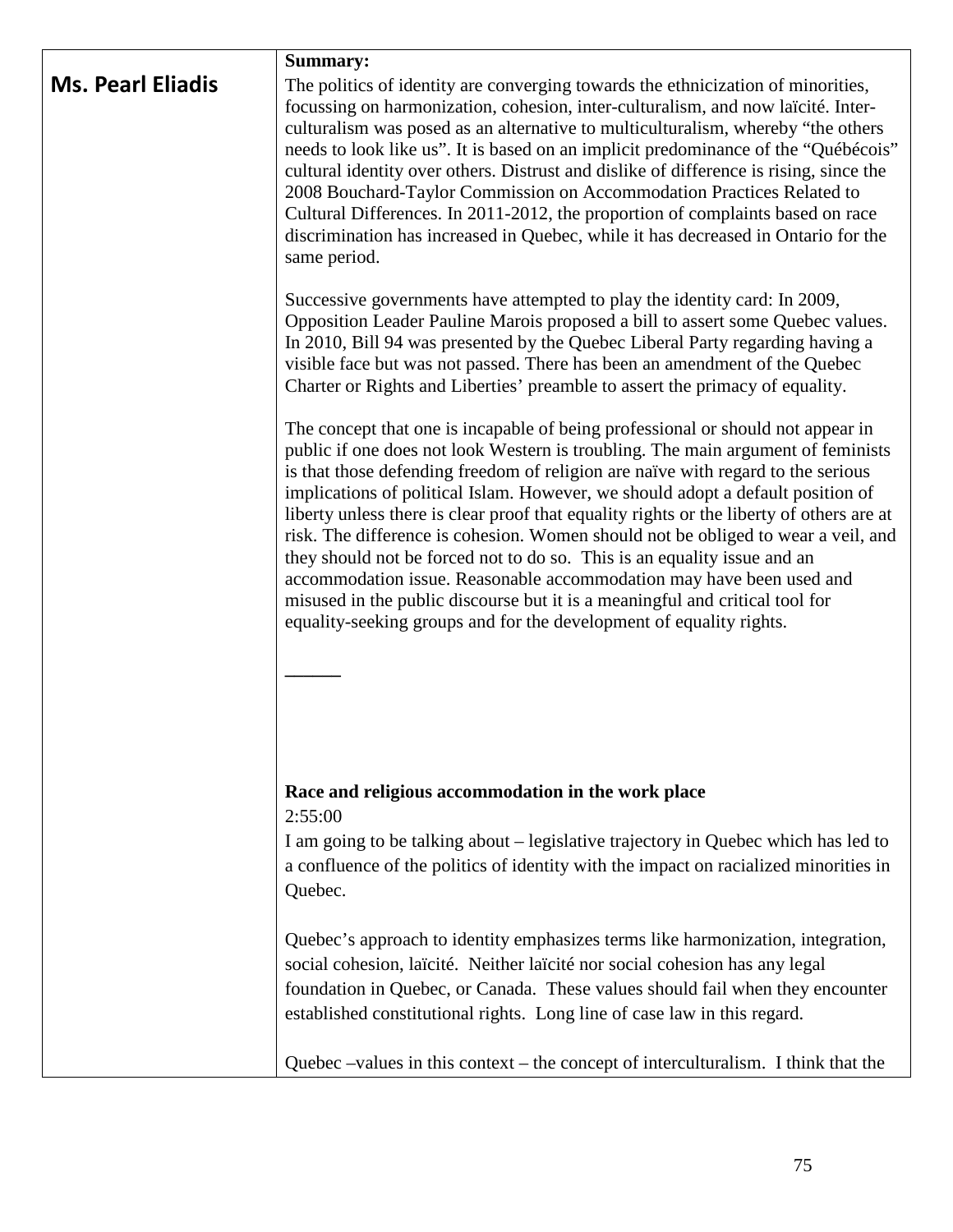| reason we've encountered the kind of concerns we have in Quebec is because of                              |
|------------------------------------------------------------------------------------------------------------|
| the intellectual precedence given to interculturalism as a phenomenon that has                             |
| attempted to replace multiculturalism.                                                                     |
|                                                                                                            |
| Multiculturalism doesn't assume that a particular "them" needs to look like us.                            |
| Interculturalism does.                                                                                     |
|                                                                                                            |
| I think this concept has done great disservice to Quebec. I believe it has done                            |
| great disservice to Quebec because it assume a de facto precedence of ethnic                               |
|                                                                                                            |
| identity that French Canadians have which gives them the ability to trump cultural                         |
| values, physical appearance and ways of being of other cultures and other                                  |
| organizations.                                                                                             |
|                                                                                                            |
| From a political perspective – multiculturalism is viewed as taboo – as a dirty                            |
| word.                                                                                                      |
|                                                                                                            |
| M. Bouchard (co-chair of the 2008 Consultative Commission on Accommodation                                 |
| Practices Related to Culture Differences) has spoken publicly about de facto                               |
| precedencethat must be translated into juridical precedence. This has led to the                           |
| trajectory of the legislative instruments that I am going to mention briefly.                              |
|                                                                                                            |
| Before I do that I wish to note that since the publication of the Bouchard report                          |
| [the Bouchard-Taylor Report on Cultural and Religious Accommodation:                                       |
| Multiculturalism by Any Other Name?] – there has been rising dislike and distrust                          |
| of difference -publicly expressed – particularly in Quebec. I note that:                                   |
| Human rights complaints on race, color, nationality, ethnic origin                                         |
| significantly increased in the aftermath of Bouchard Taylor Report. In the                                 |
| period 2006-2007, the Quebec Human Rights Commission reported that                                         |
| complaints on these grounds accounted for 22% of all complaints. In                                        |
|                                                                                                            |
| 2011-2012 (after the publication of the Bouchard report, this number                                       |
| climbed to 36%.                                                                                            |
| By comparison, similar types of complaints dropped in Ontario from 35%                                     |
| in 2006-2007 to 30% in 2011-2012. Ontario's level of diversity is twice                                    |
| as high as Quebec's.                                                                                       |
| There has been a spate of incidents of racial profiling in Quebec that has<br>$\qquad \qquad \blacksquare$ |
| consistently raised concern about the normalization of intolerance.                                        |
| The supposed neutrality of Quebec's secularism – has meant that public                                     |
| displays of non-Christian religion are far more likely to be suppressed,                                   |
| while aspects and symbols of its Catholic tradition are preserved,                                         |
| including the cross - which for now still hangs in the Quebec National                                     |
| Assembly; and the ongoing recital of Christian prayers in municipal                                        |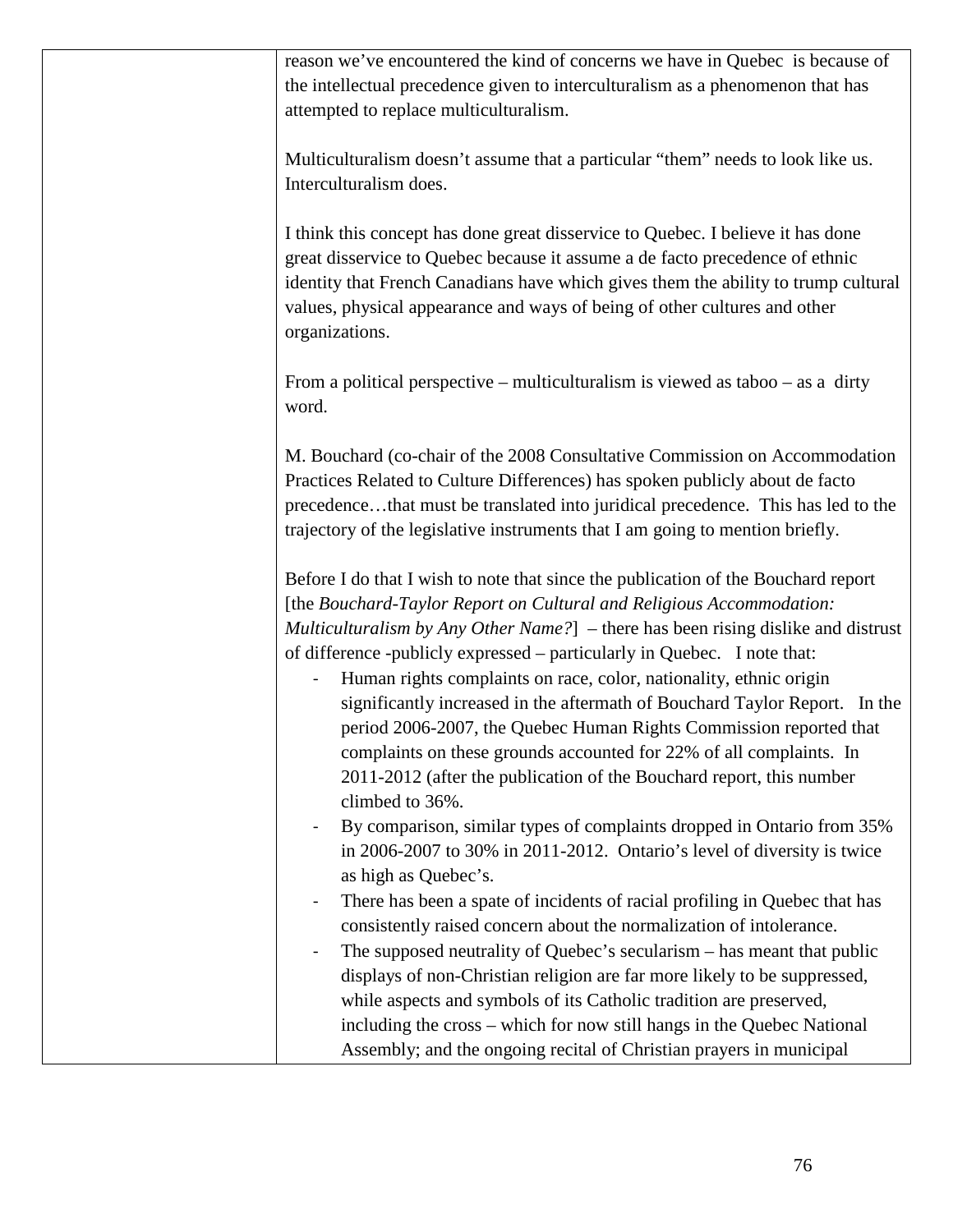| meetings.<br>There have been increased demonstrations of religious intolerance,<br>including attacks on Muslim women. This view of secularism -<br>republicanism – has meant that it has become more acceptable in the<br>public sphere to attack Muslim women, veiled women.                                                                                                                                                                                                                                                                                                                                                                                                                                                                                                                                                              |
|--------------------------------------------------------------------------------------------------------------------------------------------------------------------------------------------------------------------------------------------------------------------------------------------------------------------------------------------------------------------------------------------------------------------------------------------------------------------------------------------------------------------------------------------------------------------------------------------------------------------------------------------------------------------------------------------------------------------------------------------------------------------------------------------------------------------------------------------|
| Not all of this can be laid at the feet of the Parti Quebecois (PQ) government. The<br>interest in irrendentism and ethnic nationalism began with the liberals. I will start<br>in November 2009 with Bill 391 initially tabled by Pauline Marois - "An Act to<br>Assert the Fundamental Values of the Quebec Nation" This represented a<br>boldfaced attempt to occupy the nationalistic territory that had been abandoned by<br>a nationalistic party (Action démocratique du Québec -ADQ), a populist party that<br>had been in the process of imploding, but which had previously made gains on the<br>back of ethnic nationalism.                                                                                                                                                                                                     |
| Shortly after – the liberals attempted to gain back some of the groundby<br>amending the preamble of the Quebec Charter to institute equality as an important<br>Quebec value as it relates to men and women<br>In 2010 – Bill 94 (An Act to enact guidelines governing accommodation requests<br>within the administration in certain institutions) was proposed with an eye to<br>creating legal requirements for reasonable accommodation. Had it been passed -<br>it would have placed Quebec on the lower end of accommodation requests across                                                                                                                                                                                                                                                                                        |
| Canada<br>The wish to create a hierarchy of rights and values and to amend the Quebec<br>Charter of Human Rights and Freedoms - using those values (interculturalism,<br>etc) is a dangerous trajectory. It's dangerous because the Quebec Charter is<br>supposed to be quasi-constitutional. It's very troubling to see the government do<br>a finesse around that quasi-constitutionality by amending the legislation that is<br>supposed to be quasi-constitutional, so that legislation now impinges on<br>rights/freedoms (instead of protecting them) is now quasi-constitutional.<br>I would suggest also that this goes against the broad liberal purpose of<br>interpretation that the courts have repeatedly endorsed over the years which is<br>supposed to underpin the way in which human rights legislation is supported. By |
| placing religious neutrality as a state -sponsored value and using it to trump<br>individual religious rights, Quebec is demonstrating a weak understanding of what<br>religious freedoms mean.<br>The State is supposed to be neutral as regards its citizens. That doesn't mean that<br>citizens are supposed to be neutral as regards their own expression of religious<br>freedom. And what the government has done is to take the fundamental concepts<br>of religious freedom and simply turned them around.<br>There is no particular reason why in order to be neutral anybody has to look like<br>me. I find it deeply troubling that this concept of what constitutes neutral is very                                                                                                                                            |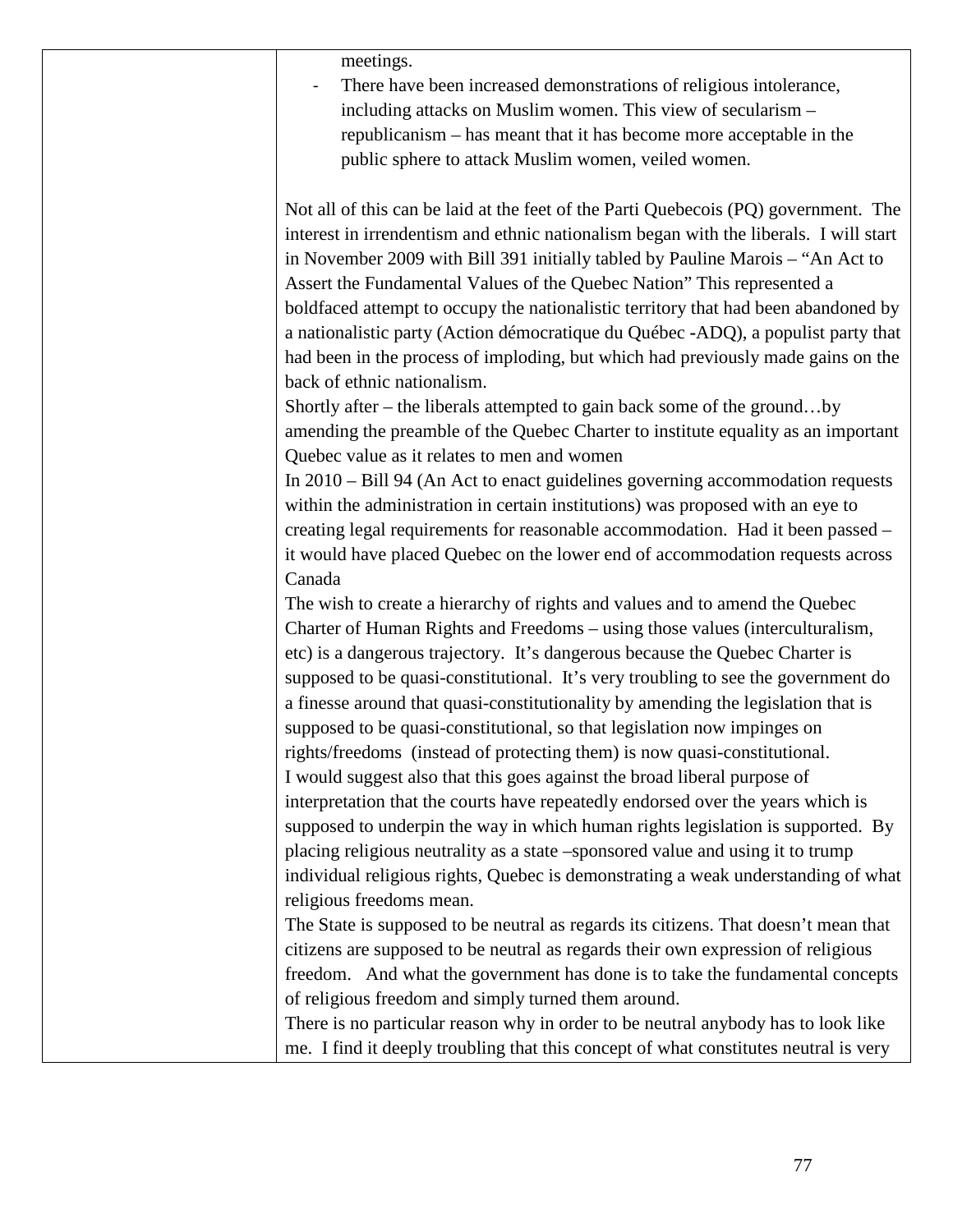much lined up with particularly western, white, colonial influenced approach to the way in which we dress, the way in which we appear to others, and the way in which we behave. And the concept that one is less professional, less capable of delivering a public service because of those factors suggests a problem with the looker rather than the person concerned.

I also want to say that I have no problem with secularism. I also want to say that secularism is not a value. It's a state attribute. It is one that is implicit within our unwritten constitutional laws of Canada and in Quebec. And there are many respects in which secularism is very important. We do not want to have religious leaders running our policies and our public government. We don't want to have in schools creationism taught in biology classes as a legitimate form of evolution. These are all things that we don't want to have. But that's not what this Bill is about. Bill 14 which was attempted to be passed last year and which thankfully appears to have failed, similarly tried to establish some of these criteria with more of a focus on language. Again the PQ failed in that regard, and has now come back with this Charter of Values that is before us today.

Feminist advocates who support the Charter say that I and others like me are naïve because we don't understand the political reality of Islam and the negative impacts on women. With great respect, I've worked in a number of Islamic countries including most recently Sudan. As hard I will fight for the right of women not to have to veil, should they not so want to in these countries, I will fight for women who want to veil here. Because the difference is not the piece of cloth on their heads; the difference is the coercion. And when Quebec women say that they have fought for the right not to be influenced by the Roman Catholic tendencies of their forefathers and foremothers; and that they have depoliticized and "de-religionized" the cross, so that now, it is not a mere cultural symbol, the obvious question that one wants to ask is why aren't Muslim women allowed to do the same thing here. Why are people who are engaged in wearing religious symbols not permitted to choose the symbolism or the essentialism of their particular mode of dress, according to themselves and not have to be stigmatized for it.

And how is the prohibition on face covering going to work when you seek services. I want to point out the one of the public institutions that's covered by the Charter of Values is the public transit corporation (Société de transport de Montréal). You are going to have your face uncovered when you go for service there. I want to tell you that in Montreal in February that 30% of people who seek services will do so when they get on the bus with their faces covered. And how is that going to work when people go into hospitals? How is going to work when people go into day-cares, and so on, when they're asked why they're wearing what they're wearing on their heads? Or not only on their heads of course, now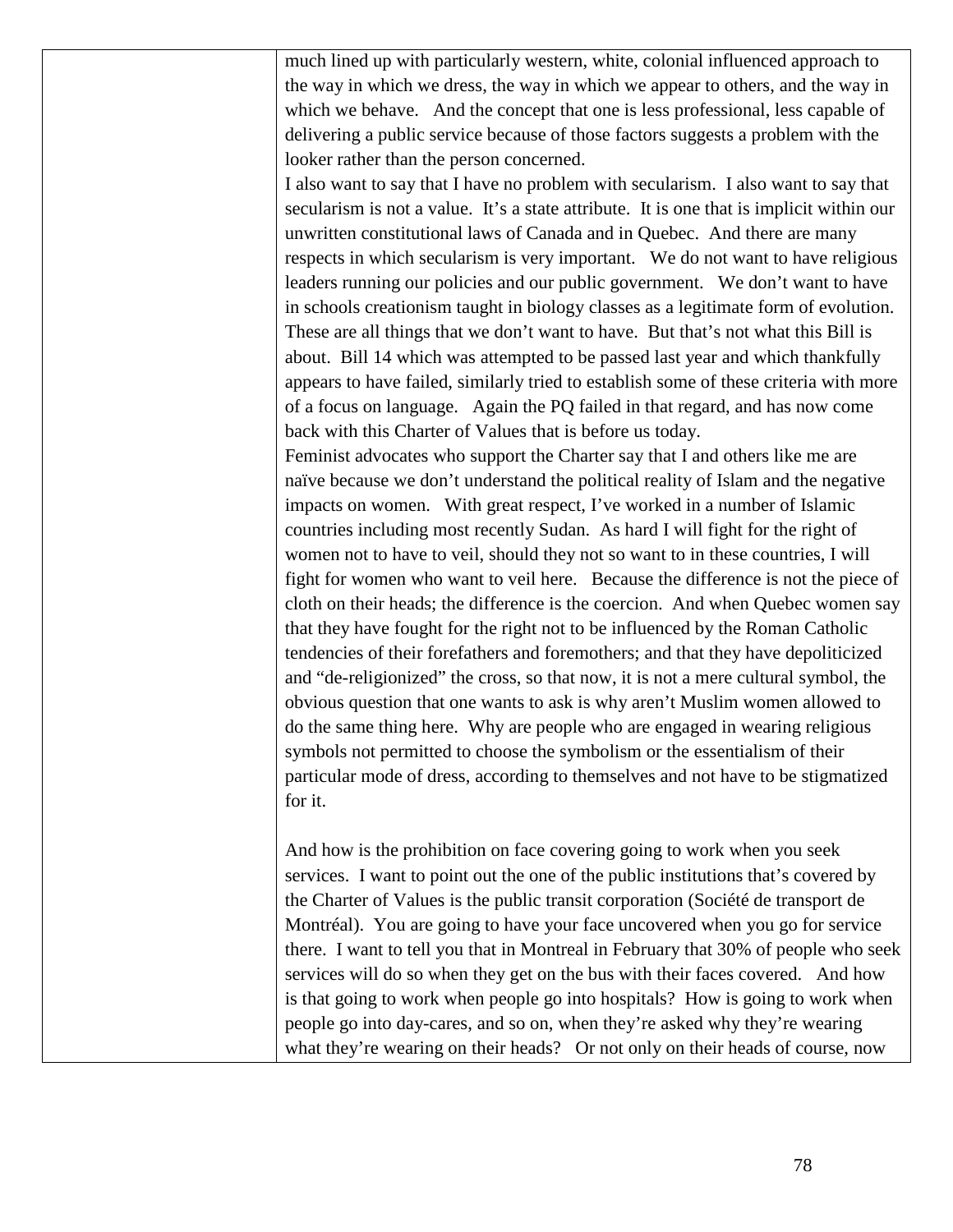that the Bill has extended to religious adornments which could include tattoos, beards, and so on. And are people going to be asked why it is they are wearing those things? And how is the check form going to work when surveying why one is entering the workplace wearing something on the head, or around the neck, or around their wrist. And how is it going to work when someone who is wearing a turban, which technically is not a religious symbol in itself, rather it's the hair; how is it going to work when they take off their turban and go to work with hair down to their waist? Because it's the long hair, of course, that's the religious symbol. But it's the turban that's forbidden. These absurdities signal a lack of understanding of the concept that we live in a liberal society where people should be able to behave in the way in which they want to behave, unless there is a compelling reason otherwise. I would submit to you there is no compelling reason; and the failure to address this issue fiercely from the outset, is going to have a significant effect on minorities in this province. I don't believe that's consistent with Quebec's otherwise great traditions.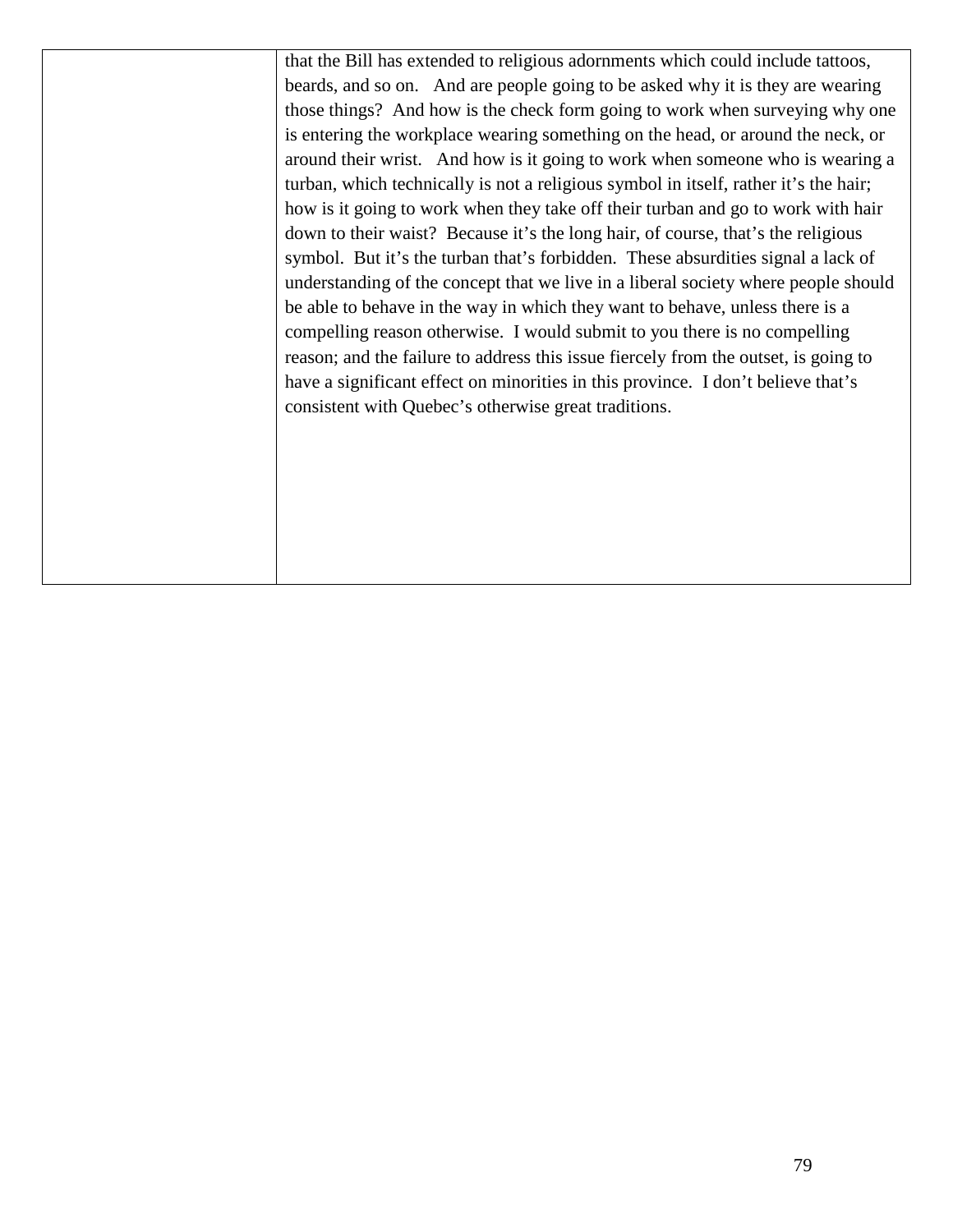| Mr. Julius Grey | Summary:<br>In 1997, in the case of Action-Travail Femme, the Courts have established that<br>there is no need to prove discriminatory intent <sup>8</sup> . Only the result is important. In<br>Amselem, the Supreme Court said that there is no need for religious expert <sup>9</sup> . The<br>important is conscience. Why do we consider that equality must always prevail on<br>freedom of religion?<br>Bill 60, the Quebec Charter of Values, should never be passed, because it is<br>immoral. If adopted, it should be challenged before every court of the country and<br>before international forums if necessary. I hope to be part of those who would do<br>so and I have confidence that it will be declared unconstitutional. And if passed<br>and upheld by the courts, although it pains me to say this as a lawyer, it should be<br>disobeyed. |
|-----------------|------------------------------------------------------------------------------------------------------------------------------------------------------------------------------------------------------------------------------------------------------------------------------------------------------------------------------------------------------------------------------------------------------------------------------------------------------------------------------------------------------------------------------------------------------------------------------------------------------------------------------------------------------------------------------------------------------------------------------------------------------------------------------------------------------------------------------------------------------------------|
|                 | Race and religious accommodation in the work place<br>3:11:22<br>it doesn't take intention, it takes result in terms of discrimination<br>$\bullet$<br>it doesn't matter that there are many people of Muslim origin that do not<br>$\bullet$<br>need a scarf, etc. but what matters is that statistically, this charter will have<br>an effect on minorities, other than some of those that will not be affected<br>in religion, it has to do with your conscious; it's not as simple as people<br>would like to think<br>in handicapped people, they can't just grow a hand; in religion, you can't                                                                                                                                                                                                                                                            |
|                 | just grow a separate conscious in order to be able to take off the veil,<br>turban, etc.<br>Why is gender equality ahead of racial equality?<br>Why is one more important than the other?<br>In Quebec, there is more discrimination in the private sector than in the<br>public sector.<br>However, this charter could easily bring it into the public sector and into<br>so many more aspects of life.                                                                                                                                                                                                                                                                                                                                                                                                                                                         |

<span id="page-79-0"></span><sup>8&</sup>lt;br>8 Canadian National Railway Co. v. Canada (Human Rights Comm.) and Action travail des femmes (1987), 8 C.H.R.R. D/4210 (S.C.C.).

<span id="page-79-1"></span><sup>&</sup>lt;sup>9</sup> Syndicat Northcrest v. Amselem [2004] 2 S.C.R. 551.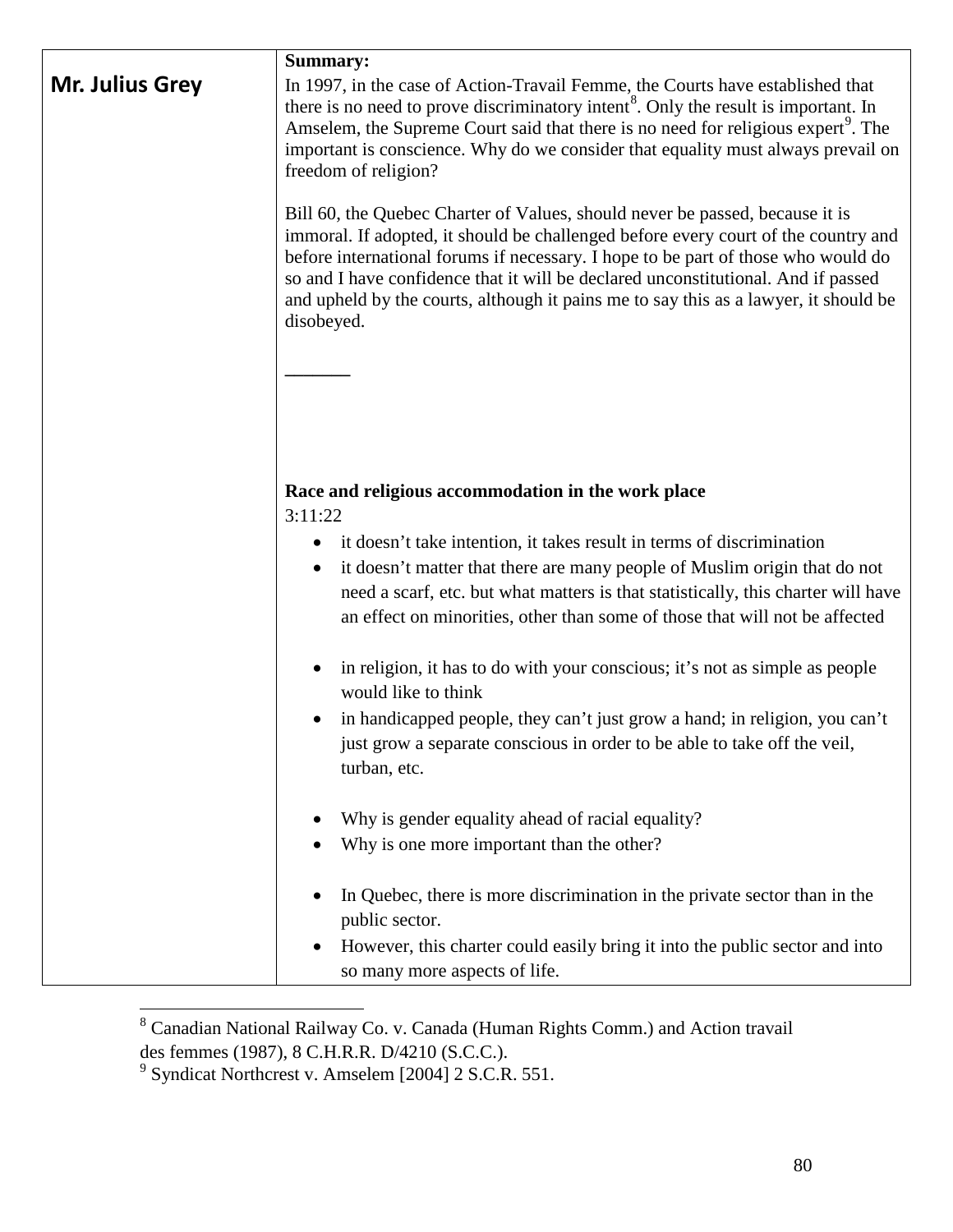| An implication of the public sector in what was before primarily a private<br>sector problem<br>Completely unacceptable                                                                                                                                                                                                                                                                                                                                                                                                                                                |
|------------------------------------------------------------------------------------------------------------------------------------------------------------------------------------------------------------------------------------------------------------------------------------------------------------------------------------------------------------------------------------------------------------------------------------------------------------------------------------------------------------------------------------------------------------------------|
| Under the pretense of integration, this charter will exclude.                                                                                                                                                                                                                                                                                                                                                                                                                                                                                                          |
| [reads passage in French]                                                                                                                                                                                                                                                                                                                                                                                                                                                                                                                                              |
| He is not a multiculturalist, he is an interculturalist.<br>If we want to integrate them, we want to integrate them as they are. We do<br>not want to make them become a copy of us.<br>Have them accept our tradition culture but we must accept theirs, too.<br>To integrate, you do not have to change.<br>About this immoral charter: it should not be passed. Hopefully Quebec<br>will come to their senses and never passes it.<br>If it is passed, it should be challenged at every level of court<br>If adopted and upheld, this charter should not be obeyed. |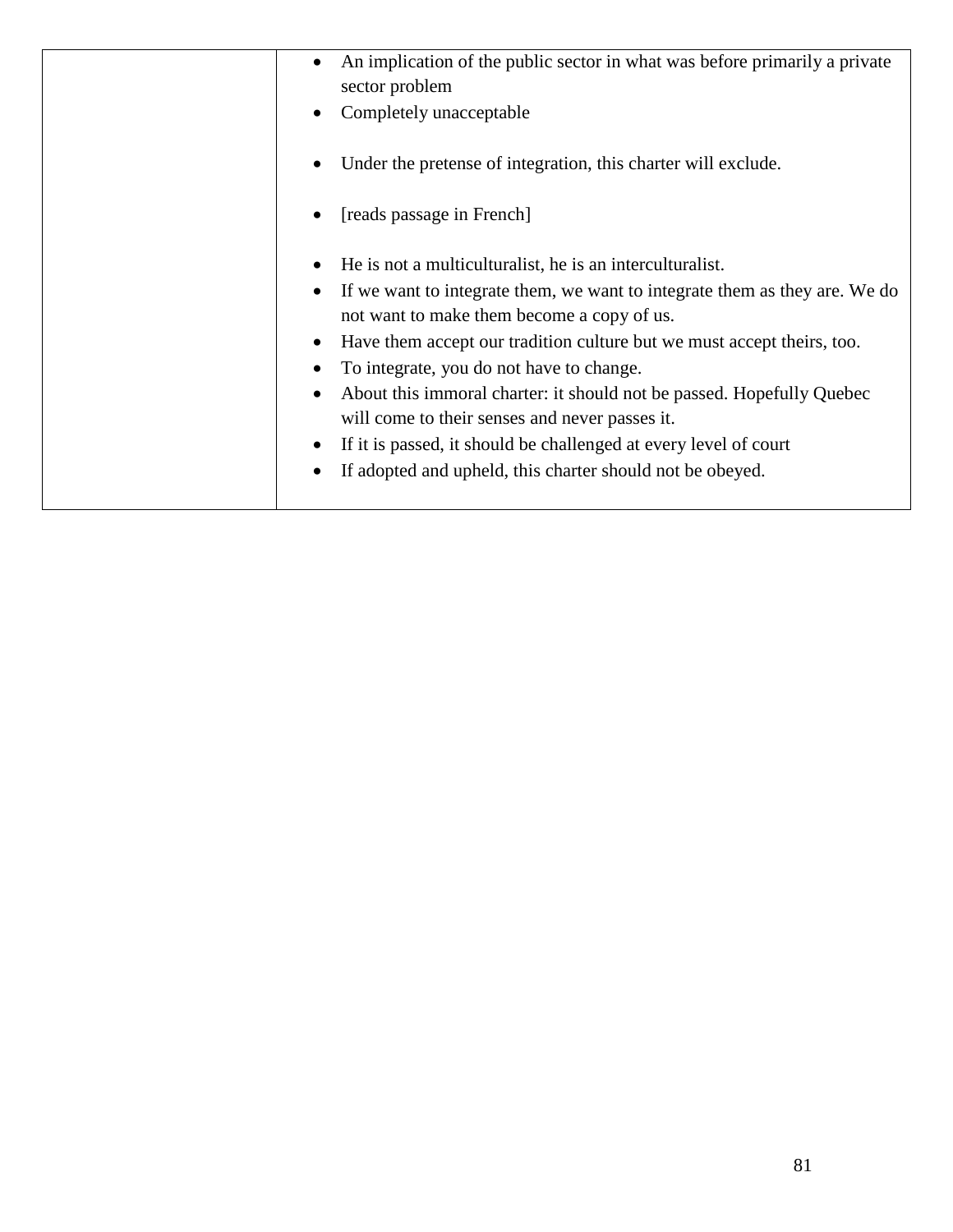| Mr. Mohamed Jama | <b>Summary:</b><br>Framing the debate in cultural and religious terms avoids its racist component.<br>The debate around reasonable accommodation is not limited to Quebec, but<br>occurs everywhere and must be put in the context of the rise of the extreme right,<br>the global financial crisis, and the post 9/11. A 2013 poll measured the rise of<br>islamophobia in 68% in Quebec, and has observed an increase in the rest of<br>Canada. The current human rights framework is not working for Somali<br>Canadians, who are not employed because of their race and religion, and not<br>allowed to practice their religion on the workplace. |
|------------------|-------------------------------------------------------------------------------------------------------------------------------------------------------------------------------------------------------------------------------------------------------------------------------------------------------------------------------------------------------------------------------------------------------------------------------------------------------------------------------------------------------------------------------------------------------------------------------------------------------------------------------------------------------|
|                  | Race and religious accommodation in the work place                                                                                                                                                                                                                                                                                                                                                                                                                                                                                                                                                                                                    |
|                  | 3:29:00                                                                                                                                                                                                                                                                                                                                                                                                                                                                                                                                                                                                                                               |
|                  | What's race got to do with religious accommodation?<br>$\bullet$                                                                                                                                                                                                                                                                                                                                                                                                                                                                                                                                                                                      |
|                  | Arrin madaxa la qabto, majo qabsi ma leh. (A problem cannot be seized<br>only by its head, one cannot seize it by its tail.)                                                                                                                                                                                                                                                                                                                                                                                                                                                                                                                          |
|                  | There is not just a hint of racism in policies to secularize already deeply<br>secular societies—racism is quite often a driving force.                                                                                                                                                                                                                                                                                                                                                                                                                                                                                                               |
|                  | In recent years, in polarizing debates on immigration and religious<br>accommodation issues in Western Europe, blackness has been strategically<br>deployed to illicit fear of the Other, whether it be a sheep being kicked,<br>black hands, black minaret, black niqab, or black/brown veiled face<br>New Poll on Islamophobia in Canada                                                                                                                                                                                                                                                                                                            |
|                  | Angus Reid Public Opinion Poll (2013):                                                                                                                                                                                                                                                                                                                                                                                                                                                                                                                                                                                                                |
|                  | In 2009, 68% of Quebecers held an unfavorable view of Islam and now<br>69% of Quebecers hold an unfavorable view of Islam.                                                                                                                                                                                                                                                                                                                                                                                                                                                                                                                            |
|                  | In 2009, in the rest of Canada, 46% held an unfavorable view on Islam and<br>that has risen to 54% in 2013.                                                                                                                                                                                                                                                                                                                                                                                                                                                                                                                                           |
|                  | Anti-Muslim sentiment has held steady in Quebec, while rising in the rest<br>of Canada.                                                                                                                                                                                                                                                                                                                                                                                                                                                                                                                                                               |
|                  | Due to biased media stories that questioned genuineness of Somali asylum<br>seekers and violent nature of Somali culture, the Canadian government<br>acted on those concerns by targeting Somalis (and Afghans) who were                                                                                                                                                                                                                                                                                                                                                                                                                              |
|                  | arriving in Canada without national identity documents even though there<br>were no functioning governments in either countries to provide them.<br>Somalis and Afghans, instead of being given Permanent Residency, were                                                                                                                                                                                                                                                                                                                                                                                                                             |
|                  | give Undocumented Convention Refugee in Canada status and had to wait<br>a period of 5 years to demonstrate good behavior because they came from                                                                                                                                                                                                                                                                                                                                                                                                                                                                                                      |
|                  | failed states that did not issue identity documents                                                                                                                                                                                                                                                                                                                                                                                                                                                                                                                                                                                                   |
|                  | This meant Somalis and Afghans could not be re-united with children and                                                                                                                                                                                                                                                                                                                                                                                                                                                                                                                                                                               |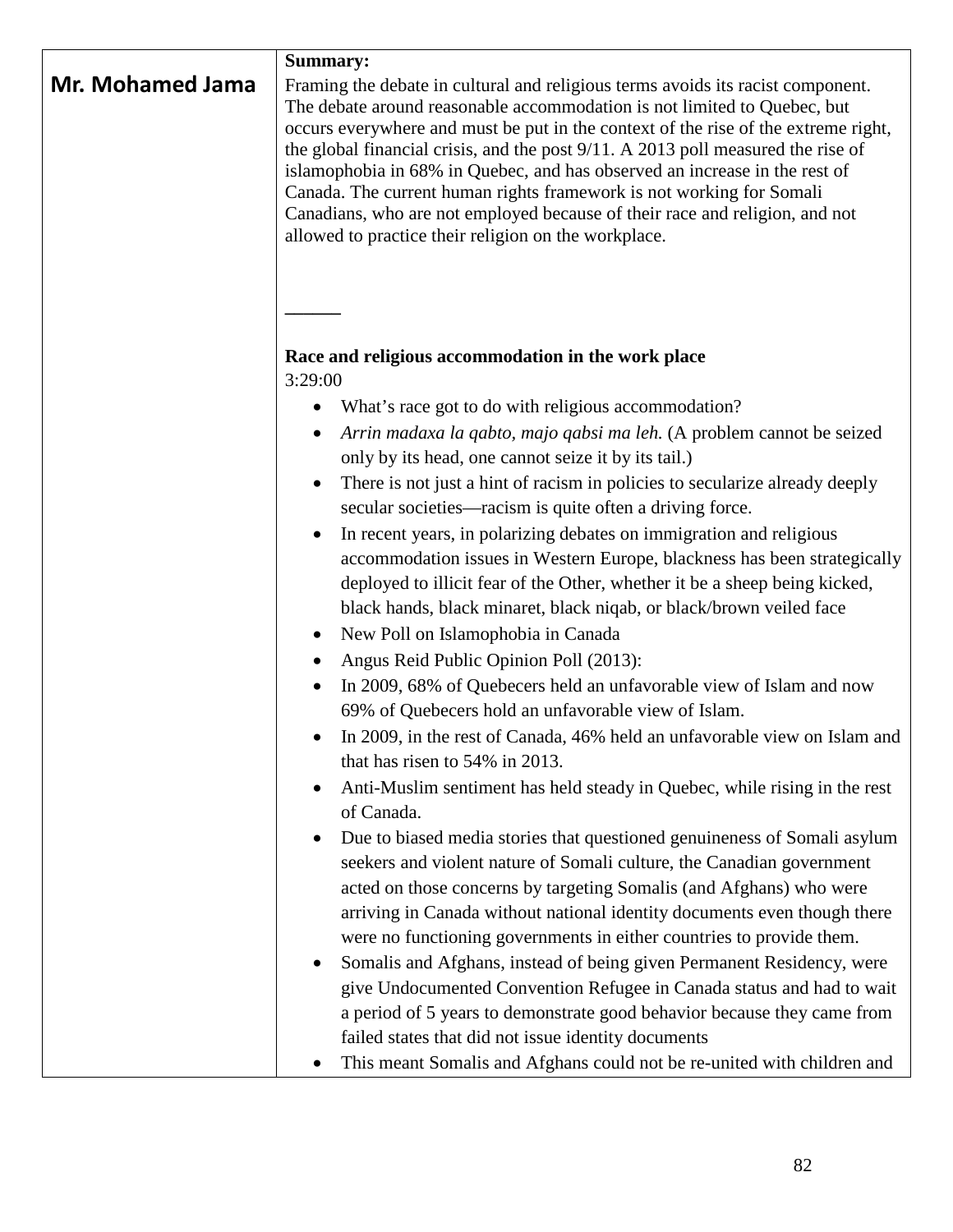| family members, get work permits for employment, get a ban loan, access<br>post-secondary education and certain training programs, or travel outside<br>of Canada                                                                                                                                                                                                      |
|------------------------------------------------------------------------------------------------------------------------------------------------------------------------------------------------------------------------------------------------------------------------------------------------------------------------------------------------------------------------|
| According to the House of Commons Standing Committee on Citizenship<br>and Immigration, in 1996, of those Bill C-86 prevented from becoming<br>Permanent Residents, 90% were Somalis, among whom 40% were women<br>and 40% were children                                                                                                                               |
| Some Somalis who were professionals and who also had their identity<br>$\bullet$<br>papers and diplomas (many obtained by training abroad in Italy and<br>Former Eastern Bloc countries) were denied equivalent recognition of<br>their credentials in Canada                                                                                                          |
| Somalis, particularly women-headed households reside in City 3<br>neighborhoods and this can be linked to being excluded systematically<br>from access to higher paying professions through "race-blind hiring"<br>practices that don't account for systemic discrimination against applicants<br>and workers with Muslim-sounding names, Muslim dress and appearance. |
| The recent history of Islamophobia and debate about reasonable<br>accommodation, especially in Europe, tells us that the politics of Muslim<br>marginalization is informed by 'race thinking' and is operationalized along<br>'color lines'.                                                                                                                           |
| Conclusion:                                                                                                                                                                                                                                                                                                                                                            |
| Current human rights infrastructure isn't working for Somali-Canadians,<br>and most of us have given up more or less on it                                                                                                                                                                                                                                             |
| There have been individual victories here and there, but nothing really<br>substantive and impactful                                                                                                                                                                                                                                                                   |
| Challenge of changing employer attitudes through use of tougher<br>legislative tools and enforcement and education                                                                                                                                                                                                                                                     |
| This is a marginalized, isolated community—hence importance of allies<br>and solidarity                                                                                                                                                                                                                                                                                |
| The status quo is unsustainable for the Somali and Muslim communities,<br>and for society                                                                                                                                                                                                                                                                              |
| Waste of Somali women's and men's talents has had wide-ranging and<br>durable impact on the community                                                                                                                                                                                                                                                                  |
| Think of the lost possibilities, the costs, hidden and visible, of                                                                                                                                                                                                                                                                                                     |
| permanently excluding and isolating sizeable sections of our population                                                                                                                                                                                                                                                                                                |
| In the end, its untenable for democracy and our shared sense of humanity                                                                                                                                                                                                                                                                                               |
| Enhancing workplace religious accommodation and inclusion ISN'T                                                                                                                                                                                                                                                                                                        |
| antithetical to Canada's productivity and global competitiveness                                                                                                                                                                                                                                                                                                       |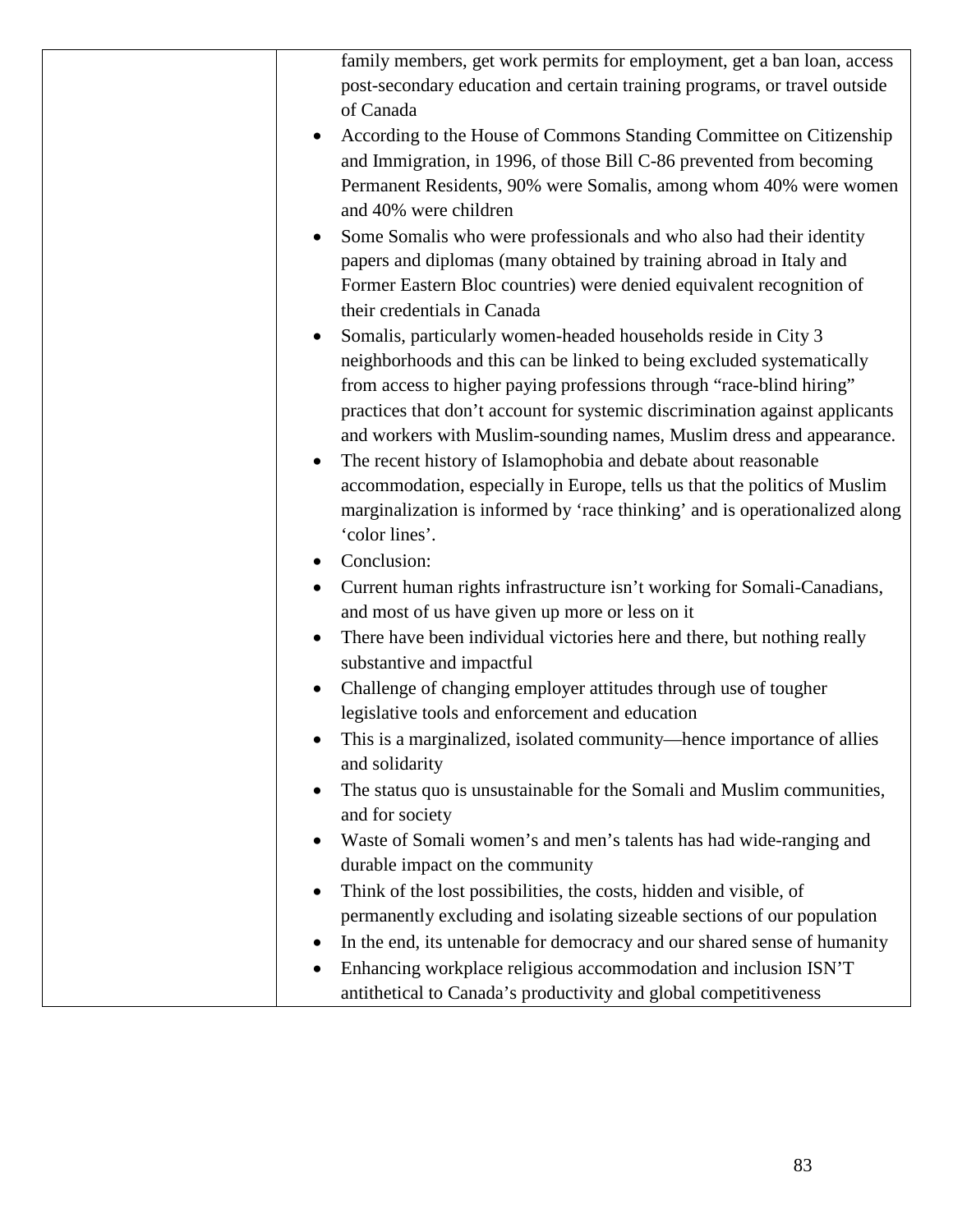|                       | 1:13:10                                                                                             |
|-----------------------|-----------------------------------------------------------------------------------------------------|
| <b>Prof. Paul Eid</b> | In 2009, conducted an audit study in order to measure discrimination in the labor                   |
|                       | market in Montreal.                                                                                 |
|                       | These inequalities are explained in large part by discrimination                                    |
|                       | Context: trying to raise human capital of migrants                                                  |
|                       | Often not trained enough doesn't know the language, etc.<br>$\bullet$                               |
|                       | Trying to train them, teach the language, therefore raise their human                               |
|                       | capital                                                                                             |
|                       | However, even when many migrants would do this to be on equal level                                 |
|                       | with a native worker, they are still at a disadvantage in the labor                                 |
|                       | market because of the race factor                                                                   |
|                       | Indicators show that immigrants have difficulties integrating into the labor<br>market              |
|                       | Quebec- greatest gap between natives and immigrants in employment rate                              |
|                       | Even when qualifications are equal, racialized immigrant is still at a much<br>greater disadvantage |
|                       | Unemployment rate for visible minorities is almost always at least twice as                         |
|                       | much as for non-visible minorities                                                                  |
|                       | This is not only an immigrant problem, but also for natives of the country                          |
|                       | The discrepancy remains between the visible minority and non-visible                                |
|                       | minority out of those who are born in Canada                                                        |
|                       | Even for the highest degrees, this still pertains in regards to visible vs.                         |
|                       | non-visible minorities                                                                              |
|                       | European immigrant vs. racialized immigrant—huge discrepancy                                        |
|                       | \$20,000 difference in comparing two groups that both have university                               |
|                       | degrees who are both born in Quebec                                                                 |
|                       | Salary is almost the same for racialized natives and racialized immigrants                          |
|                       | Almost no progress in terms of income, even throughout generations                                  |
|                       | These numbers and figures are pointing towards some sort of                                         |
|                       | discrimination, operates a study to show the variables that are causing this                        |
|                       | (Gives many facts and figures in PowerPoint on video, however, we have not                          |
|                       | received this PowerPoint. Basically repeats his point over and over.)                               |
|                       | Discrimination rate is high in almost every sector that they sampled in                             |
|                       | their data                                                                                          |
|                       | Call back rates for minorities were slim                                                            |
|                       | Up to 81% more chance for callback rate for non-visible minorities for                              |
|                       | some sectors they tested                                                                            |
|                       | Private and public sectors, NGOs, tested these to see if there was a                                |
|                       | difference                                                                                          |
|                       | Seems to be less discrimination in terms of public sector jobs                                      |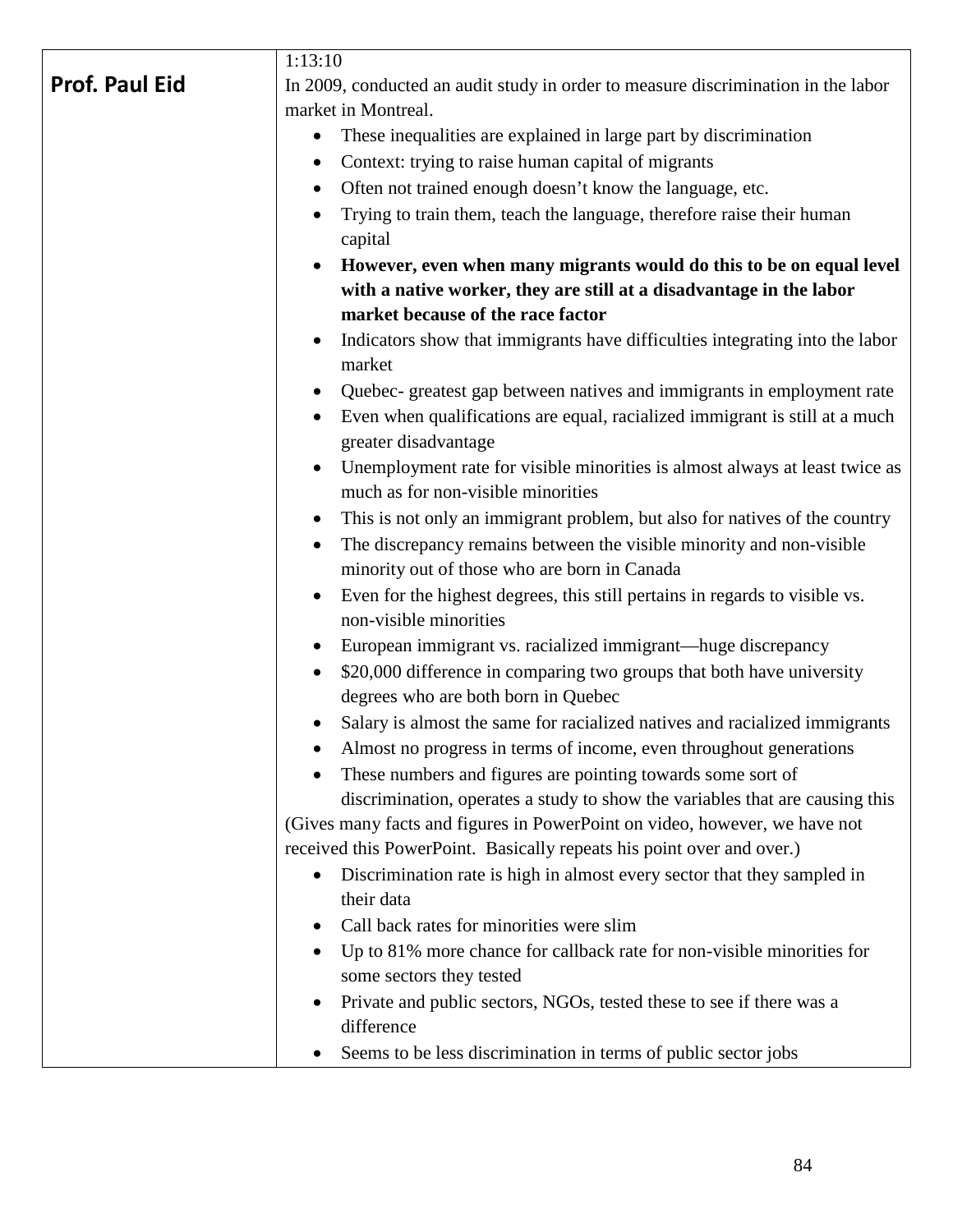|  | Surprised at results                                                  |
|--|-----------------------------------------------------------------------|
|  | Is it because of affirmative action programs that mandate doing this? |
|  | Still, too small of a sample to generalize                            |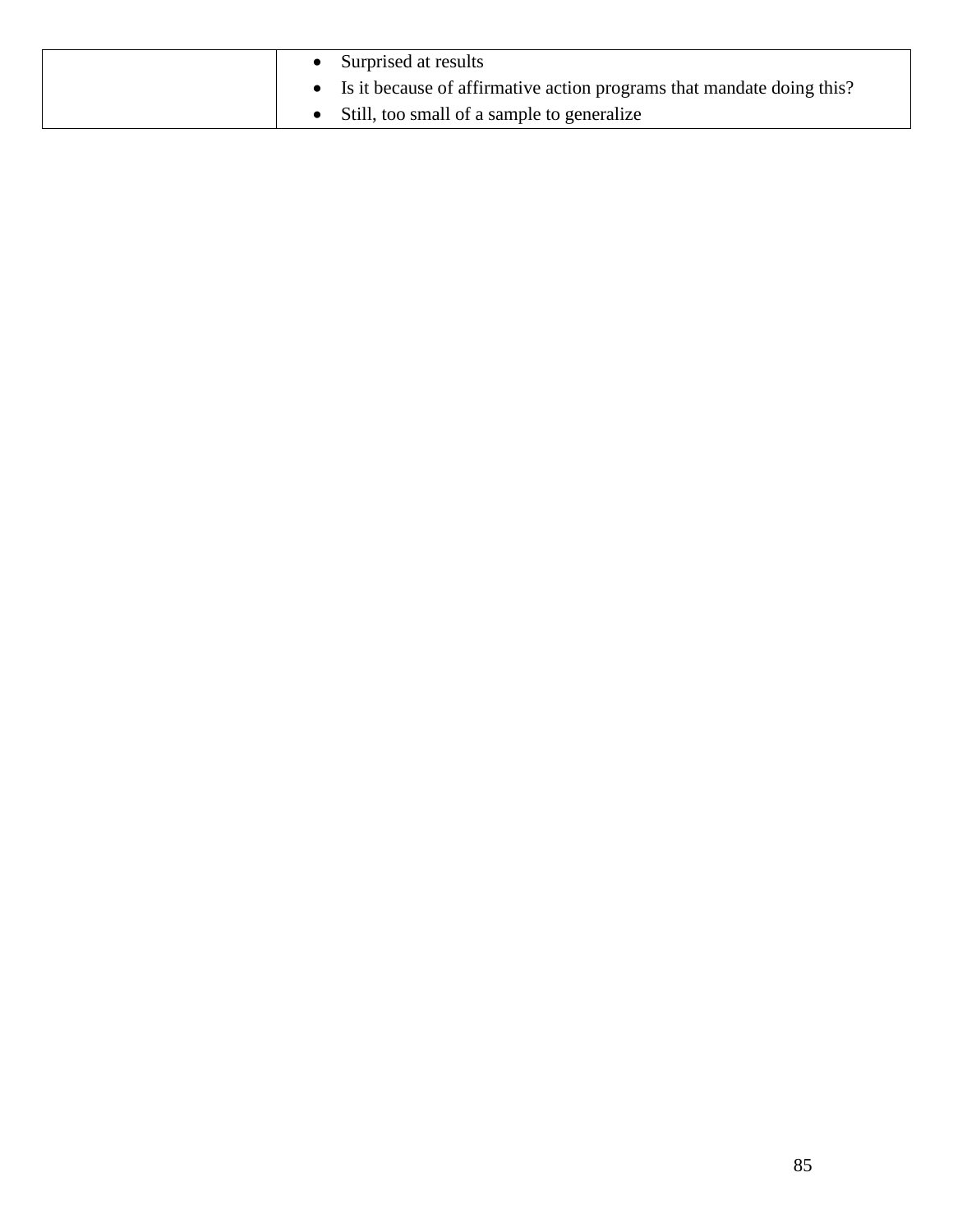## **Final Reflections**

Ms. Avvy Go, Colour of Poverty Campaign

Commissioner Rose-Marie Belle Antoine, IACHR Rapporteur on the Rights of Persons of African Descent and Against Racial Discrimination Head – IACHR Unit on Economic, Social and Cultural Rights